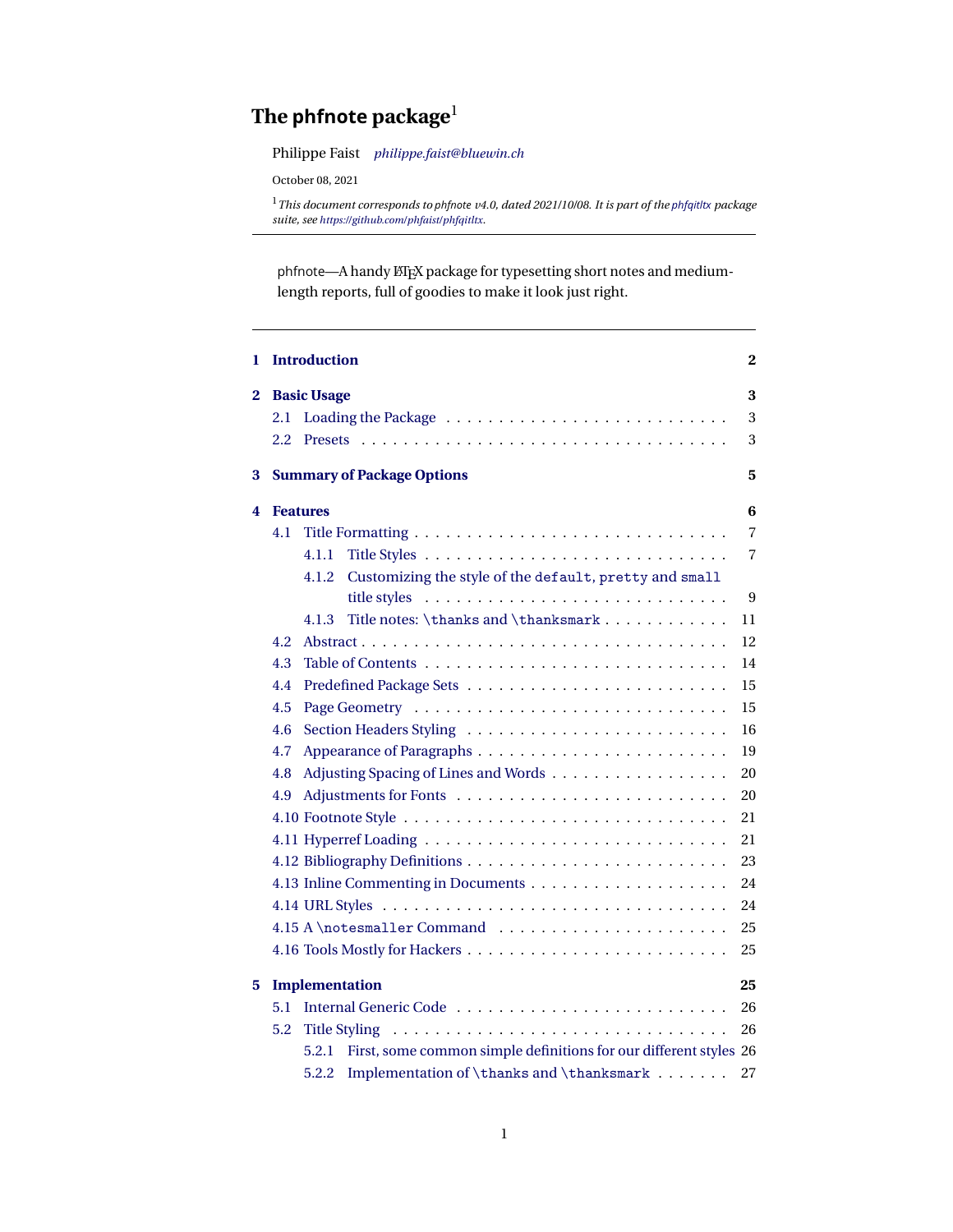|              | 5.2.3                                                            | 30 |
|--------------|------------------------------------------------------------------|----|
|              | Plugging into \maketitle<br>5.2.4                                | 40 |
| 5.3          |                                                                  | 42 |
| 5.4          |                                                                  | 44 |
| 5.5          |                                                                  | 46 |
| 5.6          |                                                                  | 48 |
| 5.7          |                                                                  | 50 |
| 5.8          |                                                                  | 52 |
| 5.9          |                                                                  | 55 |
|              |                                                                  | 55 |
|              |                                                                  | 57 |
|              | 5.12 Other Stand-Alone Definitions and Helpers                   | 57 |
|              |                                                                  | 57 |
|              | 5.12.2 Customized, "Inline," Table of Contents                   | 58 |
|              | 5.12.3 Inline commenting in documents                            | 58 |
|              |                                                                  | 58 |
|              | 5.12.5 Utility to Add TOC Entry For Starred Section              | 59 |
|              | 5.12.6 Hack to save & restore a set of commands                  | 60 |
|              | 5.12.7 A utility for verbatim stuff in arguments of other macros | 61 |
|              |                                                                  | 61 |
|              | 5.13.1 Define and Parse Package Options                          | 61 |
|              |                                                                  | 64 |
|              | 5.13.3 Finally, Process and Execute the Package Options          | 67 |
|              |                                                                  | 68 |
|              |                                                                  | 68 |
|              | <b>Change History</b>                                            | 76 |
| <b>Index</b> |                                                                  | 77 |
|              |                                                                  |    |

# <span id="page-1-0"></span>**1 Introduction**

Have you ever thought, "let me write up these short notes using  $\text{MEx},$ " but then disliked the default style of the article class? Have you ever asked yourself why half the page should be taken up by the title? Yes? Then welcome to phfnote.

The package phfnote provides basic formatting for short documents, such as notes on a specific topic, short documentation, or quick memos. It aims to cover all basic needs for such purposes: include a standard set of relevant packages, a nice title which doesn't take up too much space, better page margin sizes, and some basic styling to make the note look nicer. At the same time, it is highly configurable so that nothing is really unchangeable. And all overridden features can be restored individually to their defaults provided by the underlying class.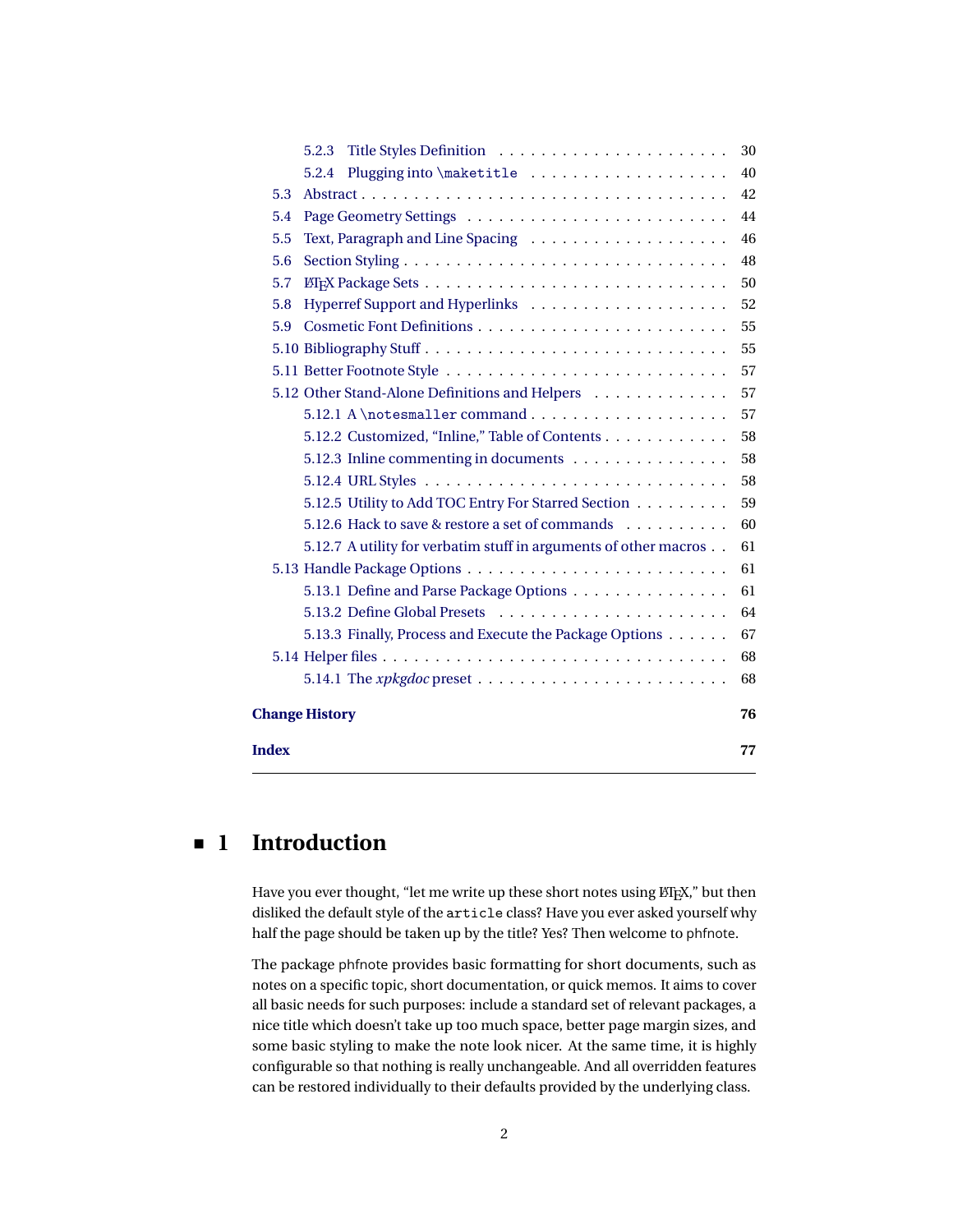This package has been designed to work optimally along with the article document class, but in principle any relatively standard ETFX class should work. Notes can be typeset in two-column mode with the twocolumn option of for example the article class. Settings such as the page margins and font goodies are automatically adapted to look best according to the standard document font size (10pt, 11pt, or 12pt).

Be aware that this package is not meant as a full-fledged formatting class for complicated articles. For that, you should use a specialized class such as REVTEX.<sup>[1](#page-2-3)</sup>

<span id="page-2-0"></span>In the following, we detail individual features of this package, and explain how to activate, deactivate, and customize them.

# **2 Basic Usage**

# <span id="page-2-1"></span>**2.1 Loading the Package**

You can get started with the minimal template:

```
\documentclass[11pt,a4paper]{article}
\usepackage{phfnote}
```

```
\begin{document}
\title{Title of my notes}
\author{Me}
\date{\today}
\maketitle
```
...

\end{document}

The package phfnote introduces its default note formatting style, with a more compact title, and some formatting adjustments in the text and section headings.

# <span id="page-2-2"></span>**2.2 Presets**

There are a number of package options which can be provided to activate, deactivate or adjust the formatting. The most straightforward way of changing the formatting is to use *presets*.

Presets are processed immediately when given in the package option list, meaning that their position in the list is meaningful. For example, the option list

\usepackage[title=small,preset=article,par=skip]{phfnote}

<span id="page-2-3"></span>**<sup>1</sup>**See *<https://journals.aps.org/revtex>*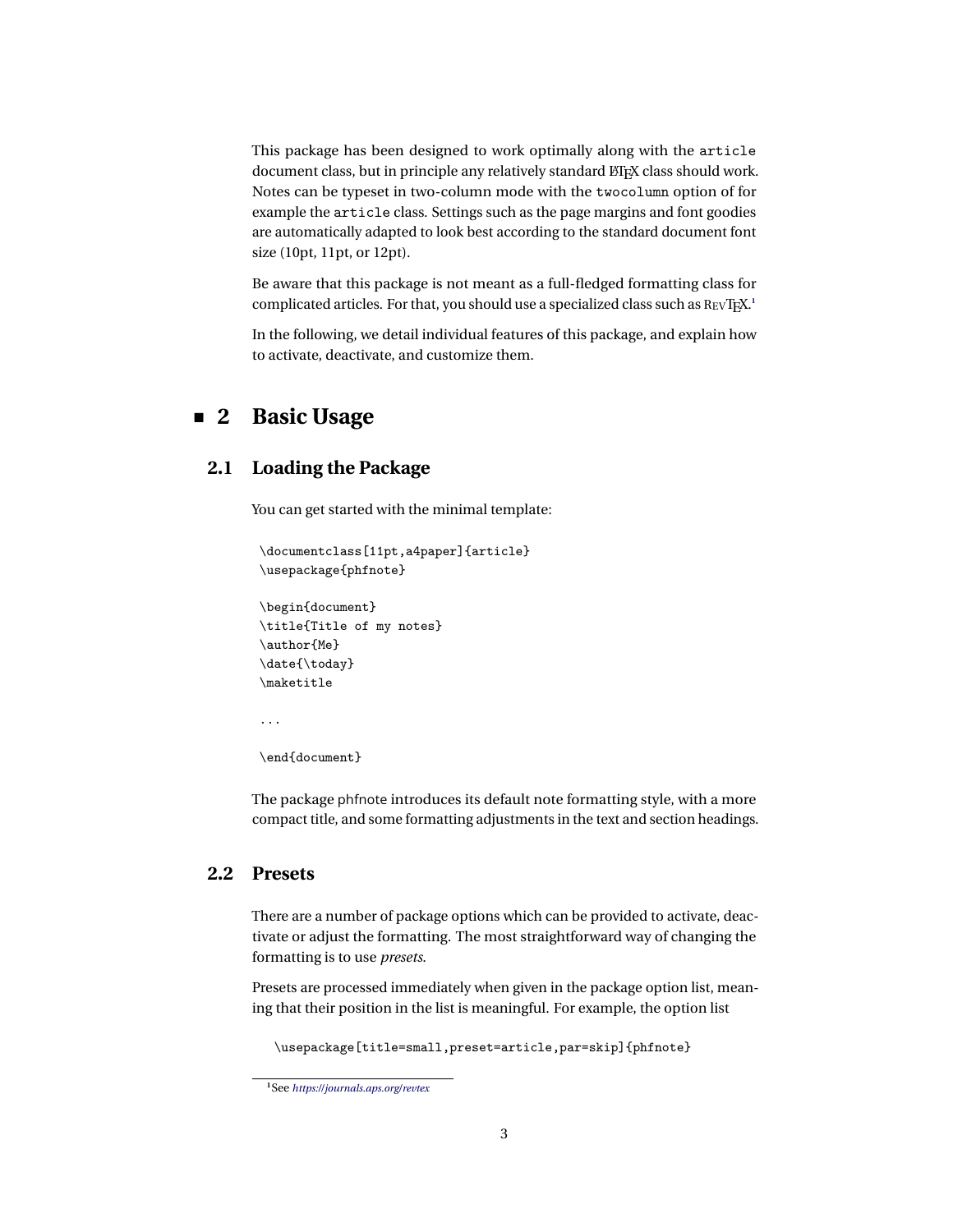will set title=small only if it is not overridden by the article preset, but will enforce par=skip in any case. You may in theory load several presets, e.g. preset=sfnote,preset=article, but this is essentially useless since presets tend to set a wide range of settings such that in any case the last preset specified is effectively applied.

First, there is a set of presets which are different alternative "note" styles. All the following define the note to have spacing between paragraphs and no first line indentation, use the default note title style, and use a wider page geometry.

### preset=sfnote

Format the note in LATEX' sans-serif "Computer Modern Bright" font. This is a nice, light, font for short notes, but I find it more difficult to read at smaller font sizes or in longer paragraphs.

### preset=sfssnote

Format the note in LATEX' default sans-serif font. A very nice sans serif font. It might look heavy though, depending on your taste.

#### preset=opensansnote

Format the note in Open Sans font (using the 'opensans' package with some default options). A very beautiful and readable sans serif font.

# preset=utopianote

Format the note in Utopia font (by using the fourier package). Perfect to my taste for documenting code for example, but I find it a bit heavy for scientific documents.

#### preset=mnmynote

Format the note in Minion Pro font, with sans serif text formatted with the Myriad Pro font (professional fonts by Adobe which can be used in ETEX with the MinionPro and MyriadPro package[s](#page-3-0)**<sup>2</sup>** ). These beautiful fonts can be used for any purpose.

Based essentially on utopianote, the preset pkgdoc sets up the document to look nice for a LATEX package documentation. The preset xpkgdoc adds additional definitions to aid in documenting LTFX packages on top of pkgdoc.

# preset=pkgdoc

Basic formatting and settings for documenting LATEX packages. This preset was used for the current document.

#### preset=xpkgdoc

Same as preset=pkgdoc, but in addition a set of useful commands are

<span id="page-3-0"></span>**<sup>2</sup>**See *<https://github.com/sebschub/FontPro>*; the fonts themselves ship with some Adobe products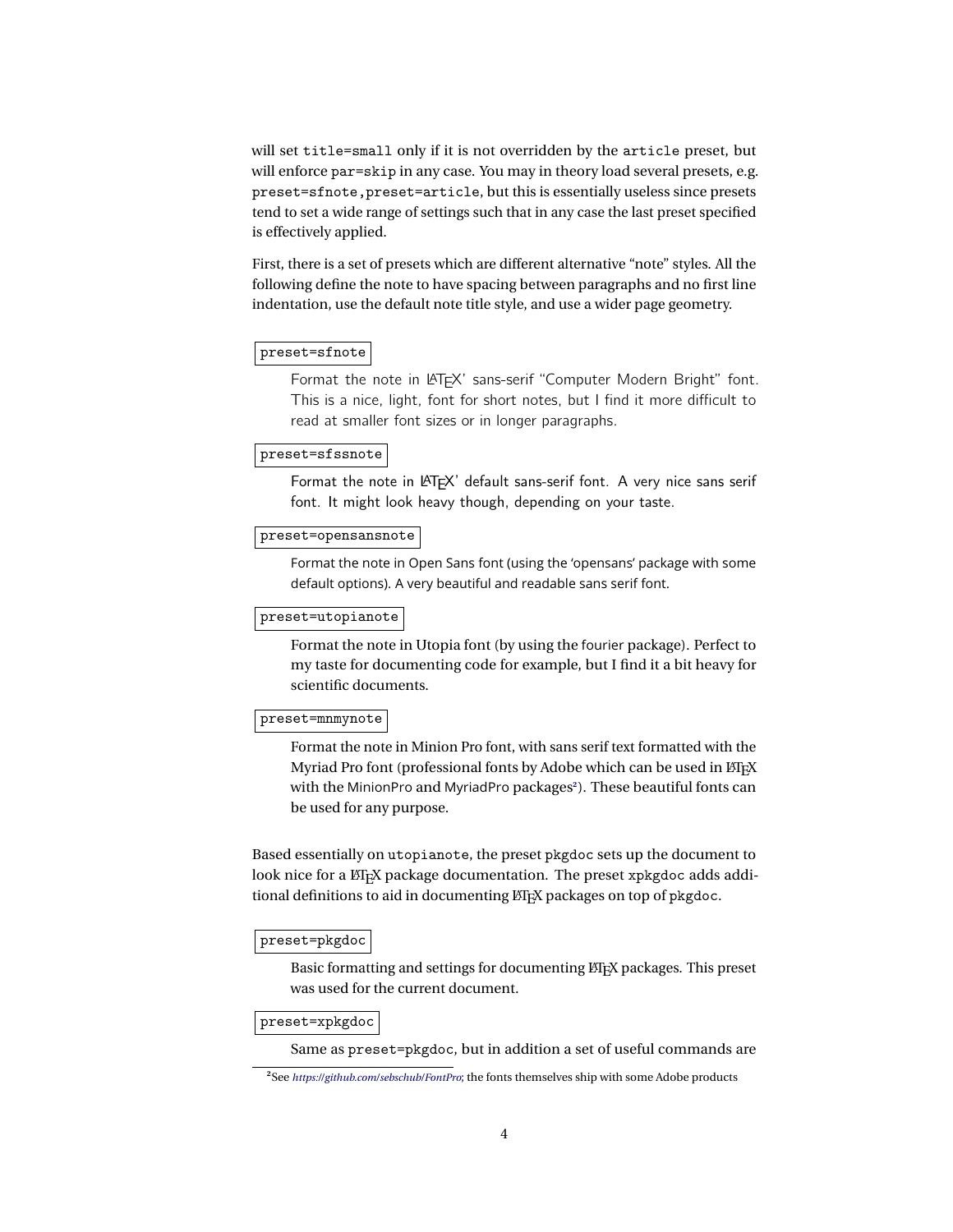also provided, the tcolorbox package is loaded along with some default boxes. Also some commands are patched to achieve some fixes. This preset is used for the documentation of packages in the phfqitltx package suite. (For details see the implementation of the xpkgdoc preset in [subsubsection 5.14.1.](#page-67-1))

The following preset makes the document look more like an article. There are some slight minor differences with respect to the default article class' title in the choice of formatting the title and text.

#### preset=article

Sets a more title style closer to article's default title style (but slightly more compact) and sets paragraphs to indent with no skip.

The last preset, reset, guarantees that including this package is non-invasive, meaning that only new ETEX macros are made available without altering any appearance. This is useful if you want to use a small feature provided by this package, but you already have all the page geometry, title, etc. set up and want to make sure those aren't touched.

#### preset=reset

Deactivates all features of this package by default. Individual settings can still later be switched on via specific package options. Use this to activate only a specific set of features: [preset=reset,...] will ensure that only the additional given features are set.

This is safer than deactivating individually all other features, because in the future we may add new features which may be on by default. In this case, the preset reset will guarantee all features to be deactivated.

# <span id="page-4-0"></span>**3 Summary of Package Options**

#### preset=〈*preset name*〉

Load a preset specifying a predefined set of options for the general appearance of the document. See documentation in [subsection 2.2](#page-2-2)

title=〈*title style*〉 **,** notitle

Set the title style. Use notitle to disable feature and use latex default. Documentation in [subsubsection 4.1.1](#page-6-1)

abstract=〈*abstract attributes*〉 **,** noabstract

Set the abstract style by specifying a comma-separated list of attributes. Don't forget to put the list of attributes within braces, [abstract={wide,noname,it}]. Documentation in [subsection 4.2](#page-11-0)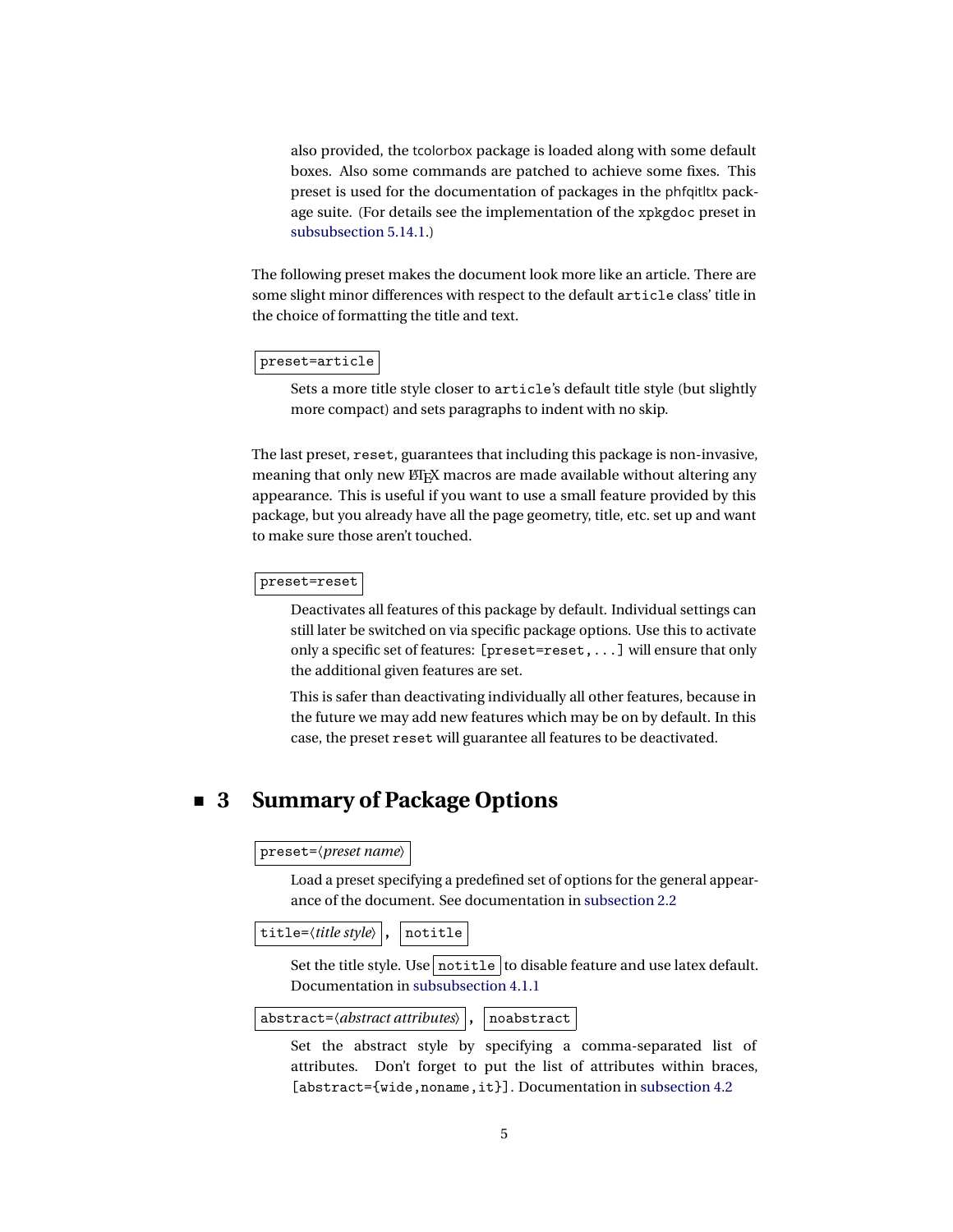pkgset=〈*package set*〉

Specify a standard set of LTEX packages to load. See [subsection 4.4.](#page-14-0)

pagegeom=〈*geom style*〉 **,** nopagegeom

Set a page margin style. Use nopagegeom to leave page geometry unchanged. Options are documented in [subsection 4.5.](#page-14-1)

secfmt= $\langle section\,formatting\,attributes \rangle$ , nosecfmt

A list of attributes defining how section (and possibly paragraph) headings should look like. See [subsection 4.6.](#page-15-0)

par=〈*par style*〉 **,** nopar

Define how paragraphs should be spaced. Refer to [subsection 4.7.](#page-18-0)

spacingdefs , nospacingdefs

Adjust spacing of lines and words [\(subsection 4.8\)](#page-19-0).

fontdefs , nofontdefs

Adjust some fonts [\(subsection 4.9\)](#page-19-1).

footnotedefs , nofootnotedefs

Adjust slightly the appearance of footnotes. See [subsection 4.10.](#page-20-0)

hyperrefdefs= $\langle$ *settings* $\rangle$  |, | nohyperrefdefs

Load the hyperref package, and set some defaults settings. See [subsec](#page-20-1)[tion 4.11.](#page-20-1)

bibliographydefs **,** nobibliographydefs

Adjust the appearance and style of the bibliography. See [subsection 4.12.](#page-22-0)

# **TIP**

To activate only a subset of features, use preset=reset and then enable only the features required. In this way, you can ensure that only those features which are explicitly specified are enabled.

# <span id="page-5-0"></span>**4 Features**

This package provides a large collection of small features, which, put all together, make the document look nicer (hopefully). Let's go through these features, one by one.

Note also that some features provided in the presets, such changing the document font, are not provided as individual features here. This is because they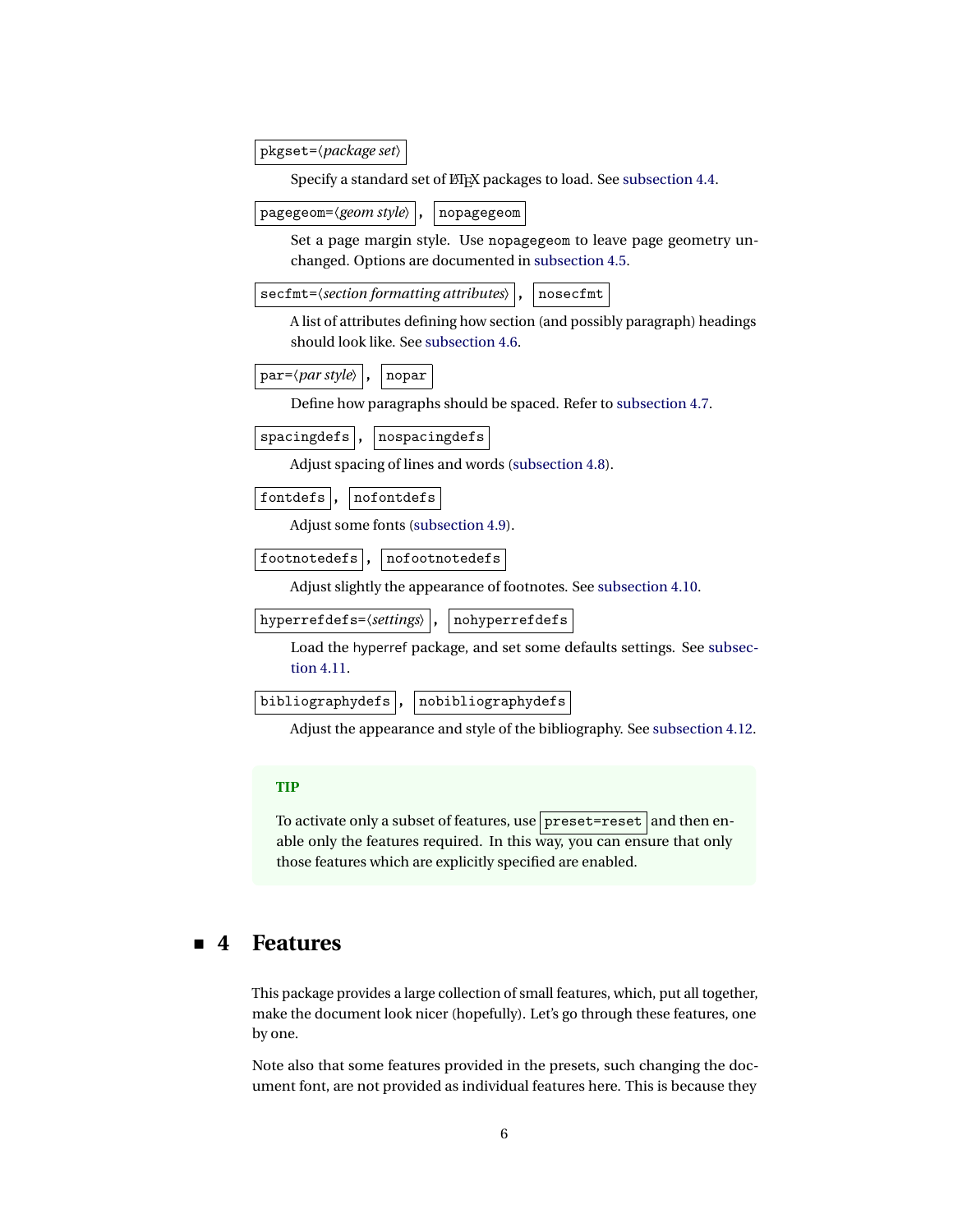may be set and customized directly using few lines of ETEX code or directly by including an external package. In those cases, you may have a look at the preset's definition for inspiration (see [subsubsection 5.13.2\)](#page-63-0).

<span id="page-6-0"></span>For a summary of package options, see [section 3.](#page-4-0)

# **4.1 Title Formatting**

# <span id="page-6-1"></span>**4.1.1 Title Styles**

The phfnote package allows a set of alternative title styles. By default, the default title style is used. You may change this setting with the title=... package option.

#### $|$ title=default $|$

The default title style displays the title in large bold sans serif font, leftaligned. Below the title appears the information about author and date, indented, followed by a horizontal rule. It looks like this:

| Ph. Faist  |                                                                                   |
|------------|-----------------------------------------------------------------------------------|
| 23.12.2011 |                                                                                   |
|            | Lorem ipsum dolor sit amet, consectetuer adipiscing elit. Ut purus elit, vestibu- |

As you can see, it saves more space on the page compared to the default article title.

*Changed in v3.0 [2018/10/25]:* The default title style was redesigned to improved spacing of the elements in all cases including multiline titles, author and/or date not specified, and presence or absence of thanks notes. Use title=defaultv1 for old behavior.

If you would like your document to appear exactly as with phfnote version 1.0, then you can set the special title style title=defaultv1.

title=pretty |, | title=pretty2 |

A prettier, fancier title style. The title is centered, with two side bars providing a visual guide. The pretty style looks like this: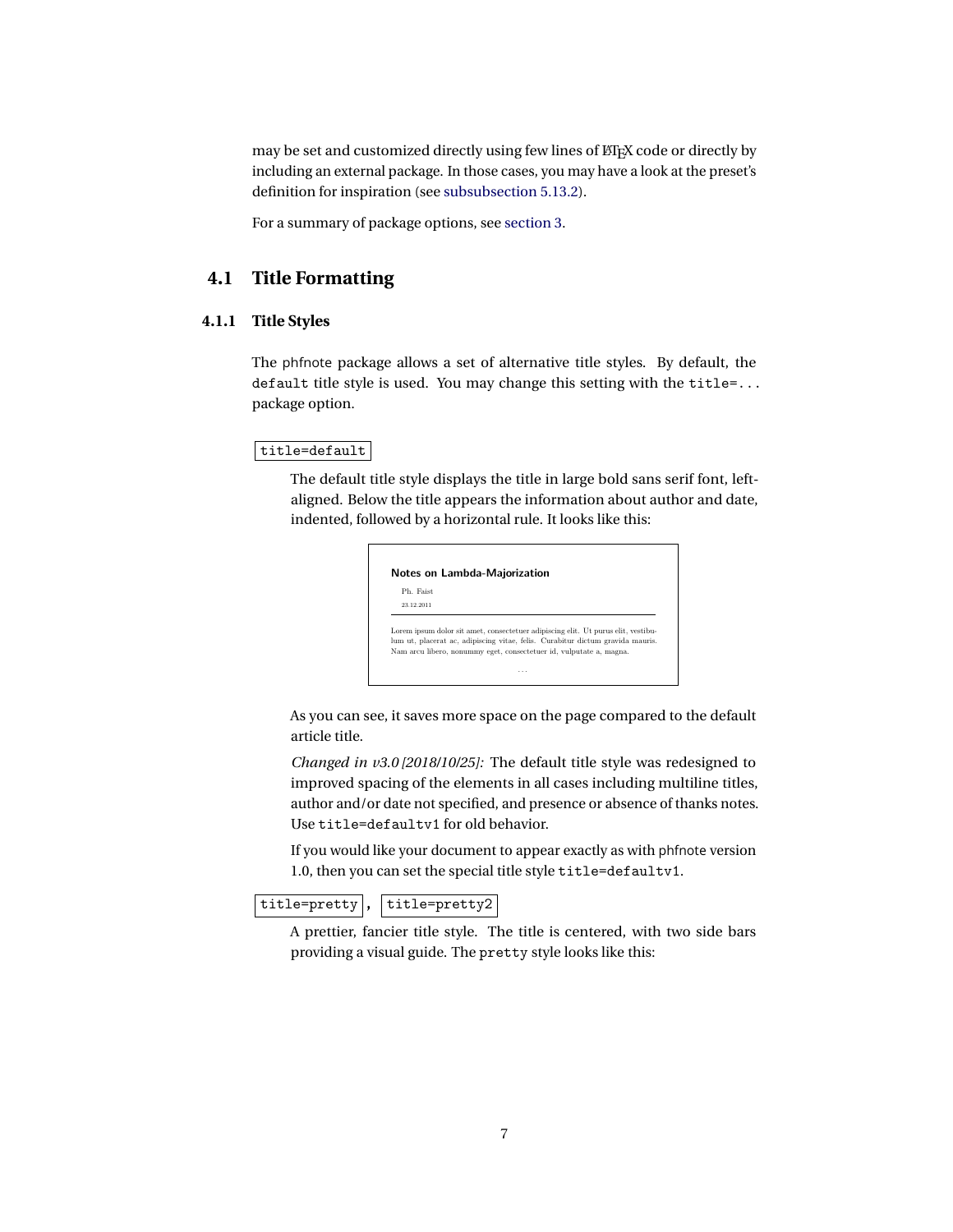

# And the pretty2 style looks like this:



*Changed in v3.0 [2018/10/25]:* Added the pretty and pretty2 title styles.

This title style is highly customizable (see below), in fact the pretty2 style is an alias for the pretty style, with adjusted settings.

These styles require the xcolor package (it will be loaded automatically).

# title=small

A smaller title style which displays all the relevant information on a single line. This is useful for when even the default title style appears too large. It looks like this:

|  | Lorem ipsum dolor sit amet, consectetuer adipiscing elit. Ut purus elit, vestibu- |
|--|-----------------------------------------------------------------------------------|
|  | lum ut, placerat ac, adipiscing vitae, felis. Curabitur dictum gravida mauris.    |
|  | Nam arcu libero, nonummy eget, consectetuer id, vulputate a, magna.               |

# title=article

Mimics the default title style from the article class, but saves a little more space. It looks like this:

> Notes on Lambda-Majorization Ph. Faist 23.12.2011 Lorem ipsum dolor sit amet, consectetuer adipiscing elit. Ut purus elit, vestibulum ut, placerat ac, adipiscing vitae, felis. Curabitur dictum gravida mauris. Nam arcu libero, nonummy eget, consectetuer id, vulputate a, magna. . . .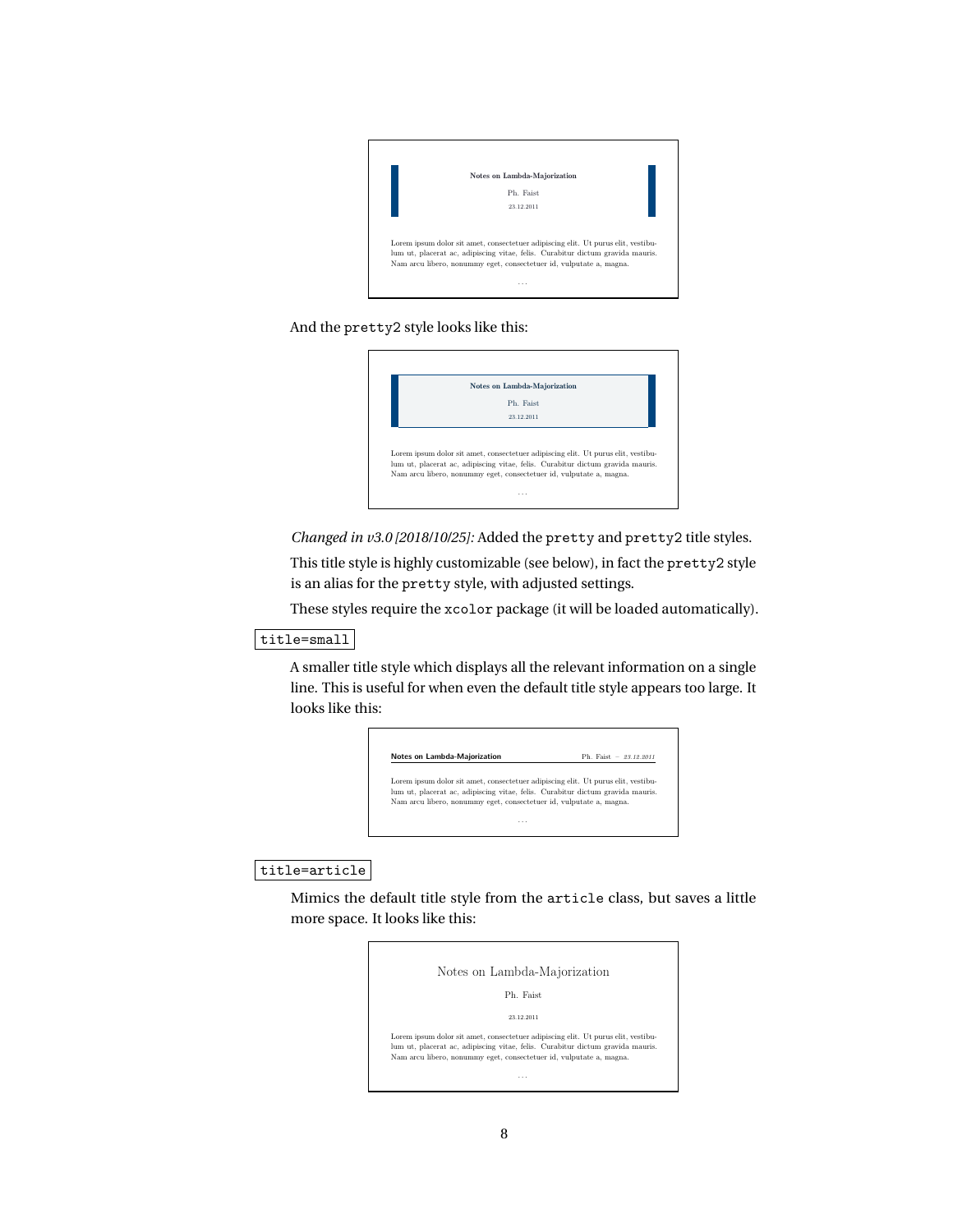*Changed in v3.0 [2018/10/26]:* The article title style was redesigned to use our new title engine, with improved spacing of the elements in all cases including multiline titles, author and/or date not specified, and presence or absence of thanks notes. Use title=articlev1 for old behavior.

If you would like your document to appear exactly as with phfnote version 1.0, then you can set the special title style title=articlev1.

# notitle

Also equivalently, title=false. Instructs phfnote not to override any title definition, thus preserving the default class title style.

Beware that some other title goodies, such as our more advanced \thanks notes, or spacing adjustments for the abstract, will probably not work.

For compatibility with previous versions of phfnote, you may also specify an empty option value "title=".

# **TIP**

When using the default and pretty\* title styles, the argument to \title may contain blank lines. In this case, each part is typeset on a separate line with an appropriate spacing. For instance:

|                    | \title{Letter of Motivation                         |  |
|--------------------|-----------------------------------------------------|--|
| John Doe}          |                                                     |  |
| will be typeset as |                                                     |  |
|                    | <b>Letter of Motivation</b><br>John Doe<br>$\cdots$ |  |

<span id="page-8-0"></span>*Changed in v3.0 [2018/10/16]:* Improved title,notitle package options syntax.

### **4.1.2 Customizing the style of the** default**,** pretty **and** small **title styles**

You may customize the appearance of the default and small title styles by overriding some macros.

\notetitlefont The macros \notetitlefont, \notetitleauthorfont, and \notetitleauthorfont \notetitledatefont \notetitledatefont set the default main font title, author text and date text. You may override these settings with, for instance:

\renewcommand{\notetitlefont}[1]{\sffamily\bfseries #1}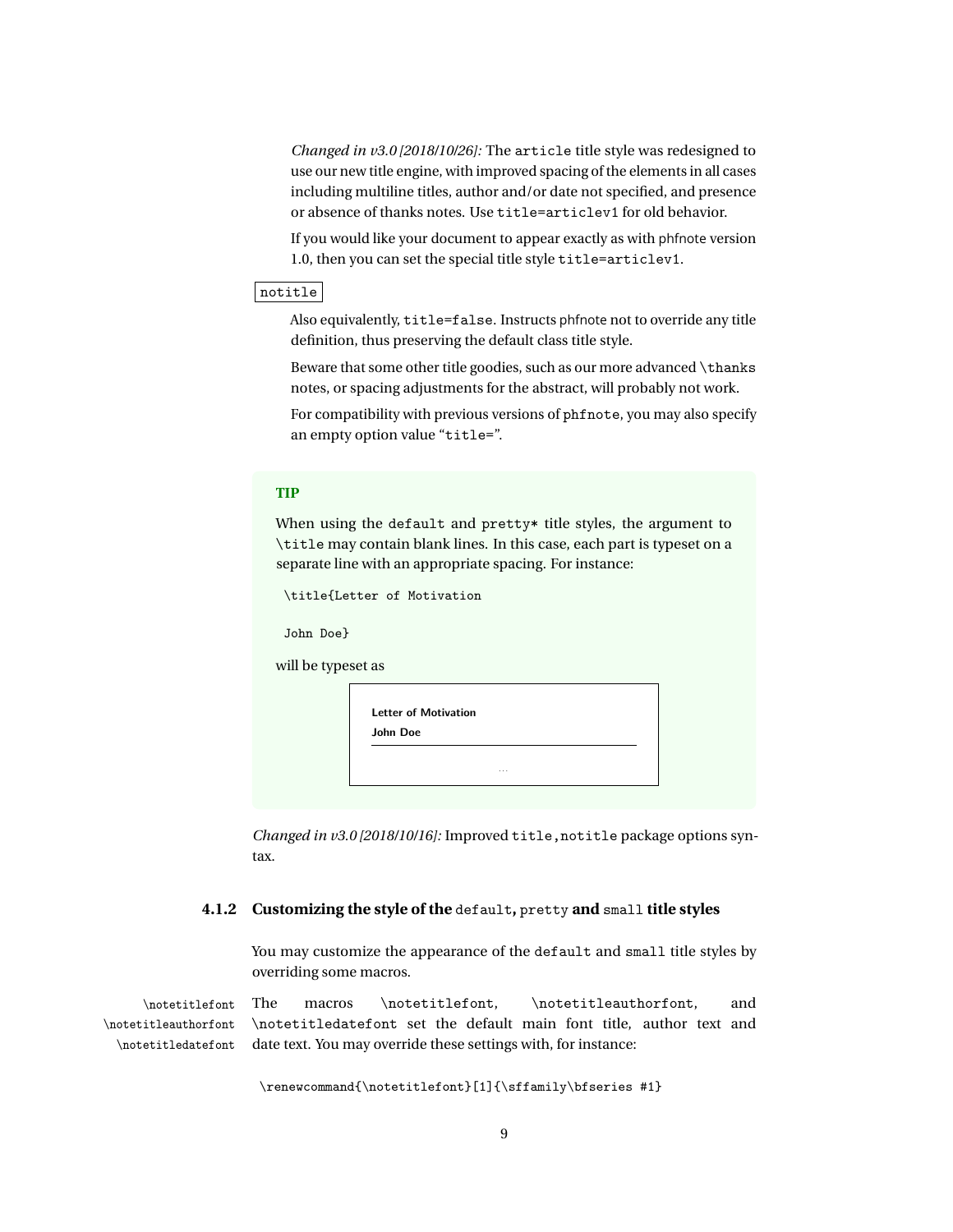|                                                                        | \renewcommand{\notetitleauthorfont}[1]{\itshape #1}<br>\renewcommand{\notetitledatefont}[1]{\footnotesize #1}                                                                                                                                                                                                                                                                                                                                                                               |
|------------------------------------------------------------------------|---------------------------------------------------------------------------------------------------------------------------------------------------------------------------------------------------------------------------------------------------------------------------------------------------------------------------------------------------------------------------------------------------------------------------------------------------------------------------------------------|
|                                                                        | In these macros, the parameter is expanded to the value provided by \title,<br>\author, and \date, respectively. <sup>3</sup>                                                                                                                                                                                                                                                                                                                                                               |
| \notetitlebelowspace<br>$\hbox{\scriptsize\textsf{notetitletopspace}}$ | The spacing of the title may be adjusted with the macros<br>\notetitlebelowspace and \notetitletopspace.<br>Override these<br>with e.g.:                                                                                                                                                                                                                                                                                                                                                    |
|                                                                        | $\verb \renewcommand (\not \verb cubelowspace  {4mm} )$<br>\renewcommand{\notetitletopspace}{-1.2cm}                                                                                                                                                                                                                                                                                                                                                                                        |
| \notetitlehrule                                                        | Finally, you may override the command \notetitlehrule which draws the<br>rule below the title:                                                                                                                                                                                                                                                                                                                                                                                              |
|                                                                        | \renewcommand{\notetitlehrule}{\hrule height 0.8pt}                                                                                                                                                                                                                                                                                                                                                                                                                                         |
| \notetitleusempfootnotestrue<br>\notetitleusempfootnotesfalse          | The<br>commands<br>\notetitleusempfootnotestrue<br>and<br>\notetitleusempfootnotesfalse<br>respectively<br>set<br>whether<br>any<br>\thanks commands in the title generate footnotes inside the title area (which is<br>drawn within a minipage), i.e., all thanks notes are collected on an additional<br>line below the date, or whether they appear as regular footnotes at the bottom of<br>the page. Simply call the relevant command to set either setting (don't redefine<br>these). |
|                                                                        | The small title style allows you to customize the separator between the author<br>and the date:                                                                                                                                                                                                                                                                                                                                                                                             |
|                                                                        | \renewcommand\notetitlesmallauthordatesep{\hspace*{0.5em}\cdot\hspace*{0.5em}}                                                                                                                                                                                                                                                                                                                                                                                                              |
|                                                                        | In addition to the above settings for the default title style, the pretty and<br>pretty2 styles provide a few macros that you can adjust some visual aspects to<br>your needs:                                                                                                                                                                                                                                                                                                              |
|                                                                        | \renewcommand\notetitleprettylsiderulewidth{10pt}<br>\renewcommand\notetitleprettylsidespacewidth{10pt}<br>\renewcommand\notetitleprettyrsiderulewidth{10pt}<br>\renewcommand\notetitleprettyrsidespacewidth{10pt}<br>\renewcommand\notetitleprettytopspace{10pt}<br>\renewcommand\notetitleprettybottomspace{10pt}<br>\renewcommand\notetitleprettytophrulewidth{0pt}<br>\renewcommand\notetitleprettybottomhrulewidth{0pt}                                                                |
|                                                                        | \colorlet{notetitleprettylsiderulecolor}{blue!40!black}<br><sup>3</sup> While you can normally define \notetitlefont \notetitleauthorfont and \notetitledatefont with-                                                                                                                                                                                                                                                                                                                      |

<span id="page-9-0"></span>**<sup>3</sup>**While you can normally define \notetitlefont, \notetitleauthorfont and \notetitledatefont without an explicit parameter, this might produce some unexpected errors in some cases since some title styles (for technical details see implementation of the article title style).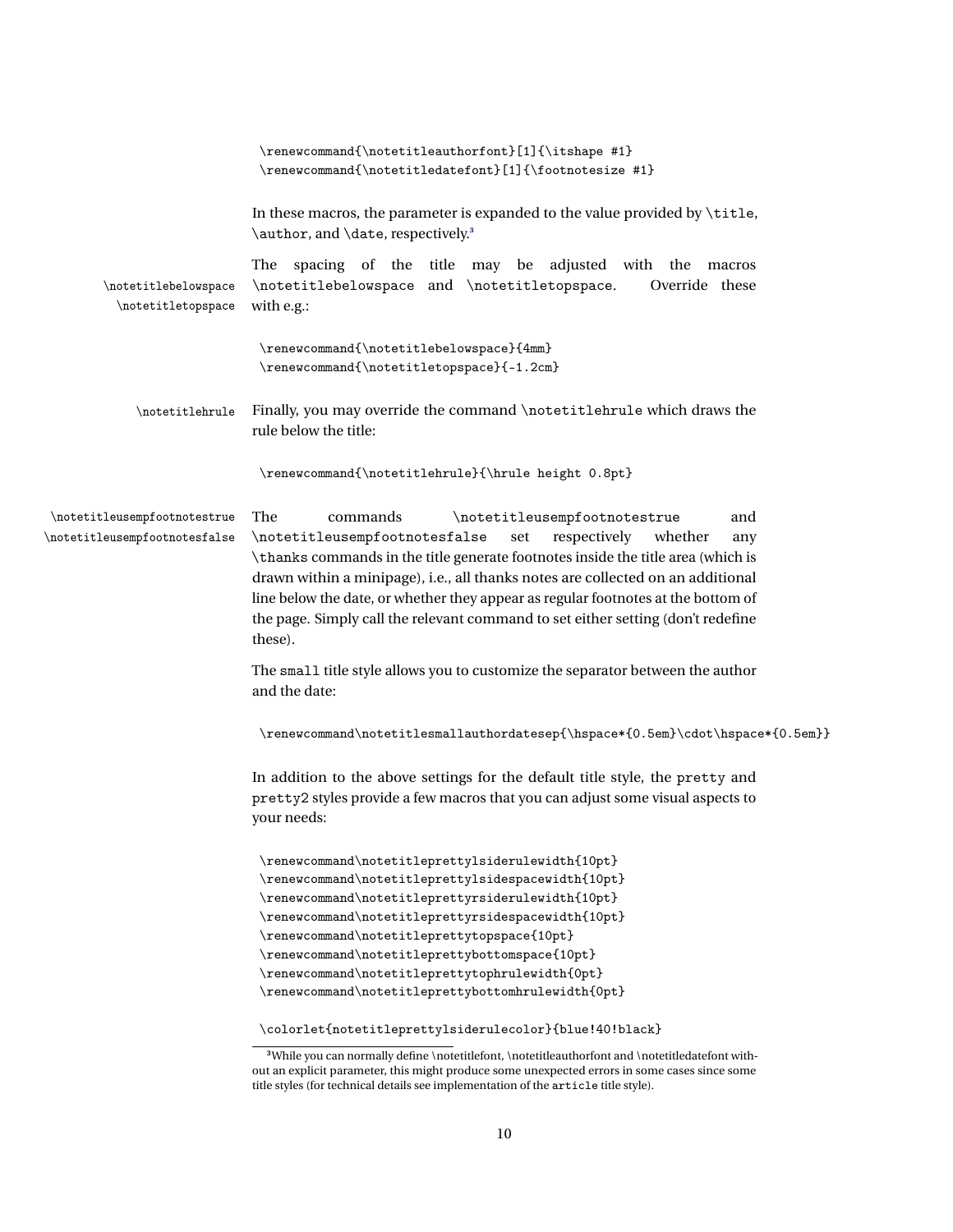\colorlet{notetitleprettyrsiderulecolor}{notetitleprettylsiderulecolor} \colorlet{notetitleprettytophrulecolor}{notetitleprettylsiderulecolor} \colorlet{notetitleprettybottomhrulecolor}{notetitleprettylsiderulecolor} \colorlet{notetitleprettytextcolor}{blue!20!black} \colorlet{notetitleprettybgcolor}{white!95!blue}

### <span id="page-10-0"></span>**4.1.3 Title notes:** \thanks **and** \thanksmark

\thanks Notes in the title can be introduced with the \thanks macro. You may use this to specify an e-mail address, an affiliation, or any other more specific information. \thanks may appear in all three title, authors and date.

> The appearance of this additional information depends on the title style. In the default note title style, such thanks-notes appear directly below the title. For example, with \author{Ph. Faist\thanks{\itshape Institute for Theoretical Physics, ETH Zurich}}, you get:

| Ph. Faist <sup>1</sup> |                                                            |  |
|------------------------|------------------------------------------------------------|--|
| 23.12.2011             |                                                            |  |
|                        | <sup>1</sup> Institute for Theoretical Physics, ETH Zurich |  |

whereas with the other styles, this information is typeset as regular footnotes.

\thanks[N] You may specify an optional argument to \thanks, forcing the footnote to a specific number (it must be a number). For example, with \author{Ph. Faist\thanks[9]{\itshape Institute for Theoretical Physics, ETH Zurich}}, you get:

| Ph. Faist <sup>9</sup> |                                                   |  |
|------------------------|---------------------------------------------------|--|
| 23.12.2011             |                                                   |  |
|                        | $9$ Institute for Theoretical Physics, ETH Zurich |  |

 $\mathbf{L}$ 

\thanksmark \thanksmark[N] works with \thanks as \footnotemark works with \footnote. It just displays the given number as a footnote mark. In this way, you can have for example several shared affiliations: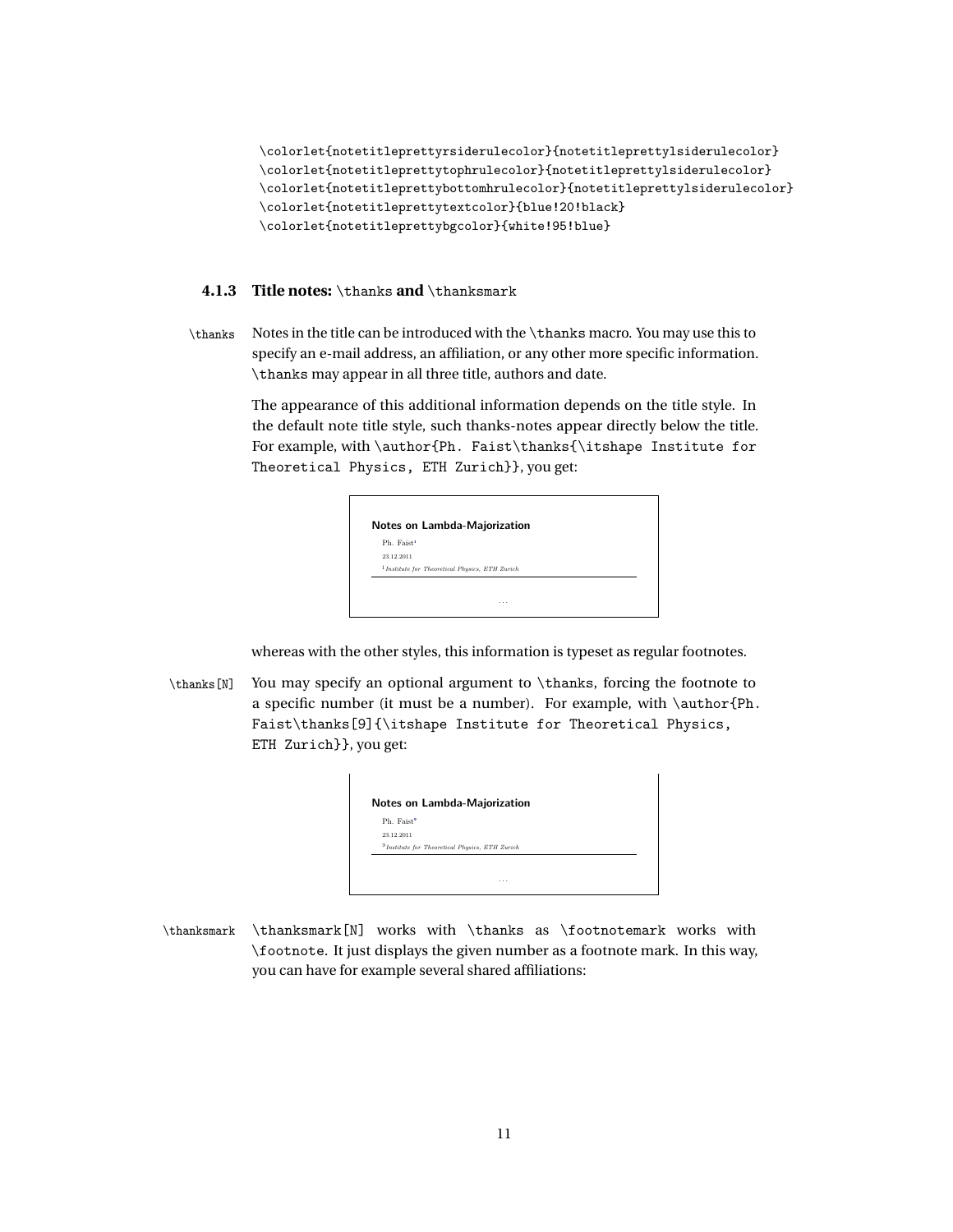Notes about Stuff First Author<sup>1</sup>[,](#page-0-0) Second Author<sup>2</sup>, and Third Author<sup>1</sup> 25.12.2015  $1$ Institute  $ABC$   $2$  Somewhere else . . .

the author code was:

```
\author{First Author\thanks[1]{\itshape Institute ABC},
    Second Author\thanks[2]{\itshape Somewhere else},
    and Third Author\thanksmark[1]}
```
Unfortunately, you still have to provide the numbering manually. On the other hand, this package is not meant to replace REVTEX, so if you're writing a complicated article with many authors and affiliations, you probably shouldn't be using phfnote in the first place.

#### **WARNING**

The optional argument to \thanks, as well as the command \thanksmark, are not made available if you don't use one of phfnote's title styles.

This behavior is such as to prevent interference with more advanced class mechanisms, such as REVTEX's.

# **TIP**

For phfnote's title styles, you can issue the commands \notetitleusempfootnotestrue or \notetitleusempfootnotesfalse (documentation in [subsub](#page-8-0)[section 4.1.2\)](#page-8-0) to decide whether the thanks notes are issued in a separate title line, or if they are displayed as regular footnotes at the bottom of the page.

# <span id="page-11-0"></span>**4.2 Abstract**

abstract The abstract environment renders indented text aimed to provide a short summary of the document. We might use, for example, the following code:

```
\begin{abstract}
Lorem ipsum dolor sit amet, consectetuer adipiscing elit. Ut purus
elit, vestibulum ut, placerat ac, adipiscing vitae, felis.
Curabitur dictum gravida mauris. Nam arcu libero, nonummy eget,
consectetuer id, vulputate a, magna.
```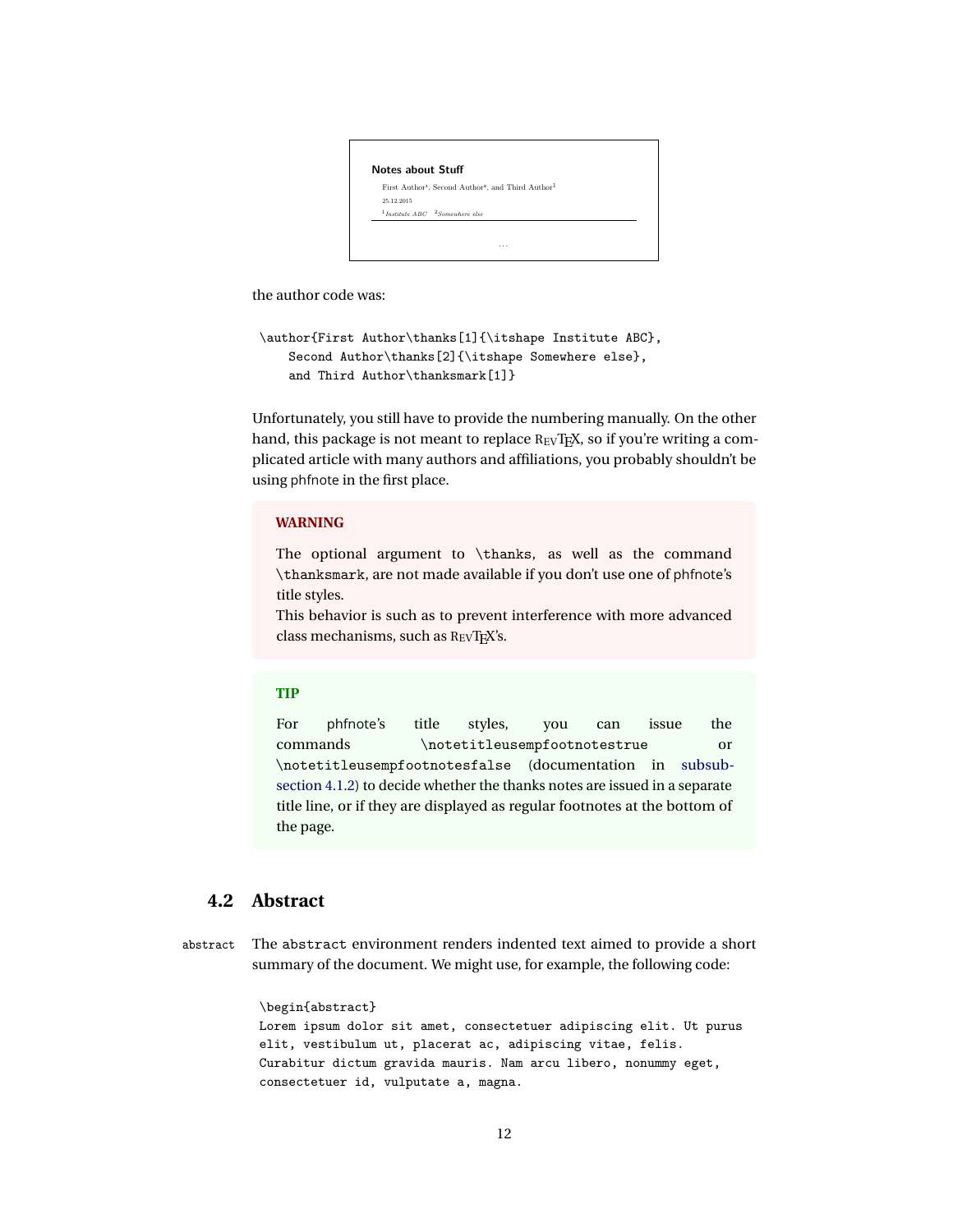\end{abstract}

which would look like this:

| Me |                                                                                                                                  |
|----|----------------------------------------------------------------------------------------------------------------------------------|
|    | 25.12.2015                                                                                                                       |
|    | Abstract                                                                                                                         |
|    | Lorem ipsum dolor sit amet, consectetuer adipiscing elit. Ut<br>purus elit, vestibulum ut, placerat ac, adipiscing vitae, felis. |
|    | Curabitur dictum gravida mauris. Nam arcu libero, nonummy<br>eget, consectetuer id, vulputate a, magna.                          |

The abstract environment should be given *after* the \maketitle command. (In contrast to, e.g., REVTEX.)

You may customize the appearance of the abstract via a list of attributes given as argument to a package option. When you combine arguments, make sure to put them in a braced group: [abstract={wide,noname,it}].

# abstract={wide,...}

The abstract should not be indented, and should instead be aligned to the rest of the text.

```
abstract={narrow,...}
```
The abstract should be indented narrower then by default.

abstract={noname,...}

The title "Abstract." above the text will not be typeset. The abstract text is typeset directly instead.

```
abstract={small,...}
```
Use a smaller font for the abstract text (\small font).

abstract={compact,...}

Reduce spacing before and after the abstract. If the abstract is short, this might look slightly better.

```
abstract={it,...}
```
Typeset the abstract text using an italic typeface.

#### noabstract

Do not (re)define the abstract environment, do not execute abstract definitions. This leaves the original abstract environment definition of the underlying LATEX class. You can also equivalently say abstract=false.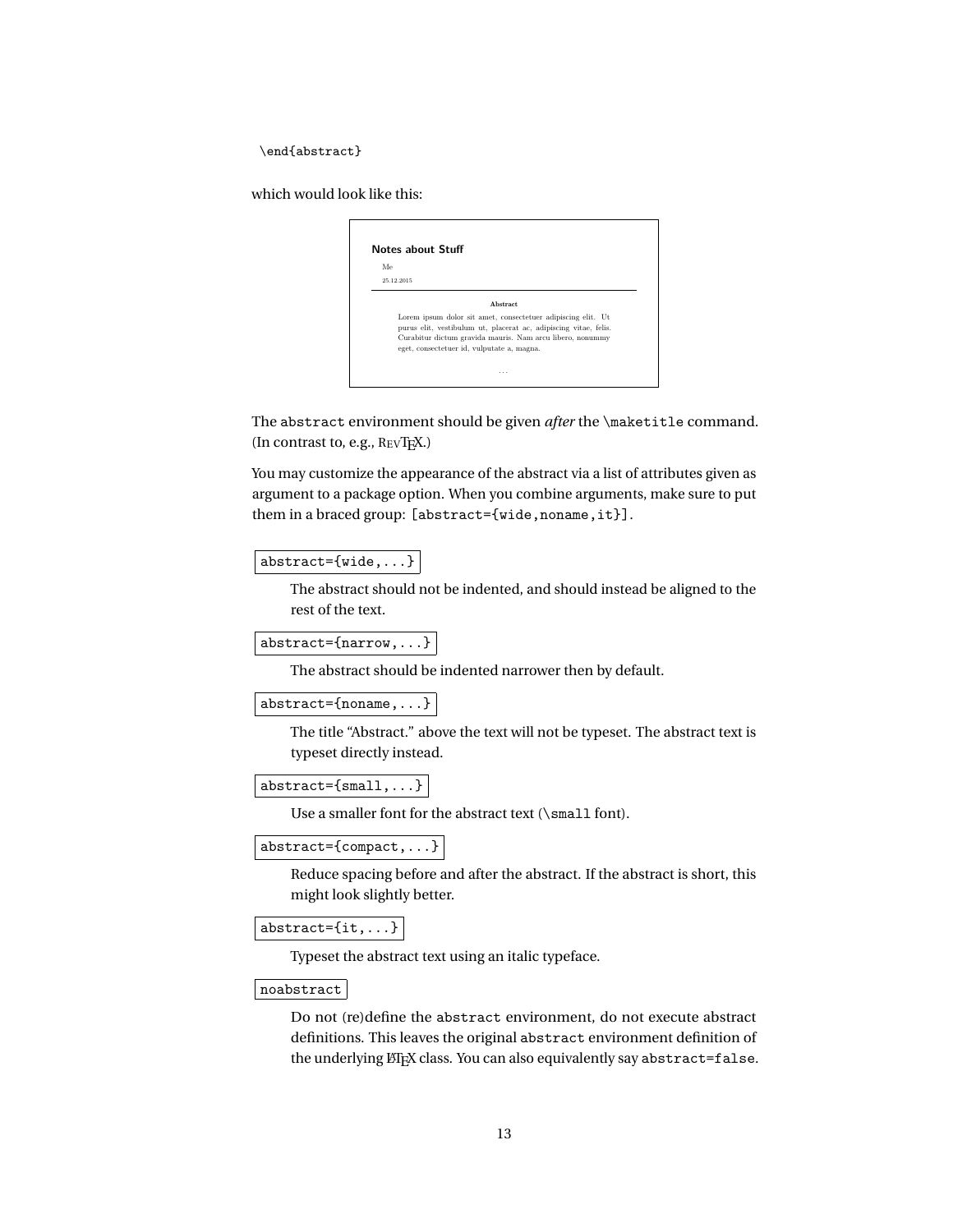The abstract environment's appearance can be customized more finely by redefining some macros. (In fact, this is what the package options abstract=... actually do.) The font used for the text of the abstract \noteabstracttextfont is set by \noteabstracttextfont. This macro should expand to font selection commands, such as \itshape, \bfseries, \small, etc. The title of the abstract (the word "Abstract.") is typeset in the font set by \noteabstractnamefont \noteabstractnamefont. The width of the whole abstract text is determined \noteabstracttextwidth by \noteabstracttextwidth. Observe that \noteabstracttextwidth is a macro, and not a proper length, so that it can determine more dynamically \noteabstractafterspacing the length. The spacing below (\noteabstractafterspacing) and above \noteabstractbeforespacing (\noteabstractbeforespacing) the abstract can further be specified, also as macros.

Obsolete options:

abstract={original,...}

Revert to the original class' default implementation of the abstract environment before phfnote was loaded. The original class' implementation is restored and no longer tampered with. This option is OBSOLETE, use noabstract instead.

*Changed in v3.0 [2018/10/16]:* Improved abstract, noabstract package options syntax.

# <span id="page-13-0"></span>**4.3 Table of Contents**

\inlinetoc The package phfnote also provides a table of contents typeset with reduced spacing to be more compact, and with horizontal rules before and after. You can insert the table of contents with the command \inlinetoc. It looks like this:

|                   | Me<br>25.12.2015                                                 |                |
|-------------------|------------------------------------------------------------------|----------------|
|                   |                                                                  |                |
|                   | Abstract                                                         |                |
|                   | Lorem ipsum dolor sit amet, consectetuer adipiscing elit. Ut     |                |
|                   |                                                                  |                |
|                   | purus elit, vestibulum ut, placerat ac, adipiscing vitae, felis. |                |
|                   |                                                                  |                |
|                   | <b>Introduction</b>                                              |                |
|                   |                                                                  | $\overline{2}$ |
|                   | <b>Basic Usage</b>                                               | 3              |
| 1<br>$\mathbf{2}$ | 2.1                                                              | 3              |

14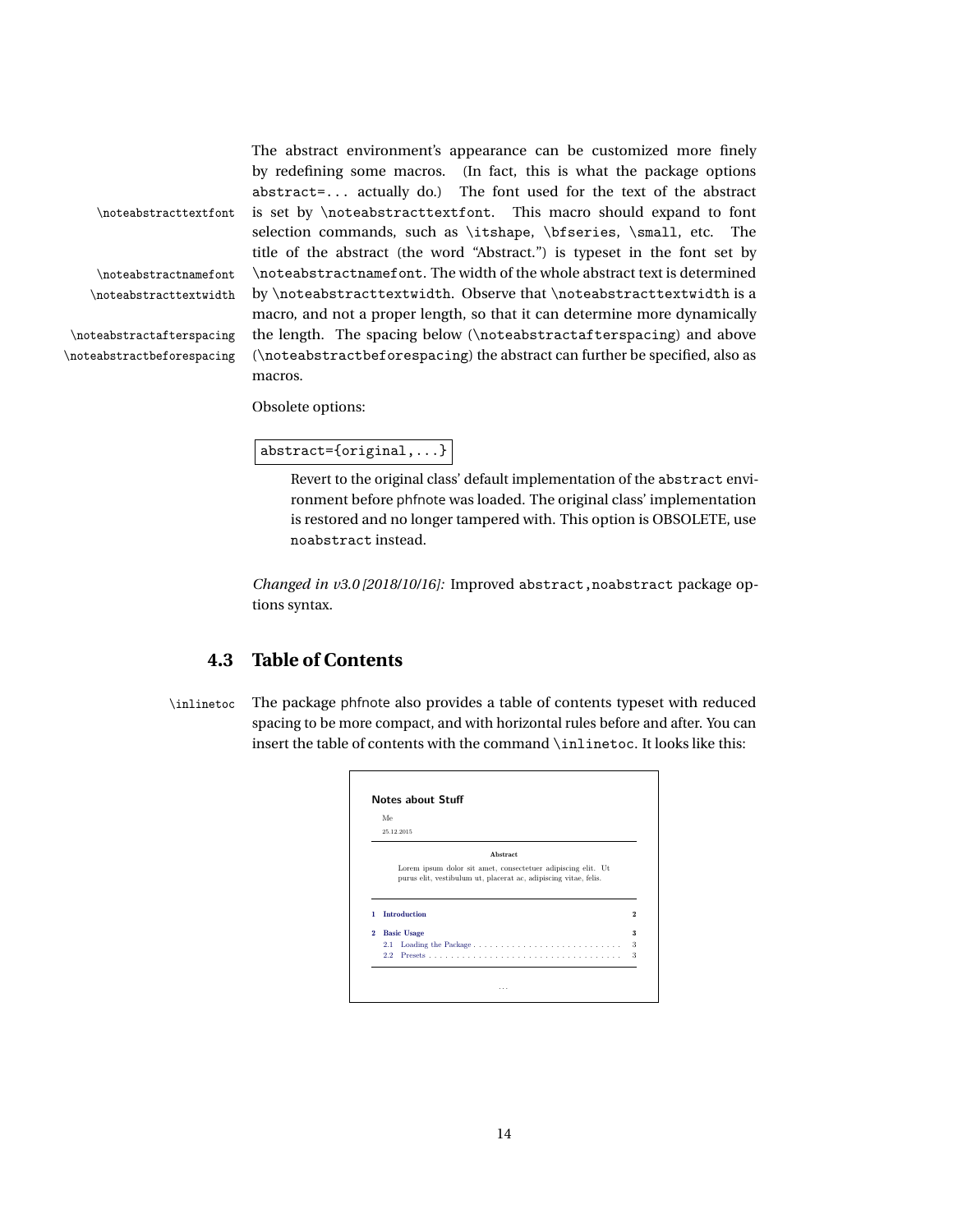# <span id="page-14-0"></span>**4.4 Predefined Package Sets**

The phfnote package also provides sets of standard ET<sub>E</sub>X packages to load. You may choose between a varying degree of "richness" of packages included.

#### pkgset=none

Do not include any package set.

# pkgset=minimal

Include some basic minimal set useful for scientific notes: the  $A_{\mathcal{M}}S$  packages amsmath, amssymb, amsfonts, and amsthm. The xcolor package is also loaded.

#### pkgset=rich

Include a fair amount of packages which may be useful. On top of the minimal package set, this set includes the packages enumitem, graphicx, microtype, caption, setspace, as well as inputenc with the utf8 option and fontenc with the T1 option (the packages fontenc and inputenc are not loaded if running Xe(La)TeX or Lua(La)TeX, or if they are already loaded with possibly different options).

This package set is loaded by default.

*Changed in v1.1 [2018/08/27]:* If running XeTeX or LuaTeX, then do not load inputenc and fontenc as part of rich and extended package sets. Plus, do not load inputenc (resp. fontenc) if the package is already loaded.

#### pkgset=extended

Additionally, include packages float, verbdef, csquotes, dsfont, bbm and mathtools.

# <span id="page-14-1"></span>**4.5 Page Geometry**

Another important aspect of phfnote is the handling of page margins. Often the default page margins of the article class are quite narrow. While it is a good typographical practice to avoid long lines, on occasion we prefer to have notes typeset with wider text. The general answer is the geometry package, which allows to set all margins in full detail.

The phfnote package provides some standard choices of options for the geometry package, which are adjusted according to the document font size, and whether the document is typeset in two columns.

If you want anything more complicated than what is provided by a default setting here, just use the nopagegeom package option and invoke the geometry package directly with your preferred set of options.

The page geometry predefined settings are the following.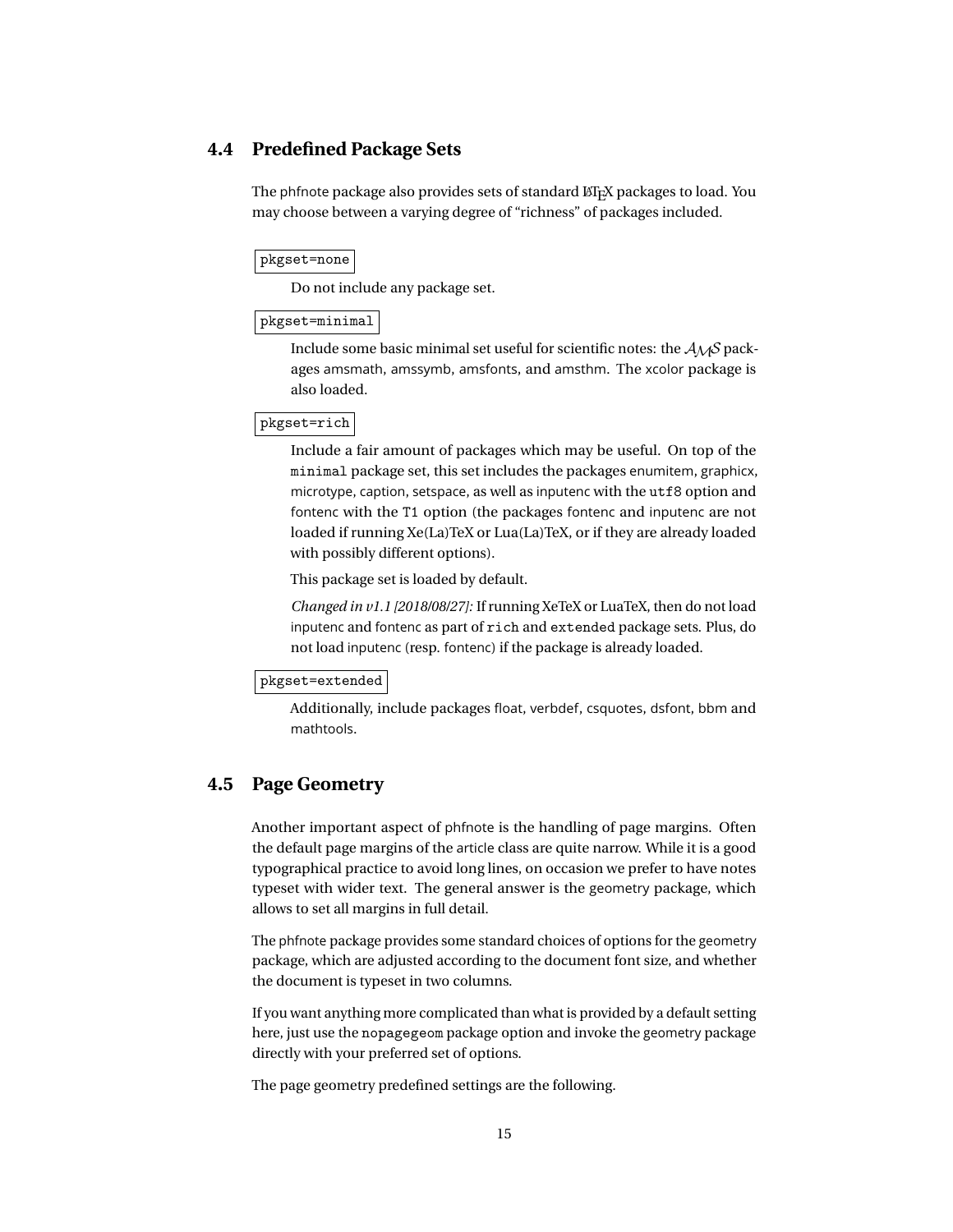#### pagegeom=default

Default settings. Not too wide, not too narrow. Settings vary according to single or double column setting, and according to default font point size.

### nopagegeom

Also, pagegeom=false. Do not change page geometry settings, do not load the geometry package.

#### pagegeom=narrow

Narrower style. For single-column documents, this is closer to the typographically-advertised-optimal of 50–80 characters per line, but it might look narrow to some.

# pagegeom=wide

Wide, comfortable style. Wastes less paper.

pagegeom=xwide

Extra wide. Use if you pity trees.

#### pagegeom=bigmargin

Makes the margins asymmetric, so that a wide margin note can fit. This style is used in this package documentation, for example.

The following package options are OBSOLETE:

#### pagegeomdefs=〈*true or false*〉

Whether to care about page margins. nopagegeomdefs is synonym for pagegeomdefs=false. This option is OBSO-LETE, please use nopagegeom or pagegeom=false instead of pagegeomdefs=false and pagegeom (or pagegeom=... with setting) instead of pagegeomdefs=true.

*Changed in v3.0 [2018/10/16]:* Changed how to turn on/off the page geometry settings by improving the pagegeom package options, deprecated pagegeomdefs option.

*Changed in v3.0 [2018/11/30]:* Changed the xwide page geometry for tighter vertical margin for single-column text (use pagegeom=xwidev1 instead for old behavior).

# <span id="page-15-0"></span>**4.6 Section Headers Styling**

The phfnote package provides some limited styling of section headers. The font, size and "compactness" of the headers can be adjusted with title options. But really, these options are quite basic. You should use titlesec or sectsty directly if you want anything serious.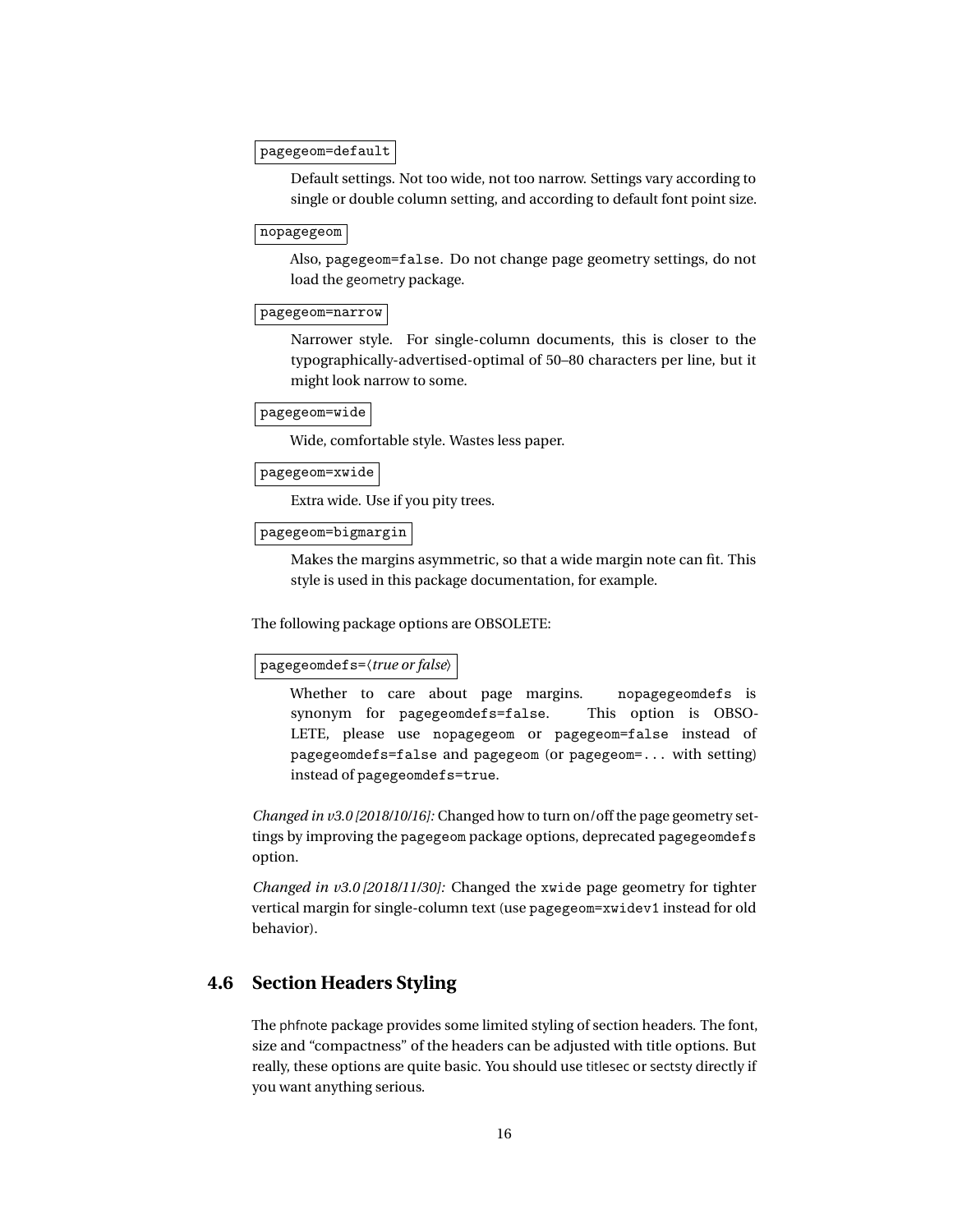The section headings are customized using the sectsty package. If this conflicts in your document, then use the nosecfmt package option to indicate that section headings should NOT be styled by this package. Then you have the full freedom to take care of section styling manually.

Package options may be used to customize the appearance of the section headings by specifying a list of attributes. When you combine arguments, make sure to put them in a braced group: [secfmt={section,compact}]. Beware that attributes are not merged between different occurrences of the secfmt keyword in the package options; the last occurrence defines all set attributes. If the secfmt package option is not given, then by default only the section attribute is set.

#### **NOTE**

Don't forget to include the attribute 'section' and/or 'paragraph' depending on which type of heading you want your settings to apply to. For example, secfmt={sffamily} | has no effect, you need to use e.g. secfmt={section, sffamily}

Available attributes are the following:

#### secfmt={section,...}

Use the section attribute to activate the styling of section-level headings, that is, \section, \subsection and \subsubsection.

### secfmt={paragraph,...}

This attribute indicates that the styling should apply to paragraph-level headings as well (\paragraph and \subparagraph).

#### secfmt={compact,...}

Reduce the sizes of the section headings (if the section-level headings are styled, i.e. you need to specify the section attribute), giving the document a more "compact" appearance.

# secfmt={larger,...}

Increase the sizes of the section headings. Suitable for longer documents or for small document font sizes.

#### secfmt={secsquares,...}

Display black squares on the left side of \section-level commands, making them stand out better. This is useful for documents (such as the present one) with several layers of sub-sections.

### secfmt={secnummargin,...}

Display the section, subsection, and subsubsection numbering in the left margin and have the title occupy the full width of the text (such as for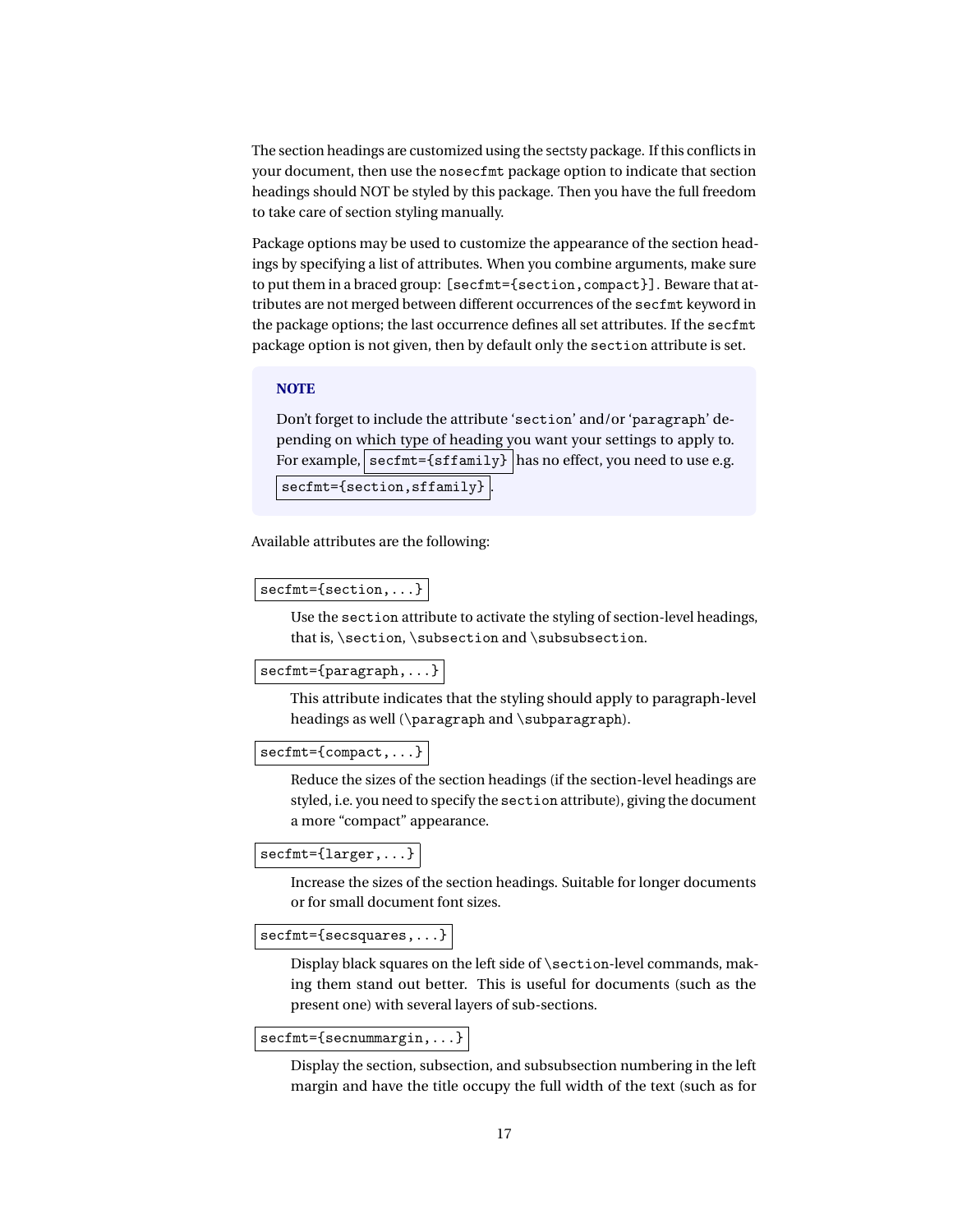this document). If you want both  $\sqrt{\frac{1}{s} \arccos\sqrt{s}}$  and  $\sqrt{\frac{s}{s}}$  secnummargin you must specify them in that order, or the black square may end up overlapping with the number.

```
secfmt={rmfamily,...}
```
Typeset headings in the regular roman font of the document, instead of trying to apply the **Palatino font**. This applies to section-level and/or paragraph-level headings, depending on which of the attributes section and/or paragraph have been specified.

```
secfmt={sffamily,...}
```
Typeset headings in a sans-serif font. The default document sans serif font is used. This applies to section-level and/or paragraph-level headings, depending on which of the attributes section and/or paragraph have been specified.

```
secfmt={itpar,...}
```
Typeset paragraph-level headings in italic.

```
secfmt={blockpar,...}
```
Change the paragraph-level headings not to be in "run-in" style, but to be typeset on their own line like section headings.

#### nosecfmt

Keep the original class styling; nothing will be overridden and the sectsty package is not loaded. (Equivalently, you may specify secfmt=false.)

You can also directly modify the section heading style by redefining some macros. Note that these macros only affect those sectioning commands which we have decided to style, which is specified by the section and paragraph attributes to be specified in the secfmt={...} package option.

\notesectionallfont The macro \notesectionallfont is invoked for every sectioning command (for those which are styled, see the section and paragraph attributes). The macro \notesectionallfont internally invokes \notesectionallfontfamily \notesectionallfontfamily to select which font family to use. The family should be given as the font code, e.g.:  $pbk = Bookman$ ;  $bch = Charter$ ;  $pp1 = Palatino$ ;  $ptm = Adobe Times$ ;  $phv = Adobe Helvetica$ ;  $pcr = Adobe$ Courier; put = Utopia; cmr = Computer Modern Roman; cmss = CM Sans Serif; cmbr = CM Bright; google many more or look directly into the source of corresponding LATEX packages.

> You may customize these either via attributes or by redefining them directly. Beware that if you redefine \notesectionallfont then you are responsible for honoring, or ignoring, the value of \notesectionallfontfamily.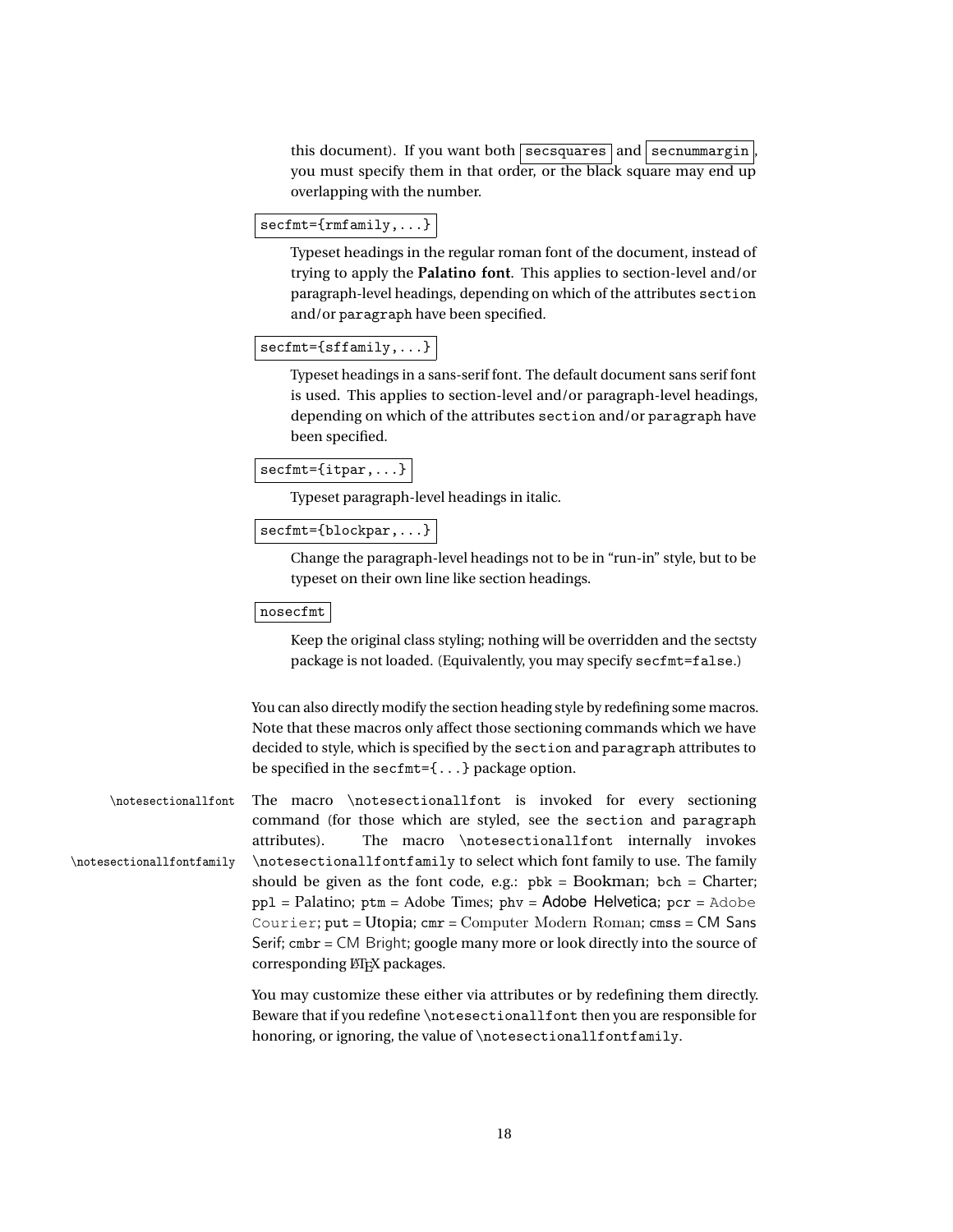\notesubsectionfont \notesubsubsectionfont \noteparagraphfont \notesubparagraphfont

\notesectionfont These macros define the font commands to apply for the section heading cor responding to the given sectioning command. This macro is invoked after \notesectionallfont, which means that font definitions in these macros take precedence over those in \notesectionallfont.

The macro \notesectionsetfonts is a shorthand to set all section font \notesectionsetfonts definitions for the section-level commands \section, \subsection, and \subsubsection. For example,

\notesectionsetfonts{\Large}{\large}{\normalsize}

will set the font sizes for \section, \subsection and \subsubsection in this order.

\noteparagraphsetfonts The macro \noteparagraphsetfonts is the corresponding shorthand for the paragraph-level commands. It takes two arguments, the font definitions to apply for headings of level \paragraph and \subparagraph.

Obsolete options:

#### secfmt={}

Leave the argument empty to keep the original class styling; nothing will be overridden and the sectsty package is not loaded. This option is OBSOLETE, use nosecfmt instead.

*Changed in v3.0 [2018/10/16]:* Improved secfmt,nosecfmt package options syntax.

# <span id="page-18-0"></span>**4.7 Appearance of Paragraphs**

Several presets may be set to define the appearance of paragraphs.

### par=indent

Paragraphs are indented, bearing some similarity to the article class' default paragraph style.

par=skip

Paragraphs are separated by additional spacing, and not indented.

par=indentminiskip

Paragraphs are indented, but there is also a small space between each paragraph.

| nopar |

Do not modify the appearance of paragraphs, and leave the original class' default.

You may also use par=false.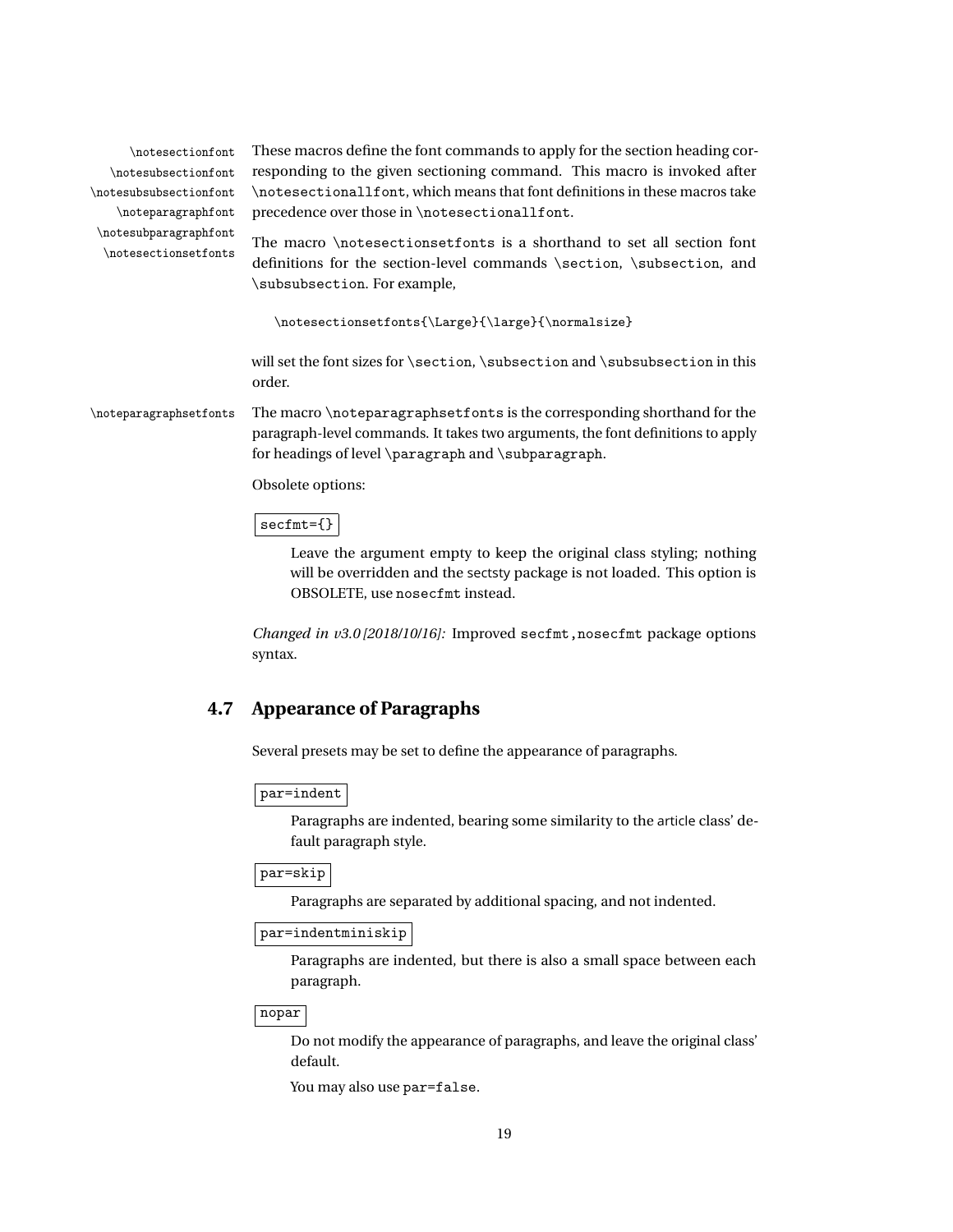Obsolete options:

par=original

OBSOLETE—use nopar instead.

<span id="page-19-0"></span>*Changed in v3.0 [2018/10/16]:* Improved par, nopar package options syntax.

# **4.8 Adjusting Spacing of Lines and Words**

The phfnote package also provides definitions to adjust spacing of lines and words.

This includes definitions to avoid overflowing words in the margin in case of long words.

spacingdefs

Apply adjustments to line and word spacing.

This feature is on by default. You can also use spacingdefs=true.

nospacingdefs

Do not attempt any adjustments of line or word spacing. You can also use the alias spacingdefs=false.

# <span id="page-19-1"></span>**4.9 Adjustments for Fonts**

The phfnote package provides as well some adjustments for fonts to make some fonts look nicer.

Concretely, the Computer Modern Bright font is used as sans serif font instead of LATEX's default sans serif font, and the more universal T1 font encoding is used instead of the default OT1.

fontdefs

Apply adjustments to fonts. This is on by default, except on XeTEX and LuaT<sub>E</sub>X.

You can also use fontdefs=true.

nofontdefs

Do not apply adjustments to fonts. You can also set fontdefs=false.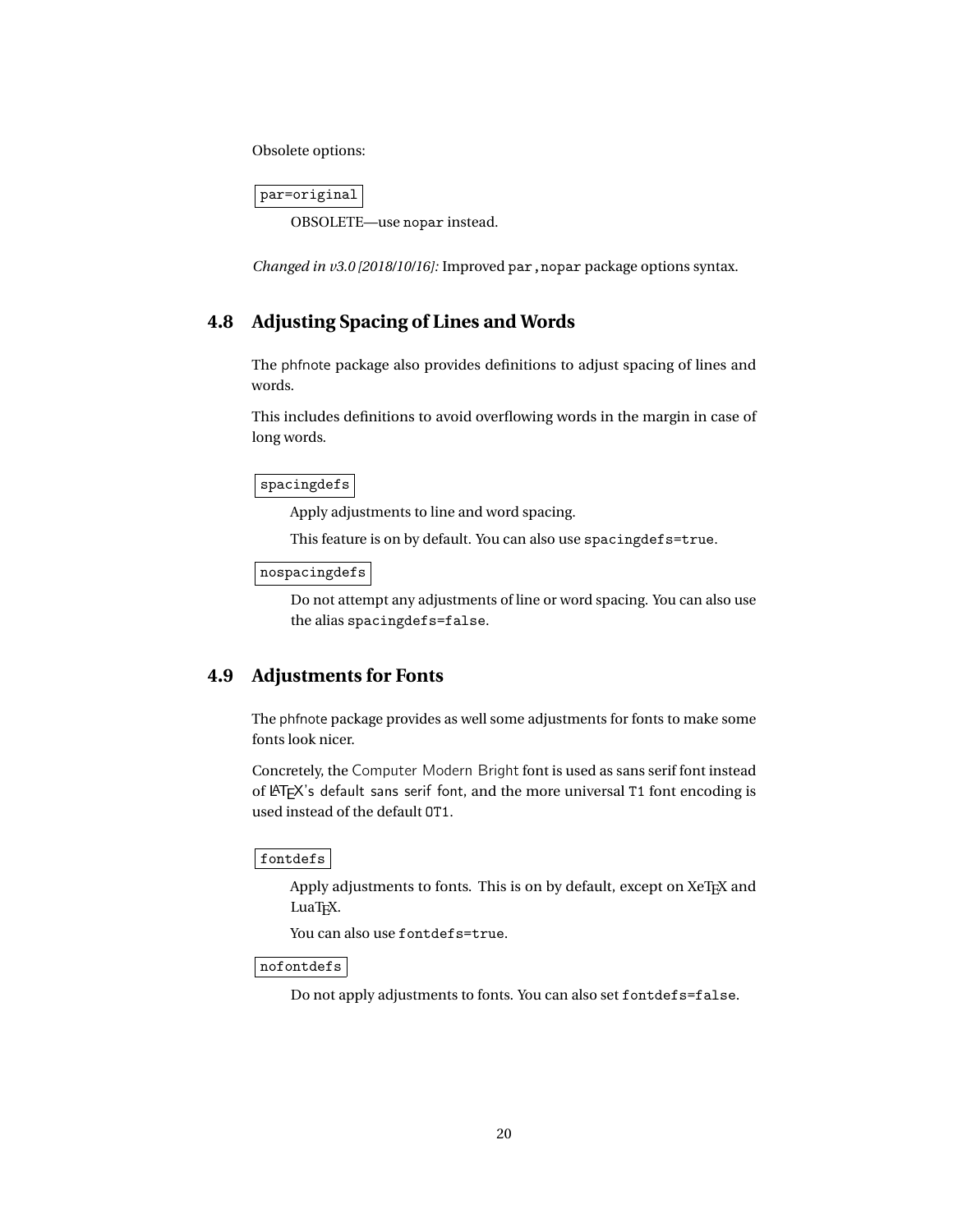# **4.10 Footnote Style**

<span id="page-20-0"></span>The footnotes' appearance can also be slightly enhanced.

#### footnotedefs

Changes the symbol appearance a little bit—the footnote number is smaller and typeset in boldface.

You can also use footnotedefs=true. This feature is on by default.

#### nofootnotedefs

Do not change the footnote appearance. You can also set footnotedefs=false.

# <span id="page-20-1"></span>**4.11 Hyperref Loading**

There are many options for setting up the hyperref package, and often, the defaults (with boxed links) are pretty ugly in my opinion. Enable the hyperrefdefs feature of phfnote to alter the defaults to something I personally like better (dark blue links as in this document).

#### hyperrefdefs

Load the hyperref package, and set some sensible default settings. Also ensures the \email and \url commands are made available.

You can also use hyperrefdefs=true. This feature is on by default.

#### nohyperrefdefs

Do not load the hyperref package. Do not set any settings. Do not care to provide \email or \url. Same as hyperrefdefs=false.

Depending on the situation, you might prefer to specify hyperrefdefs=defer or hyperrefdefs=noload, so that some basic setup (e.g. \url/\email commands) can still be provided. See below.

# hyperrefdefs={defer,...}

Prepare the document for hyperlinks, schedule settings for hyperref, but do not actually load the hyperref package.

This is useful if you would like to load more packages that need to be loaded before loading hyperref. A lot of packages need to be loaded before hyperref so if you load several other packages, you're probably better off using this option and calling \usepackage{hyperref} at the end of your preamble, i.e. right before \begin{document}, rather than chasing mysterious errors.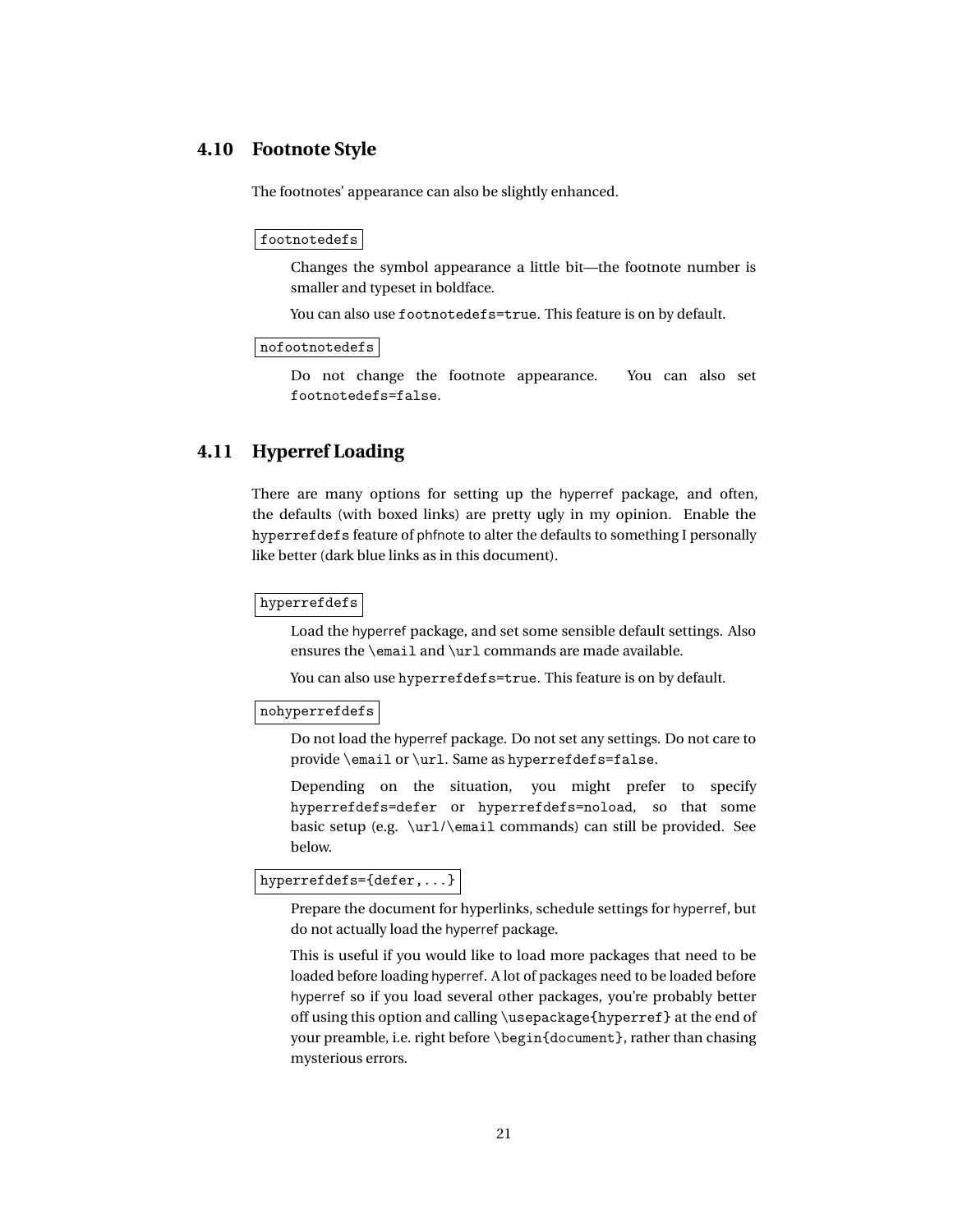When using this option it is the user's responsibility to load the load the package with \usepackage{hyperref} somewhere in the preamble. You will get an error if you don't do this.

hyperrefdefs={noemail,...}

Do not override any existing \email command. Use this for instance in RevT<sub>E</sub>X, where our implementation of  $\epsilon$  and clashes with RevT<sub>E</sub>X's \email command which is used to specify e-mail addresses for authors.

The version of this command by phfnote is still available as \phfnoteEmail.

#### hyperrefdefs={noeqref,...}

Do not redefine the \eqref command to include the parenthesis in the hyperlink.

*Changed in v3.2 [2021/07/29]:* We now redefine \eqref by default to include the parentheses inside the hyperlink. Use the hyperrefdefs=noeqref package option to disable this feature.

# hyperrefdefs={noload,...}

Do not load the hyperref package, and don't bother to set any related settings. However, url package is loaded, and the commands \url and \email are provided (they output the same visual text but don't produce a clickable color link).

#### hyperrefdefs={clearoptions,...}

Do not attempt to set any options via \hypersetup (and don't schedule setting any such options later). You'll get hyperref's default settings, so it's up to you to call \hypersetup with however you'd like to see your links look like.

Attributes may be combined, as in hyperrefdefs={noemail,noload}. In this case make sure you put them in a braced group. Also, beware that attributes are not merged between different occurrences of the hyperrefdefs keyword in the package options; the last occurrence defines all set attributes.

When the hyperref package is loaded, it is done so with the unicode=true package option. In case you need, you can specify your own package options with hyperrefdefs=defer and then calling  $\usepackage[...]$  {hyperref}. For most options though it's simpler to use  $\hbox{\textbackslash}$  hypersetup $\{\ldots\}$ .

\url In order to typeset URLs, the \url command is made available from the package url (which is then linkified by hyperref). For example, you can type \url{https://github.com/phfaist/}.

\email A similar command allows to typeset e-mail addresses. The text is displayed as a \phfnoteEmail hyperlink, which when clicked opens a e-mail composer to that address (via a mailto:XXX link). For example, try \email{pulp\_fiction@tarantino.com}.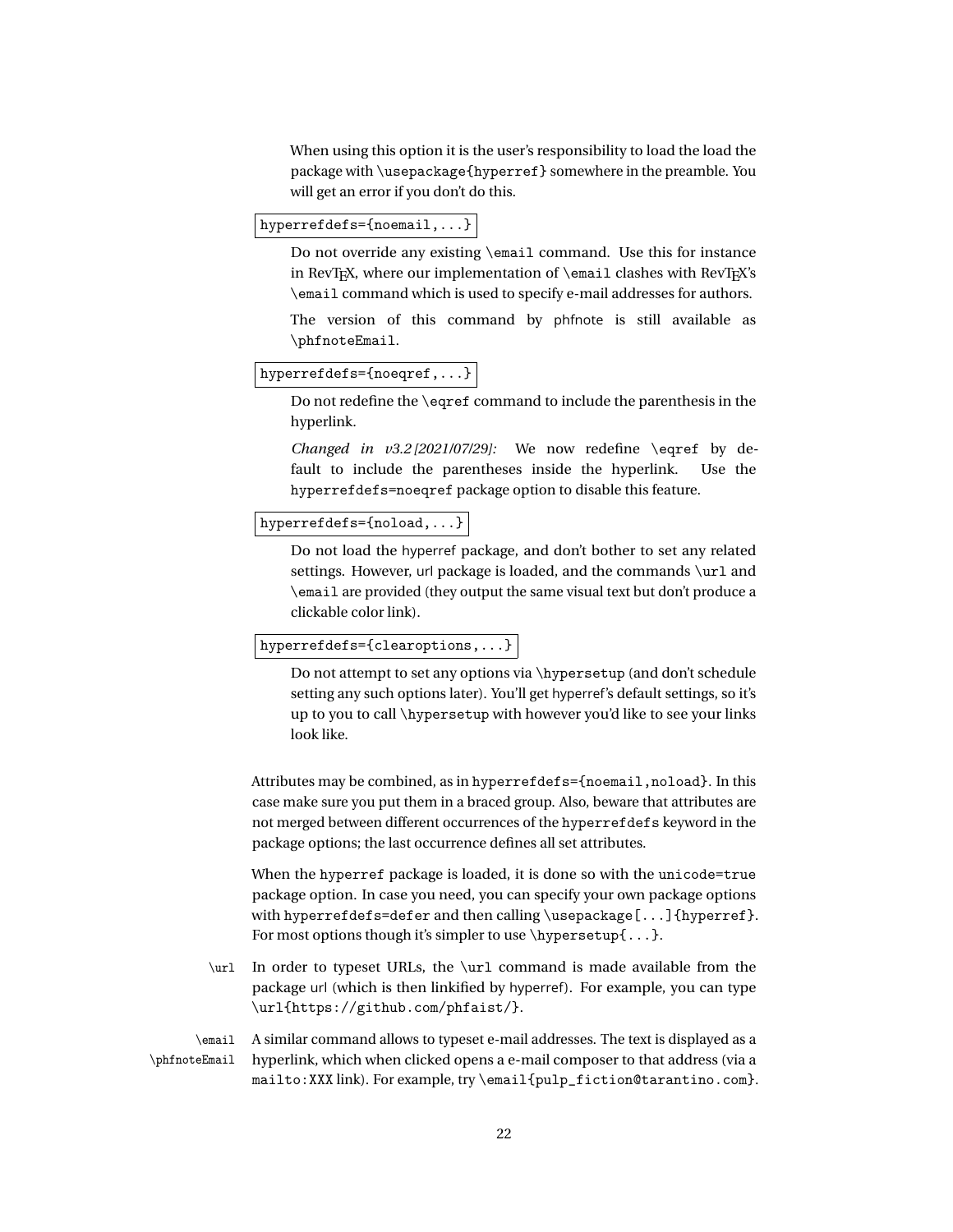The command \phfnoteEmail is an alias for this, which is defined even if the noemail attribute is given.

The commands \url and \email (along with \phfnoteEmail) are defined unless nohyperrefs (or hyperrefdefs=false) is specified. If you would like to use these commands but not load the hyperref package, consider using hyperrefdefs=noload.

\phfnotePdfLinkColor The command \phfnotePdfLinkColor may by used to set the color of the links. It takes one argument, a color specification understood by the xcolor package. For example:

\phfnotePdfLinkColor{green!50!black}

#### **NOTE**

The package xcolor must be loaded for \phfnotePdfLinkColor to work. (The xcolor package is automatically loaded as part of a package set as long as you're not using the option pkgset=none; see [subsection 4.4.](#page-14-0))

The internal name for the link color is docnotelinkcolor. (This name is historical, and I'm not really willing to change it.)

# <span id="page-22-0"></span>**4.12 Bibliography Definitions**

This package also provides some definitions for the bibliography.

It sets the naturemagdoi style by default, which is a hacked (by yours truly) version of the naturemag style to include the journal name as a hyperlink (as in APS bibliography styles).

The bibliography is also typeset in a smaller font.

Finally, an entry in the table of contents is generated.

#### bibliographydefs

Set some default bibliography settings.

This feature is on by default. You can also use bibliographydefs=true.

#### nobibliographydefs

Do not set some bibliography settings. You may also use bibliographydefs=false.

\bibliography The \bibliographystyle and \bibliography macros can be used as usual, \bibliographystyle for example: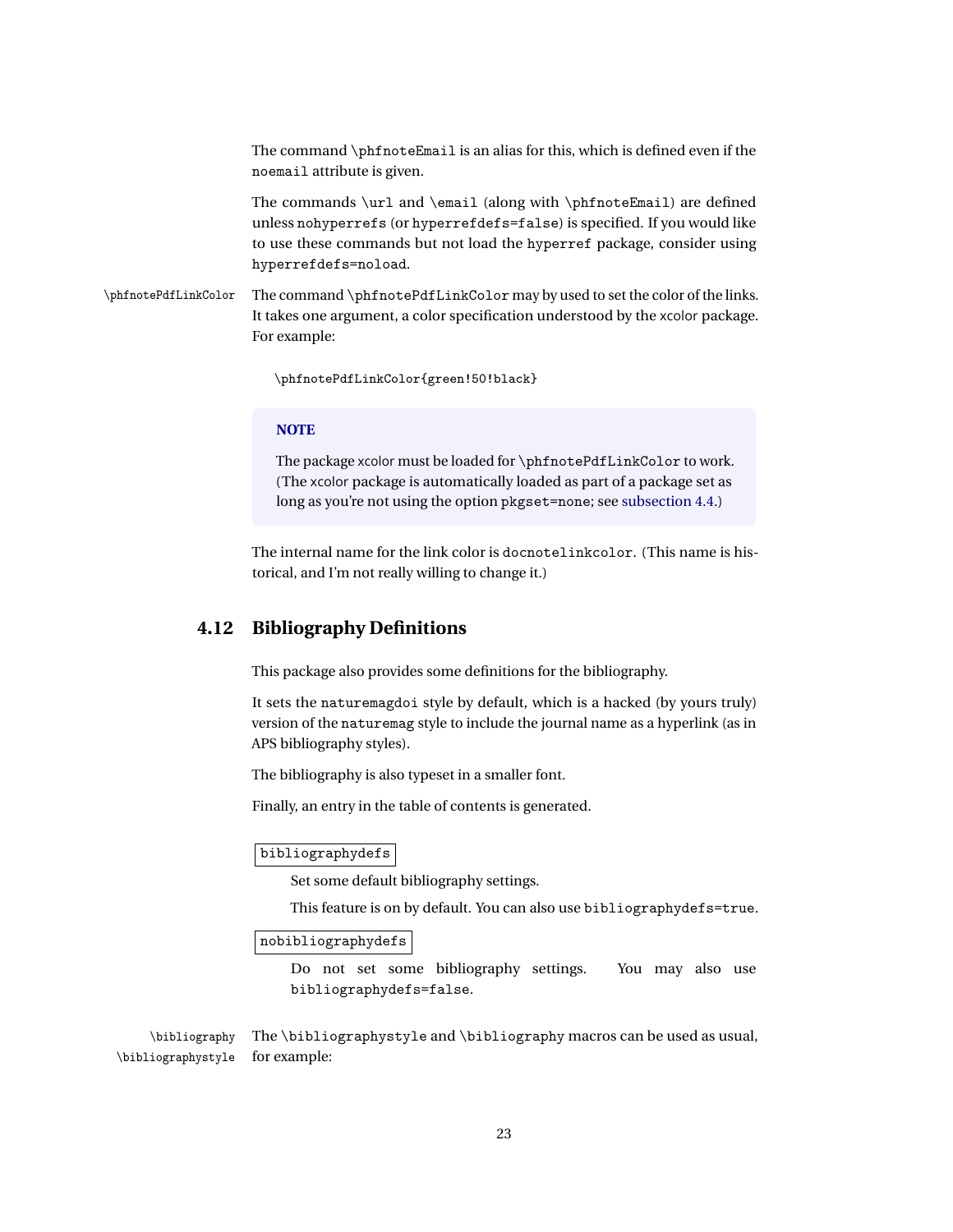```
\bibliographystyle{apsrmp4-1} % optional
\bibliography{mybibfile}
```
bearing in mind that if the \bibliographystyle command is not present, our custom naturemagdoi bibliography style is used.

# <span id="page-23-0"></span>**4.13 Inline Commenting in Documents**

Inline commenting features (\phfMakeCommentingCommand) have been moved to the separate dedicated package phfcc. If you were using these features in your document, simply do

```
\usepackage{phfcc}
```
and everything should work as expected.

*Changed in v3.0 [2018/10/03]:* Added support for inline commenting using \phfMakeCommentingCommand.

<span id="page-23-1"></span>*Changed in v3.1 [2020/04/02]:* Moved support for inline commenting to the separate dedicated package phfcc.

# **4.14 URL Styles**

As a bonus, the phfnote package provides an alternative set of URL styles to use with the \url and \email commands (see [subsection 4.11\)](#page-20-1).

All the styles described below typeset the URL in a slightly smaller size, so as to avoid a common issue with URLs that they tend to appear too large. Also, the tilde character is fixed so that it appears nicely, as in: *[https://people.phys.ethz.ch/](https://people.phys.ethz.ch/~pfaist/)~pfaist/*.

The URL style can be set with the command \urlstyle{〈*name of style*〉}.

| notett   | typewriter font                      |
|----------|--------------------------------------|
| notesf   | default sans serif font              |
| notesfss | Computer Modern Sans Serif font      |
| noteitsf | italic using default sans serif font |
| noterm   | normal roman typeface                |
| noteit   | just italic typeface                 |
| notesml  | just smaller than surrounding text   |
|          |                                      |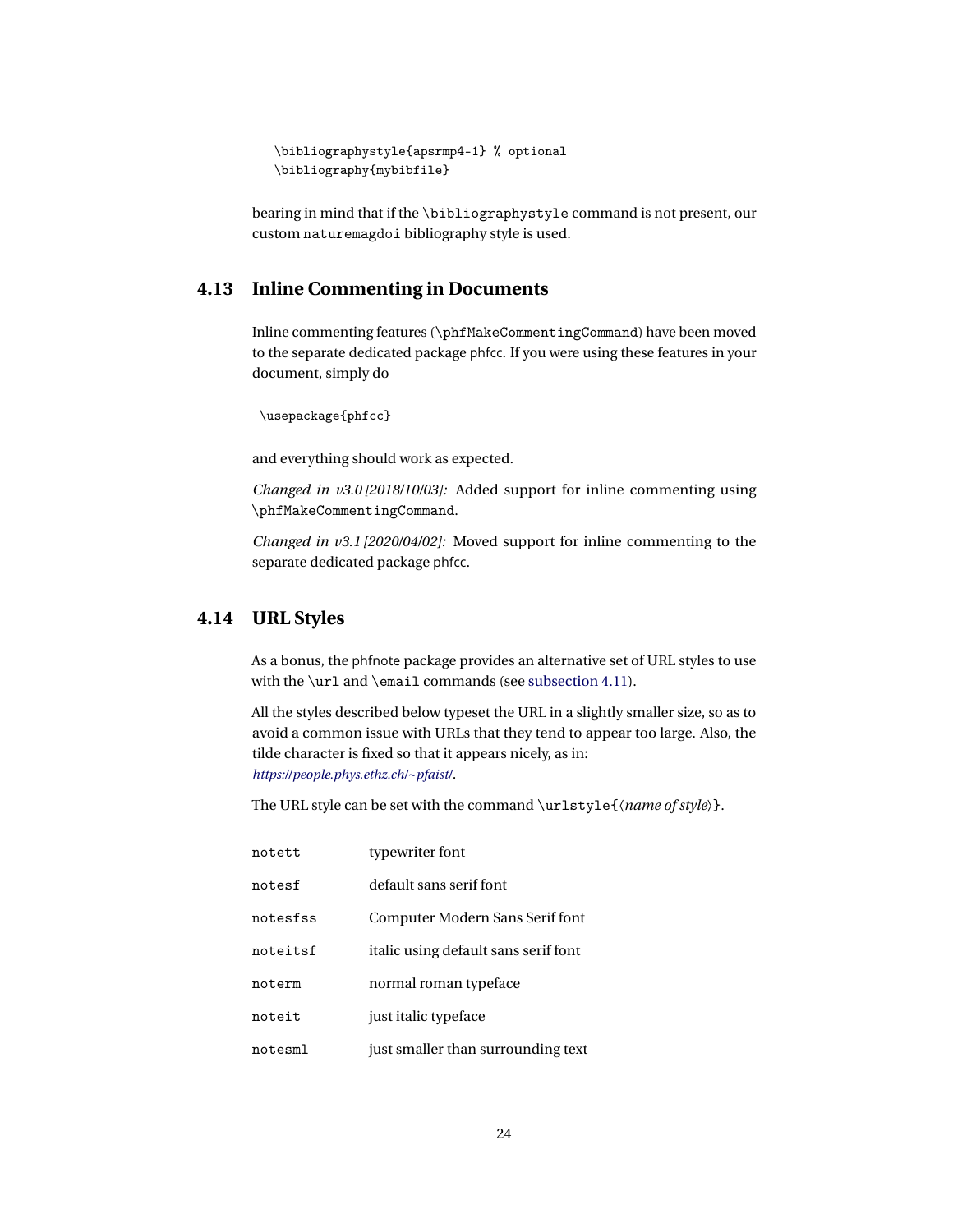# **4.15 A** \notesmaller **Command**

<span id="page-24-0"></span>This general-purpose command is handy to typeset text smaller than its surrounding text, for when you don't know what size the surrounding text is typeset at. In some sense, this is a very very lightweight analogue of what the relsize package does. (This is used, for example, in our implementation of URL styles introduced in [subsection 4.14.](#page-23-1))

\notesmaller Set the font size to a fraction of the surrounding font size. The fraction may be \notesmaller[0.8] specified as an optional argument. A fraction of 0.8 makes the text size 0.8 times that of the surrounding text, that is, smaller than the surrounding text. A value of 1 does not change the font size. If the fraction is not specified, the value stored in \notesmallerfrac is used.

\notesmallerfrac The fraction by which \notesmaller typesets smaller text when no optional argument is given. You may redefine this command to set the default "smaller" size fraction.

# <span id="page-24-1"></span>**4.16 Tools Mostly for Hackers**

The phfnote package also provides some small hacks. They are \phfnoteHackSectionStarWithT-<br>
0C documented further in [subsection 5.12.](#page-56-1) These are: a macro \phfnoteHackSectionStarWithTOC to hack into a command which generates a \section\*, in order for that command to also generate a \phfnoteSaveDefs corresponding entry in the table of contents; and a pair of commands to save \phfnoteRestoreDefs and restore LATEX definitions.

# <span id="page-24-2"></span>**5 Implementation**

Here comes the gory code.

Let's start by loading the kvoptions package, which we need to parse the package options. It's better to use xkeyval as backend, because the \setkeys by keyval is a little fragile: for example, it gets confused if, within a preset, we include a package or run a command which itself parses key-vals.

```
1 \RequirePackage{xkeyval}
```

```
2 \RequirePackage{kvoptions}
```
Also load etoolbox, for various utilities and xparse (for parsing optional arguments with recursive matching open/close brackets).

```
3 \RequirePackage{etoolbox}
4 \RequirePackage{xparse}
```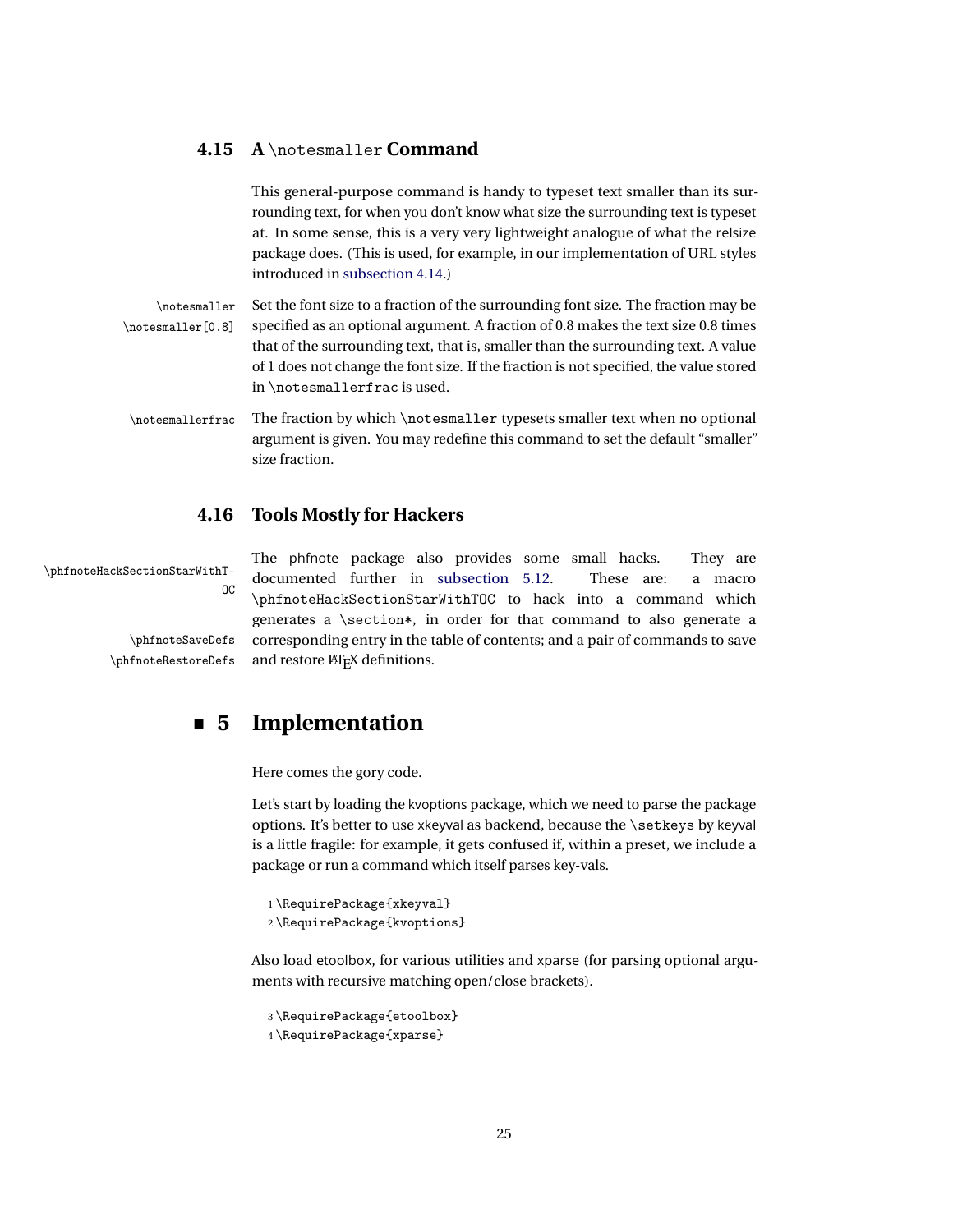# <span id="page-25-0"></span>**5.1 Internal Generic Code**

\phfnote@internal@execattrib-

```
bs
```
An internal general-purpose macro to execute all definitions given in list of attributes.

Often, a list of attributes are given via a package option (e.g. for the abstract), and these attributes need to be executed, or implemented, in the order they are given. This macro takes care of that. Each possible attribute must be defined as a macro with a common prefix, to which the attribute is appended.

The arguments are:

- #1 = prefix to look for attributes (e.g. noteabstract@attr@);
- #2 = a human-readable name of what #1 represents, which is used in an error message in case the required attribute is not found (e.g. {abstract attribute});
- #3 = the list of attributes specified by the user.

For example, \phfnote@internal@execattribs{noteabstract@attr@} {abstract attribute}{noname,small} causes the commands \noteabstract@attr@noname and \noteabstract@attr@small to be invoked, in this order.

```
5 \def\phfnote@internal@execattribs#1#2#3{%
6 \@for\next:=#3\do{%
7 \ifcsname #1\next\endcsname%
8 \csname #1\next\endcsname%
9 \else%
10 \PackageError{phfnote}{Unknown #2: '\next'. Ignoring.}{The given #2 '\next'
11 is invalid. Consult the package documentation for information about
12 valid attributes.}
13 \qquad \text{if }14 }
15 }
```
# <span id="page-25-1"></span>**5.2 Title Styling**

<span id="page-25-2"></span>See [subsubsection 4.1.1](#page-6-1) for a description of the styles and which features are available.

# **5.2.1 First, some common simple definitions for our different styles**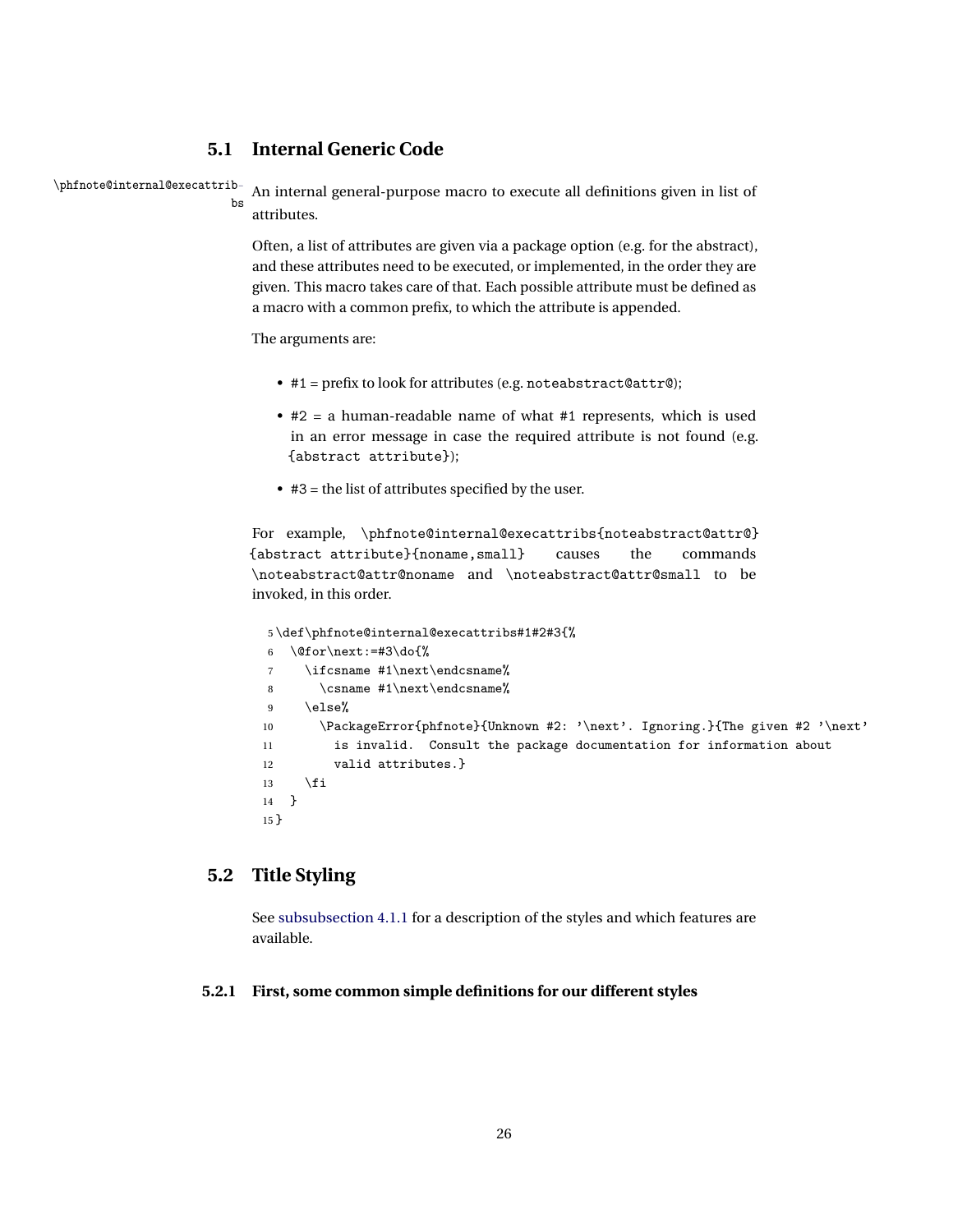\notetitlefont These may be redefined to adapt the font of the title, author and date.

# \notetitleauthorfont

```
\notetitledatefont 16\newcommand{\notetitlefont}[1]{\sffamily\bfseries #1}
                  17 \newcommand{\notetitleauthorfont}[1]{#1}
                  18\newcommand{\notetitledatefont}[1]{\footnotesize #1}
```
\notetitlebelowspace These macros may be redefined to adjust spacing above and after the title. They \notetitletopspace are macros, not lengths, so they can be adjusted dynamically on the spot.

```
19 \newcommand{\notetitlebelowspace}{4mm}
20 \newcommand{\notetitletopspace}{-1.2cm}
```
\notetitlehrule Allow customization of the horizontal rule below the title. The macro \notetitlehrule expands to commands which generate the rule, such as "\hrule height 1pt".

```
21 \newcommand{\notetitlehrule}{\hrule}
```
\notetitle@title Provide a "long" definition for \title, so that the title can have several paragraphs. Our style handles this by putting the title on several lines, and it can be useful depending on how you want to format the title.

> This macro will replace \title when a title style is actually selected in \phfnote@do@notetitle.

<span id="page-26-0"></span>22 \long\def\notetitle@title#1{\long\gdef\@title{#1}}

#### **5.2.2 Implementation of** \thanks **and** \thanksmark

Here we provide a few fixes for the implementation of \thanks, both for our main 'default' title style as well as for other simpler styles. Our implementation supports  $\t{N}$ ...} and  $\t{hanks[N]}$  as for footnotes.

These newer implementations are only applied if one of our title styles is set. Otherwise, the class defaults are left untouched (which may be needed, e.g., for REVTEX).

*Implementation of* \thanks *and friends for our main 'default' title style*

\phfnote@setupthanksmpfootnote

Internal—called at the beginning of a minipage environment, it sets up necessary stuff to support \thanks notes within the minipage, in a single paragraph.

Some of this code was taken or really inspired directly from latex. ltx.

23 \def\phfnote@setupthanksmpfootnote{%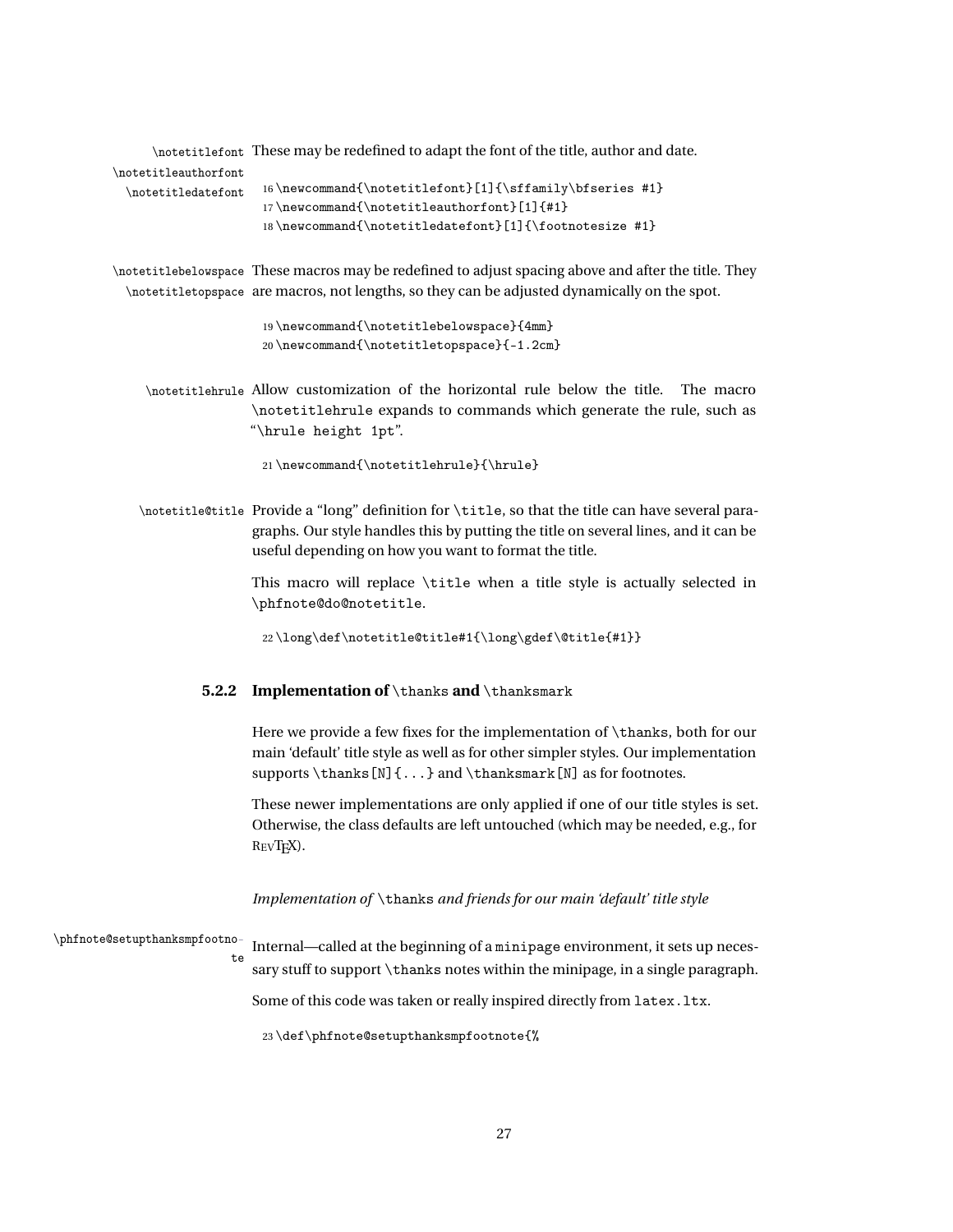The \thanks macro is implemented as a \footnote in a minipage. So we hack into the 'mpfootnote' mechanism.

- \def\thempfootnote{\arabic{mpfootnote}}%
- \let\footnoterule\relax%
- \let\thanks\footnote%

All footnote material is stored in a macro \phfnote@mpfootmaterial, initially empty:**[4](#page-27-0)**

\def\phfnote@mpfootmaterial{}%

and locally define \@mpfootnotetext to store the footnote content into that buffer,

| 28 | \long\def\@mpfootnotetext##1{%                                             |
|----|----------------------------------------------------------------------------|
| 29 | \protected@edef\@currentlabel%                                             |
| 30 | {\csname p@mpfootnote\endcsname\@thefnmark}%                               |
| 31 | \protected@edef\@tmpa{\protect\phfnote@mympfootnotemark{\@thefnmark}{##1}% |
| 32 | \protect\phfnote@mpfootnoteglue}%                                          |
| 33 | \expandafter\g@addto@macro\expandafter\phfnote@mpfootmaterial%             |
| 34 | \expandafter{\@tmpa}%                                                      |
| 35 | ን%                                                                         |
|    |                                                                            |

Also provide \thanksmark, so that we can refer to other thanks/footnote-marks.

```
36 \def\thanksmark[##1]{\phfnote@mympfootnotemark{##1}}%
37 }
```
\phfnote@finalizempfootnotes Macro to call at the end of a minipage environment, to ensure that all \footnote's (and thus \thanks's) are properly formatted.

> This simply takes all the tokens collected in \phfnote@mpfootmaterial (see just above), and typesets it in the \@mpfootins box. The latter is automatically typeset by the minipage in \end{minipage}.

The argument #1 is the skip length between the text and the footnotes.

|    | 38\def\phfnote@finalizempfootnotes#1{%                           |
|----|------------------------------------------------------------------|
| 39 | \if\relax\detokenize\expandafter{\phfnote@mpfootmaterial}\relax\ |
| 40 | \else                                                            |
| 41 | \global\skip\@mpfootins=#1\relax                                 |
| 42 | \global\setbox\@mpfootins=\vbox{%                                |
| 43 | \parskip=\z@\relax                                               |
| 44 | \parindent=\z@\relax                                             |
| 45 | \phfnote@mpfootnotes@fontparsetup                                |
| 46 | \noindent\leavevmode%                                            |
| 47 | \reset@font\footnotesize%                                        |
| 48 | \phfnote@fmt@titlefootnotes%                                     |
|    |                                                                  |

<span id="page-27-0"></span>NOTE: this differs from how footnotes are usually treated (directly typeset into a vbox I think). Not sure what the side-effects might be. Because this is just for simple email/institute info/etc. in the title, hopefully this shouldn't have any serious consequences.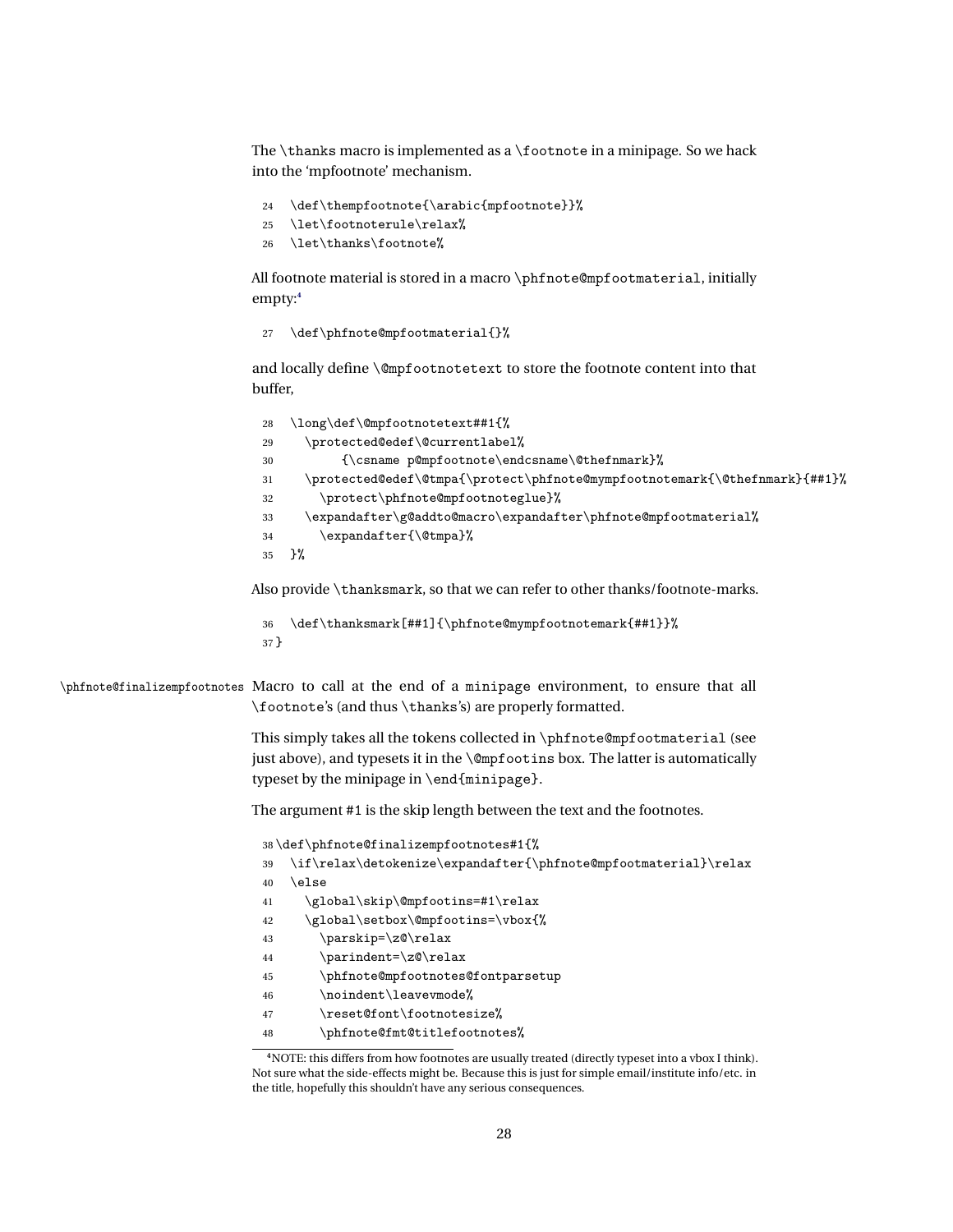```
49 \phfnote@mpfootmaterial}%
50 \setminusfi
51 }
```
\phfnote@fmt@titlefootnotes Some formatting utilities which can be overridden if you know what you're doing. \phfnote@mympfootnotemark \phfnote@fmt@titlefootnotes allows you to override the font in which the \phfnote@mpfootnoteglue title-footnotes/thanks are typeset. \phfnote@mympfootnotemark is responsible for formatting its argument as a footnote mark, usually in superscript. \phfnote@mpfootnoteglue is the glue which is used between two footnote texts (as they are typeset in a single paragraph).

```
52 \def\phfnote@mpfootnotes@fontparsetup{%
53 \parshape 1 0.04\textwidth 0.96\textwidth\relax}
54 \def\phfnote@fmt@titlefootnotes{}
55 \def\phfnote@mympfootnotemark#1{\@textsuperscript{\normalfont#1}}
56 \def\phfnote@mpfootnoteglue{\hskip 1.2em plus 2em minus 0.5em\relax}
```
#### *For those not using the main 'default' title style*

We use ETEX's own \thanks mechanism, however we patch on the possibility for using \thanks[N]{text} and \thanksmark[N] for overriding the number which is used.

\notetitle@thanksmark The \thanksmark is trivially implemented by \footnotemark. Very handy indeed.

> Again, this macro is only made available as \thanksmark when a title style is set in \phfnote@do@notetitle.

57 \def\notetitle@thanksmark{\footnotemark}

Start by saving the old \thanks macro, just in case.

58 \let\phfnote@old@thanks\thanks

\notetitle@thanks Now, we need to extend ET<sub>EX</sub>'s \thanks to allow an optional argument as for footnotes. This macro will be renamed \thanks in \phfnote@do@notetitle.

> Check whether there is an optional argument; if there is none we execute LATEX's original thanks code (replicated here), otherwise, we specify the optional argument explicitly at the relevant location in LATEX's implementation:

```
59 \def\notetitle@thanks{\@ifnextchar[\phfnote@thanks{\phfnote@thanks[]}}%]
60 \long\def\phfnote@thanks[#1]#2{%
```

```
\if\relax\detokenize{#1}\relax%
```
The optional argument is empty-just execute  $EEx$ 's original \thanks code, replicated here: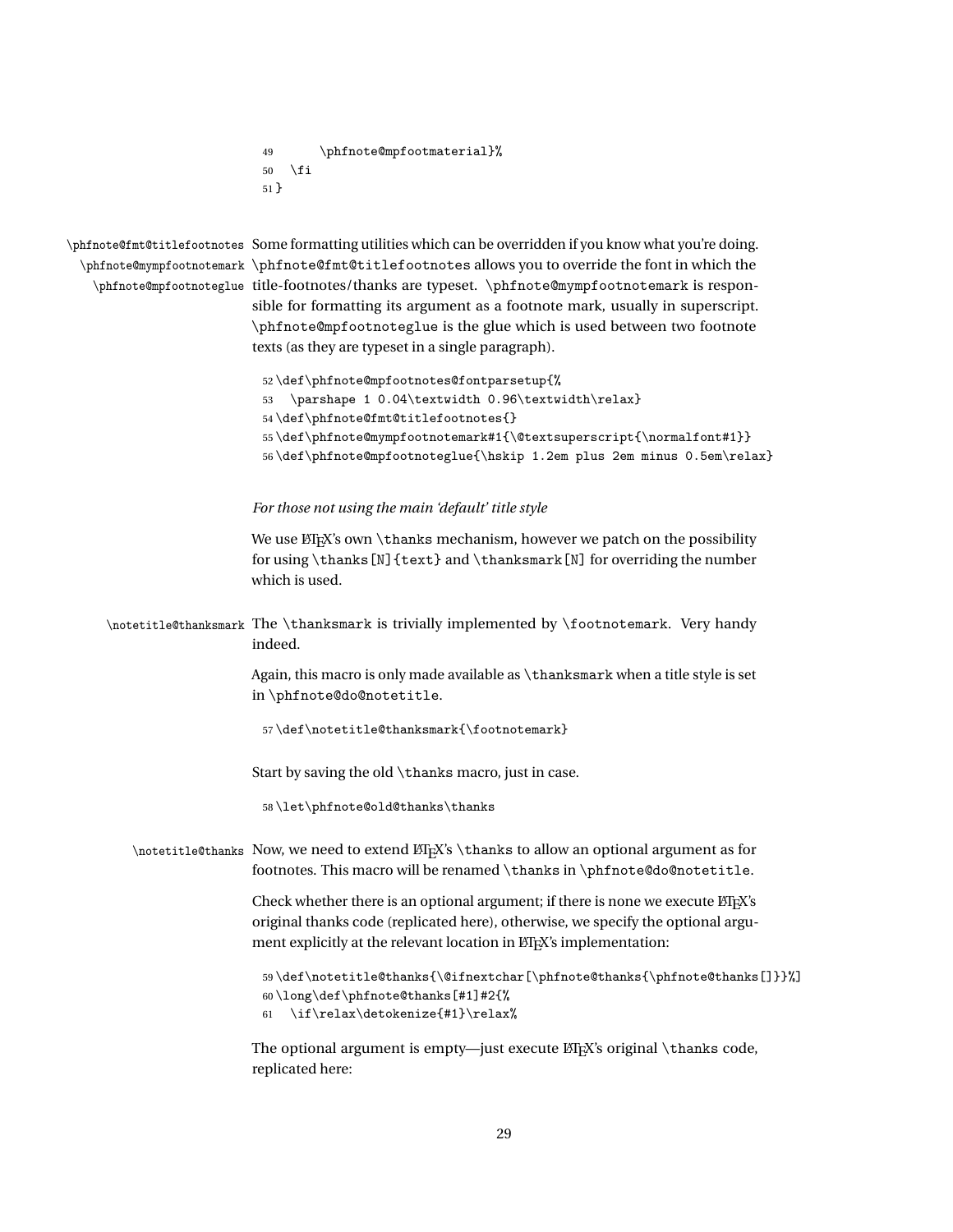- 62 \footnotemark%
- 63 \protected@xdef\@thanks{\@thanks\protect\footnotetext[\the\c@footnote]{#2}}%

Otherwise, execute LATEX's original \thanks code, but with the optional argument inserted wherever needed:

|        | 64 \else% argument, pass on to sub-commands:                       |
|--------|--------------------------------------------------------------------|
|        | $65$ \footnotemark $\lceil #1 \rceil$ %                            |
|        | 66 \protected@xdef\@thanks{\@thanks\protect\footnotetext[#1]{#2}}% |
|        | $67$ \fi%                                                          |
| $68$ } |                                                                    |

# <span id="page-29-0"></span>**5.2.3 Title Styles Definition**

The title styles are documented in [subsubsection 4.1.1.](#page-6-1)

*Title style: 'default'*

Implementation our main 'default' title style. See [subsubsection 4.1.1.](#page-6-1)

\notetitleinnervsep Controls the vertical spacing between individual elements of the title.

69 \newcommand\notetitleinnervsep{1.15ex}

\notetitlewidth Controls the width of the area in which the title content is typeset. For more complex titles (e.g., pretty style, the title is typeset in a smaller width than the text width to allow room for decorations).

70 \def\notetitlewidth{\textwidth}

\notetitleparskip The paragraph skip that is used if the title contains multiple paragraphs.

71 \def\notetitleparskip{1.4ex}% parskip for multiple pars in main title

 $\hbox{\scriptsize\textsf{}}$  \notetitlefontparsetup sets up any necessary  $\LaTeX\ commands$  to typeset \notetitleaftertitleskip the main title. This should set the font size, and then maybe \centering, a \parshape, or a text color.

72 \def\notetitlefontparsetup{\raggedright\setstretch{1.05}\Large}

\notetitleaftertitleskip generates the spacing after the main title. The default implementation behaves differently whether the title was multi-paragraph or not.

73 \def\notetitleaftertitleskip{%

- 74 \ifnotetitle@default@ismultipar
- 75 \vspace{\parskip}%
- 76 %\gdef\phfnote@tmp@nextskip{\z@}%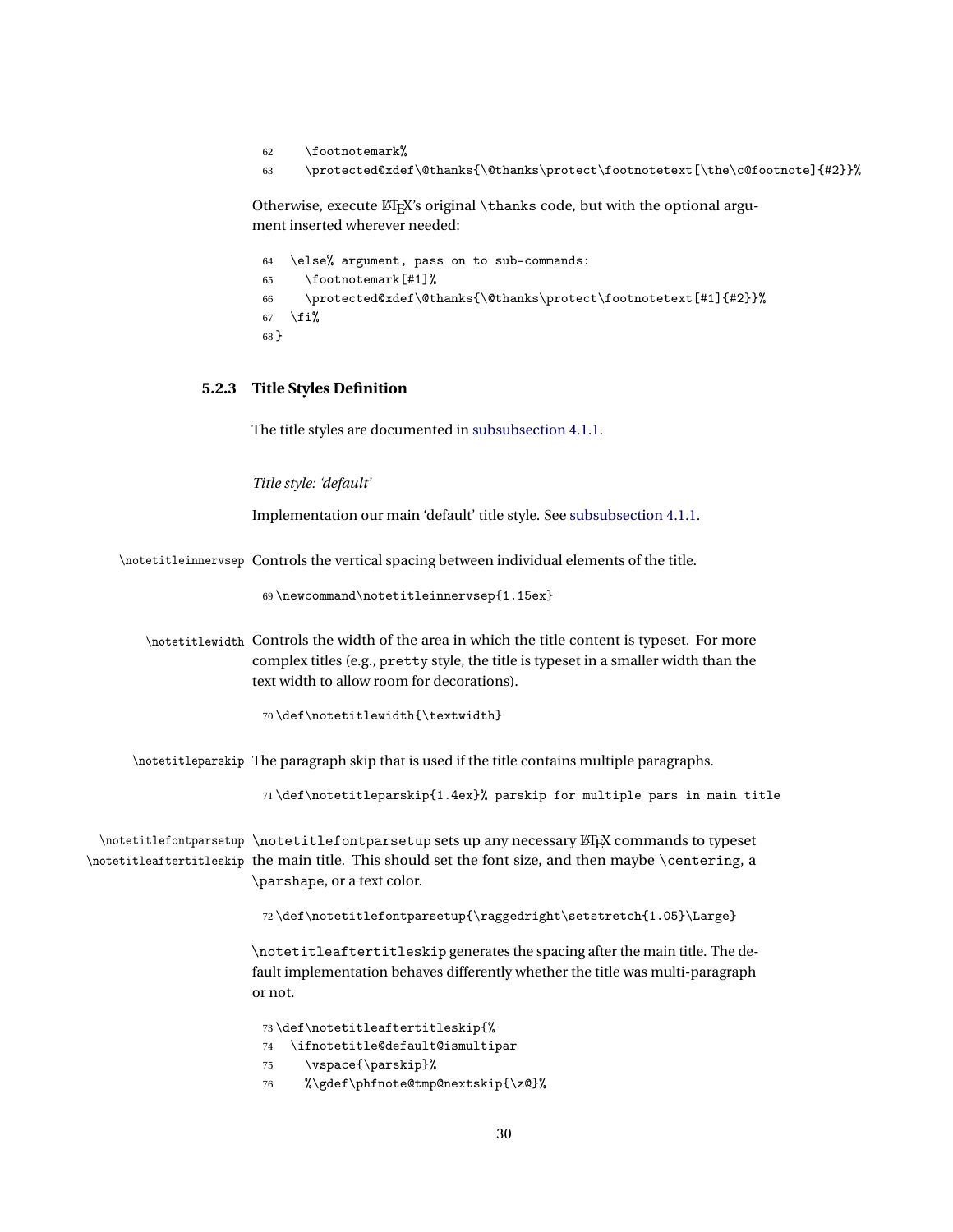```
77 \gdef\phfnote@tmp@nextskip{0.5\dimexpr\notetitleinnervsep\relax}%
78 \else
79 \gdef\phfnote@tmp@nextskip{\notetitleinnervsep}%
80 \setminusfi
81 }
```
 $\backslash$ notetitleauthorfontparsetup  $\;$  These macros set up any necessary  $\mathbb{B}$ TEX commands to typeset the author and the  $\boldsymbol{\lambda}$  )  $\boldsymbol{\lambda}$  are the font size, and then maybe  $\boldsymbol{\lambda}$  and  $\boldsymbol{\lambda}$  are shape, or a text color. These should use calls to \notetitledontextvskip to adjust vertical spacing between the title items.

```
82 \def\notetitleauthorfontparsetup{%
83 \notetitledonextvskip[2]%
84 \parshape 1 0.04\textwidth 0.96\textwidth\relax
85 \strut
86 }
87 \def\notetitledatefontparsetup{%
88 \notetitledonextvskip
89 \parshape 1 0.04\textwidth 0.96\textwidth\relax
90 \strut
91 }
```
\notetitledonextvskip This helper macro is not meant to be redefined, but rather invoked from \notetitleauthorfontparsetup and \notetitledatefontparsetup. It adds the vertical space that was stored in \phfnote@tmp@nextskip.

```
92 \newcommand\notetitledonextvskip[1][]{%
93 \vspace{#1\dimexpr\phfnote@tmp@nextskip\relax}%
94 \gdef\phfnote@tmp@nextskip{\notetitleinnervsep}%
95 }
```
\notetitlemakecontents Helper command that produces the content of the title. The default implementation uses the set \title, \author, and \date to render everything nicely. Note that if you redefine this, then it's up to you to honor what to do with \notetitlefontparsetup, \notetitlefont, \notetitleauthorfont, etc.

> The default implementation of \notetitlemakecontents allows \notetitle\*fontparsetup to take a single argument, the whole title/author/date including necessary formatting. In that case make sure to enclose that argument in a group.

```
96 \newcommand\notetitlemakecontents{
97 \notetitlemakecontentstop
98 {\par
99 \let\phfnote@old@par\par
100 \notetitle@titledefault@preparetitle
101 \expandafter\notetitlefontparsetup\expandafter{%
102 \expandafter\notetitlefont\expandafter{\@title}}%
103 \phfnote@old@par
```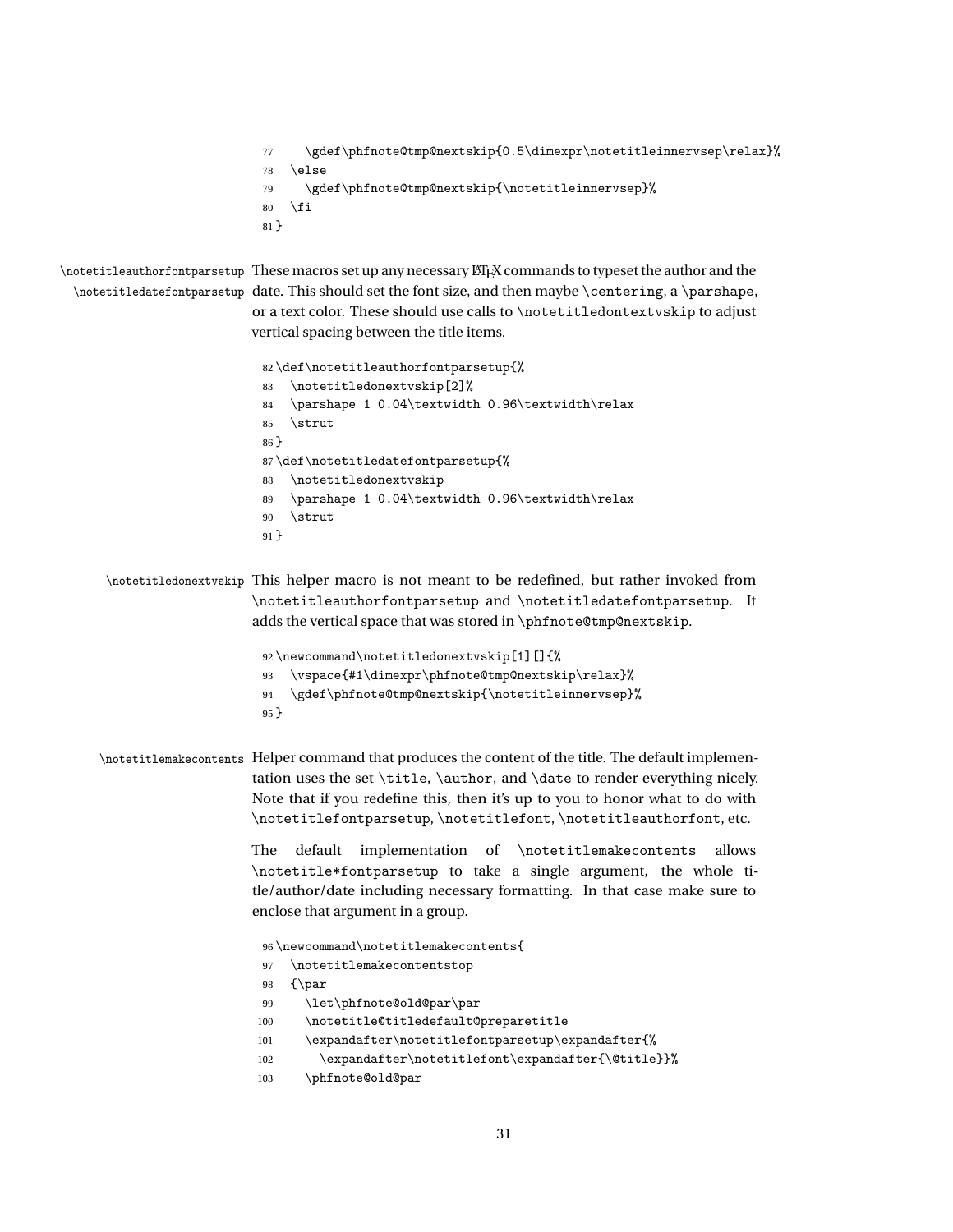```
104 \notetitleaftertitleskip
105 }%
106 \if\relax\detokenize\expandafter{\@author}\relax\else
107 \expandafter\notetitleauthorfontparsetup\expandafter{%
108 \expandafter\notetitleauthorfont\expandafter{\@author}}\par
109 \foralli
110 \if\relax\detokenize\expandafter{\@date}\relax\else
111 \expandafter\notetitledatefontparsetup\expandafter{%
112 \expandafter\notetitledatefont\expandafter{\@date}}\par
113 \fi
114 \notetitlemakecontentsbottom
115 }
```
\notetitlemakecontentstop If you just want to insert stuff before/after in the title box, then you don't have \notetitlemakecontentsbottom to redefine all of \notetitlemakecontents, you can simply redefine these macros to whatever you like.

```
116 \def\notetitlemakecontentstop{}
117 \def\notetitlemakecontentsbottom{}
```
\notetitlebeginrender The title is rendered enclosed by calls to these macros. By default, render the \notetitleendrender title in a minipage.

> WARNING: An important thing to note is that if you use \notetitle@default@usesavebox, then the saved box is an \hbox, not a \vbox (more flexibility). That means that the \notetitlebeginrender and \notetitleendrender commands must open and close some environment (or a \vbox or something like that) so that the whole \notetitlebeginrender...\notetitleendrender construction results in something that can be placed in an \hbox.

```
118 \def\notetitlebeginrender{\begin{minipage}{\notetitlewidth}}
119 \def\notetitleendrender{\end{minipage}}
```

```
\notetitleusemainbox This macro is the main formatting command for the title's global appear-
                     ance. After the title is typeset in a TEX box register, this macro is invoked to
                     actually display it. The default title style simply displays it with a rule be-
                     low, but the pretty title style does fancier things. Note this is only used if
                     \ifnotetitle@default@usesavebox is true.
```

```
120 \newcommand\notetitleusemainbox[1]{%
121 \par
122 \box#1%
123 \vspace*{\notetitleinnervsep}%
124 \notetitlehrule\relax
125 }
```
\notetitle@default@mainbox The main box register in which the title contents is saved.

126 \newsavebox\notetitle@default@mainbox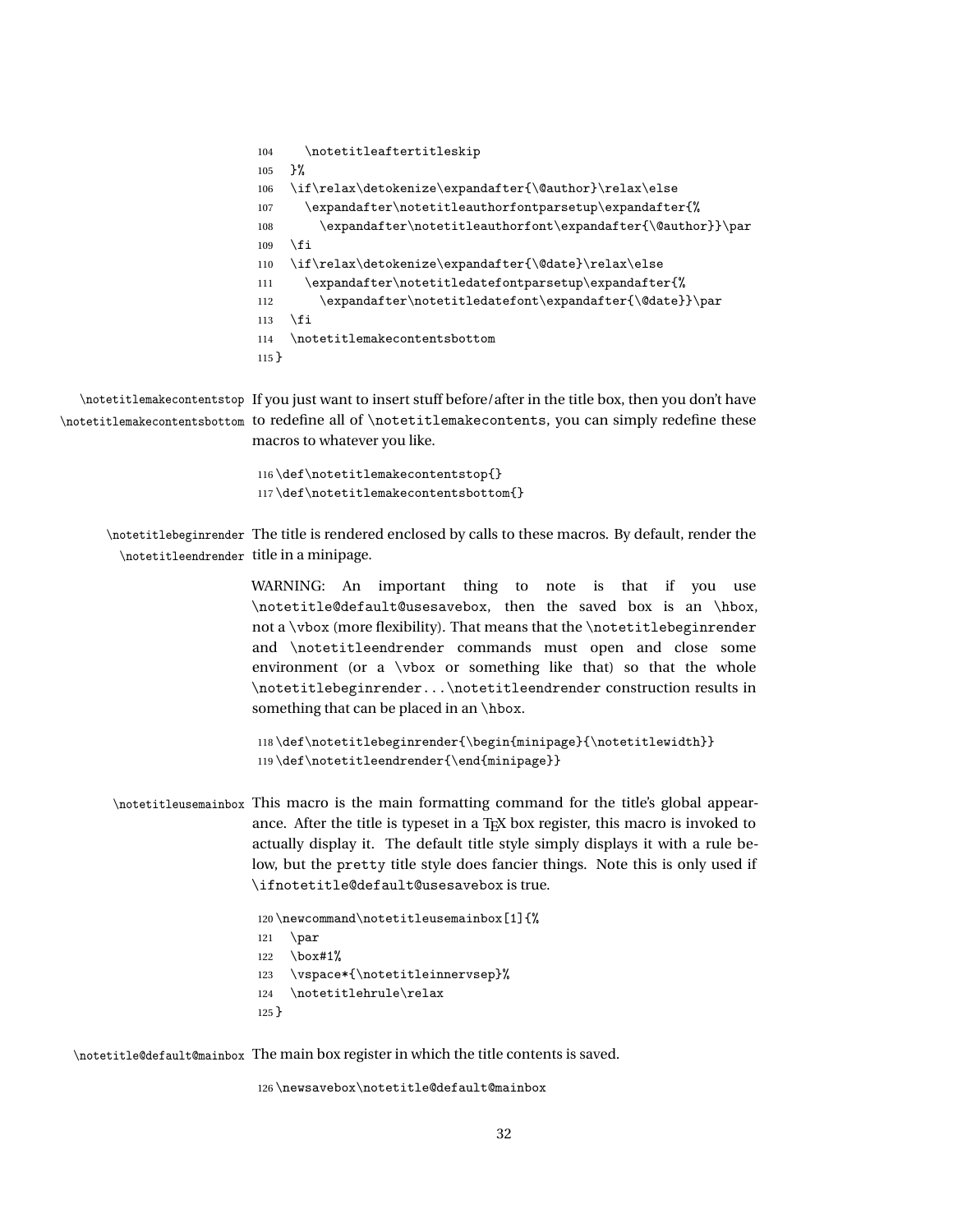\ifnotetitle@default@usesavebox This if controls whether or not we set up the title in a temporary T<sub>F</sub>X box register

first, before displaying it. This allows to play around with the box, measure its height/width, place it into graphics, etc. But if we want a simple title, this is not necessary, and it might break some more fragile constructions (footnotes, etc).

If this is true, then the macro \notetitleusemainbox is called to render the box. Otherwise, \notetitleusemainbox is not called and the title is rendered directly.

127 \newif\ifnotetitle@default@usesavebox 128 \notetitle@default@usesaveboxtrue

\ifnotetitleusempfootnotes Whether any \thanks commands in the title generate footnotes inside the minipage (i.e., a line at the bottom with e.g. affiliations), or whether they appear as regular footnotes at the bottom of the page.

> This conditional may only be set to true if the rendering happens in a minipage. The minipage must be opened in \notetitlebeginrender and closed in \notetitleendrender.

129 \newif\ifnotetitleusempfootnotes 130 \notetitleusempfootnotestrue

\notetitle@default@setup Any additional setup to be done at the beginning.

|     | 131\def\notetitle@default@setup{%  |
|-----|------------------------------------|
| 132 | \notetitle@default@ismultiparfalse |
| 133 | \gdef\phfnote@tmp@nextskip{\z@}%   |
| 134 | \par\raggedright}                  |

Now we have the main implementation of the default title style.

\notetitle@style@default A default title style, providing a flexible engine with powerful customization features (the same engine is used for the pretty title style).

> The strategy goes like this: First typeset everything in a minipage enclosed in a box register, and then display that box register using \notetitleusemainbox.

```
135 \newcommand{\notetitle@style@default}{%
136 \begingroup
137 \parskip=\z@\relax
138 \parindent=\z@\relax
139 \providecommand\singlespace{}%
140 \notetitle@default@setup
141 \ifnotetitleusempfootnotes
142 \phfnote@setupthanksmpfootnote
143 \{f_i\}144 \vspace*{\notetitletopspace}%
145 \det\{x\}
```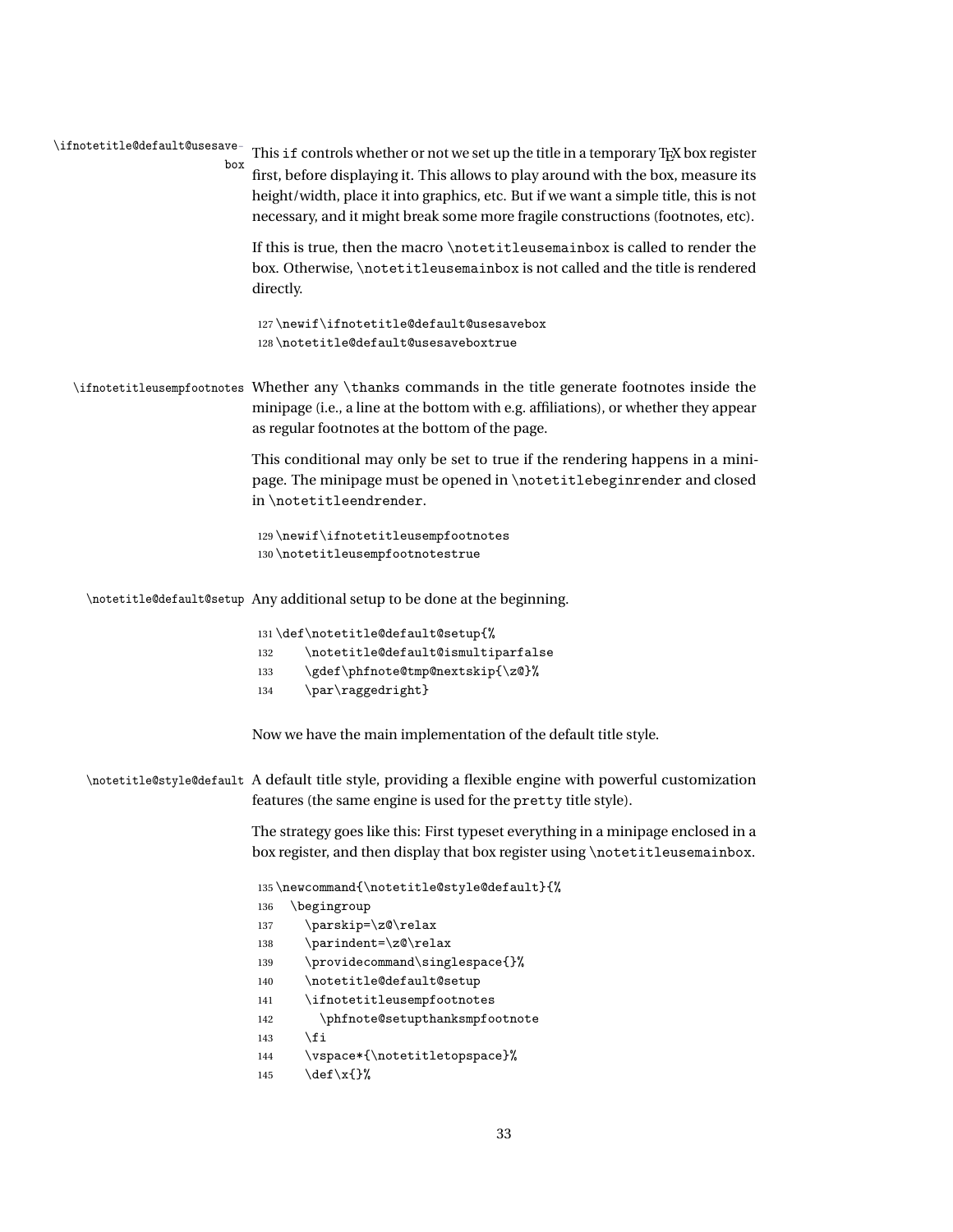Now, draw the title (either in a box, or directly). If we save in a box, use an \hbox, not a \vbox, because we get size problems otherwise. See \notetitlebeginrender and \notetitleendrender.

|                               | \ifnotetitle@default@usesavebox<br>146                                                        |  |  |
|-------------------------------|-----------------------------------------------------------------------------------------------|--|--|
|                               | \def\x{\setbox\notetitle@default@mainbox=\hbox\bgroup}<br>147                                 |  |  |
|                               | \fi<br>148                                                                                    |  |  |
|                               | \x\notetitlebeginrender<br>149                                                                |  |  |
|                               | \begingroup<br>150                                                                            |  |  |
|                               | \singlespace%<br>151                                                                          |  |  |
|                               | \notetitlemakecontents\par<br>152                                                             |  |  |
|                               | \ifnotetitleusempfootnotes<br>153                                                             |  |  |
|                               | \expandafter\ifstrequal\expandafter{\@mpfn}{mpfootnote}{}{%<br>154                            |  |  |
|                               | \PackageError{phfnote}{phfnote title: can only have<br>155                                    |  |  |
|                               | 'usempfootnotes' in a minipage} {Make sure you open a<br>156                                  |  |  |
|                               | \string\begin{minipage} in the definition of<br>157                                           |  |  |
|                               | \string\notetitlebeginrender \space and correspondingly close<br>158                          |  |  |
|                               | it with \string\end{minipage} in \string\notetitleendrender}%<br>159                          |  |  |
|                               | }<br>160                                                                                      |  |  |
|                               | \global\let\@thanks\@empty<br>161                                                             |  |  |
|                               | \phfnote@finalizempfootnotes{\phfnote@tmp@nextskip}%<br>162                                   |  |  |
|                               | \fi<br>163                                                                                    |  |  |
|                               | \endgroup<br>164                                                                              |  |  |
|                               | \notetitleendrender<br>165                                                                    |  |  |
|                               | $\def\ x{\}$<br>166                                                                           |  |  |
|                               | \ifnotetitle@default@usesavebox<br>167                                                        |  |  |
|                               | \def\x{\egroup<br>168                                                                         |  |  |
|                               | \notetitleusemainbox{\notetitle@default@mainbox}}%<br>169                                     |  |  |
|                               | \fi<br>170                                                                                    |  |  |
|                               | $\chi$<br>171                                                                                 |  |  |
|                               | \par<br>172                                                                                   |  |  |
|                               | \endgroup<br>173                                                                              |  |  |
|                               | \vskip\notetitlebelowspace\relax% don't change this, abstract needs to \removelastskip<br>174 |  |  |
|                               | $175$ }                                                                                       |  |  |
|                               | Some helpers for the default title style.                                                     |  |  |
| \ifnotetitle@default@ismulti- |                                                                                               |  |  |
| par                           | This flag registers whether or not the title has multiple paragraphs (and thus ren-           |  |  |
|                               | ders on several spaced lines). It is set to true by redefining the \par command               |  |  |
|                               | in the title (see \notetitle@titledefault@preparetitle below).                                |  |  |
|                               | 176\newif\ifnotetitle@default@ismultipar                                                      |  |  |
| \notetitle@titledefault@prep- | This helper sets everything up to display the title. It redefines \par to regis-              |  |  |
| aretitle                      | ter that the title has several paragraphs. Also, note that \parskip is inserted               |  |  |
|                               |                                                                                               |  |  |
|                               | in \leavevmode, so that setting \parskip as below only affects subsequent<br>paragraphs.      |  |  |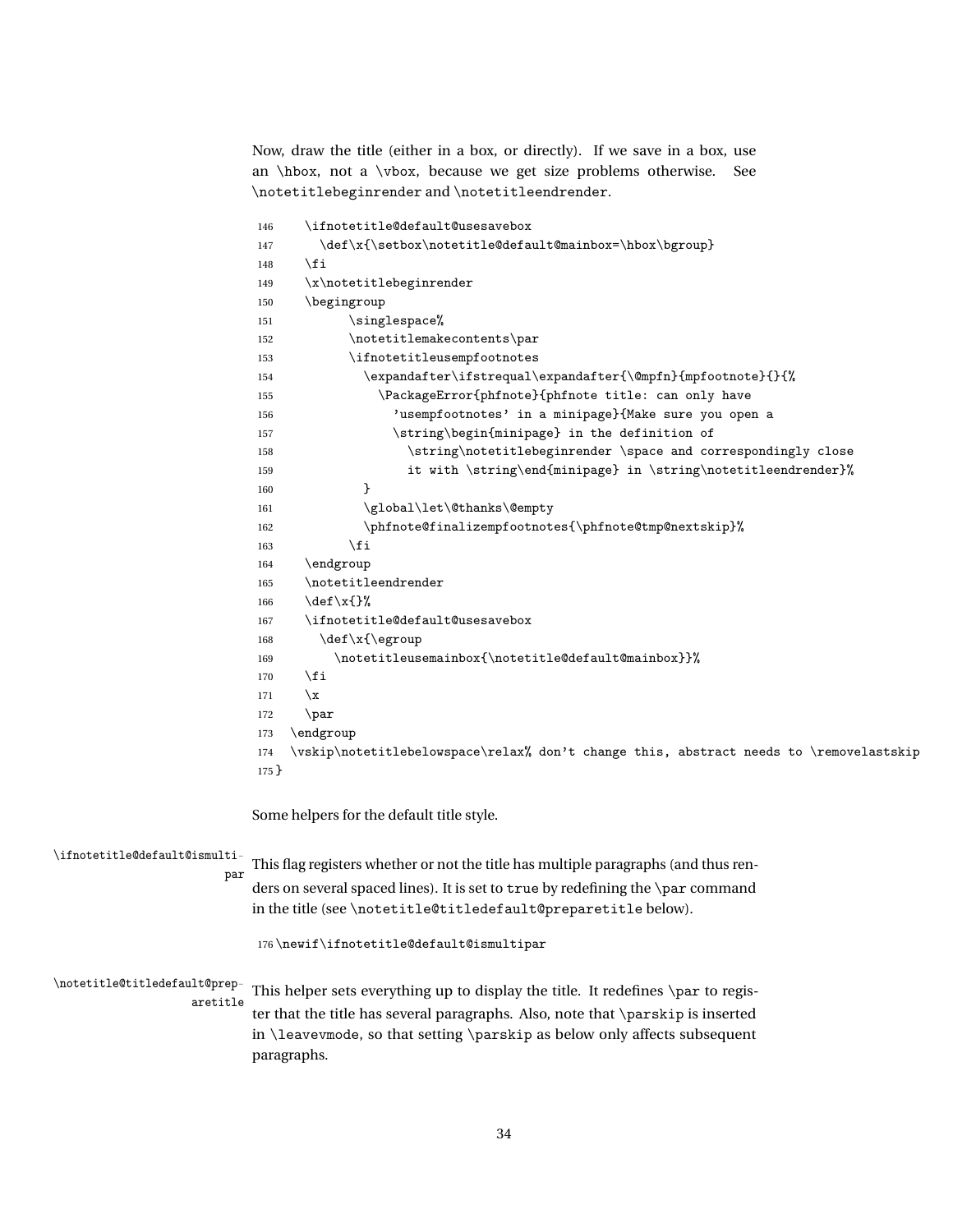To change the parskip amount, you may simply patch this command, e.g., as \appto\notetitle@titledefault@preparetitle{\parskip=1.2ex\relax}.

```
177 \newcommand\notetitle@titledefault@preparetitle{%
```
- 178 \def\par{\phfnote@old@par\global\notetitle@default@ismultipartrue}%
- 179 \leavevmode\parskip=\notetitleparskip\relax}

#### *Title style: 'defaultv1'*

\notetitle@style@defaultv1 The default title style, copied from phfnote v1.0. DO NOT CHANGE. Kept only for backwards compatibility, in case someone had spent lots of time fine-tuning their title and patching the v1 of this package, or if they want the document to appear exactly as the v1 of the package.

> [We need to use \csdef because of the "1" in the title name, which is not valid in an TEX usual escape sequence (!!)]

```
180 \csdef{notetitle@style@defaultv1}{%
181 \begingroup\par\raggedright%
182 \phfnote@setupthanksmpfootnote%
183 \vspace*{\notetitletopspace}%
184 \phfnote@title@checksetspace{defaultv1}%
185 \begin{minipage}{\textwidth}%
186 \begin{singlespace}%
187 \parskip=0pt\parindent=0pt\relax%
188 {\let\phfnote@old@par\par%
189 \def\par{\phfnote@old@par%
190 \parskip=1.5ex\relax\parshape 1 0pt \textwidth\relax%
191 \noindent }%
192 \qquad \qquad \text{par\textdegree}193 \Large {\notetitlefont \@title}\par}%
194 \vskip 2mm\relax
195 \if\relax\detokenize\expandafter{\@author}\relax\else%
196 \par\parshape 1 0.04\textwidth 0.96\textwidth\relax%
197 {\notetitleauthorfont \@author}%
198 \vskip 2mm\relax%
199 \quad \text{tri}200 \if\relax\detokenize\expandafter{\@date}\relax\else%
201 \par\parshape 1 0.04\textwidth 0.96\textwidth\relax%
202 {\notetitledatefont \@date}
203 \vskip 2mm\relax%
204 \qquad \qquad \fi
205 \global\let\@thanks\@empty%
206 \csname phfnote@finalizempfootnotes@v1\endcsname%
207 \end{singlespace}%
208 \end{minipage}\par%
209 \vspace*{2mm}%
210 \notetitlehrule\relax%
211 \parrow212 \endgroup%
```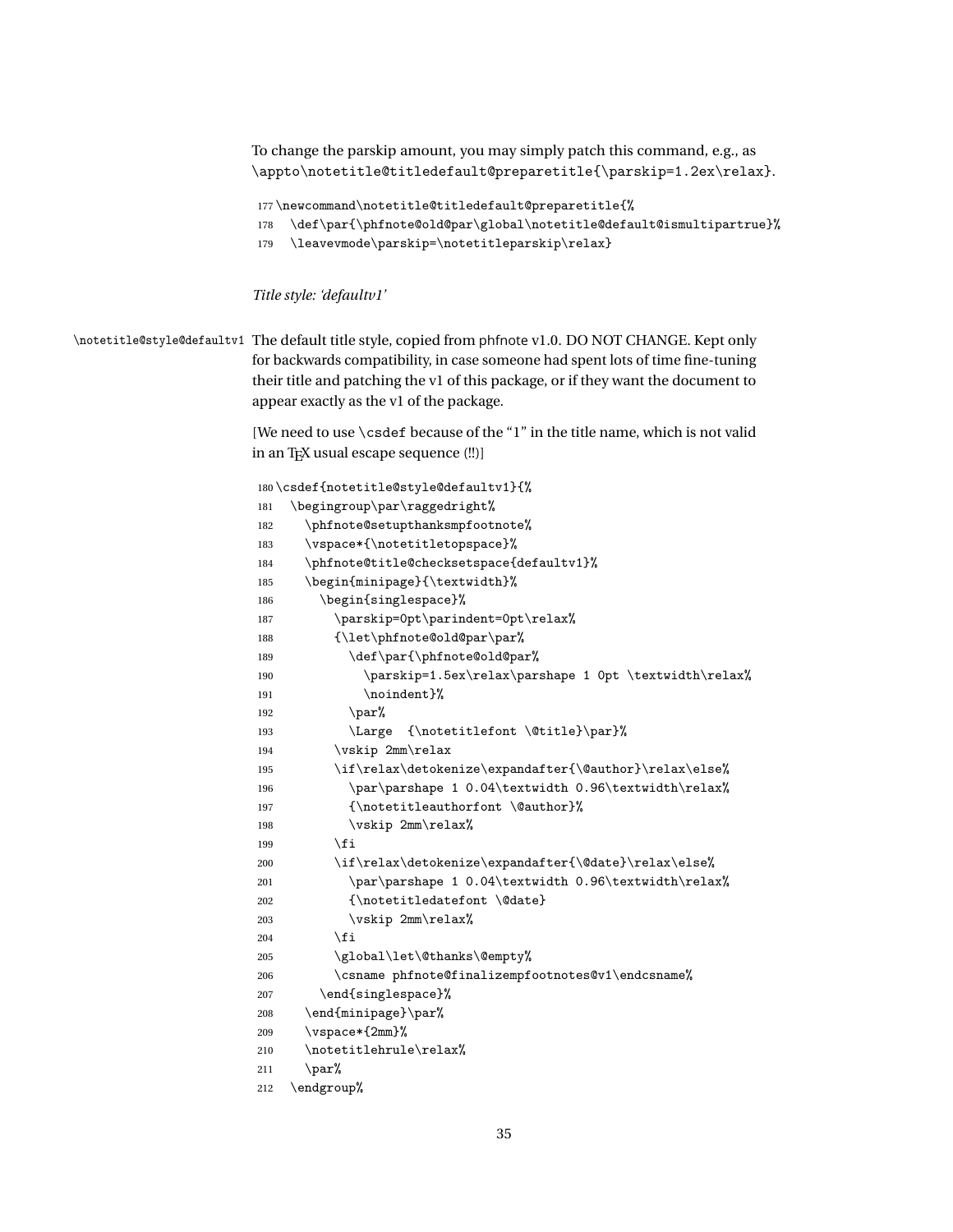```
213 \vskip\notetitlebelowspace\relax% don't change this, abstract needs to \removelastskip
214 }
215 \csdef{phfnote@finalizempfootnotes@v1}{%
216 \global\setbox\@mpfootins=\vbox{%
217 \parskip=0pt\parindent=0pt\parshape 1 0.04\textwidth 0.96\textwidth\relax%
218 \noindent\leavevmode%
219 \reset@font\footnotesize%
220 \phfnote@fmt@titlefootnotes%
221 \phfnote@mpfootmaterial}%
222 }
223 \def\phfnote@title@checksetspace#1{%
224 \ifdefined\singlespace\else%
225 \PackageError{phfnote}{Note title style '#1' requires the
226 'setspace' package to be loaded! Please load it, or use a
227 pkgset which loads it automatically}{}%
228 \fi%
229 }
```
#### *Title style: 'pretty' and 'pretty2'*

The pretty & pretty2 styles uses the same engine as the default, with different settings.

```
\notetitle@style@pretty
Alias the main maketitle engine to the default one.
   \notetitle@style@pretty2
                           230 \let\notetitle@style@pretty\notetitle@style@default
                           231 \cslet{notetitle@style@pretty2}\notetitle@style@default
\notetitle@stylesetup@pretty Setup macro that makes everything nice. Do all these defs in the macro defini-
                           tion, and not directly in the global space, to avoid polluting the LATEX environ-
                          ment with useless definitions if we don't use this title style.
                           232 \def\notetitle@stylesetup@pretty{%
                           233 \RequirePackage{xcolor}
                           234 \long\def\notetitlefont##1{\bfseries ##1}
                           235 \def\notetitlefontparsetup{%
                           236 \color{notetitleprettytextcolor}\centering}
                           237 \def\notetitleauthorfontparsetup{%
                           238 \notetitledonextvskip[2]%
                           239 \color{notetitleprettytextcolor}\centering}
                           240 \def\notetitledatefontparsetup{%
                           241 \notetitledonextvskip
                           242 \color{notetitleprettytextcolor}\centering}
                           243 \def\phfnote@mpfootnotes@fontparsetup{\color{notetitleprettytextcolor}}
                           244 %
                           245 \def\notetitlewidth{\dimexpr\textwidth
                           246 -\notetitleprettylsiderulewidth
                           247 -\notetitleprettyrsiderulewidth
                           248 -\notetitleprettylsidespacewidth
                           249 -\notetitleprettyrsidespacewidth\relax}
```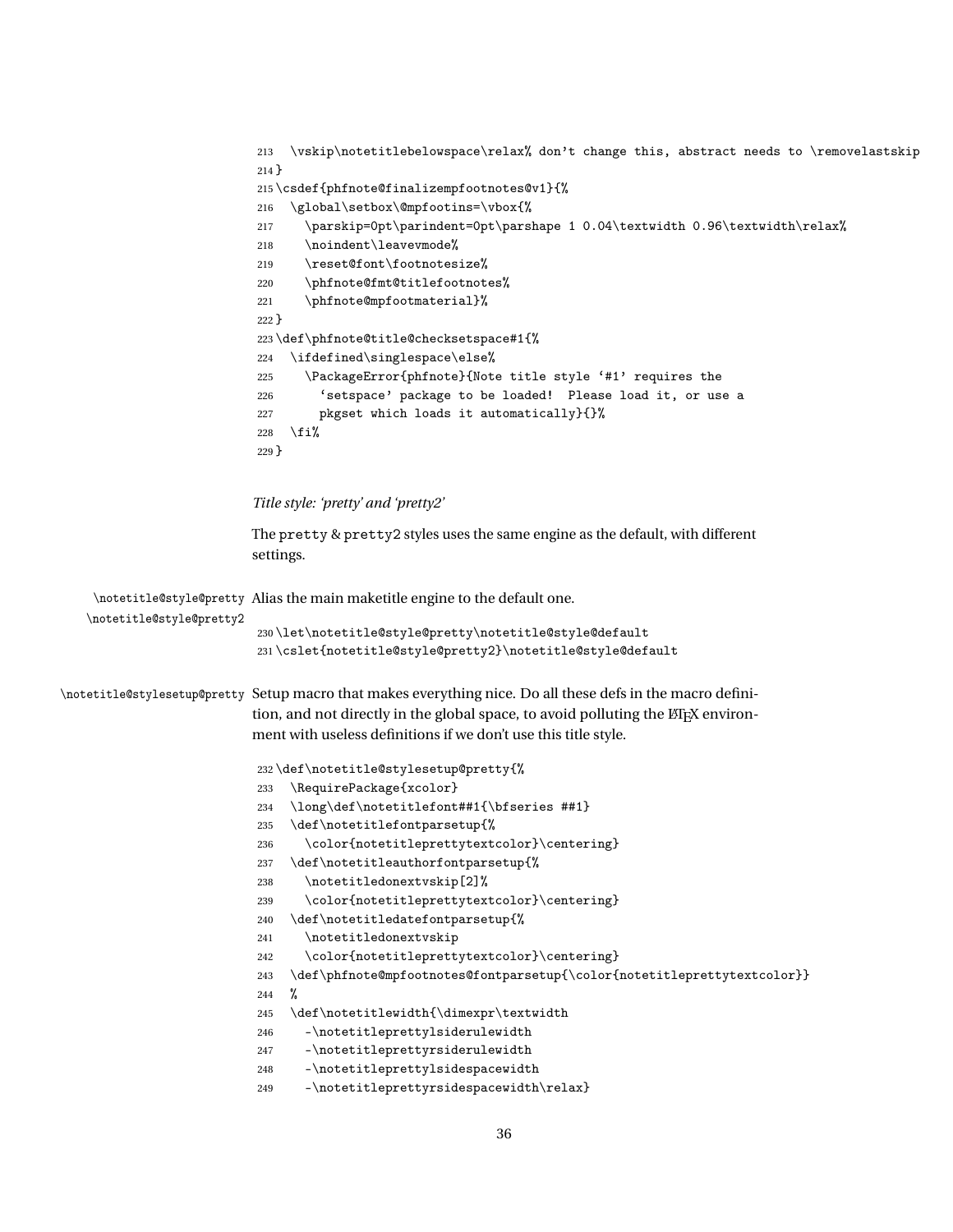```
250 \let\notetitleusemainbox\notetitle@pretty@usemainbox
251 \frac{9}{25}252 \def\notetitleprettylsiderulewidth{10pt}
253 \def\notetitleprettylsidespacewidth{10pt}
254 \def\notetitleprettyrsiderulewidth{10pt}
255 \def\notetitleprettyrsidespacewidth{10pt}
256 \def\notetitleprettytopspace{10pt}
257 \def\notetitleprettybottomspace{10pt}
258 \def\notetitleprettytophrulewidth{0pt}
259 \def\notetitleprettybottomhrulewidth{0pt}
260 %
261 \definecolor{notetitleprettylsiderulecolor}{RGB}{0,68,126}
262 \colorlet{notetitleprettyrsiderulecolor}{notetitleprettylsiderulecolor}
263 \colorlet{notetitleprettytophrulecolor}{notetitleprettylsiderulecolor}
264 \colorlet{notetitleprettybottomhrulecolor}{notetitleprettylsiderulecolor}
265 \definecolor{notetitleprettytextcolor}{RGB}{25,25,38}
266 \colorlet{notetitleprettybgcolor}{white}
267 }
268 \newlength\notetitle@pretty@tmplenht
269 \newlength\notetitle@pretty@tmplendp
270 \def\notetitle@pretty@usemainbox#1{%
271 \parskip=\z@\relax
272 \parindent=\z@\relax
273 \notetitle@pretty@tmplenht=\ht#1\relax%
274 \notetitle@pretty@tmplendp=\dp#1\relax%
275 \edef\tmp@dorule##1##2{%
276 {\noexpand\color{notetitlepretty##1siderulecolor}%
277 \noexpand\rule{##2}{%
278 \dimexpr \notetitleprettytopspace+
279 \notetitleprettybottomspace+
280 \notetitleprettytophrulewidth+
281 \notetitleprettybottomhrulewidth+
282 \notetitle@pretty@tmplendp+
283 \notetitle@pretty@tmplenht\relax}}}%
284 \fboxsep=0pt% for \colorbox
285 \par\hbox to \textwidth{%
286 \hskip 0pt plus 0.1fil minus 0.1fil\relax%
287 \tmp@dorule{l}{\notetitleprettylsiderulewidth}%
288 \colorbox{notetitleprettybgcolor}{%
289 \vbox{%
290 {\color{notetitleprettytophrulecolor}%
291 \hrule height \notetitleprettytophrulewidth\relax}%
292 \hbar\hbarox\{%
293 \hskip \notetitleprettylsidespacewidth\relax
294 % \fbox% DEBUG
295 {\vbox{\vskip \notetitleprettytopspace\relax
296 \text{box#1%}297 \vskip \notetitleprettybottomspace\relax}}%
298 \hskip \notetitleprettyrsidespacewidth\relax
299 }%
```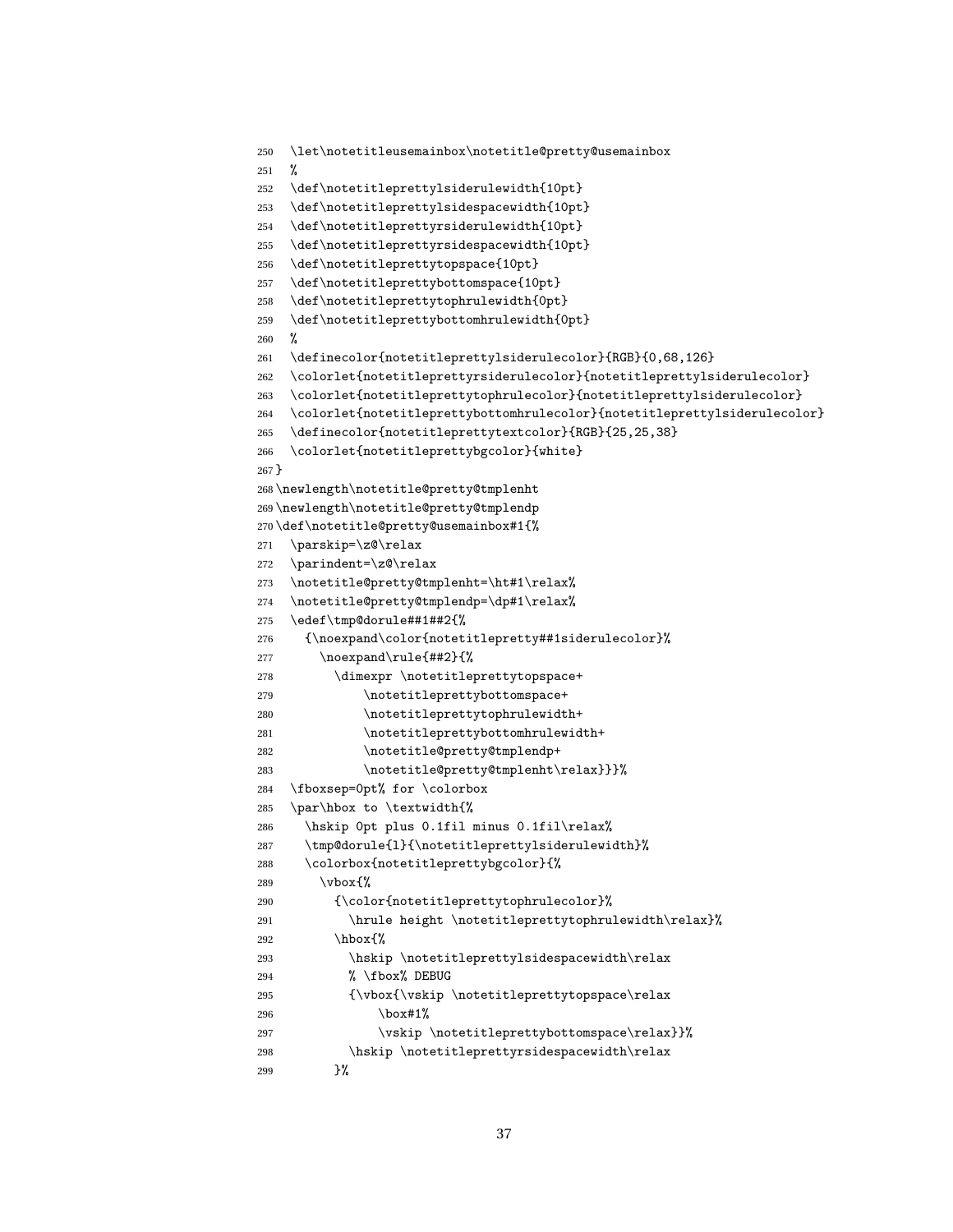```
300 {\color{notetitleprettybottomhrulecolor}%
301 \hrule height \notetitleprettybottomhrulewidth\relax}%
302 }}%
303 \tmp@dorule{r}{\notetitleprettyrsiderulewidth}%
304 \hskip 0pt plus 0.1fil minus 0.1fil\relax}%
305 \par%
306 }
```
\notetitle@stylesetup@pretty2 The pretty2 style simply loads the pretty style, and ajusts some settings.

```
307 \csdef{notetitle@stylesetup@pretty2}{%
308 \notetitle@stylesetup@pretty
309 %
310 \definecolor{notetitleprettylsiderulecolor}{RGB}{0,68,126}
311 \colorlet{notetitleprettyrsiderulecolor}{notetitleprettylsiderulecolor}
312 \colorlet{notetitleprettytophrulecolor}{notetitleprettylsiderulecolor}
313 \colorlet{notetitleprettybottomhrulecolor}{notetitleprettylsiderulecolor}
314 \colorlet{notetitleprettytextcolor}{notetitleprettylsiderulecolor!50!black}
315 \colorlet{notetitleprettybgcolor}{white!95!notetitleprettytextcolor}
316 %
317 \def\notetitleprettytophrulewidth{.4pt}
318 \def\notetitleprettybottomhrulewidth{.4pt}
319 }
```
*Title style: 'small'*

Implementation an alternate 'small' title style.

\notetitle@style@small The small title style. Again, use the main title engine, but customize the settings.

```
320 \let\notetitle@style@small\notetitle@style@default
321 \newcommand\notetitle@stylesetup@small{%
322 \notetitleusempfootnotesfalse
323 %
324 \def\notetitlemakecontents{%
325 {\expandafter\notetitlefont\expandafter{\@title}}%
326 \hfill\makebox{\fontsize{9pt}{10pt}\selectfont
327 \notetitle@small@renderauthordate}%
328 }
329 %\notetitle@default@usesaveboxfalse
330 %\def\notetitlebeginrender{\par}
331 %\def\notetitleendrender{%
332 % \vspace*{\notetitleinnervsep}\notetitlehrule\relax\vspace*{\notetitleinnervsep}}
333 \def\notetitleusemainbox##1{%
334 \par\box##1%
335 \vspace*{\notetitleinnervsep}\notetitlehrule\relax\vspace*{\notetitleinnervsep}}
336 \def\notetitle@small@renderauthordate{%
337 \expandafter\notblank\expandafter{\@author}{%
338 \expandafter\notblank\expandafter{\@date}{% both not blank
339 {\expandafter\notetitleauthorfont\expandafter{\@author}}%
```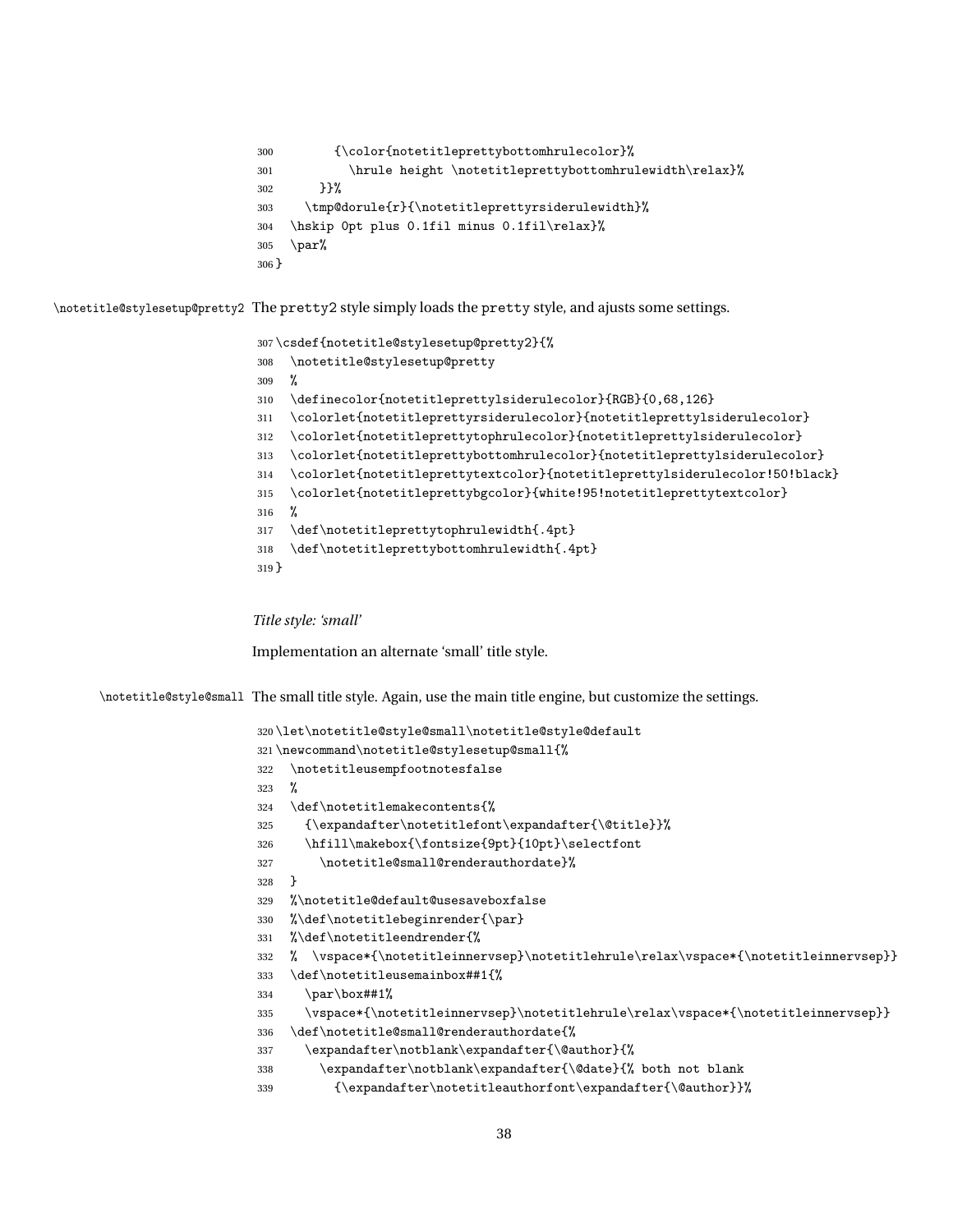```
340 \notetitlesmallauthordatesep
341 {\emph{\expandafter\notetitledatefont\expandafter{\@date}}}%
342 }{% only author
343 {\expandafter\notetitleauthorfont\expandafter{\@author}}%
344 }%
345 }{% only date
346 {\emph{\expandafter\notetitledatefont\expandafter{\@date}}}%
347 }}
348 %
349 \def\notetitleinnervsep{1mm}
350 \def\notetitlesmallauthordatesep{\hspace*{2mm}--\hspace*{2mm}}
351 }
```
Style smallv1 provided for backwards compatibility, to make sure that all spacing and formatting is exactly the same as for phfnote version 1.0.

```
352 \csdef{notetitle@style@smallv1}{%
353 \begingroup\par\raggedright%
354 \let\footnote\thanks%
355 \vspace*{\notetitletopspace}%
356 {\expandafter\notetitlefont\expandafter{\@title}}%
357 \hfill\makebox{\fontsize{9pt}{10pt}\selectfont
358 {\expandafter\notetitleauthorfont\expandafter{\@author}}%
359 \hspace*{2mm}--\hspace*{2mm}{\emph{\expandafter\notetitledatefont\expandafter{\@date}}}
360 \vspace*{1mm}\notetitlehrule\relax\vspace*{1mm}%
361 \par%
362 \endgroup%
363 \vskip\notetitlebelowspace\relax% don't change this, abstract needs to \removelastskip
364 }
```
*Title style: 'article'*

Implementation the 'article' title style.

\notetitle@style@article Technical note. Here, by using a tabular environment for authors, we need \notetitle@stylesetup@article to assume that the macro \notetitleauthorfont takes one argument and does not leave the author contents surrounded with full braces. This would cause '\\' tokens enclosed in the protective braces to cause errors in the tabular environment.

```
365 \let\notetitle@style@article\notetitle@style@default
366 \newcommand{\notetitle@stylesetup@article}{
367 %\def\notetitletopspace{-3em}
368 \def\notetitlebottomspace{2.5em}
369 \def\notetitleinnervsep{1.5em}
370 \def\notetitlefont{}
371 \def\notetitlefontparsetup{%
372 \LARGE\centering}
373 \long\def\notetitleauthorfontparsetup##1{%
```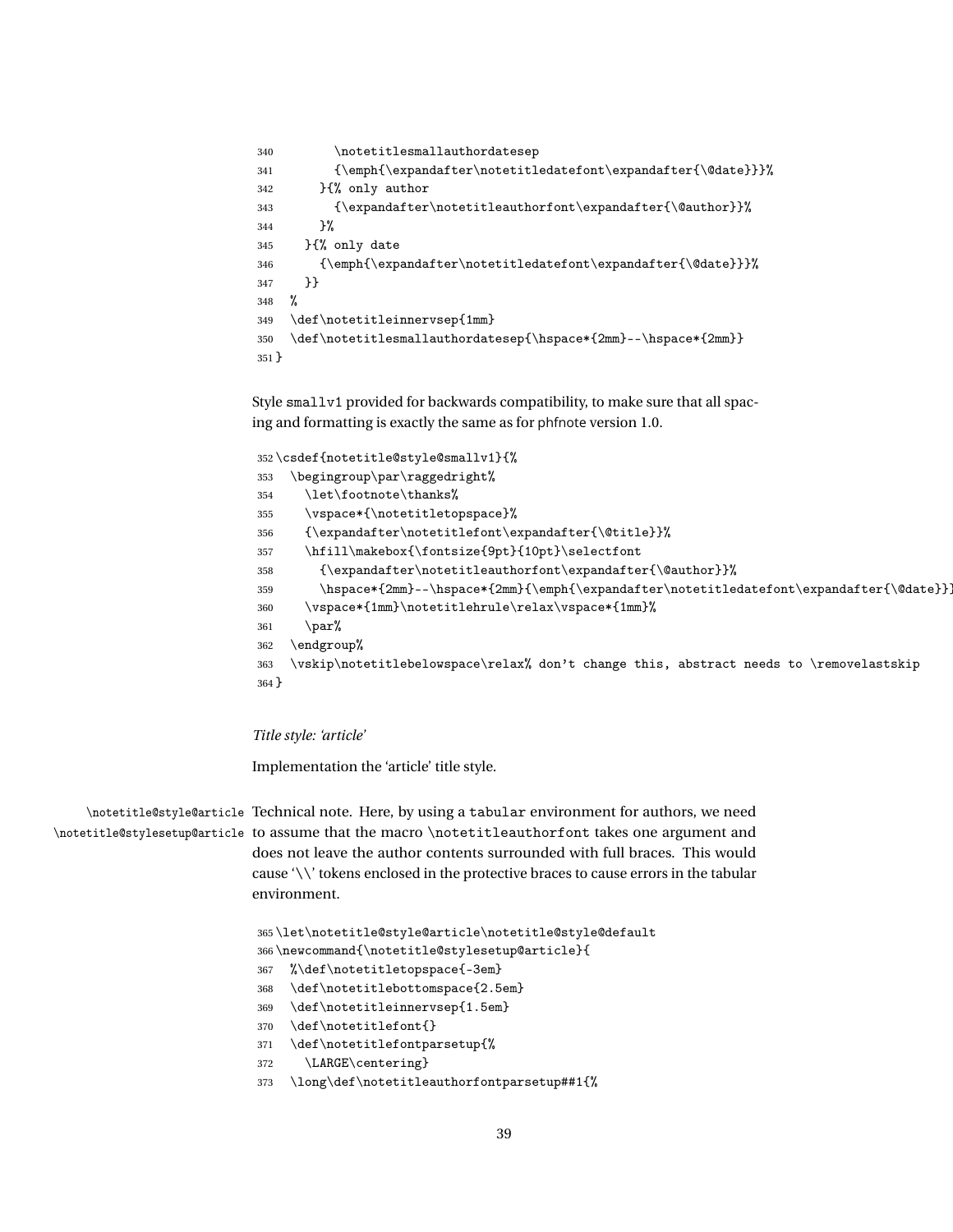```
374 \notetitledonextvskip%
375 {\large\centering
376 \lineskip .5em\relax%
377 \begin{tabular}[t]{c}%
378 ##1%
379 \end{tabular}\par}}
380 \long\def\notetitleauthorfont##1{\large ##1}
381 \def\notetitledatefontparsetup{%
382 \notetitledonextvskip
383 \centering}
384 \def\phfnote@mpfootnotes@fontparsetup{}
385 \def\notetitleusemainbox##1{%
386 \par
387 \box##1%
388 }
389 \appto\notetitle@default@setup{%
390 %\def\singlespace{}%
391 }
392 %
393 \notetitleusempfootnotesfalse
394 }
```
\notetitle@style@articlev1 Backwards compatibility style articlev1.

```
395 \csdef{notetitle@style@articlev1}{%
396 \vspace*{-3em}%
397 \begingroup
398 \centering
399 \let\footnote\thanks%
400 {\LARGE \@title \par}%
401 \vskip 1.5em%
402 {\large%
403 \lineskip .5em%
404 \begin{tabular}[t]{c}%
405 \@author%
406 \end{tabular}\par}%
407 \vskip 1.5em%
408 {\large \@date}%
409 \qquad \text{par}\%410 \endgroup%
411 \par%
412 \vskip 2.5em\relax%
413 }
```
### **5.2.4 Plugging into** \maketitle

Actually perform the definitions to make \maketitle produce the title with the given style. Specifically, we override \@maketitle. The latter is called internally by \maketitle, and the advantage of overriding \@maketitle only is that we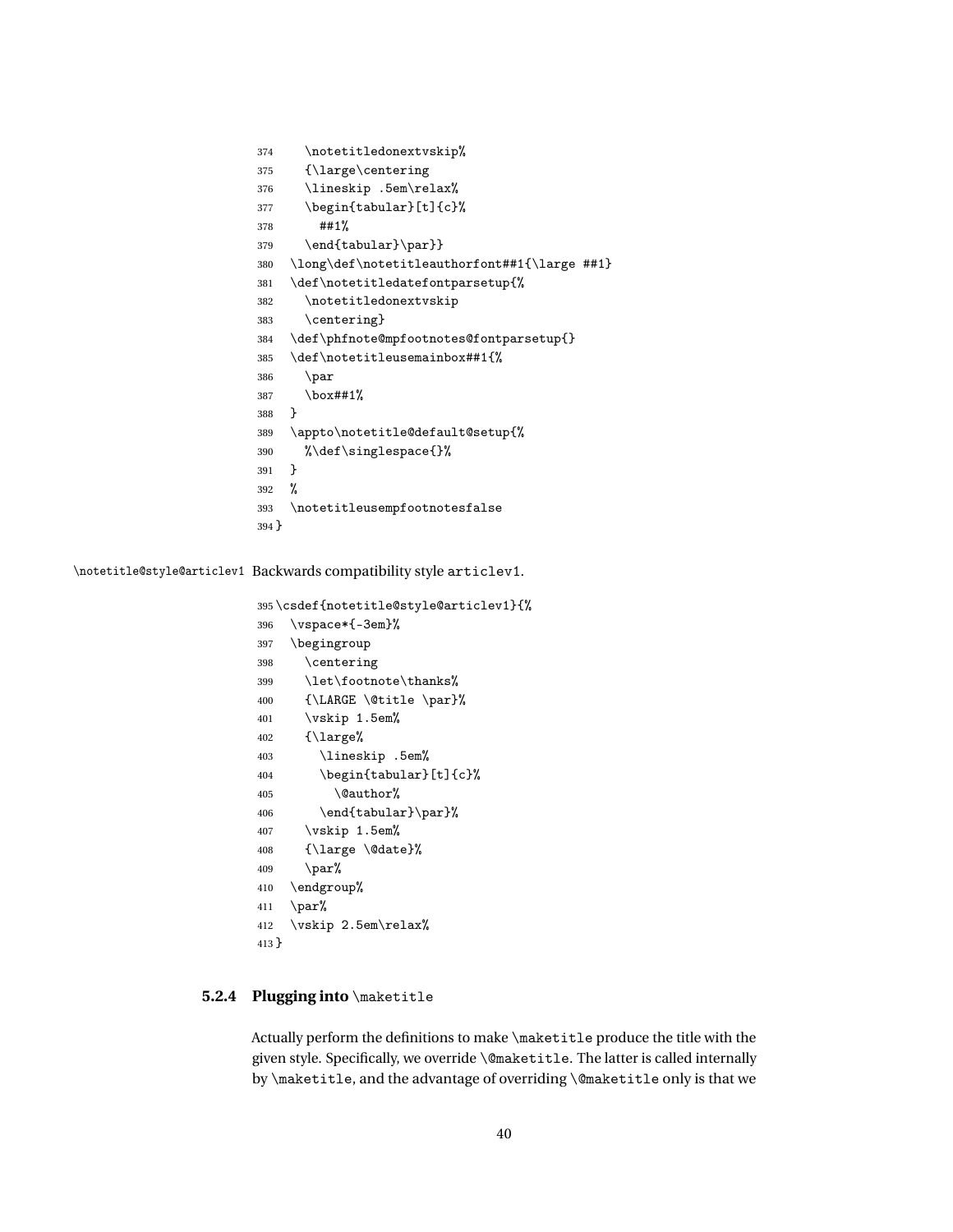inherit the mechanism provided by the original class (e.g., article) to deal with two-column layouts.

```
\phfnote@do@notetitle This macro takes care of installing the correct title into the document, by over-
                      riding \@maketitle.
```
This macro is called later after processing the package options. Its argument #1 is the style name, e.g., default.

414 \def\phfnote@do@notetitle#1{

If we have the title style false, or an empty title style, then we leave default title provided by the class.

```
415 \ifstrequal{#1}{false}{}{%
416 \if\relax\detokenize\expandafter{#1}\relax
417 \else
```
Otherwise, we have a title style to set. Do some checks that the given style is indeed defined.

```
418 \ifcsname notetitle@style@#1\endcsname
419 \def\phfnote@tmp@titsty{#1}%
420 \else
421 \PackageError{phfnote}{Unknown title style: '#1'.}{Unknown title
422 style: '#1'. Please consult the package documentation for available
423 styles.}
424 \def\phfnote@tmp@titsty{default}%
425 \setminusfi
```
Apply new (default) definitions of \thanks, \thanksmark and \title. Do this here only, because this can clash with more complicated versions from, e.g., REVTEX.

```
426 \let\title\notetitle@title
427 \let\thanks\notetitle@thanks
428 \let\thanksmark\notetitle@thanksmark
```
Also, LaTeX initializes \@author with code that generates a warning that no author is given. We don't want that. It's perfectly fine not to have an author, and in this case this must be empty so that our title routines can properly handle this case.

429 \def\@author{}%

Now, actually overload the title style by redefining \@maketitle. Also, if the style defines a "setup" macro \notetitle@stylesetup@..., then we invoke it.

430 \ifcsname notetitle@stylesetup@\phfnote@tmp@titsty\endcsname 431 \csname notetitle@stylesetup@\phfnote@tmp@titsty\endcsname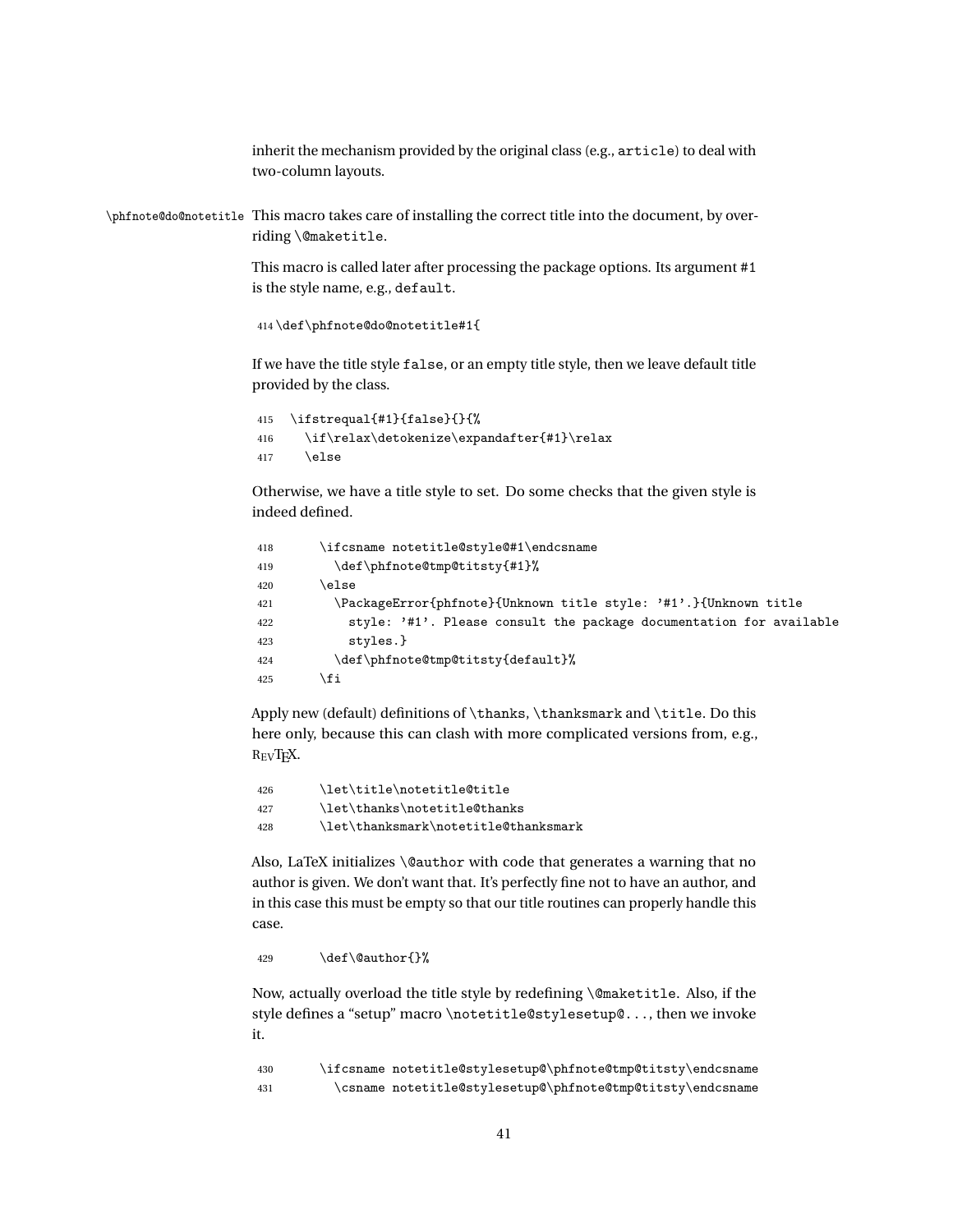```
432 \qquad \qquad \fi
433 \def\@maketitle{\csname notetitle@style@\phfnote@tmp@titsty\endcsname}%
434 \fi
435 }%
436 }
```
### **5.3 Abstract**

Now we can take care of the abstract. Unlike the title styles, the abstract has a base implementation. Then, we may have attributes which change some parameters.

notedefaultabstract First, save the old environment \begin{abstract}...\end{abstract} provided by the class (if any).

```
437 \let\notedefaultabstract\abstract
438 \let\endnotedefaultabstract\endabstract
```
\noteabstracttextfont Macros which can be overridden to customize the abstract. See [subsection 4.2.](#page-11-0) \noteabstractnamefont \noteabstracttextwidth \noteabstractafterspacing \noteabstractbeforepacing \newcommand{\noteabstracttextfont}{} \newcommand{\noteabstractnamefont}{\bfseries\small} \if@twocolumn \newcommand\noteabstracttextwidth{\hsize} \else \newcommand{\noteabstracttextwidth}{0.9\hsize}  $\overline{1}$  \newcommand\noteabstractafterspacing{1.5em} \newcommand\noteabstractbeforespacing{1.5em} \noteabstract@nameline Create the line which contains the title of the abstract, that is, the word "Abstract." This can be overloaded, of course, for customization. \def\noteabstract@nameline{ {\parskip=0pt\relax\par\centering\noteabstractnamefont% \abstractname% 451 \par}\vskip 1ex\relax% } noteabstract The proper noteabstract environment. \newenvironment{noteabstract}{% \removelastskip% \vspace{\noteabstractbeforespacing}% \begingroup% \par\noindent\centering%

- \begin{minipage}{\noteabstracttextwidth}%
- \noteabstract@nameline%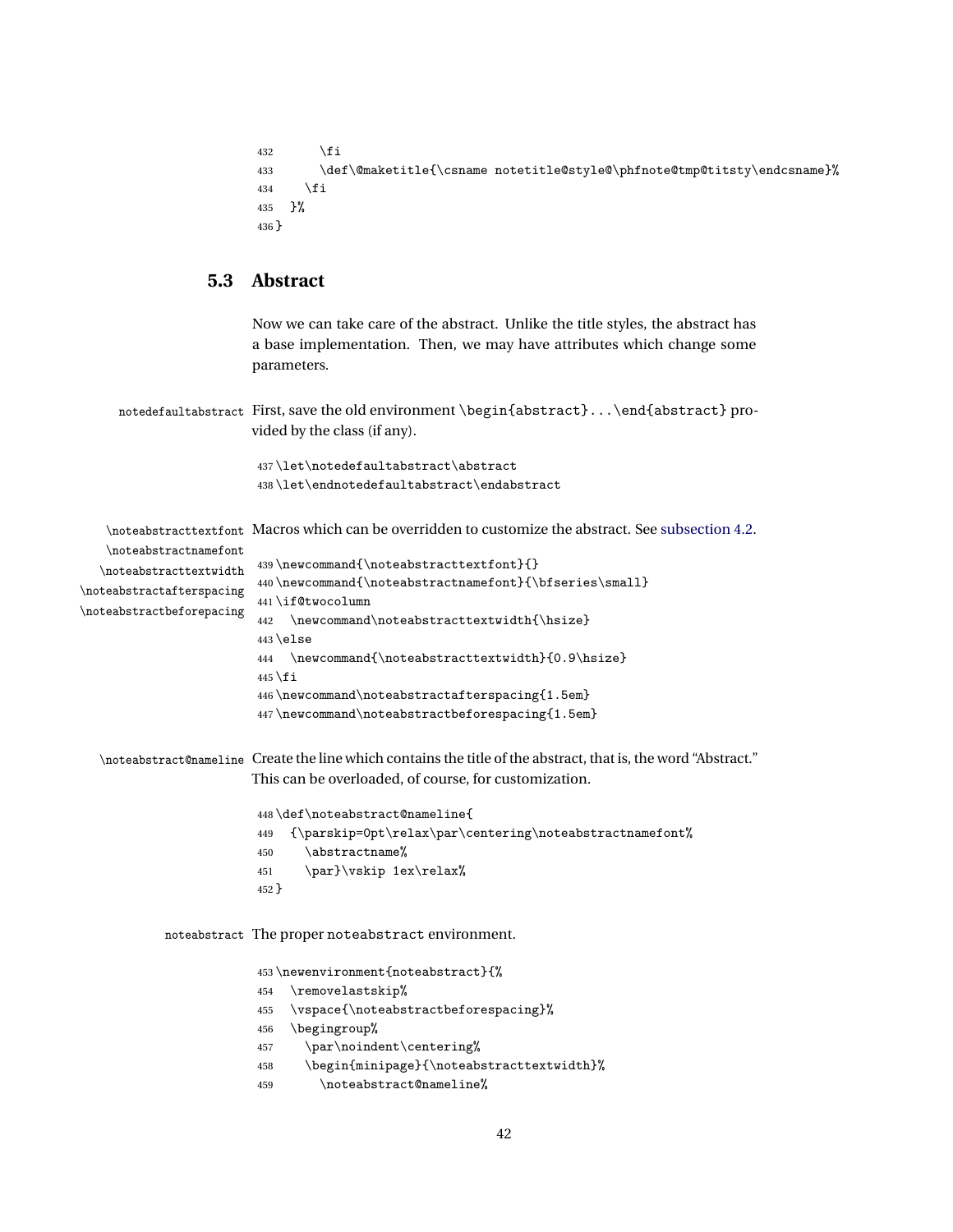```
460 \noteabstracttextfont%
461 }%
462 {%
463 \end{minipage}%
464 \quad \text{par\text{\textbackslash}}465 \endgroup%
466 \vspace{\noteabstractafterspacing}%
467 }
```
The abstract can be customized by the attributes. Here we define them:

```
468 \def\noteabstract@attr@wide{%
469 \def\noteabstracttextwidth{\textwidth}%
470 }
471 \def\noteabstract@attr@narrow{%
472 \if@twocolumn
473 \else
474 \def\noteabstracttextwidth{0.8\textwidth}%
475 \fi
476 }
477 \def\noteabstract@attr@noname{%
478 \def\noteabstract@nameline{}%\vspace*{1ex}}%
479 }
480 \def\noteabstract@attr@original{%
481 \let\abstract\notedefaultabstract
482 \let\endabstract\endnotedefaultabstract
483 }
484 \def\noteabstract@attr@small{%
485 \g@addto@macro\noteabstracttextfont{\small}%
486 }
487 \def\noteabstract@attr@compact{%
488 \renewcommand\noteabstractafterspacing{1ex}%
489 \renewcommand\noteabstractbeforespacing{1ex}%
490 }
491 \def\noteabstract@attr@it{%
492 \g@addto@macro\noteabstracttextfont{\itshape}%
493 }
```
\phfnote@do@noteabstract This helper both defines the abstract environment, and also sets the abstract attributes. This macro will be called according to the package options.

#1 = a comma-separated list of attributes, or the string false.

```
494 \def\phfnote@do@noteabstract#1{%
495 \ifstrequal{#1}{false}{}{%
496 \let\abstract\noteabstract
497 \let\endabstract\endnoteabstract
498 \phfnote@internal@execattribs{noteabstract@attr@}{abstract attribute}{#1}
499 }%
500 }
```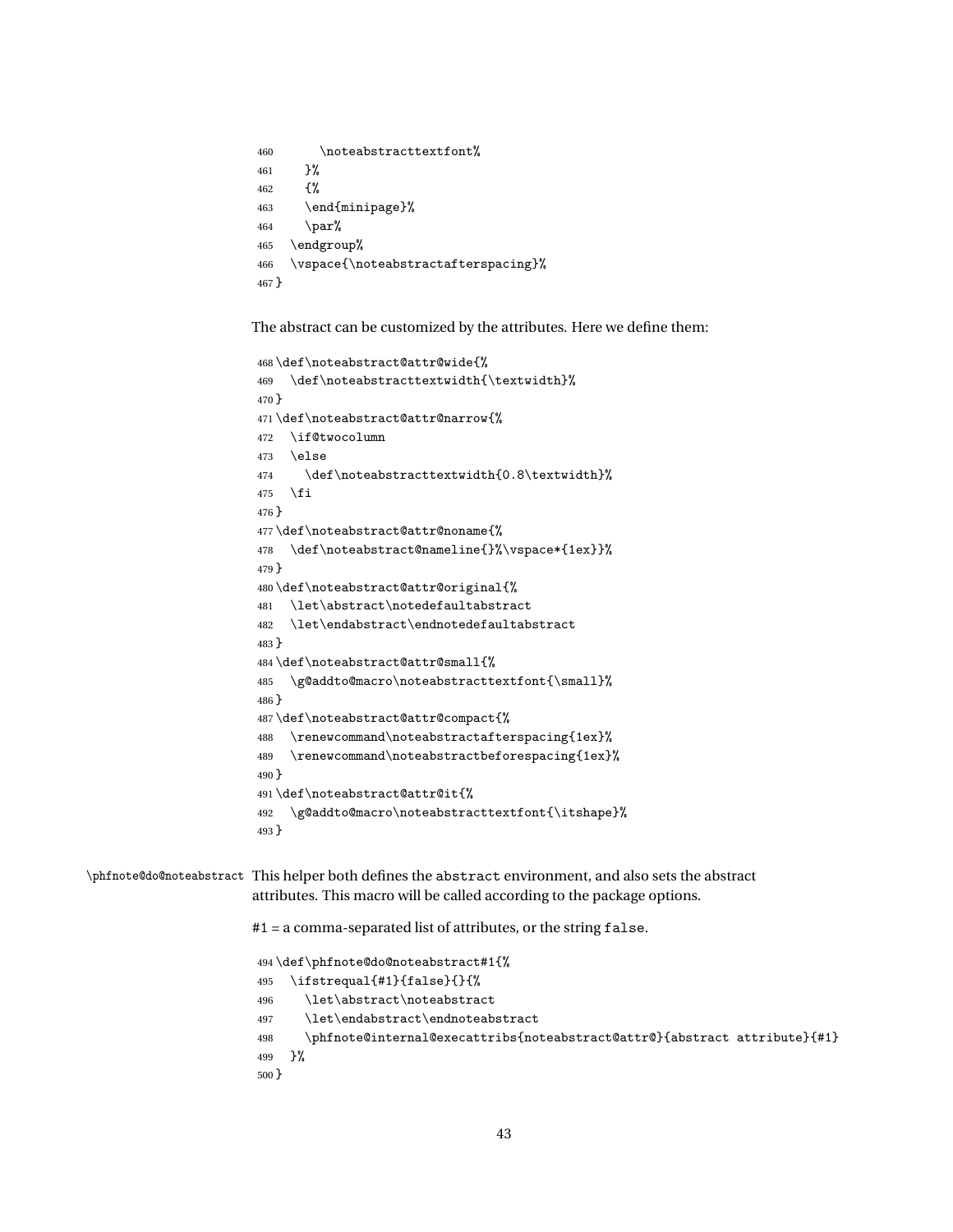### **5.4 Page Geometry Settings**

For the page geometry settings, we just have a bunch of styles which we define as macros. The macros just set up \PassOptionsToPackage for the geometry package. Then the correct macro will be selected according to the current phfnote package options.

The description of these settings are given in [subsection 4.5.](#page-14-0)

\phfnote@pagegeomstyle@default Default setting. \def\phfnote@pagegeomstyle@default{ \if@twocolumn \PassOptionsToPackage{hmargin=1in,vmargin=0.75in,includeheadfoot}{geometry}% \else % fix the margins a bit to make text wider \ifcase\@ptsize% mods for 10 pt \PassOptionsToPackage{hmargin=1.5in,vmargin=1.25in}{geometry}% \or% mods for 11 pt \PassOptionsToPackage{hmargin=1.5in,vmargin=1.25in}{geometry}% \or% mods for 12 pt \PassOptionsToPackage{hmargin=1.25in,vmargin=1.25in}{geometry}%  $\overrightarrow{fi}$  $\overline{f}$ }

\phfnote@pagegeomstyle@narrow Narrow style.

 \def\phfnote@pagegeomstyle@narrow{ \if@twocolumn \PassOptionsToPackage{hmargin=1.25in,vmargin=0.75in,includeheadfoot}{geometry}% \else % fix the margins a bit to make text wider \ifcase\@ptsize% mods for 10 pt \PassOptionsToPackage{hmargin=1.75in,vmargin=1.5in}{geometry}% \or% mods for 11 pt \PassOptionsToPackage{hmargin=1.75in,vmargin=1.5in}{geometry}% \or% mods for 12 pt \PassOptionsToPackage{hmargin=1.5in,vmargin=1.5in}{geometry}% 526 \fi% \fi }

\phfnote@pagegeomstyle@wide Wide style.

\def\phfnote@pagegeomstyle@wide{

- \if@twocolumn
- \PassOptionsToPackage{hmargin=0.75in,vmargin=0.75in,includeheadfoot}{geometry}%
- $532 \text{ }\lambda$ else
- % fix the margins a bit to make text wider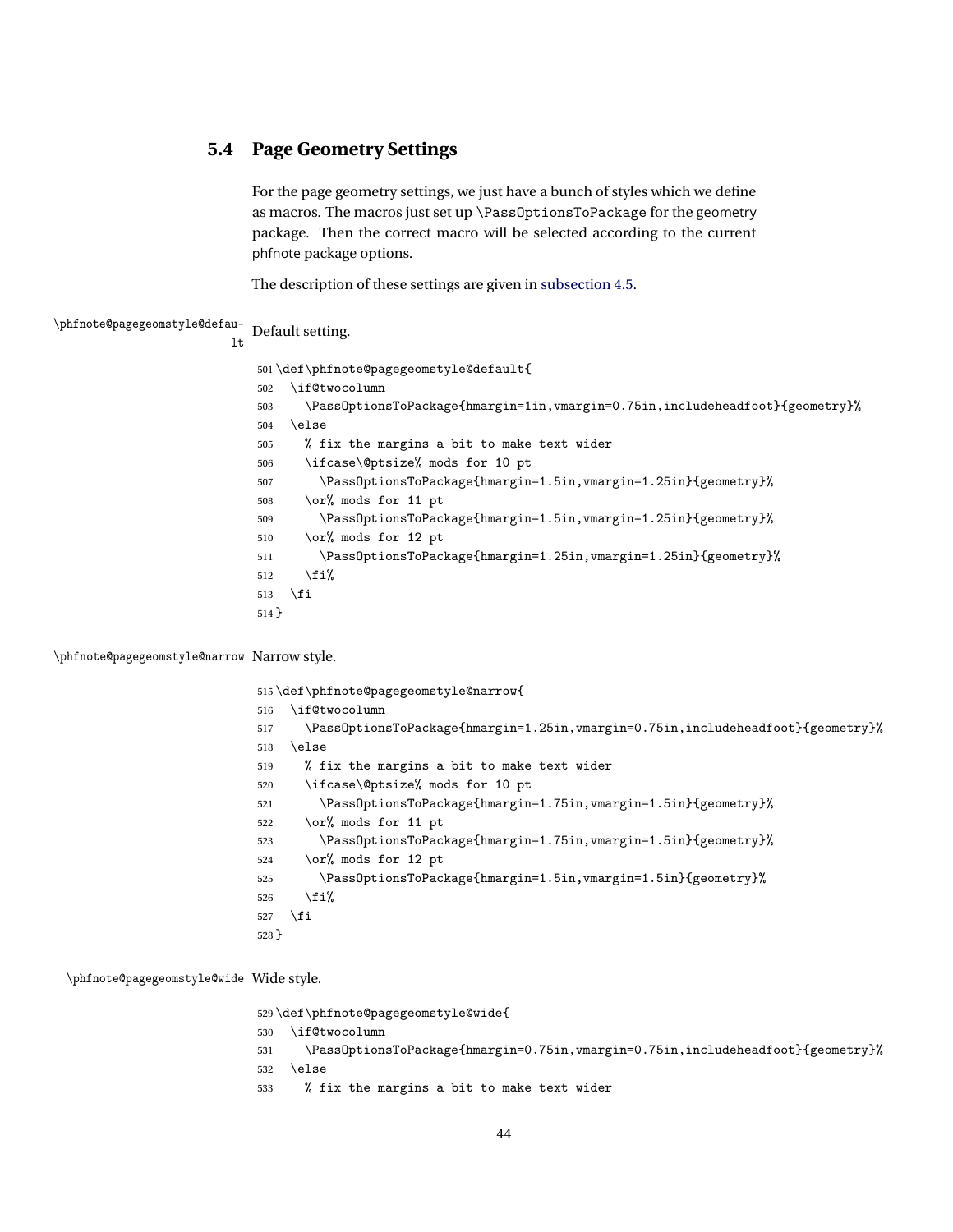| 534     | \ifcase\@ptsize% mods for 10 pt                                  |
|---------|------------------------------------------------------------------|
| 535     | \PassOptionsToPackage{hmargin=1.25in, vmargin=1.25in}{geometry}% |
| 536     | \or% mods for 11 pt                                              |
| 537     | \PassOptionsToPackage{hmargin=1.25in, vmargin=1.25in}{geometry}% |
| 538     | \or% mods for 12 pt                                              |
| 539     | \PassOptionsToPackage{hmargin=1in, vmargin=1.25in}{geometry}%    |
| 540     | \fi%                                                             |
| 541     | \fi                                                              |
| $542$ } |                                                                  |

\phfnote@pagegeomstyle@xwide Extra wide.

*[Changed in v3.0 \[2018/11/30\]:](#page-15-0)* Changed the xwide page geometry for tighter [vertical margin for single-column text \(use](#page-15-0) pagegeom=xwidev1 instead for old [behavior\).](#page-15-0)

 \def\phfnote@pagegeomstyle@xwide{ \if@twocolumn \PassOptionsToPackage{hmargin=0.5in,vmargin=0.5in,includeheadfoot}{geometry}% \else % fix the margins a bit to make text wider \ifcase\@ptsize% mods for 10 pt \PassOptionsToPackage{hmargin=1in,vmargin=1in}{geometry}% \or% mods for 11 pt \PassOptionsToPackage{hmargin=1in,vmargin=1in}{geometry}% \or% mods for 12 pt \PassOptionsToPackage{hmargin=0.75in,vmargin=1in}{geometry}% 554 \fi% \fi } \csdef{phfnote@pagegeomstyle@xwidev1}{ \if@twocolumn \PassOptionsToPackage{hmargin=0.5in,vmargin=0.5in,includeheadfoot}{geometry}% \else % fix the margins a bit to make text wider \ifcase\@ptsize% mods for 10 pt \PassOptionsToPackage{hmargin=1in,vmargin=1.25in}{geometry}% \or% mods for 11 pt \PassOptionsToPackage{hmargin=1in,vmargin=1.25in}{geometry}% \or% mods for 12 pt \PassOptionsToPackage{hmargin=0.75in,vmargin=1.25in}{geometry}% \fi% \fi }

\phfnote@pagegeomstyle@bigma-

rgin bigmargin style.

\def\phfnote@pagegeomstyle@bigmargin{%

\if@twocolumn

573 \PassOptionsToPackage{hmargin=1.5in, vmargin=0.75in, includeheadfoot}{geometry}%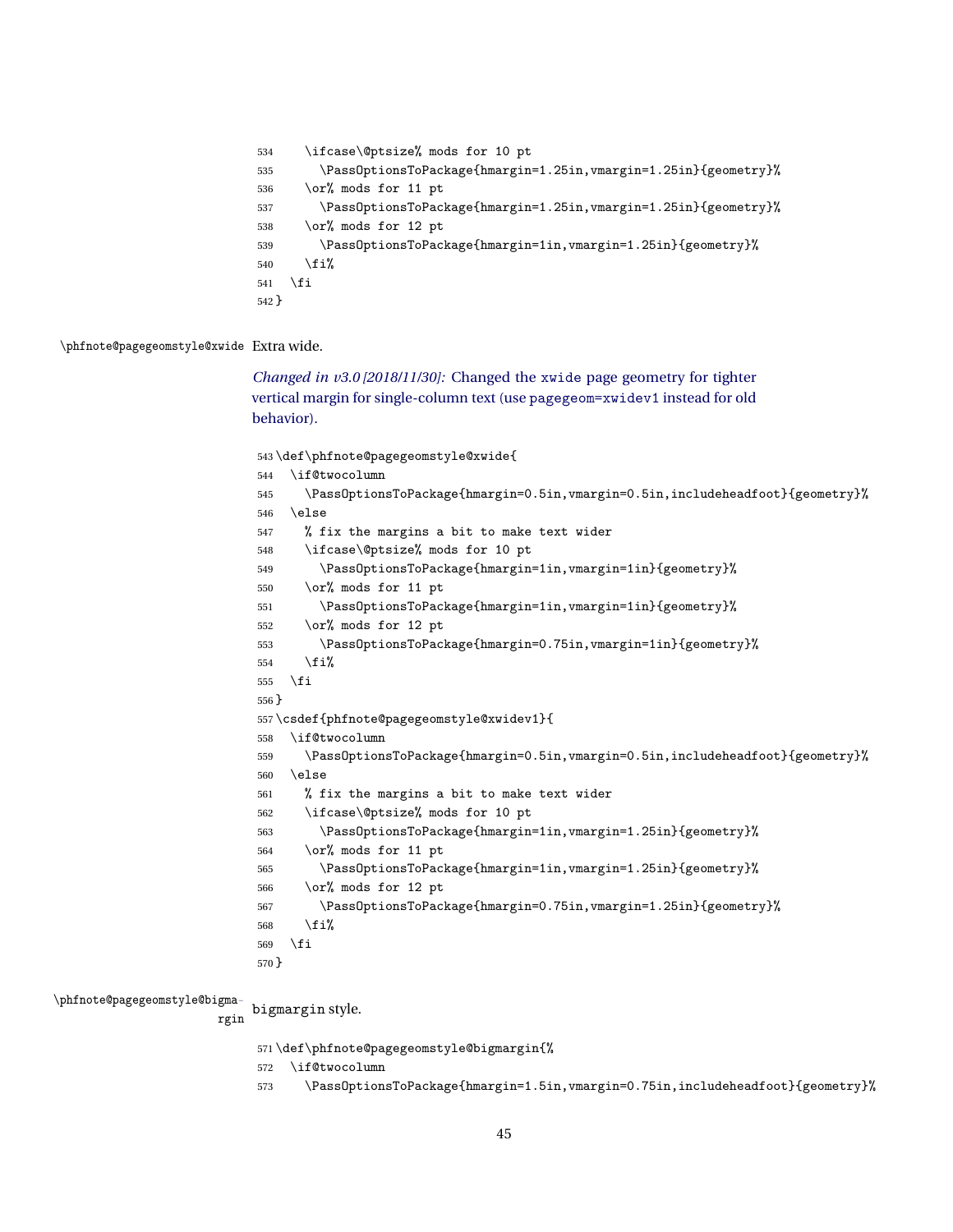```
574 \else
575 % fix the margins a bit to make text wider
576 \ifcase\@ptsize% mods for 10 pt
577 \PassOptionsToPackage{hmargin={2.25in,1.75in},vmargin=1.25in}{geometry}%
578 \or% mods for 11 pt
579 \PassOptionsToPackage{hmargin={2.25in,1.75in},vmargin=1.25in}{geometry}%
580 \or% mods for 12 pt
581 \PassOptionsToPackage{hmargin={2in,1.5in},vmargin=1.25in}{geometry}%
582 \overrightarrow{fi}583 \fi
584 }
```
\phfnote@do@pagegeom Finally, provide a helper to set the page geometry. Just call the right macro. If the argument is false, don't do anything.

```
585 \newcommand{\phfnote@do@pagegeom}[1]{
586 \ifstrequal{#1}{false}{}{%
587 \message{phfnote: Setting page geometry style #1}%
588 \ifcsname phfnote@pagegeomstyle@#1\endcsname
589 \csname phfnote@pagegeomstyle@#1\endcsname
590 \else
591 \PackageWarning{phfnote}{Unknown page geometry style: '#1'!}%
592 \forallfi
593 %
594 \RequirePackage{geometry}%
595 }%
596 }
```
## **5.5 Text, Paragraph and Line Spacing**

*Text & Line Spacing*

\phfnote@do@spacing Some cosmetic definitions to adjust line spacing. The line spacing is slightly adjusted according to font size to make the document more readable. Depending on whether the setspace package is loaded, we use it or go low-level with a redefinition of  $\Epsilon$ <sup>X'</sup> \baselinestretch. If the captions package is loaded, the figure captions' line spacing is also adjusted.

> Also set an \emergencystretch so that lines get spaced out for underfull boxes, rather than overflowing far into the margin.

```
597 \def\phfnote@do@spacingdefs#1{
598 \ifstrequal{#1}{false}{}{%
599 \@ifpackageloaded{setspace}{
600 \def\phfnote@dostretch##1{%
601 \setstretch{##1}\phfnote@docaptionstretch{##1}}
602 }{
603 \def\phfnote@dostretch##1{%
604 \renewcommand\baselinestretch{##1}\phfnote@docaptionstretch{##1}}
```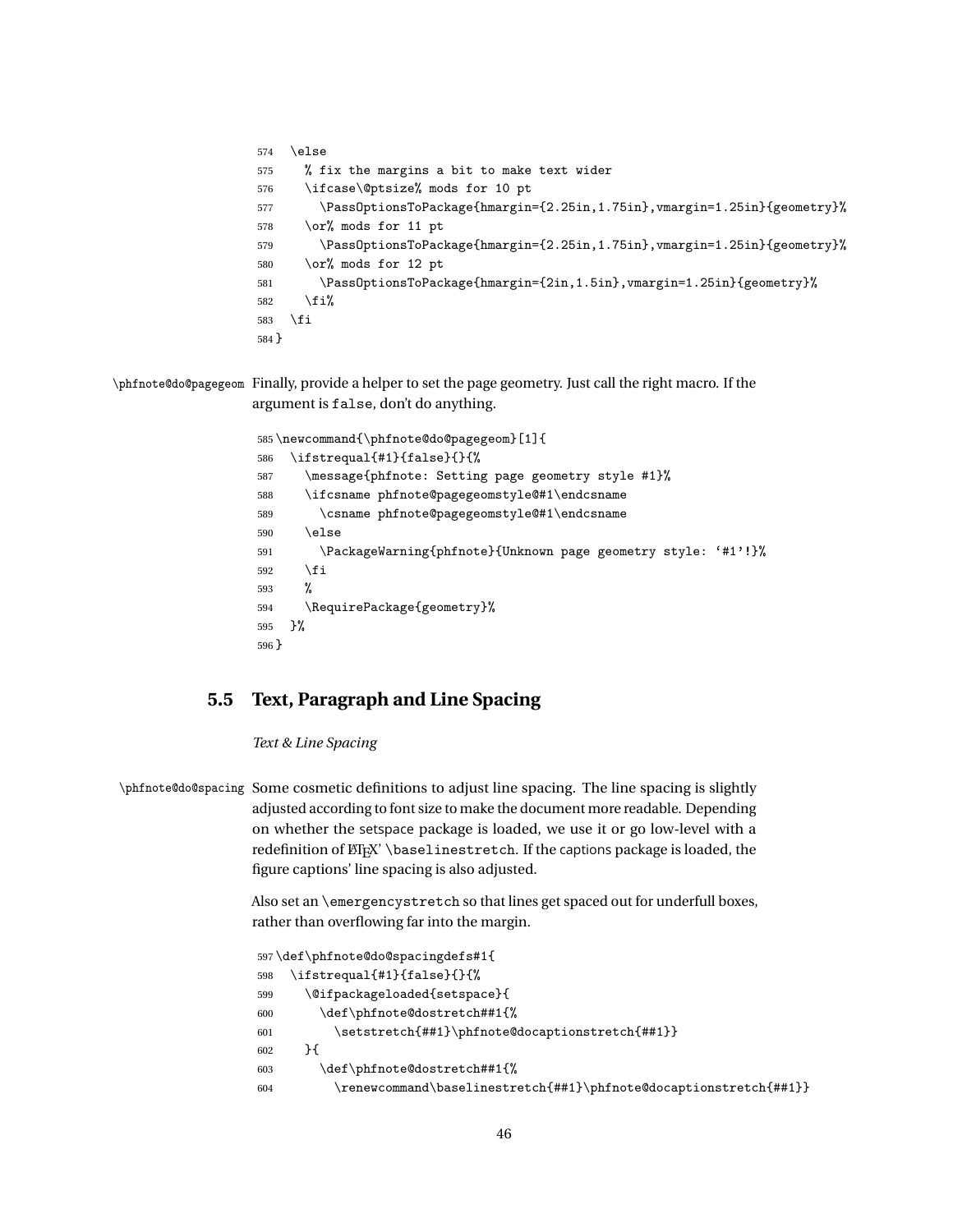```
605 }
606 \@ifpackageloaded{caption}{
607 \def\phfnote@docaptionstretch##1{\captionsetup{font={stretch=##1}}}
608 }{
609 \def\phfnote@docaptionstretch##1{\PackageWarning{phfnote}{Can't
610 set line spacing for captions, because the package 'caption'
611 is not loaded. Please load it before 'phfnote', or use an
612 appropriate pkgset (e.g. 'rich') which loads this package
613 automatically.}}
614 }
615 \if@twocolumn
616 \phfnote@dostretch{1.0} % leave default
617 \emergencystretch=3em\relax
618 \else
619 \ifcase\@ptsize% 10pt
620 \phfnote@dostretch{1.1}
621 \or% 11pt
622 \phi \phfnote@dostretch{1.0} % 1.05? better 1.0...
623 \or% 12pt
624 \phfnote@dostretch{1.0} % 1.03? not really noticeable...
625 \fi
626 \emergencystretch=6em\relax
627 \bigcupfi
628 }
629 }
```
#### *Paragraph Spacing Presets*

Here again, we define several possibilities for paragraph settings as individual macros (see [subsection 4.7\)](#page-18-0). Depending on the package option, we execute the corresponding macro.

```
630 \def\phfnote@par@original{%
631 }
632 \def\phfnote@par@indent{%
633 \parindent=1.5em\relax
634 \parskip=0pt\relax
635 }
636 \def\phfnote@par@indentminiskip{%
637 \parindent=1.5em\relax
638 \parskip=0.3em plus 0.1em\relax
639 }
640 \def\phfnote@par@skip{%
641 \parindent=0pt\relax
642 \parskip=0.8em plus 0.2em minus 0.1em\relax
643 }
```
\phfnote@do@par Execute the given paragraph setting. The argument #1 is the setting, for example, skip.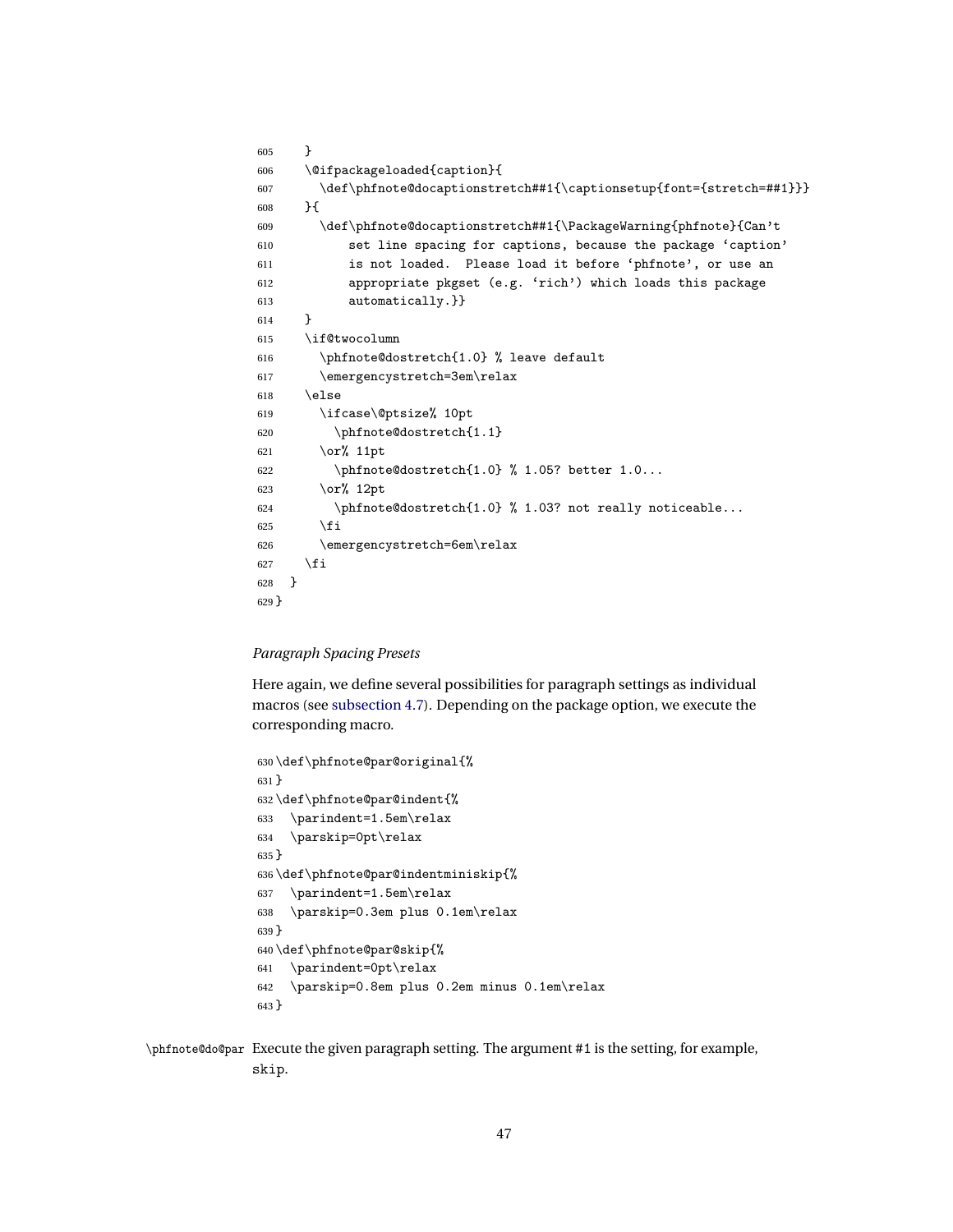```
644 \def\phfnote@do@par#1{%
645 \ifstrequal{#1}{false}{{}646 \ifcsname phfnote@par@#1\endcsname
647 \csname phfnote@par@#1\endcsname
648 \else
649 \PackageWarning{phfnote}{Bad paragraph setting: #1. Leaving original}
650 \fi
651 }
652 }
```
## **5.6 Section Styling**

Very limited support for styling section and paragraph headers [\(subsection 4.6\)](#page-15-1). If you want anything serious, use sectsty or titlesec directly.

\notesectionallfont Define the \notesectionallfont and \notesectionallfontfamily, which \notesectionallfontfamily control the general font used in section headings.

```
653 \newcommand{\notesectionallfont}{%
654 \fontfamily{\notesectionallfontfamily}\fontseries{bx}\selectfont}
655 \newcommand{\notesectionallfontfamily}{ppl}
```

```
\notesectionfont
These macros are called for their respective sectioning command, after
  \notesubsectionfont
\notesectionallfont has been invoked. (Again, only for those sectioning
\notesubsubsectionfont
commands which are styled by us.)
   \noteparagraphfont
\notesubparagraphfont
                      656 \newcommand{\notesectionfont}{\large}
                      657 \newcommand{\notesubsectionfont}{\normalsize}
                      658 \newcommand{\notesubsubsectionfont}{\small}
                      659 \newcommand{\noteparagraphfont}{\normalsize}
                      660 \newcommand{\notesubparagraphfont}{\normalsize}
 \notesectionsetfonts
Helpers to directly set the font commands for \section, \subsection and
\noteparagraphsetfonts \subsubsection (with \notesectionsetfonts), and for \paragraph and
                     \subparagraph (with \noteparagraphsetfonts).
                      661 \newcommand{\notesectionsetfonts}[3]{%
                      662 \renewcommand{\notesectionfont}{#1}%
                      663 \renewcommand{\notesubsectionfont}{#2}%
                      664 \renewcommand{\notesubsubsectionfont}{#3}%
                      665 }
```

```
666 \newcommand{\noteparagraphsetfonts}[2]{%
667 \renewcommand{\noteparagraphfont}{#1}%
```

```
668 \renewcommand{\notesubparagraphfont}{#2}%
```
}

Define the attributes which the user can set. See [subsection 4.6.](#page-15-1)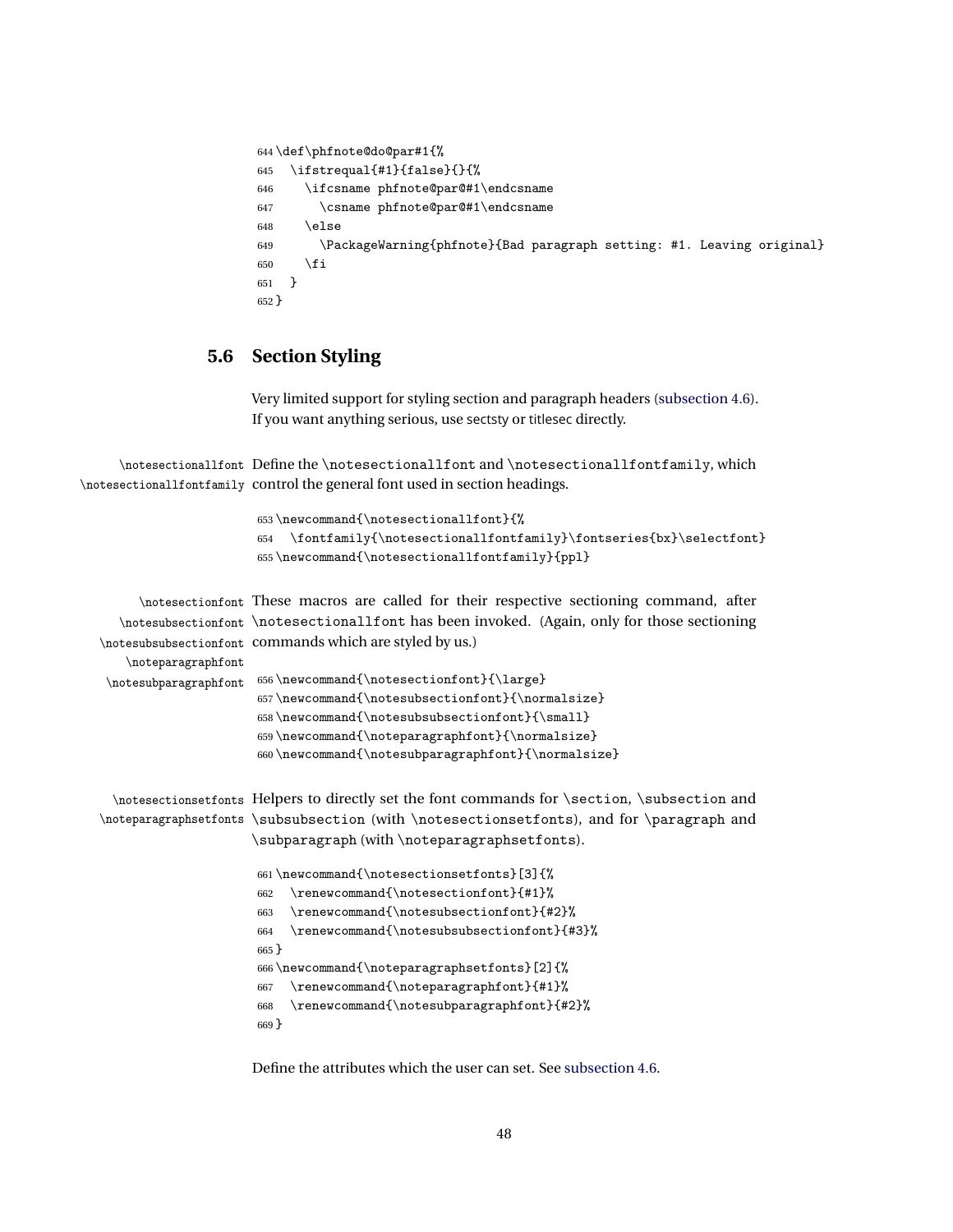```
670 \def\phfnote@do@secfmt@section{
671 \RequirePackage{sectsty}
672 \sectionfont{\notesectionallfont\notesectionfont}
673 \subsectionfont{\notesectionallfont\notesubsectionfont}
674 \subsubsectionfont{\notesectionallfont\notesubsubsectionfont}
675 }
676 \def\phfnote@do@secfmt@paragraph{
677 \RequirePackage{sectsty}
678 \paragraphfont{\notesectionallfont\noteparagraphfont}
679 \subparagraphfont{\notesectionallfont\notesubparagraphfont}
680 }
681 \def\phfnote@do@secfmt@compact{
682 \notesectionsetfonts{\normalsize}{\small}{\small}
683 }
684 \def\phfnote@do@secfmt@larger{
685 \notesectionsetfonts{\Large}{\large}{\normalsize}
686 }
687
688 \def\phfnote@do@secfmt@secsquares{
689 \RequirePackage{amssymb}
690 \let\phfnote@secsquares@old@seccntformat\@seccntformat
691 \def\@seccntformat##1{%
692 \expandafter\ifx\csname ##1\endcsname\section\relax%
693 \unexpanded{\makebox[0pt][r]{\raisebox{0.15ex}{{%
694 \notesmaller[0.6]\ensuremath{\blacksquare}}}%
695 \hspace*{1.2ex}}}%
696 \fi%
697 \phfnote@secsquares@old@seccntformat{##1}}
698 }
699 \def\phfnote@do@secfmt@secnummargin{
700 \let\phfnote@secnummargin@old@seccntformat\@seccntformat
701 \def\@seccntformat##1{%
702 \protect\makebox[0pt][r]{\phfnote@secnummargin@old@seccntformat{##1}}}
703 }
704
705 \def\phfnote@do@secfmt@rmfamily{
706 \renewcommand\notesectionallfontfamily{\rmdefault}
707 }
708 \def\phfnote@do@secfmt@sffamily{
709 \renewcommand\notesectionallfontfamily{\sfdefault}
710 }
711 \def\phfnote@do@secfmt@itpar{
712 \def\noteparagraphfont{\normalfont\normalsize\itshape}
713 \def\notesubparagraphfont{\normalfont\normalsize\itshape}
714 }
715 \def\phfnote@do@secfmt@blockpar{
716 \let\phfnote@old@paragraph\paragraph
717 \def\paragraph##1{%
718 \phfnote@old@paragraph{##1}%
719 \hspace*{0pt}\par\nopagebreak% ugly hack!!
```

```
49
```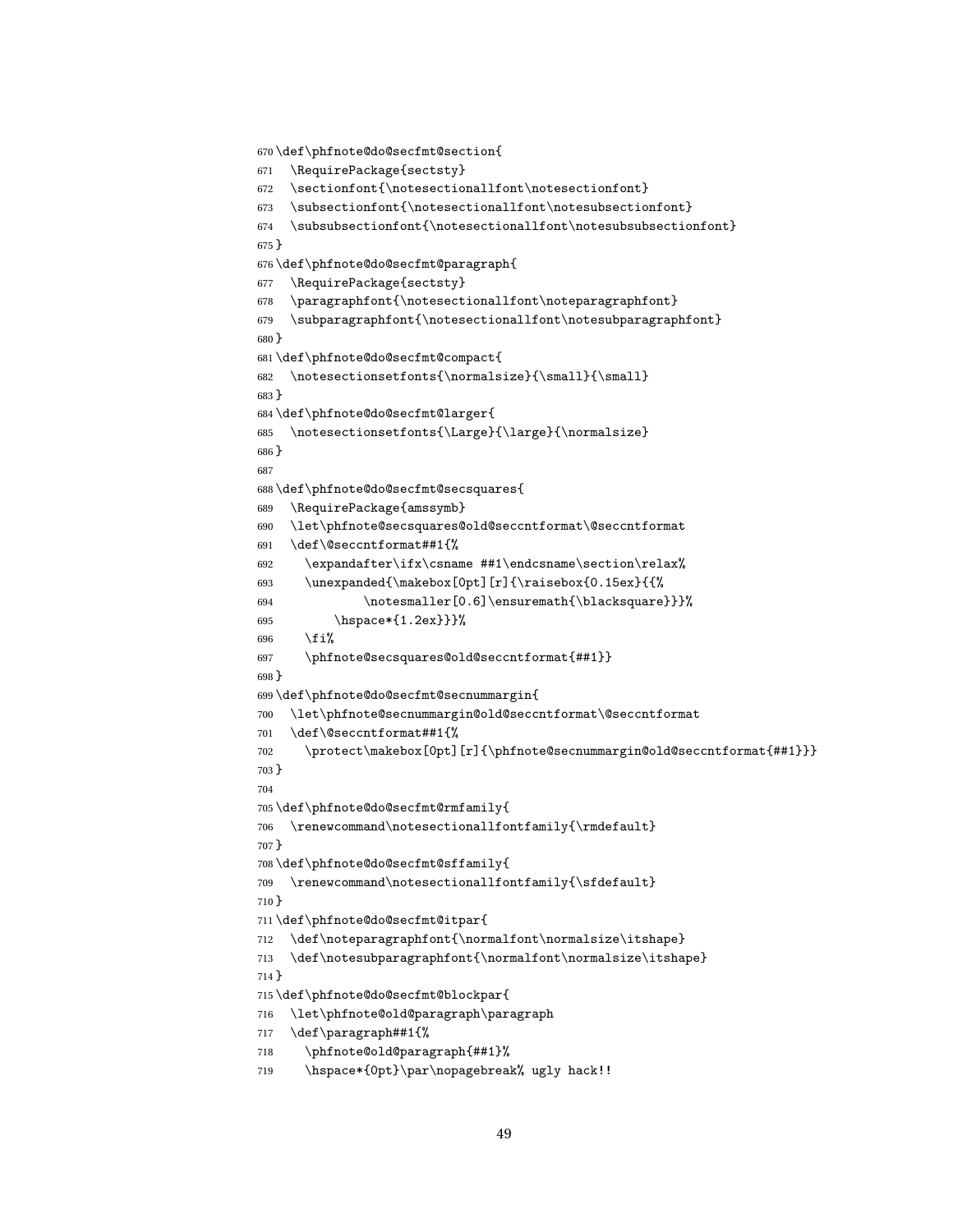```
720 }
721 }
```
\phfnote@do@secfmt Actually perform the required styling, according to the package options given as argument. The argument is a comma-separated list of attributes specified by the user, or the string false.

```
722 \def\phfnote@do@secfmt#1{%
723 \ifstrequal{#1}{false}{}{%
724 \phfnote@internal@execattribs{phfnote@do@secfmt@}{section formatting preset}{#1}%
725 }
726 }
```
# **5.7 LATEX Package Sets**

Define the package sets as macros. Depending on the user-specified options we load the corresponding one(s) (several may be specified).

See [subsection 4.4](#page-14-1) for a description of what these package sets do.

```
\phfnote@do@pkgset@none
Macros which implement the package sets. Each macro invokes
 \phfnote@do@pkgset@minimal
\RequirePackage for the appropriate packages.
   \phfnote@do@pkgset@rich
\phfnote@do@pkgset@extended
                          727 \def\phfnote@do@pkgset@none{
                           728 }
                           729
                           730 \def\phfnote@do@pkgset@minimal{
                           731
                           732 \RequirePackage{amsmath}
                           733 \RequirePackage{amsfonts}
                           734 \RequirePackage{amssymb}
                           735 \RequirePackage{amsthm}
                           736
                           737 \RequirePackage{xcolor}
                           738
                           739 }
                           740
                           741
                           742 \def\phfnote@internal@setifxeorlua#1#2{%
                           743 \ifXeTeX\let#1#2\fi
                           744 \ifLuaTeX\let#1#2\fi
                           745 }
                           746
                           747 \def\phfnote@do@pkgset@rich{
                           748
                           749 \phfnote@do@pkgset@minimal
                           750
                           751 \RequirePackage{setspace}
                           752 \RequirePackage{caption}
```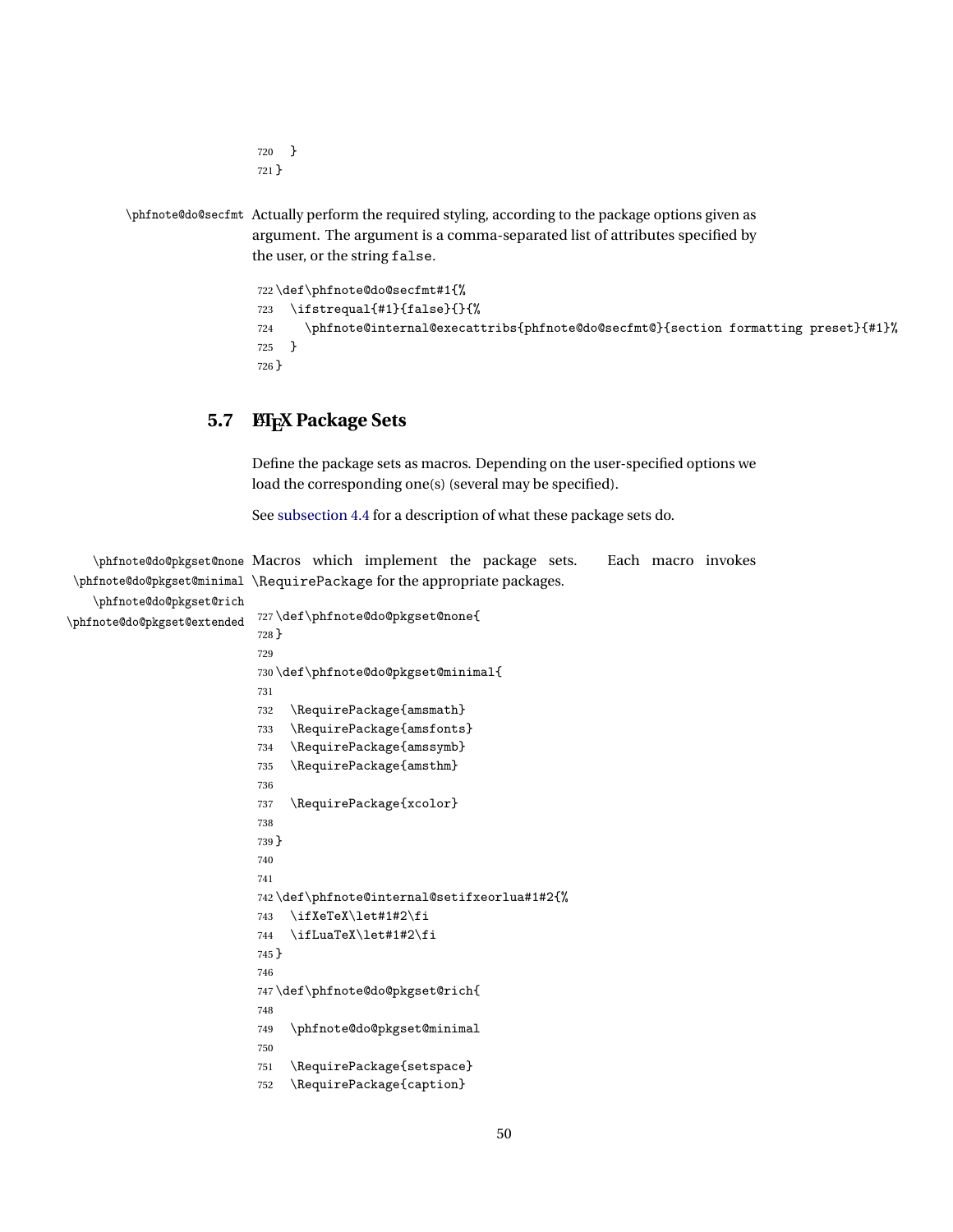```
753
754 \PassOptionsToPackage{shortlabels}{enumitem}
755 \RequirePackage{enumitem}
756
757 \RequirePackage{graphicx}
758
```
For this bit, use the iftex package to determine if we're running XeTeX or Lua-TeX; if that's the case then we inhibit the loading of inputenc and fontenc. The \IfFileExists is to ensure the package runs on older LaTeX distributions without iftex.

Plus, load inputenc, resp. fontenc, only if it isn't already loaded.

*Changed in v1.1 [2018/08/27]:* [If running XeTeX or LuaTeX, then do not load](#page-14-2) inputenc and fontenc as part of rich and extended [package sets. Plus, do not](#page-14-2) load inputenc (resp. fontenc[\) if the package is already loaded.](#page-14-2)

```
759 \def\phfnote@tmp@requireinputencfontenc{
760 \@ifpackageloaded{fontenc}{}{
761 \PassOptionsToPackage{T1}{fontenc}
762 \RequirePackage{fontenc}
763 }
764 \@ifpackageloaded{inputenc}{}{
765 \PassOptionsToPackage{utf8}{inputenc}
766 \RequirePackage{inputenc}
767 }
768 }
769 \IfFileExists{iftex.sty}{
770 \RequirePackage{iftex}
771 \phfnote@internal@setifxeorlua\phfnote@tmp@requireinputencfontenc\relax
772 }{}
773 \phfnote@tmp@requireinputencfontenc
774
```
Load microtype after fontenc (just in case).

```
775 \RequirePackage{microtype}
776 }
777
778 \def\phfnote@do@pkgset@extended{
779
780 \phfnote@do@pkgset@rich
781
782 \RequirePackage{float}
783
784 \RequirePackage{verbdef}
785
786 \PassOptionsToPackage{autostyle,autopunct=true}{csquotes}
787 \RequirePackage{csquotes}
788
```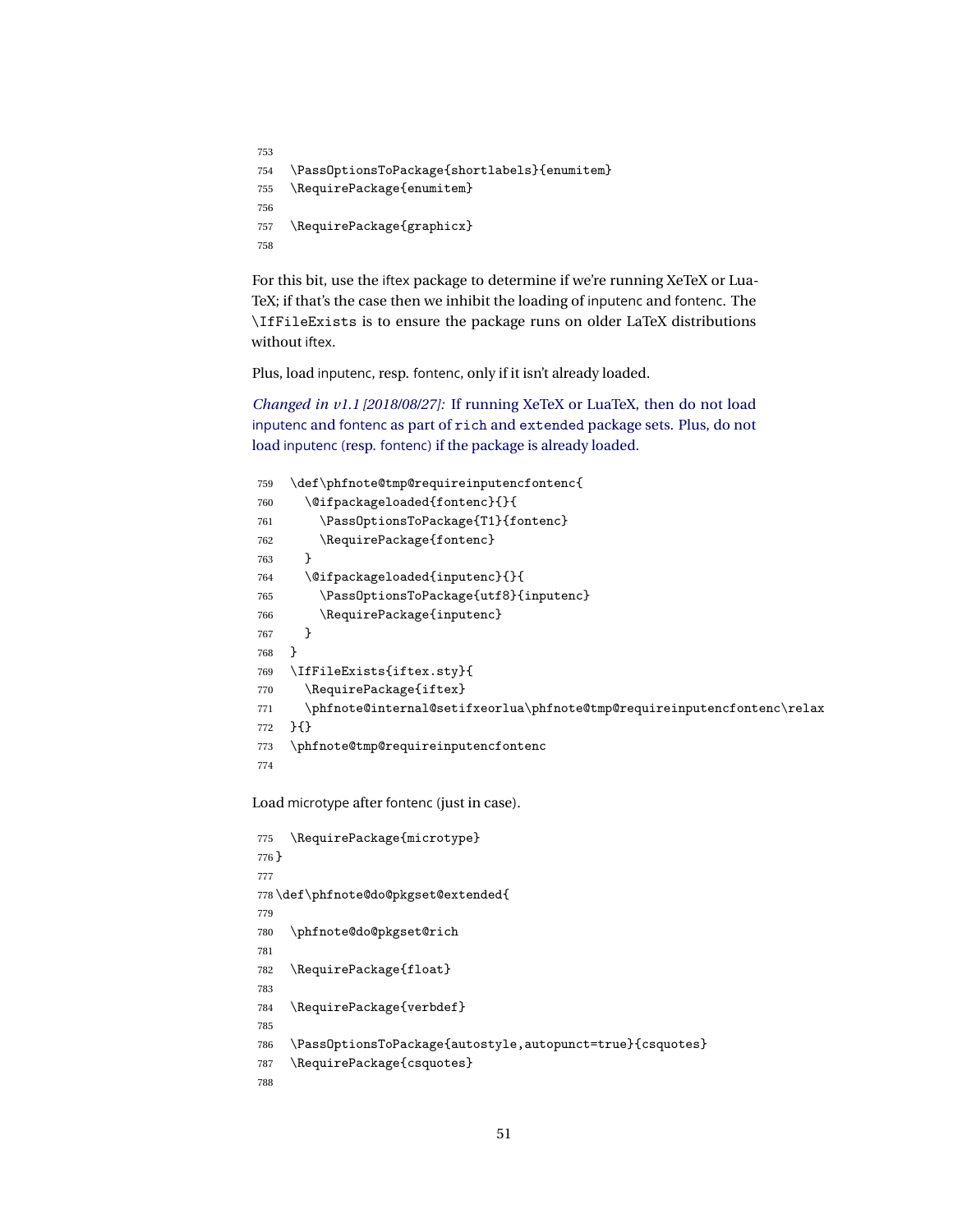\RequirePackage{dsfont} \RequirePackage{bbm} \RequirePackage{mathtools} }

\phfnote@do@pkgset Finally, define the helper which will load the required package sets.

```
794 \def\phfnote@do@pkgset#1{
795 \phfnote@internal@execattribs{phfnote@do@pkgset@}{package set}{#1}
796 }
```
### **5.8 Hyperref Support and Hyperlinks**

#### **NOTE**

The name 'docnotelinkcolor' is historical and hard-coded in many other files I've used, so I'm DEFINITELY NOT changing it.

Helpers—default set of hyperref options, and other helper macros.

```
797 \def\phfnote@hyperrefdefs@val@options{%
798 bookmarksnumbered=false,bookmarksopen=false,bookmarksopenlevel=1,%
799 breaklinks=true,pdfborder={0 0 0},colorlinks=true,%
800 anchorcolor=docnotelinkcolor,citecolor=docnotelinkcolor,%
801 filecolor=docnotelinkcolor,linkcolor=docnotelinkcolor,%
802 menucolor=docnotelinkcolor,runcolor=docnotelinkcolor,%
803 urlcolor=docnotelinkcolor%
804 }%
805 \def\phfnote@hyperrefdefs@deferredhypersetup#1{%
806 \AtBeginDocument{%
807 \@ifpackageloaded{hyperref}{%
808 \hypersetup{#1}%
809 }{%
810 \PackageWarning{phfnote}{\MessageBreak\MessageBreak
811 *** package 'hyperref' was not loaded ***\MessageBreak
812 Since you specified 'hyperrefdefs=defer', I was expecting you would call
813 '\string\usepackage{hyperref}' at some point later in your preamble, but
814 it does not appear you did so. Your document might look weird.}%
815 }%
816 }%
817 }
818 \providecommand\phfnote@hyperrefdefs@dopkgoptions{%
819 \PassOptionsToPackage{unicode=true}{hyperref}
820 }
821 \def\phfnote@hyperrefdefs@loadhyperref{%
822 \phfnote@hyperrefdefs@dopkgoptions
823 \RequirePackage{hyperref}}
```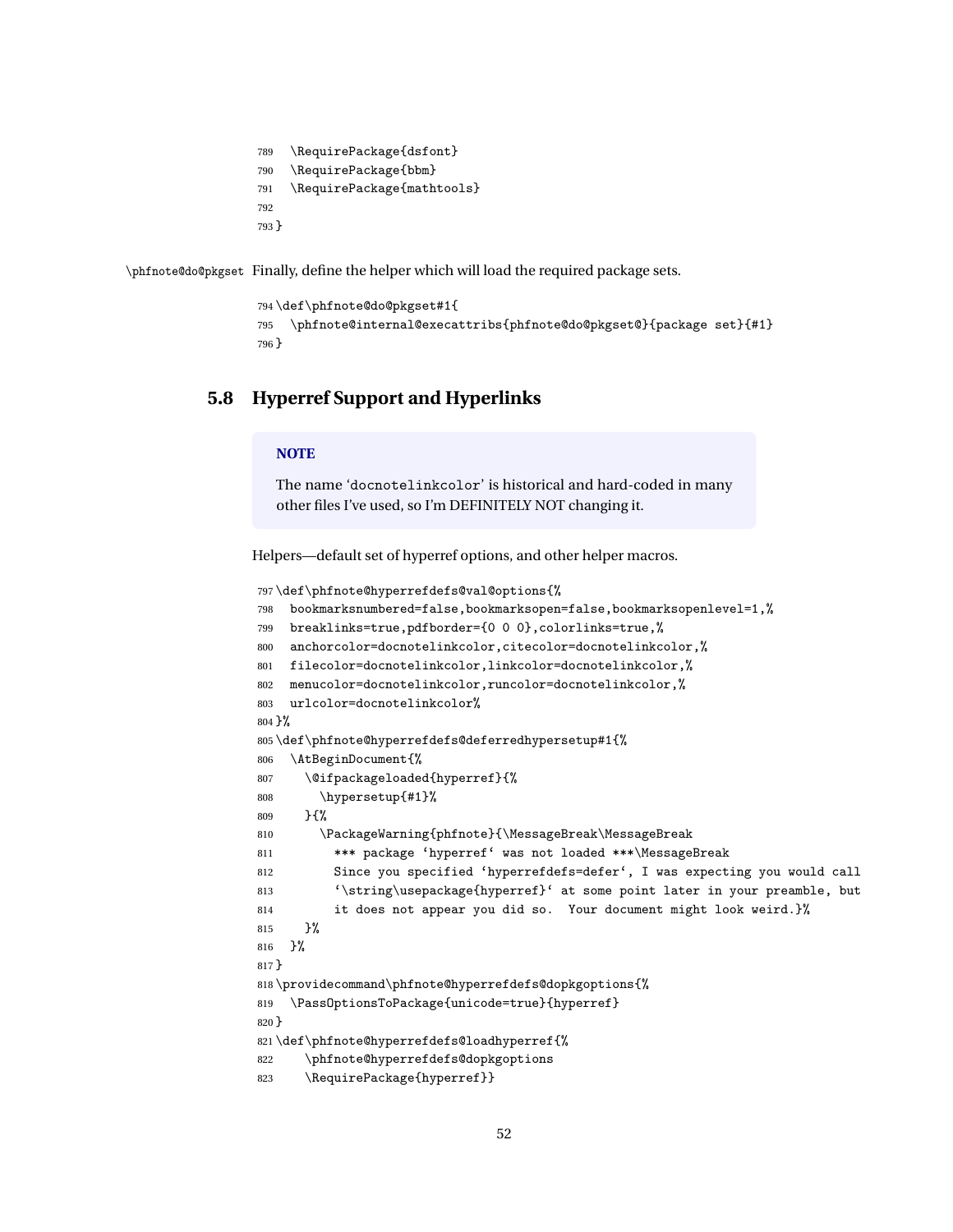```
824 \def\phfnote@hyperrefdefs@provideemail{\let\email\phfnote@email}
825 \def\phfnote@eqref#1{%
826 \hyperref[{#1}]{\textup{\tagform@{\ref*{#1}}}}}
827 }
828 \def\phfnote@hyperrefdefs@redefeqref{%
829 \let\eqref\phfnote@eqref
830 }
831 \def\phfnote@hyperrefdefs@afterhook{}
```
Define the attributes that can be set for hyperref-related options. See [subsec](#page-20-0)[tion 4.11.](#page-20-0)

```
832 \def\phfnote@do@hyperrefdefs@attr@true{}% for explicit value "hyperrefdefs=true"
833 \def\phfnote@do@hyperrefdefs@attr@defer{
834 \def\phfnote@hyperrefdefs@loadhyperref{%
835 \phfnote@hyperrefdefs@dopkgoptions
836 \let\hypersetup\phfnote@hyperrefdefs@deferredhypersetup}
837 }
838 \def\phfnote@do@hyperrefdefs@attr@clearoptions{
839 \def\phfnote@hyperrefdefs@val@options{}
840 }
841 \def\phfnote@do@hyperrefdefs@attr@noemail{
842 \def\phfnote@hyperrefdefs@provideemail{}
843 }
844 \def\phfnote@do@hyperrefdefs@attr@noeqref{
845 \def\phfnote@hyperrefdefs@redefeqref{}
846 }
847 \def\phfnote@do@hyperrefdefs@attr@noload{
848 \def\phfnote@hyperrefdefs@loadhyperref{}
849 \def\phfnote@hyperrefdefs@redefeqref{}
850 \let\hypersetup\@gobble
851 }
```
\phfnote@do@hyperrefdefs Do all stuff related to hyperref.

```
\email
```
\url \def\phfnote@do@hyperrefdefs#1{% \ifstrequal{#1}{false}{}{%

> Make sure a color-managing package is loaded, color or xcolor, and define our default link color:

```
854 \phfnote@requirecolorpackage%
855 \definecolor{docnotelinkcolor}{rgb}{0,0,0.4}%
```
Load the url package, and save a version of \url which is not patched by hyperref to format URLs, and provide \phfnoteEmail for emails (not \email right away because it might conflict with RevTeX. Provide \email later after parsing attribs):

856 \RequirePackage{url}% \DeclareUrlCommand\phfnote@format@url{}% \let\phfnoteEmail\phfnote@email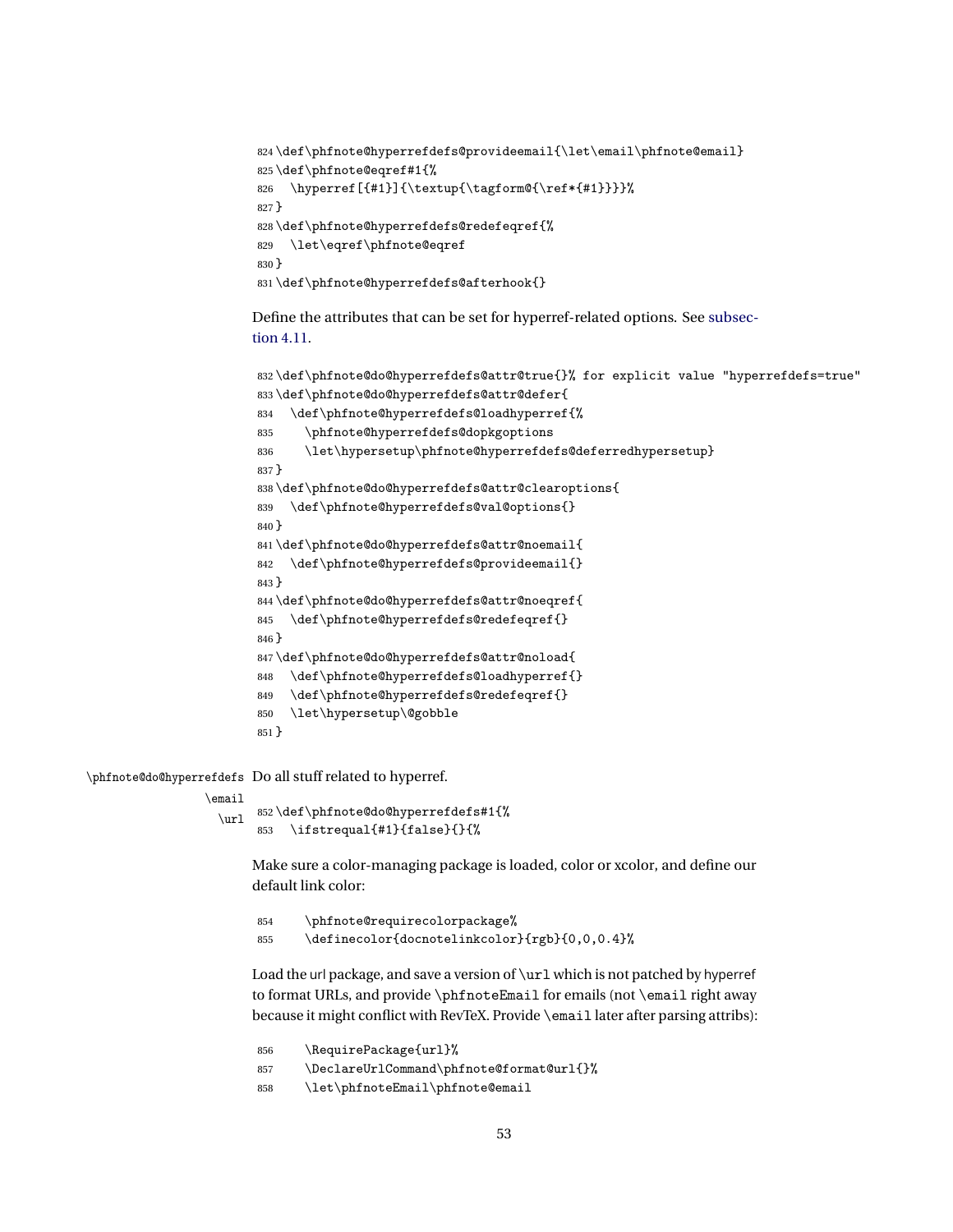Set up everything according to the user's selected attributes.

 \phfnote@internal@execattribs{phfnote@do@hyperrefdefs@attr@}{% phfnote hyperref-related option}{#1}%

And now, load the hyperref package (or don't, if it's deferred), and set some options.

| 861     | \phfnote@hyperrefdefs@loadhyperref                                     |
|---------|------------------------------------------------------------------------|
| 862     | \expandafter\hypersetup\expandafter{\phfnote@hyperrefdefs@val@options} |
| 863     | \phfnote@hyperrefdefs@provideemail                                     |
| 864     | \phfnote@hyperrefdefs@redefeqref                                       |
| 865     | \urlstyle{notesf}                                                      |
| 866     | \phfnote@hyperrefdefs@afterhook                                        |
| 867     |                                                                        |
| $868$ } |                                                                        |

\phfnotePdfLinkColor Set links color. Use as \phfnotePdfLinkColor{〈*color*〉}. Color may be any color name or specification recognized by the xcolor package.

```
869 \newcommand{\phfnotePdfLinkColor}[1]{%
870 \@ifpackageloaded{xcolor}{%
871 \colorlet{docnotelinkcolor}{#1}%
872 }{% else:
873 \PackageError{phfnote}{\protect\phfnotePdfLinkColor may only be
874 used if the package xcolor is loaded.}{}%
875 }%
876 }
```
\phfnote@sanitize@url Provide base macros to be able to build up \email command for emails and \phfnote@format@url other URL-like commands which should sanitize their arguments.

#### \phfnote@email

Also prepare the command \phfnoteEmail which will be renamed \email in our hyperref package setup (see above).

NOTE: The commands \phfnote@email and \phfnote@format@url will only work if you don't have hyperrefdefs=false. They will work with hyperrefdefs=noload if you don't want to load the hyperref package.

```
877 \def\phfnote@sanitize@url{%
878 \catcode'\$12%
879 \catcode'\&12%
880 \catcode'\#12%
881 \catcode'\^12%
882 \catcode'\_12%
883 \catcode'\%12%
884 % \catcode'\^^J10% newline = space
885 % \catcode' ^^M10% newline = space
886 \relax%
887 }%
```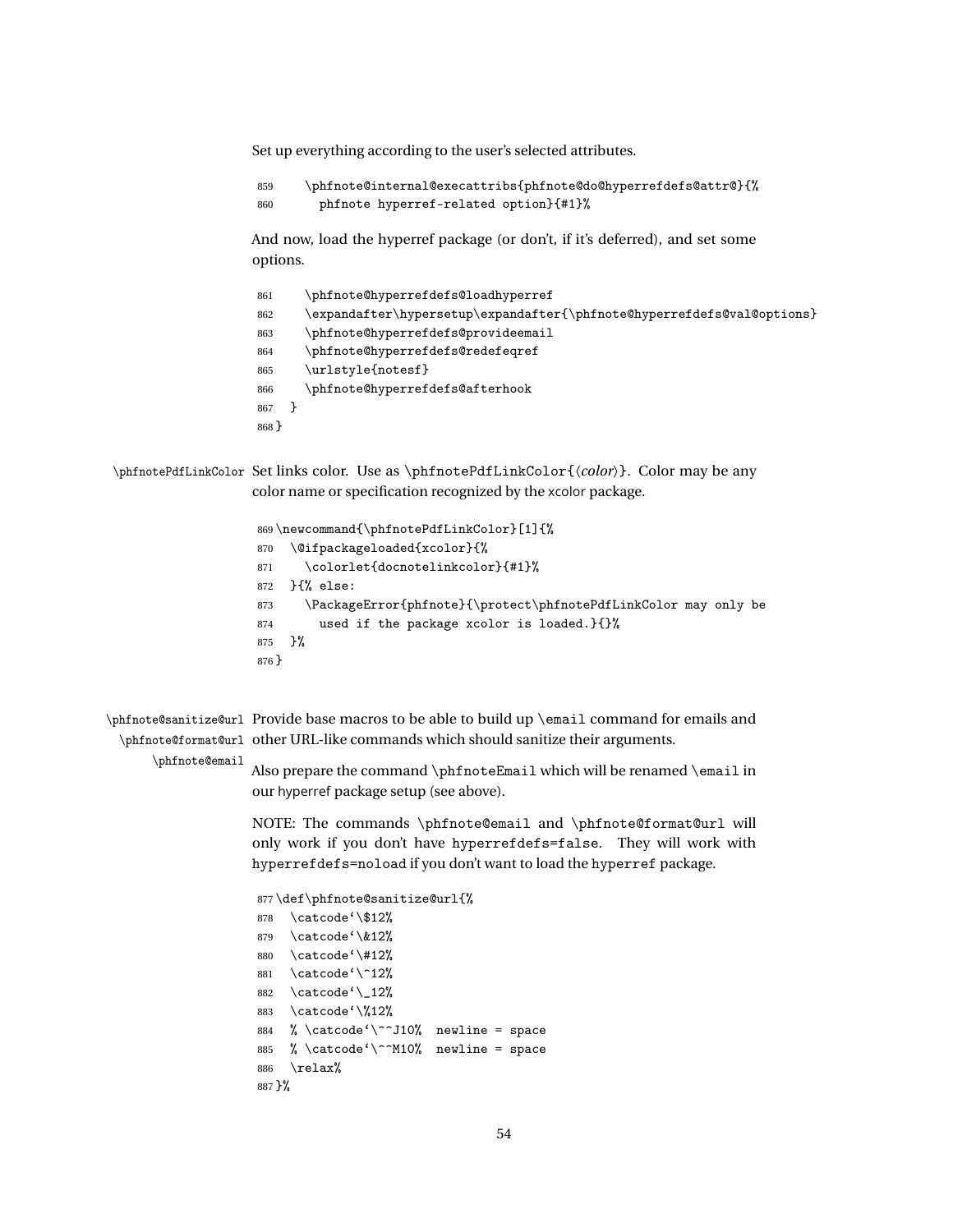\def\phfnote@email{\begingroup\phfnote@sanitize@url\phfnote@impl@email@}% \def\phfnote@impl@email@#1{\endgroup\href{mailto:#1}{\phfnote@format@url{#1}}}%

\phfnote@requirecolorpackage And finally define an internal utility to make sure that a color package (either color or xcolor) is loaded. If none are loaded, the xcolor package is loaded.

```
890 \def\phfnote@requirecolorpackage{%
891 \@ifpackageloaded{color}{%
892 }{%
893 \@ifpackageloaded{xcolor}{%
894 }{%
895 \RequirePackage{xcolor}%
896 }%
897 }%
898 }
```
## **5.9 Cosmetic Font Definitions**

\phfnote@do@fontdefs Minimalist cosmetic definition for fonts: load the T1 font encoding which is better. Also, use Computer Modern Bright as sans-serif font by default instead of Computer Modern Sans Serif.

If on XeTEX or LuaTEX, don't do anything.

|         | 899\def\phfnote@do@fontdefs#1{                        |
|---------|-------------------------------------------------------|
| 900     | \ifstrequal{#1}{false}{}{%                            |
| 901     | \let\phfnote@tmp@do\@firstofone                       |
| 902     | \IfFileExists{iftex.sty}{%                            |
| 903     | \RequirePackage{iftex}%                               |
| 904     | \phfnote@internal@setifxeorlua\phfnote@tmp@do\@gobble |
| 905     | H                                                     |
| 906     | \phfnote@tmp@do{                                      |
| 907     | \Pass0ptionsToPackage{T1}{fontenc}                    |
| 908     | \RequirePackage{fontenc}                              |
| 909     | \renewcommand\sfdefault{cmbr}                         |
| 910     | ጉ                                                     |
| 911     | ł                                                     |
| $912$ } |                                                       |

## **5.10 Bibliography Stuff**

Provide some fixes for the bibliography.

\phfnote@bibstyle Our default bibliography style is stored in \phfnote@bibstyle. By default, it's \phfnote@bibfont our own hacked version of the naturemag style. The font in which to typeset the bibliography is stored in \phfnote@bibfont. By default, it's a little smaller than the main text.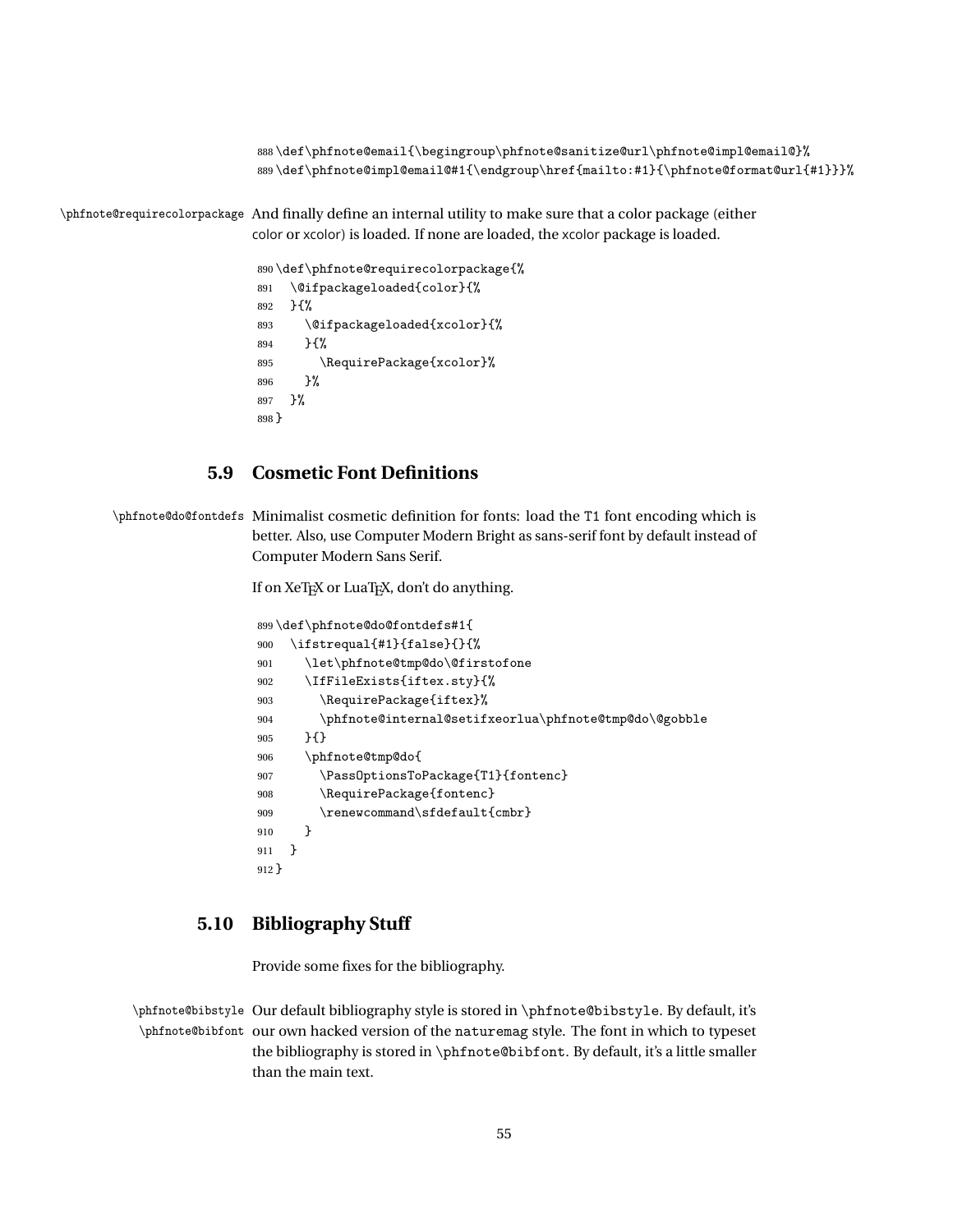```
913 \newcommand{\phfnote@bibstyle}{naturemagdoi}
                     914 \newcommand{\phfnote@bibfont}{\fontsize{9}{11}\selectfont}
\phfnote@bibliography These are a tentative implementation for \bibliography. The latter will be set
                    to this implementation according to the user's package options.
                     915 \let\phfnote@old@bibliography\bibliography
                     916 \let\phfnote@old@bibliographystyle\bibliographystyle
                     917 \newcommand{\phfnote@bibliography}[1]{%
                     918 \begingroup%
                     919 \phfnote@bibfont%
                     920 \phfnote@old@bibliographystyle{\phfnote@bibstyle}%
                    Our hack: make sure that the next instance of \section* will generate a TOC
                    entry. (See \phfnoteHackSectionStarWithTOC.)
                     921 \phfnoteHackSectionStarWithTOC%
                    Some special chars may appear in output of some ill-advised bibliography man-
                    agers. Mostly the & symbol, such as in Taylor & Francis. We won't be needing
                    a LATEX alignment operator here, so just make & a normal printable character
                    ("other" catcode).
                     922 \catcode'\&=12\relax% normal char
```
Adjust the appearance of e-prints. We assume e-prints refer to the arXiv; here we generate a hyperlink and format them better.

923 \providecommand\eprint[2][]{\href{http://arxiv.org/abs/##2}{arXiv:##2}}

Fix for RevTeX styles that use \doibase with a newline following them —

924 \providecommand\doibase{\phfnote@doibasefix}

Relay the call to the "old" \bibliography command to actually implement the bibliography.

```
925 \phfnote@old@bibliography{#1}%
926 \endgroup%
927 }
928 \def\phfnote@doibasefix#110.{https://doi.org/10.}
```
\phfnote@bibliographystyle Tentative implementation of \bibliographystyle. Just register the new style in an internal variable, so that the style is actually loaded in \phfnote@bibliography.

> This will be renamed to replace \bibliographystyle later, according to package options.

```
929 \newcommand{\phfnote@bibliographystyle}[1]{%
930 \renewcommand{\phfnote@bibstyle}{#1}%
931 }
```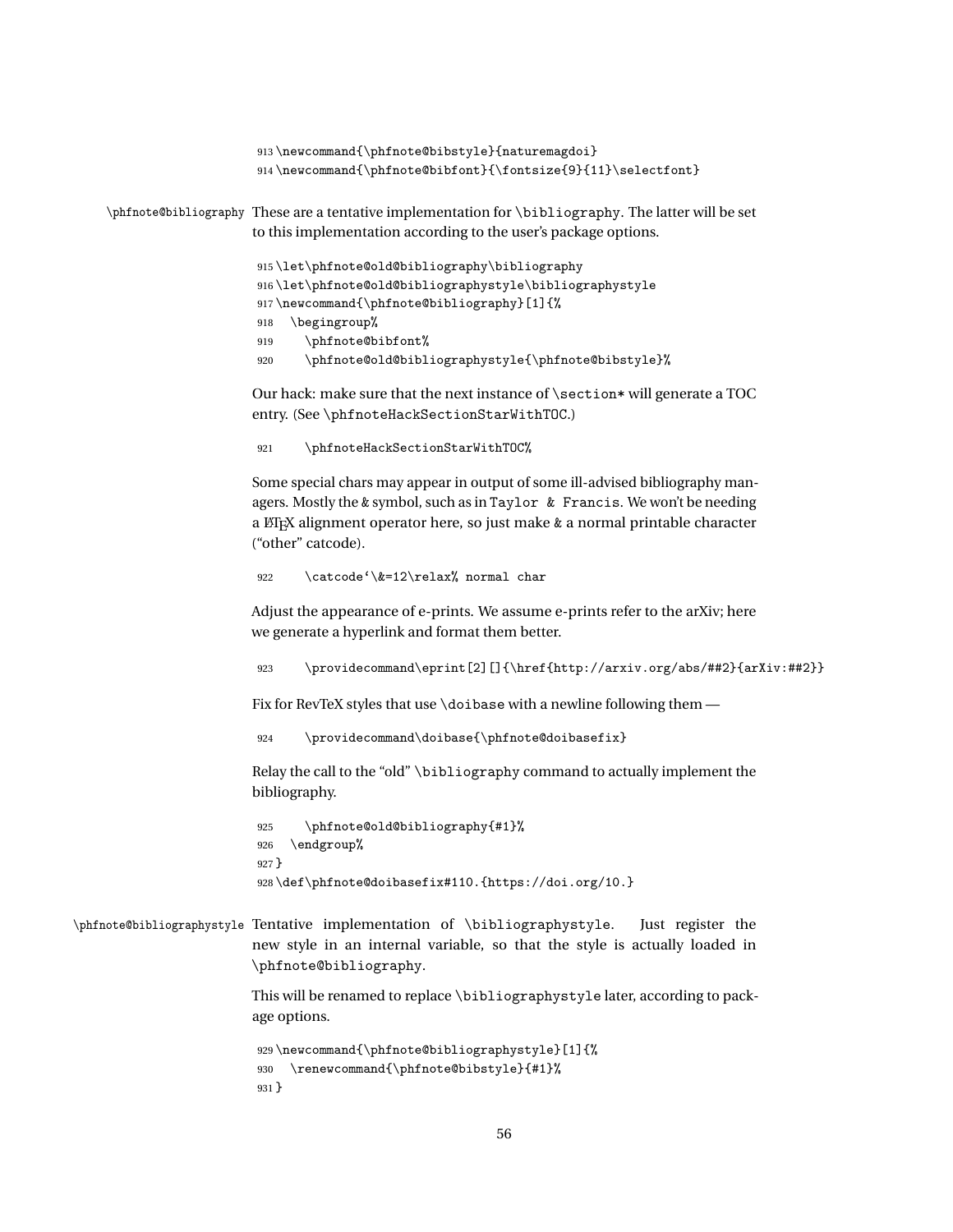\phfnote@do@bibliographydefs Make our changes live. Will be called later according to package options.

```
932 \def\phfnote@do@bibliographydefs#1{%
933 \ifstrequal{#1}{false}{}{%
934 \let\bibliographystyle\phfnote@bibliographystyle%
935 \let\bibliography\phfnote@bibliography%
936 }
937 }
```
### **5.11 Better Footnote Style**

\phfnote@do@footnotedefs Adjust the formatting of footnotes so they look better. Again, this is called later according to the package options.

| 938\def\phfnote@do@footnotedefs#1{ |                                                          |  |
|------------------------------------|----------------------------------------------------------|--|
| \ifstrequal{#1}{false}{}{%<br>939  |                                                          |  |
| 940                                | \let\phfnote@orig@makefnmark\@makefnmark                 |  |
| $941\,\%$ %                        | \def\@makefnmark{\hbox{\@textsuperscript{%               |  |
| $942\%$                            | \normalfont\tiny\fontseries{sb}\selectfont\@thefnmark}}} |  |
| 943                                | \def\@makefnmark{\hbox{\@textsuperscript{%               |  |
| 944                                | \normalfont\tiny\bfseries\@thefnmark}}}                  |  |
| $945 \%$                           | \def\@makefnmark{\hbox{\@textsuperscript{%               |  |
| $946 \%$                           | \normalfont\scriptsize\bfseries\@thefnmark}}}% too large |  |
| - 1-<br>947                        |                                                          |  |
| $948$ }                            |                                                          |  |

## **5.12 Other Stand-Alone Definitions and Helpers**

#### **5.12.1 A** \notesmaller **command**

\notesmaller Relative font size command. Makes the text a fraction smaller than its surroundings. The fraction is either given explicitly as optional argument (1.0=same size) or is by default set by \notesmallerfrac.

> To impalement this, we exploit the fact that LATEX saves the current font size in the macro \f@size.

```
949 \newcommand\notesmaller[1][\notesmallerfrac]{%
950 \fontsize{#1\dimexpr\f@size pt\relax}{#1\dimexpr\f@baselineskip pt\relax}%
951 \selectfont\ignorespaces%
952 }
```
\notesmallerfrac Default fraction by which \notesmaller acts. Redefine to change defaults.

```
953 \def\notesmallerfrac{0.9}
```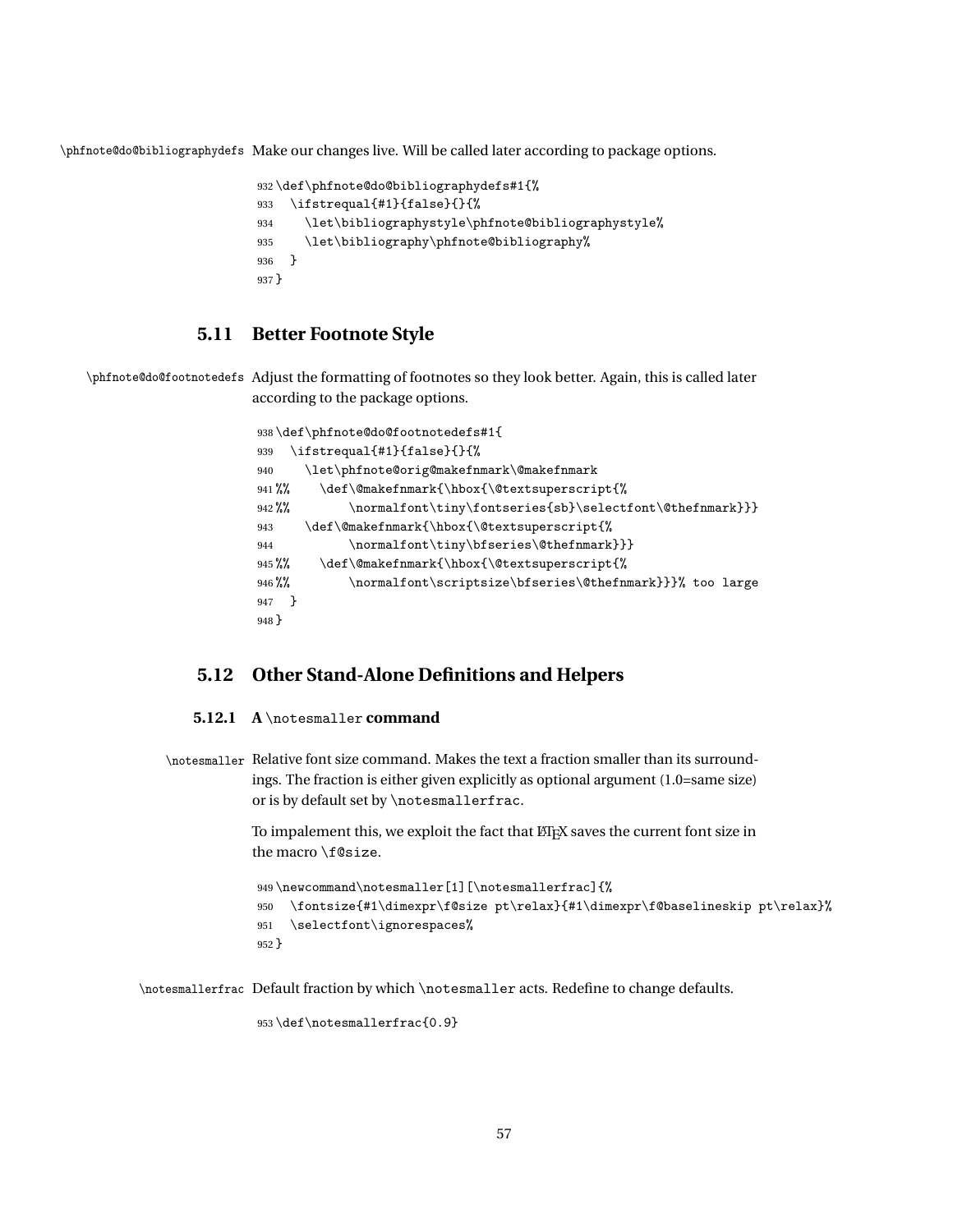#### **5.12.2 Customized, "Inline," Table of Contents**

\inlinetoc Just a customized table of contents. Horizontal rules before and after, and spacing is adjusted, and no "Contents" title. The table of contents looks just like at the [top of this document.](#page-0-0) The command is described in [subsection 4.3.](#page-13-0)

> We call \@starttoc directly, bypassing the \section\* included by \tableofcontents (see definition \tableofcontents in latex sources).

```
954 \newcommand{\inlinetoc}{%
955 \begingroup%
956 \vspace*{2mm}%
957 \hrule%
958 \vspace*{2mm}%
959 \parskip=1pt\relax%
960 \@starttoc{toc}%
961 \vspace*{4mm}%
962 \hrule%
963 \vspace*{6mm}%
964 \endgroup%
965 }
```
#### **5.12.3 Inline commenting in documents**

The code that was initially here was moved into a separate package: phfcc.

#### **5.12.4 URL Styles**

```
\url@notettstyle
We also provide some URL styles. These can directly set with
 \url@notesfstyle
\urlstyle{〈style-name〉}.
\url@notesfssstyle
\url@noteitsfstyle
 \url@notermstyle
 \url@noteitstyle
\url@notesmlstyle
                  966 \def\url@notettstyle{%
                  967 \def\UrlFont{\ttfamily\notesmaller}%
                  968 \phfnote@urlstyle@common%
                  969 }
                  970 \def\url@notesfstyle{%
                  971 \def\UrlFont{\sffamily\notesmaller}%
                  972 \phfnote@urlstyle@common%
                  973 }
                  974 \def\url@notesfssstyle{%
                  975 \def\UrlFont{\fontfamily{cmss}\selectfont\notesmaller}%
                  976 \phfnote@urlstyle@common%
                  977 }
                  978 \def\url@noteitsfstyle{%
                  979 \def\UrlFont{\sffamily\itshape\notesmaller}%
                  980 \phfnote@urlstyle@common%
                  981 }
                  982 \def\url@notermstyle{%
                  983 \def\UrlFont{\rmfamily\notesmaller}%
```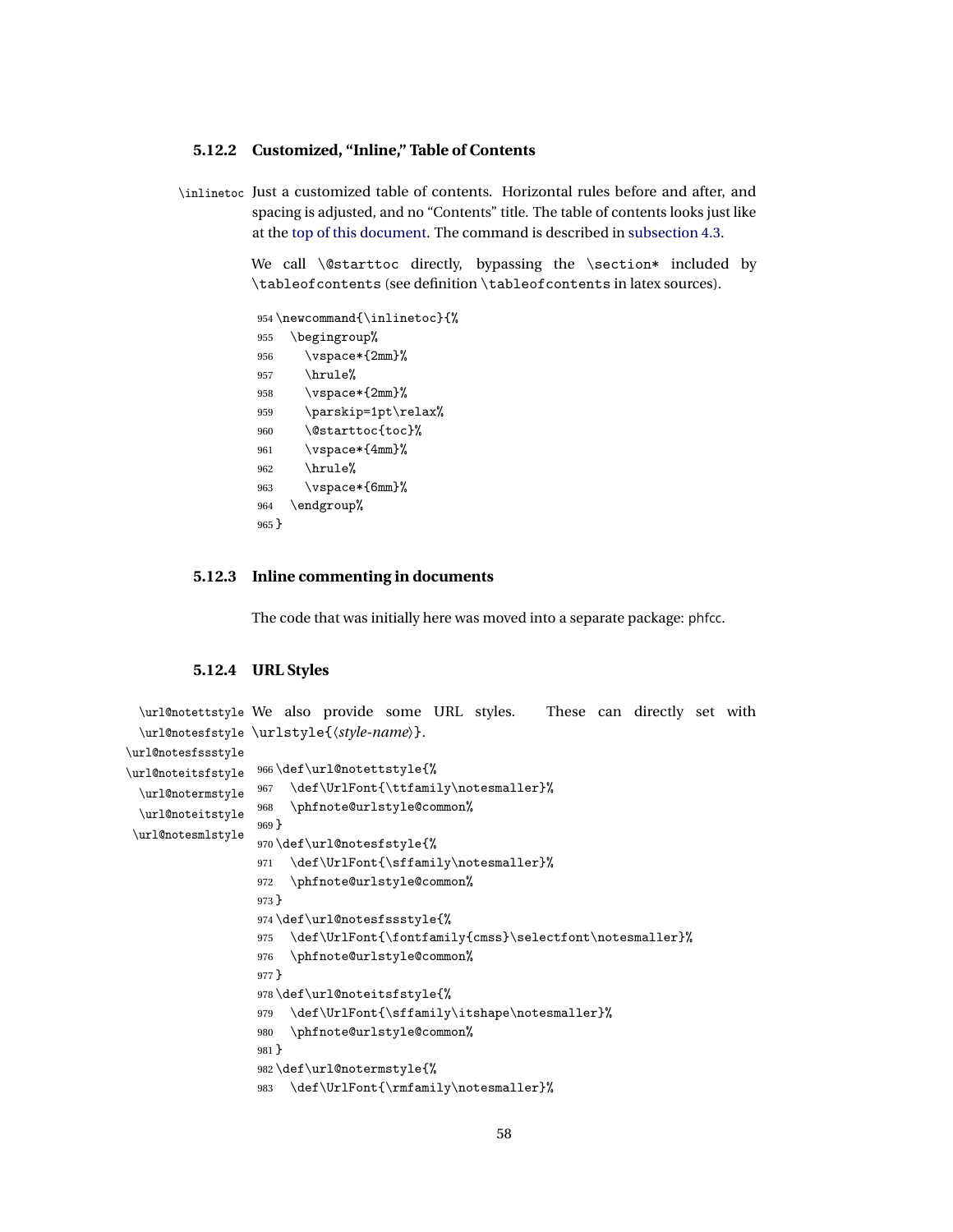```
984 \phfnote@urlstyle@common%
985 }
986 \def\url@noteitstyle{%
987 \def\UrlFont{\itshape\notesmaller}%
988 \phfnote@urlstyle@common%
989 }
990 \def\url@notesmlstyle{%
991 \def\UrlFont{\notesmaller}%
992 \phfnote@urlstyle@common%
993 }
```
\phfnote@urlstyle@common The following code is common to all our styles. We do an ugly hack in which the tilde character ('~') is fixed to the tilde char in the Adobe Times font (ptm code), so that it looks nicer and its alignment is correct.

```
994 \def\phfnote@url@tilde{\hbox{\fontfamily{ptm}\selectfont\textasciitilde}}
995 %%\def\phfnote@url@tilde{\raise-0.8ex\hbox{%
996 %% \kern-0.2ex\fontfamily{cmbr}\selectfont\textasciitilde}}
997 \def\phfnote@urlstyle@common{%
998 \def\UrlTildeSpecial{\do\~{\phfnote@url@tilde}}%
999 \let\Url@force@Tilde\UrlTildeSpecial%
1000 }
```
#### **5.12.5 Utility to Add TOC Entry For Starred Section**

Here we provide an ugly hack which introduces an entry in the table of contents for \section\* commands.

[Note: An existing way of adding the toc entry in these cases is to issue a \addcontentsline command before the relevant command (say \bibliography). However this is unreliable, because on page boundaries the \addcontentsline will pick up the previous page. This is why \addcontentsline should be issued right *after* the \section\* command.]

#### **WARNING**

This command is truly a hack, don't apply it globally! It forces (locally) the \section command to be followed by a '\*' ! Do this within a group, just before a command which you are sure is invoking \section\* (such as \bibliography in the article class).

#### \phfnoteHackSectionStarWithT-

OC Locally force \section to be followed by \* and introduce an entry in the table of contents.

```
1001 \def\phfnoteHackSectionStarWithTOC{%
1002 \let\phfnote@old@section\section%
1003 \def\section*##1{\phfnote@old@section*{##1}\addcontentsline{toc}{section}{##1}}%
1004 }
```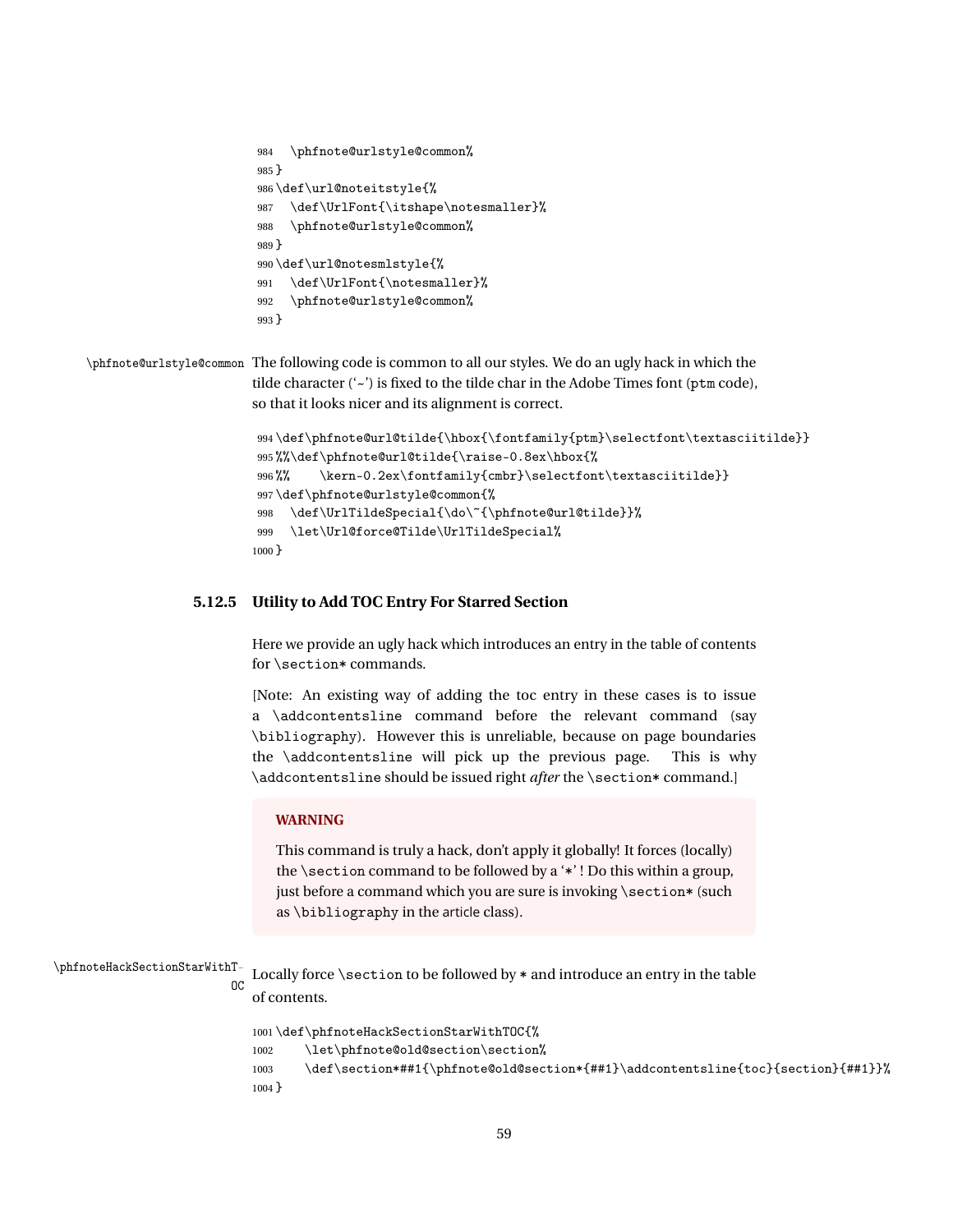\phfnoteHackSectionStarWithT-OCInCommand Patches the given command  $(41)$ , which is known to invoke \section\*, to locally first invoke \phfnoteHackSectionStarWithTOC and thus generate a TOC entry.

```
1005 \def\phfnoteHackSectionStarWithTOCInCommand#1{%
1006 \expandafter\let\csname phfnote@old@\string#1\endcsname#1%
1007 \gdef#1{%
1008 \begingroup%
1009 \phfnoteHackSectionStarWithTOC%
1010 \csname phfnote@old@\string#1\endcsname%
1011 \endgroup%
1012 }%
1013 }
```
#### **5.12.6 Hack to save & restore a set of commands**

Exactly what it sounds like. You can store a set of commands, specified by their name, by specifying an identifier. The commands corresponding to a given identifier can then later be restored.

\phfnoteSaveDefs The command \phfnoteSaveDefs{〈*identifier*〉}{〈*list of macro names*〉} saves the current definitions of the given list of macro and associates them to the given identifier. The list of macros is specified as a comma-separated list of macro names.

1014 \def\phfnoteSaveDefs#1#2{%

The macro \phfnote@restoredefs@<identifier> will store the code necessary to restore the macros.

1015 \csgdef{phfnote@restoredefs@#1}{}%

Iterate over the macros we are supposed to store.

```
1016 \def\@tmpa{#2}%
1017 \@for\next:=\@tmpa\do{%
```
For each macro we are supposed to store (whose name is given in  $\net$ next), we \let \phfnote@restoredefs@<identifier>@<macro-name> store the current value of the macro.

1018 \global\csletcs{phfnote@restoredefs@#1@\next}{\next}%

Then, we append to \phfnote@restoredefs@<identifier> the code necessary to restore this macro. That code is simply a \cslet instruction.

Recall that \xappto expands its second argument (as \xdef does), allowing us to expand the value of \next.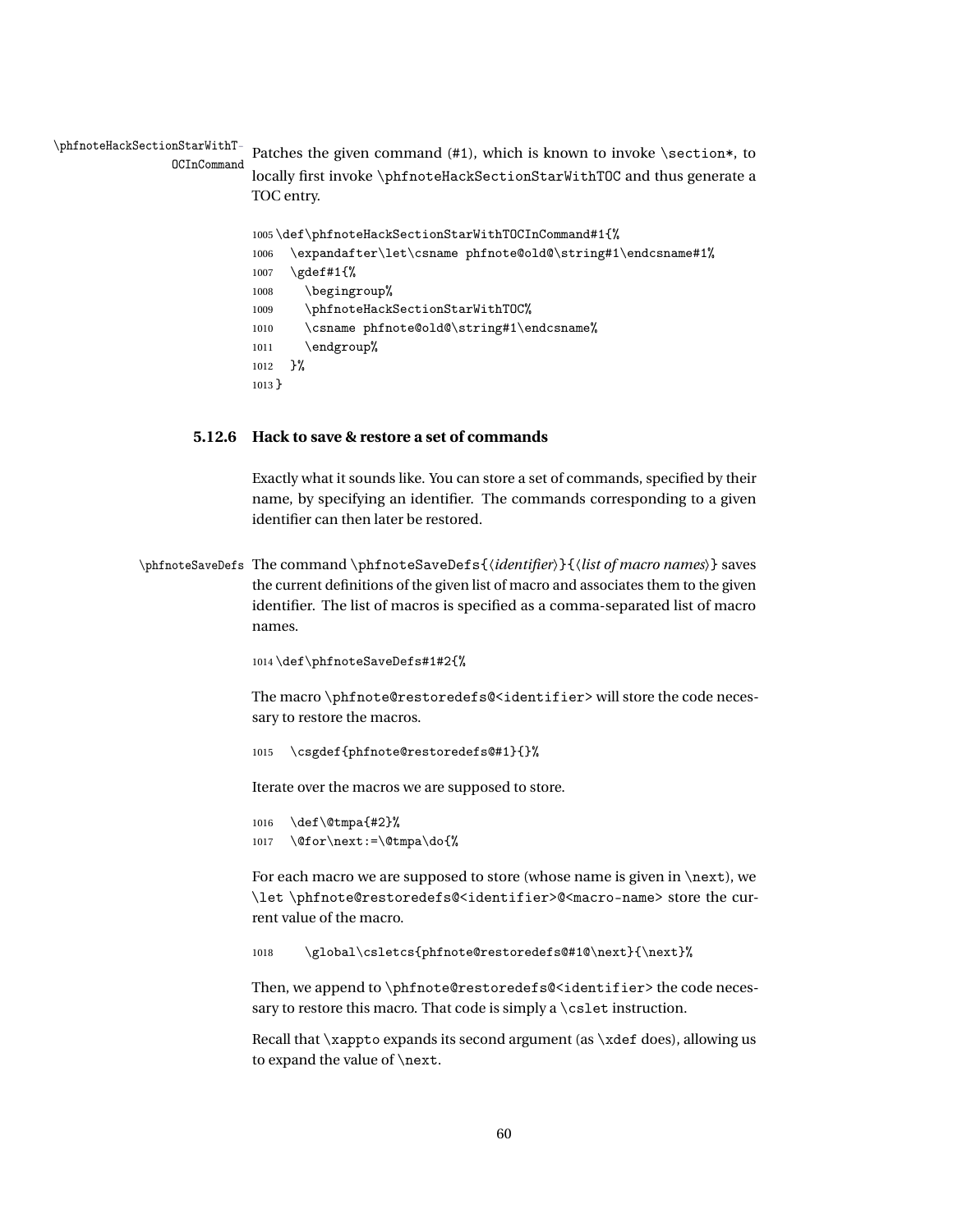```
1019 \expandafter\xappto\csname phfnote@restoredefs@#1\endcsname{%
1020 \noexpand\csletcs{\next}{phfnote@restoredefs@#1@\next}%
1021 }%
1022 }%
1023 }
```

```
\phfnoteRestoreDefs Restores the macro saved by \phfnoteSaveDefs. We simply execute the macro
                   \phfnote@restoredefs@<identifier>, in which we duly stored the code
                   necessary to restore all the saved macros.
```

```
1024 \def\phfnoteRestoreDefs#1{%
1025 \ifcsname phfnote@restoredefs@#1\endcsname%
1026 \csname phfnote@restoredefs@#1\endcsname%
1027 \else%
1028 \PackageError{phfnote}{\string\phfnoteRestoreDefs: no such
1029 definitions stored (#1)}{}
1030 \fi%
1031 }
```
### **5.12.7 A utility for verbatim stuff in arguments of other macros**

#### FIXME: DOCUMENT ME!

A utility for using verbatim stuff in arguments of other macros—exploit \detokenize

```
1032 \def\phfverb#1{%
1033 \ifx\protect\relax%
1034 \phfverbfmt{\detokenize{#1}\unskip}%
1035 \else%
1036 \noexpand\phfverb{\unexpanded{#1}}%
1037 \fi%
1038 }
1039 \def\phfverbfmt#1{{\normalfont\texttt{#1}}}
```
## **5.13 Handle Package Options**

#### **5.13.1 Define and Parse Package Options**

Initialization code for kvoptions for our package options. See [section 3.](#page-4-0)

```
1040 \SetupKeyvalOptions{
1041 family=phfnote,
1042 prefix=phfnote@opt@
1043 }
```
[title=...] The title style to use. See [subsubsection 4.1.1.](#page-6-0)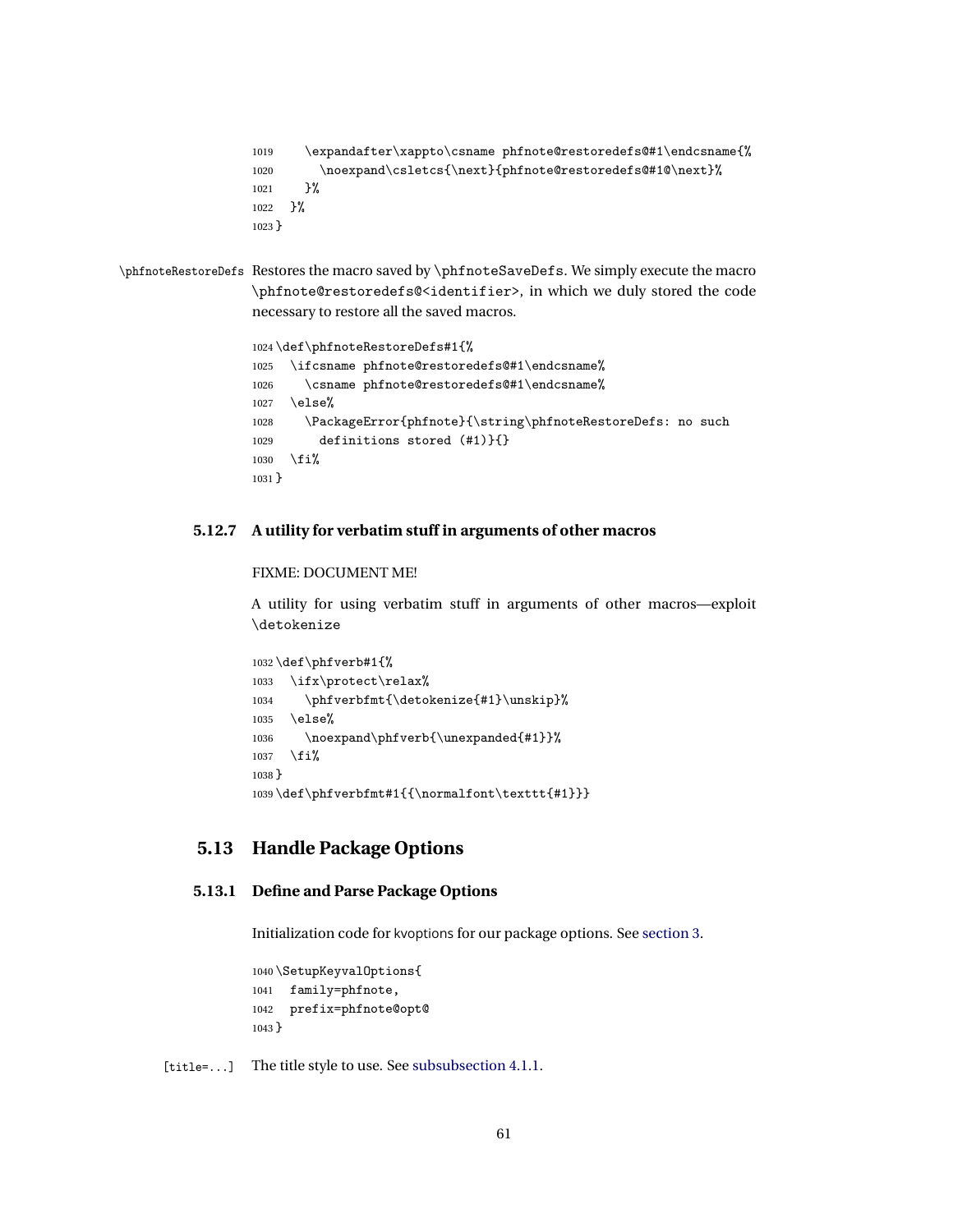|                               | 1044 \DeclareStringOption[default]{title}<br>1045\DeclareVoidOption{notitle}{\def\phfnote@opt@title{false}}                                             |
|-------------------------------|---------------------------------------------------------------------------------------------------------------------------------------------------------|
| $[abstract=]$                 | Option for abstract attributes (subsection 4.2).                                                                                                        |
|                               | 1046 \DeclareStringOption[] {abstract}<br>1047\DeclareVoidOption{noabstract}{\def\phfnote@opt@abstract{false}}                                          |
| $[$ pkgset= $\dots]$          | Option for Package sets (subsection 4.4)                                                                                                                |
|                               | 1048\DeclareStringOption[rich]{pkgset}                                                                                                                  |
| [pagegeomdefs=]               | Define the page geometry. See subsection 4.5.                                                                                                           |
| [pagegeom=]                   | 1049 \DeclareStringOption[default] {pagegeom}<br>1050\DeclareVoidOption{nopagegeom}{\def\phfnote@opt@pagegeom{false}}                                   |
|                               | Obsolete options-                                                                                                                                       |
|                               | 1051\DeclareBoolOption[true]{pagegeomdefs}<br>1052\DeclareComplementaryOption{nopagegeomdefs}{pagegeomdefs}                                             |
|                               | -we handle these as follows. By default, \ifphfnote@opt@pagegeomdefs is<br>true. If it isn't, that means it was overridden and we need to respect that. |
| $[sectmt = ]$                 | Styling of section headings. See subsection 4.6.                                                                                                        |
|                               | 1053\DeclareStringOption[section]{secfmt}<br>1054\DeclareVoidOption{nosecfmt}{\def\phfnote@opt@secfmt{false}}                                           |
| $[par=]$                      | How to treat paragraphs. See subsection 4.7.                                                                                                            |
|                               | 1055\DeclareStringOption[skip]{par}<br>1056\DeclareVoidOption{nopar}{\def\phfnote@opt@par{false}}                                                       |
| [spacingdefs=]                | Add definitions to adjust spacing of lines and words. See subsection 4.8.                                                                               |
|                               | 1057\DeclareStringOption[true]{spacingdefs}[true]<br>1058\DeclareVoidOption{nospacingdefs}{\def\phfnote@opt@spacingdefs{false}}                         |
| $[font \texttt{defs-} \dots]$ | Do some adjustments to the fonts. See subsection 4.9.                                                                                                   |
|                               | 1059\DeclareStringOption[true]{fontdefs}[true]<br>1060\DeclareVoidOption{nofontdefs}{\def\phfnote@opt@fontdefs{false}}                                  |
| [footnoteser.]                | Adjustments for footnotes. See subsection 4.10.                                                                                                         |
|                               | 1061\DeclareStringOption[true]{footnotedefs}[true]<br>1062\DeclareVoidOption{nofootnotedefs}{\def\phfnote@opt@footnotedefs{false}}                      |
| $[hyperrefdefs=]$             | Load hyperref and corresponding definitions. See subsection 4.11.                                                                                       |
|                               | 1063\DeclareStringOption[]{hyperrefdefs}[]<br>1064\DeclareVoidOption{nohyperrefdefs}{\def\phfnote@opt@hyperrefdefs{false}}                              |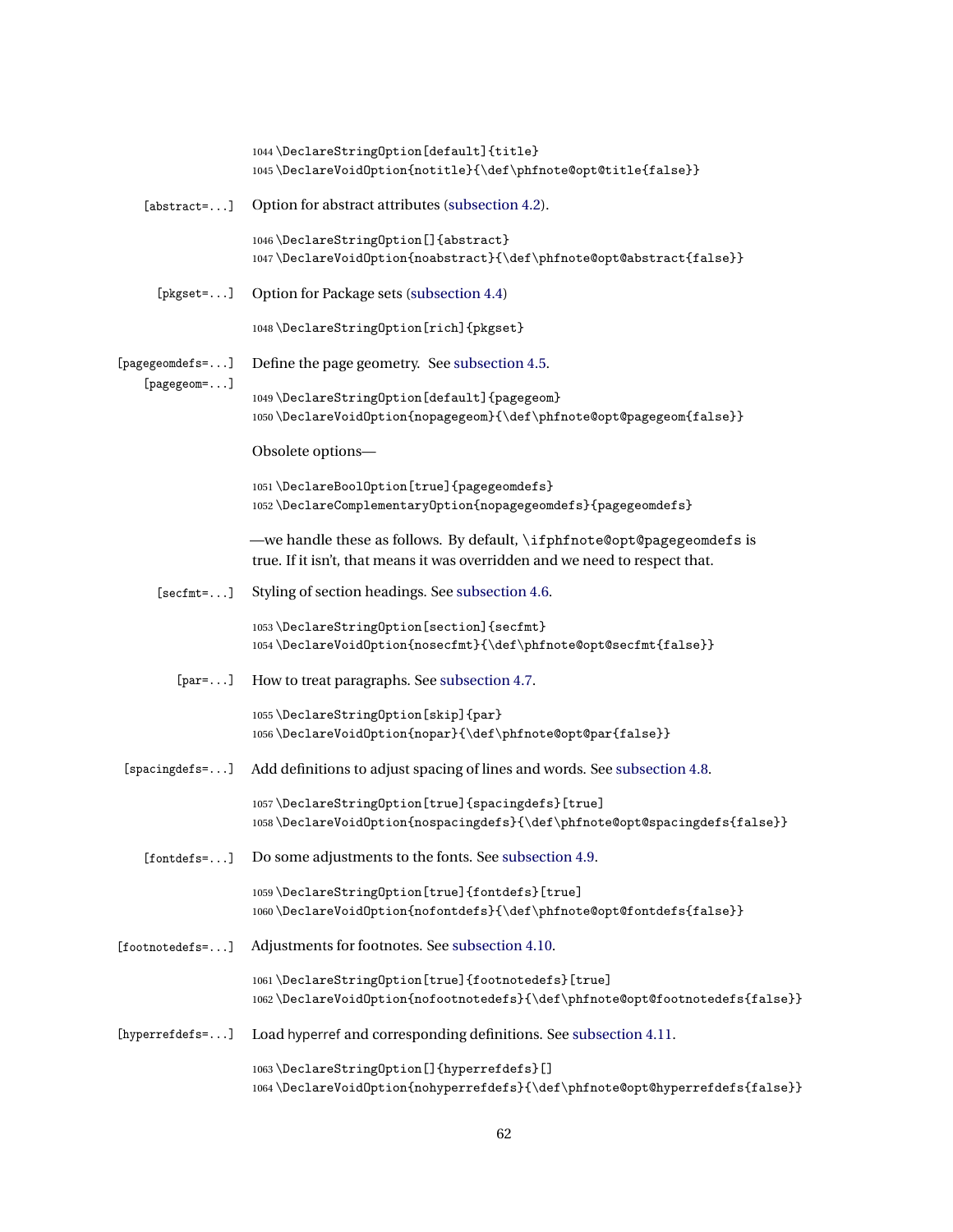```
[bibliographydefs=...] Adjustments for bibliography, including default style. See subsection 4.12.
                      1065 \DeclareStringOption[true]{bibliographydefs}[true]
                      1066 \DeclareVoidOption{nobibliographydefs}{\def\phfnote@opt@bibliographydefs{false}}
   \phfnote@loadpreset A helper macro to load presets. Can be used by presets that want to extend other
                      presets.
                      1067 \def\phfnote@loadpreset#1{%
                      1068 \IfFileExists{phfnotepreset-#1.def}{%
                      1069 \input{phfnotepreset-#1.def}%
                      1070 }{%
                      1071 \ifcsname phfnote@preset@#1\endcsname%
                      1072 \csname phfnote@preset@#1\endcsname%
                      1073 \else%
                      1074 \PackageError{phfnote}{Unknown preset: '#1'!}{You specified the
                      1075 option 'preset=...' with an invalid value. Please look up the
                      1076 package documentation corresponding to your version of phfnote
                      1077 for possible values. Additionally, no file named 'phfnotepreset-#1.def'
                      1078 was found.}%
                      1079 \fi%
                      1080 }%
                      1081 }
         [preset=...] Preset option. See subsection 2.2.
                      1082 \define@key{phfnote}{preset}{%
                      1083 \phfnote@loadpreset{#1}%
                      1084 }
                      Provide the standard error message for unknown options.
                      1085 \DeclareDefaultOption{%
                      1086 \@unknownoptionerror
                      1087 }
                      Small utility to deal with obsolete XXXdefs=true/false options. If the (ob-
                      solete) bool option #1 is set to false (which means it was set explicitly, so this
                      must be respected), then emit a package warning and set option #2 (the regular
                      option) to the string value false.
                      1088 \def\phfnote@ifpkgoptfalsesetfalse#1#2{%
                      1089 \edef\x{%
                      1090 \expandafter\noexpand\csname ifphfnote@opt@#1\endcsname\noexpand\else
                      1091 \noexpand\PackageWarning{phfnote}{Option #1 is obsolete. Please use "#2=false'' instead
                      1092 \noexpand\csgdef{phfnote@opt@#2}{false}\noexpand\fi}%
                      1093 \chi1094 }
```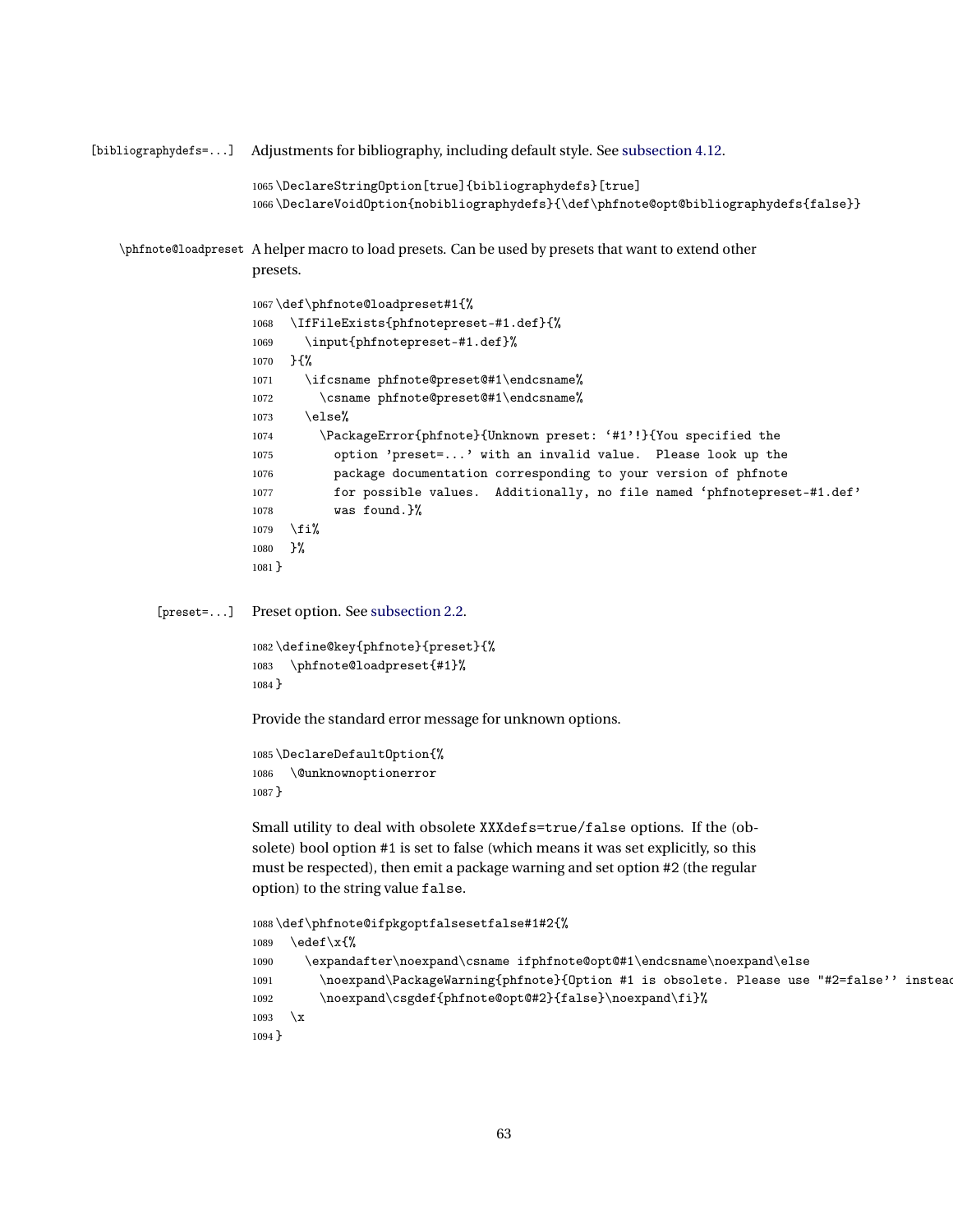#### **5.13.2 Define Global Presets**

Define the global presets here. See [subsection 2.2](#page-2-0) for a description of what these presets do.

Some of the presets whose definitions are short are defined here directly here, in the sty file. Other presets are placed in a separate phfnotepreset-XXX.def file to avoid bloating the main style file.

*Changed in v4.0 [2021/10/08]:* Moved some presets to external .def files.

\phfnote@hook@atendload A hook for presets to do stuff at the end of package load.

\def\phfnote@hook@atendload{}

\phfnote@preset@article Article preset.

| 1096\def\phfnote@preset@article{ |                                      |  |
|----------------------------------|--------------------------------------|--|
|                                  | 1097 \def\phfnote@opt@title{article} |  |
| 1098                             | \def\phfnote@opt@par{indent}         |  |
| 1099                             | \def\phfnote@opt@pagegeom{default}   |  |
| $1100$ }                         |                                      |  |

\phfnote@presetcommon@xnote Specify some common definitions for all our \*note preset styles. The optional argument is the URL style to set.

```
1101 \newcommand\phfnote@presetcommon@xnote[1][noteitsf]{
1102 \def\phfnote@opt@title{default}
1103 \def\phfnote@opt@par{skip}
1104 %\phfnote@opt@pagegeomdefstrue
1105 \def\phfnote@opt@pagegeom{wide}
1106 \setlength{\footnotesep}{5pt}
1107 \g@addto@macro\phfnote@hook@atendload{
1108 \ifdefined\urlstyle
1109 \urlstyle{\#1}1110 \fi
1111 }
1112 }
```

|                                                            | \phfnote@preset@sfnote Define the different *note styles.                                  |
|------------------------------------------------------------|--------------------------------------------------------------------------------------------|
| \phfnote@preset@sfssnote                                   | 1113 \def \phfnote@preset@sfnote{                                                          |
| \phfnote@preset@opensansnote<br>\phfnote@preset@utopianote | \phfnote@presetcommon@xnote<br>1114                                                        |
| \phfnote@preset@mnmynote                                   | \def\phfnote@opt@footnotedefs{true}<br>1115                                                |
|                                                            | \def\phfnote@opt@fontdefs{true}<br>1116<br>\renewcommand\familydefault{\sfdefault}<br>1117 |
|                                                            | \renewcommand{\notesectionallfontfamily}{\sfdefault}<br>1118                               |
|                                                            | $1119$ }                                                                                   |
|                                                            | 1120 \def \phfnote@preset@sfssnote{                                                        |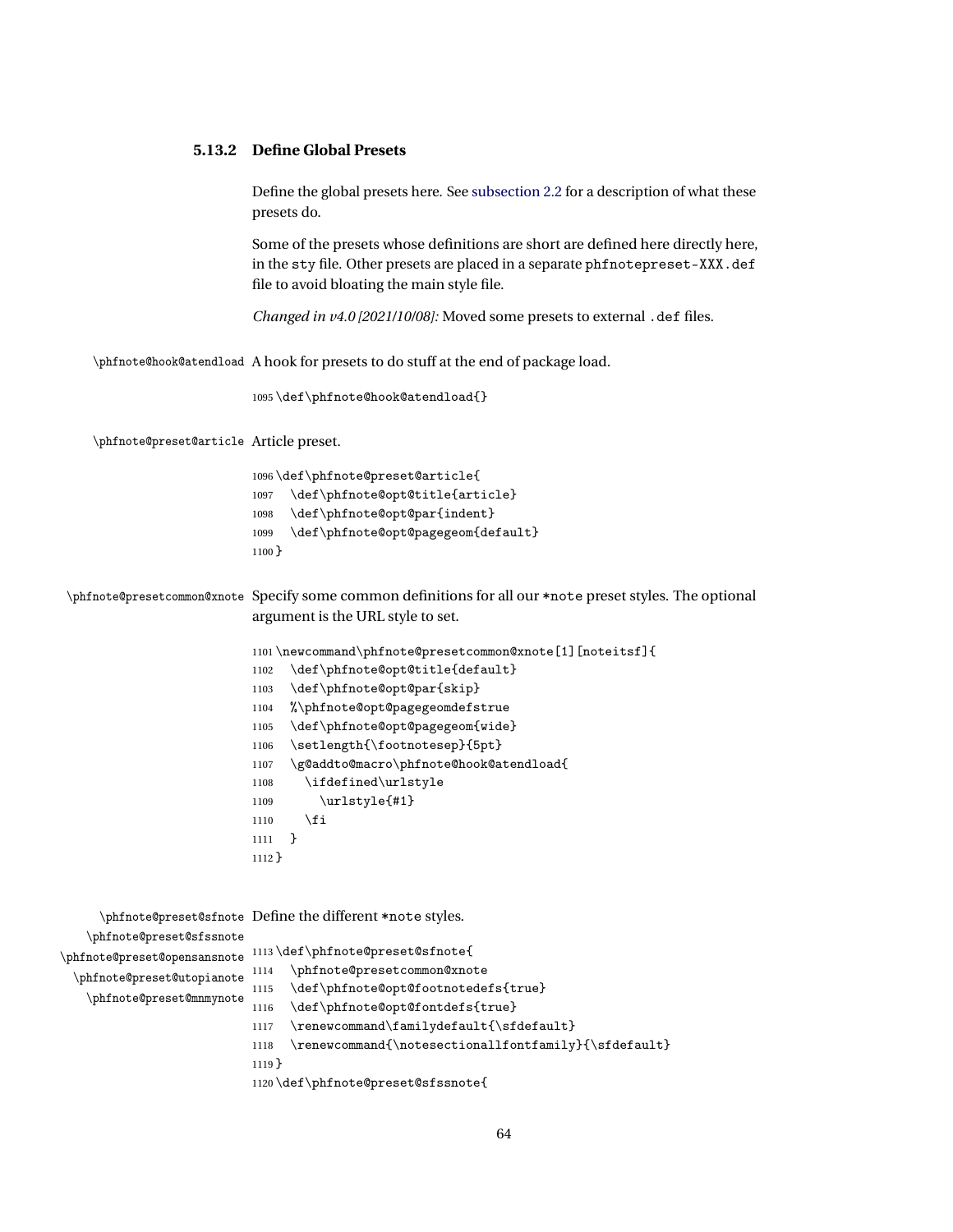set up all the settings as for sfnote . . .

```
1121 \phfnote@loadpreset{sfnote}%
```
. . . but override:

```
1122 \def\phfnote@opt@fontdefs{false}
1123 \PassOptionsToPackage{T1}{fontenc}
1124 \RequirePackage{fontenc}
1125 \renewcommand\sfdefault{cmss}
1126 }
```
\def\phfnote@preset@opensansnote{

set up all the settings as for sfnote . . .

```
1128 \phfnote@loadpreset{sfnote}%
```
. . . but override:

```
1129 \def\phfnote@opt@fontdefs{false}
```
- \PassOptionsToPackage{T1}{fontenc}
- \RequirePackage{fontenc}
- \PassOptionsToPackage{default,scale=0.9}{opensans}
- \RequirePackage{opensans}
- }

\def\phfnote@preset@utopianote{

- \phfnote@presetcommon@xnote[noteit]
- \def\phfnote@opt@fontdefs{false}
- \PassOptionsToPackage{T1}{fontenc}
- \RequirePackage{fontenc}
- \RequirePackage{fourier}
- \renewcommand{\notesectionallfontfamily}{put}
- 1142 \renewcommand{\notetitlefont}{\bfseries}
- \renewcommand{\sfdefault}{phv}
- }
- \def\phfnote@preset@mnmynote{
- \phfnote@presetcommon@xnote[noteit]
- \def\phfnote@opt@footnotedefs{false}
- \def\phfnote@opt@fontdefs{false}
- \PassOptionsToPackage{T1}{fontenc}
- \RequirePackage{fontenc}
- \renewcommand{\notesectionallfontfamily}{\sfdefault}

Require these packages AFTER the default package set, because some symbols may be defined in package sets, and I've had problems with re-definitions etc. . . anyway this seems to work this way:

- \g@addto@macro\phfnote@hook@atendload{
- 1153 \RequirePackage{MnSymbol}
- \PassOptionsToPackage{medfamily,textosf,mathlf,minionint,footnotefigures}{MinionPro}
- \RequirePackage{MinionPro}
- \PassOptionsToPackage{medfamily}{MyriadPro}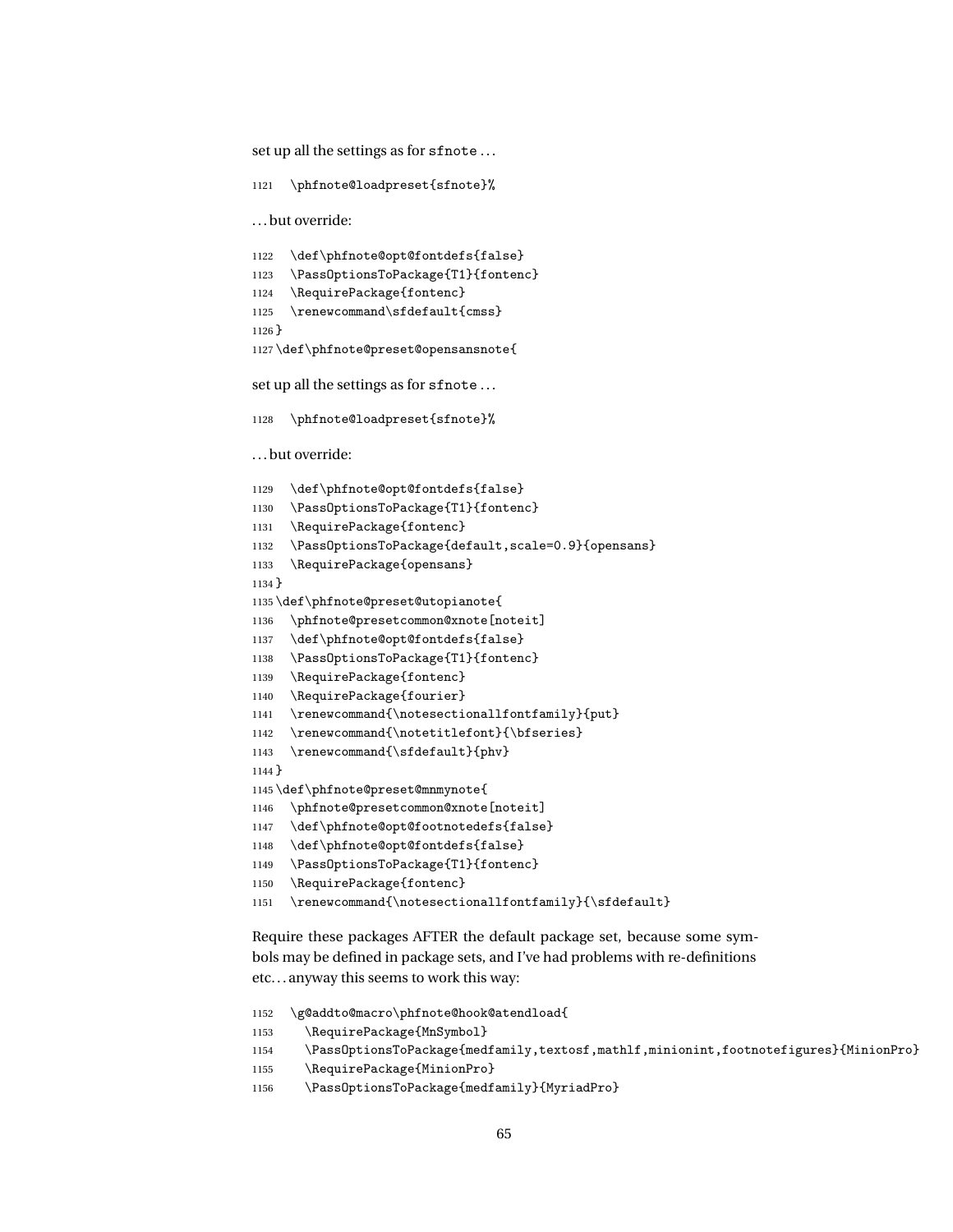1157 \RequirePackage{MyriadPro} 1158 } 1159 }

\phfnote@preset@pkgdoc Preset for a package documentation.

Start by setting the same settings as for other Xnote presets.

1160 \def\phfnote@preset@pkgdoc{ 1161 \phfnote@presetcommon@xnote[noteit] 1162 \def\phfnote@opt@fontdefs{false}

Then set up the font, which is done in a separate macro \phfnote@pkgdoc@setupfont in case individual documents would like more specific settings. (For example, some packages may want a different math font.)

1163 \phfnote@pkgdoc@setupfont

Finally, set up general appearance.

```
1164 \def\phfnote@opt@secfmt{section,paragraph,itpar,blockpar,larger,secsquares,secnummargin}
1165 \def\phfnote@opt@pagegeom{bigmargin}
1166 \def\phfnote@opt@abstract{noname}
1167 }
```
Also provide a helper macro which is to load the font packages we want. By default, we use Utopia fonts via the fourier package, but some package documentations may want a different math font. Override \phfnote@pkgdoc@setupfont to adjust the whole font set-up, or \phfnote@pkgdoc@setupmainfont to adjust only the main document font.

*Changed in v3.1 [2020/05/25]:* Fixes for more recent versions of the opensans package..

```
1168 \providecommand\phfnote@pkgdoc@setupfont{
1169 \PassOptionsToPackage{T1}{fontenc}
1170 \RequirePackage{fontenc}
1171 \phfnote@pkgdoc@setupmainfont
1172 \renewcommand{\notesectionallfontfamily}{put}
1173 \renewcommand{\notetitlefont}{\bfseries}
1174 \IfFileExists{opensans.sty}{}{\PackageError{phfnote}{Font OpenSans is not
1175 available (need 'opensans' package)}{Please install the opensans
1176 package, which provides the OpenSans font.}}
1177 \PassOptionsToPackage{scale=0.85,defaultsans}{opensans}
1178 \RequirePackage{opensans}
1179 }
1180 \providecommand\phfnote@pkgdoc@setupmainfont{\RequirePackage{fourier}}
```
\phfnote@preset@reset Finally, the reset preset: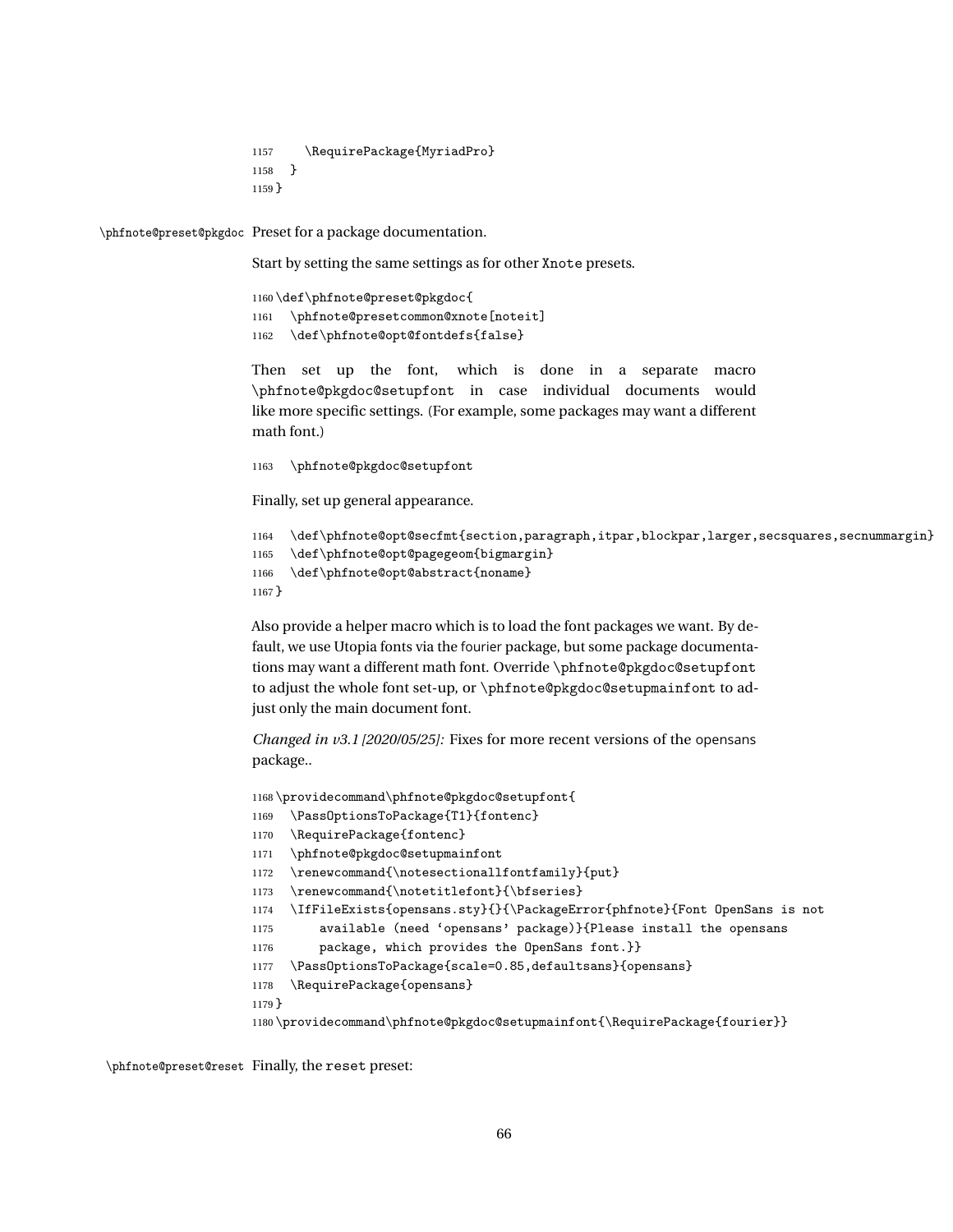\def\phfnote@preset@reset{

- \def\phfnote@opt@pkgset{none}
- \def\phfnote@opt@title{false}
- \def\phfnote@opt@pagegeom{false}
- \def\phfnote@opt@spacingdefs{false}
- \def\phfnote@opt@par{false}
- \def\phfnote@opt@abstract{false}
- \def\phfnote@opt@hyperrefdefs{false}
- \def\phfnote@opt@fontdefs{false}
- \def\phfnote@opt@secfmt{false}
- \def\phfnote@opt@bibliographydefs{false}
- \def\phfnote@opt@footnotedefs{false}

### **WARNING**

NOTE TO SELF: DO NOT FORGET TO ADD HERE RESET COMMANDS FOR ANY NEW OPTION THAT WE PROVIDE IN THE FUTURE.

}

#### **5.13.3 Finally, Process and Execute the Package Options**

Process the options:

\ProcessKeyvalOptions\*

Take action according to the user options.

For the pkgset option.

\expandafter\phfnote@do@pkgset\expandafter{\phfnote@opt@pkgset}

For the title option.

\expandafter\phfnote@do@notetitle\expandafter{\phfnote@opt@title}

For the abstract option.

\expandafter\phfnote@do@noteabstract\expandafter{\phfnote@opt@abstract}

For the secfmt option.

\expandafter\phfnote@do@secfmt\expandafter{\phfnote@opt@secfmt}

For the pagegeomdefs option. Here, the first line is needed to deal with the obsolete option 'pagegeom'.

 \phfnote@ifpkgoptfalsesetfalse{pagegeomdefs}{pagegeom} \expandafter\phfnote@do@pagegeom\expandafter{\phfnote@opt@pagegeom}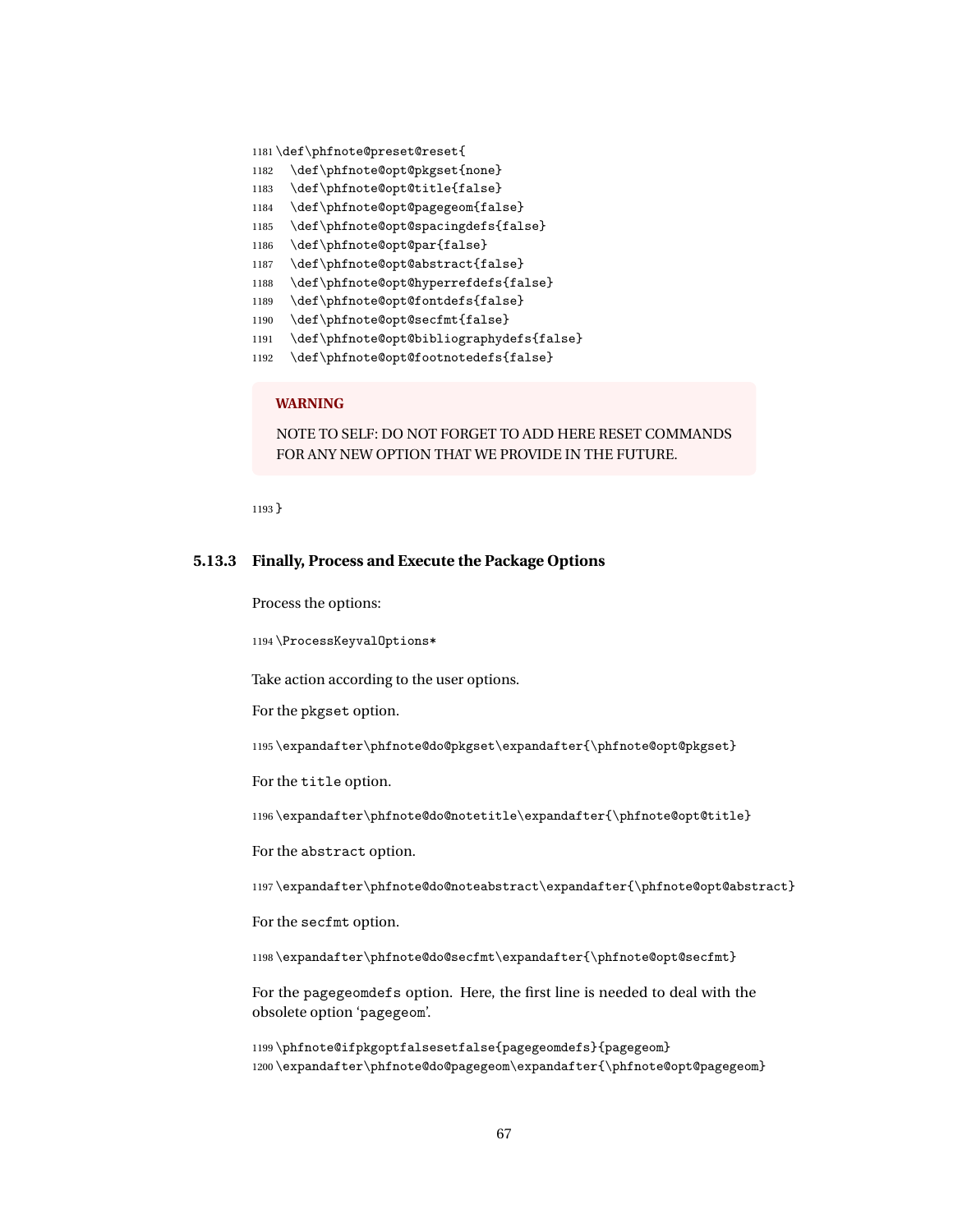For the spacingdefs option.

1201 \expandafter\phfnote@do@spacingdefs\expandafter{\phfnote@opt@spacingdefs}

For the par option.

1202 \expandafter\phfnote@do@par\expandafter{\phfnote@opt@par}

For the hyperrefdefs option.

1203 \expandafter\phfnote@do@hyperrefdefs\expandafter{\phfnote@opt@hyperrefdefs}

For the fontdefs option.

1204 \expandafter\phfnote@do@fontdefs\expandafter{\phfnote@opt@fontdefs}

For the bibliographydefs option.

1205 \expandafter\phfnote@do@bibliographydefs\expandafter{\phfnote@opt@bibliographydefs}

For the footnotedefs option.

1206 \expandafter\phfnote@do@footnotedefs\expandafter{\phfnote@opt@footnotedefs}

Finally, execute the hook we set up for definitions at the end of the package loading:

1207 \phfnote@hook@atendload

## **5.14 Helper files**

Now we write some code to some external .def files for large chunks of code that are only needed in specific situations, in order to avoid bloating the main style file.

#### **5.14.1 The** *xpkgdoc* **preset**

The xpkgdoc preset is based on the pkgdoc preset. It introduces multiple pretty involved tools and definitions on top of pkgdoc; these are not needed unless this preset is loaded. Let's write all of the corresponding definitions into a separate .def file.

<\*phfnotepreset-xpkgdoc>

Load the pkgdoc preset before anything else:

1208 \phfnote@loadpreset{pkgdoc}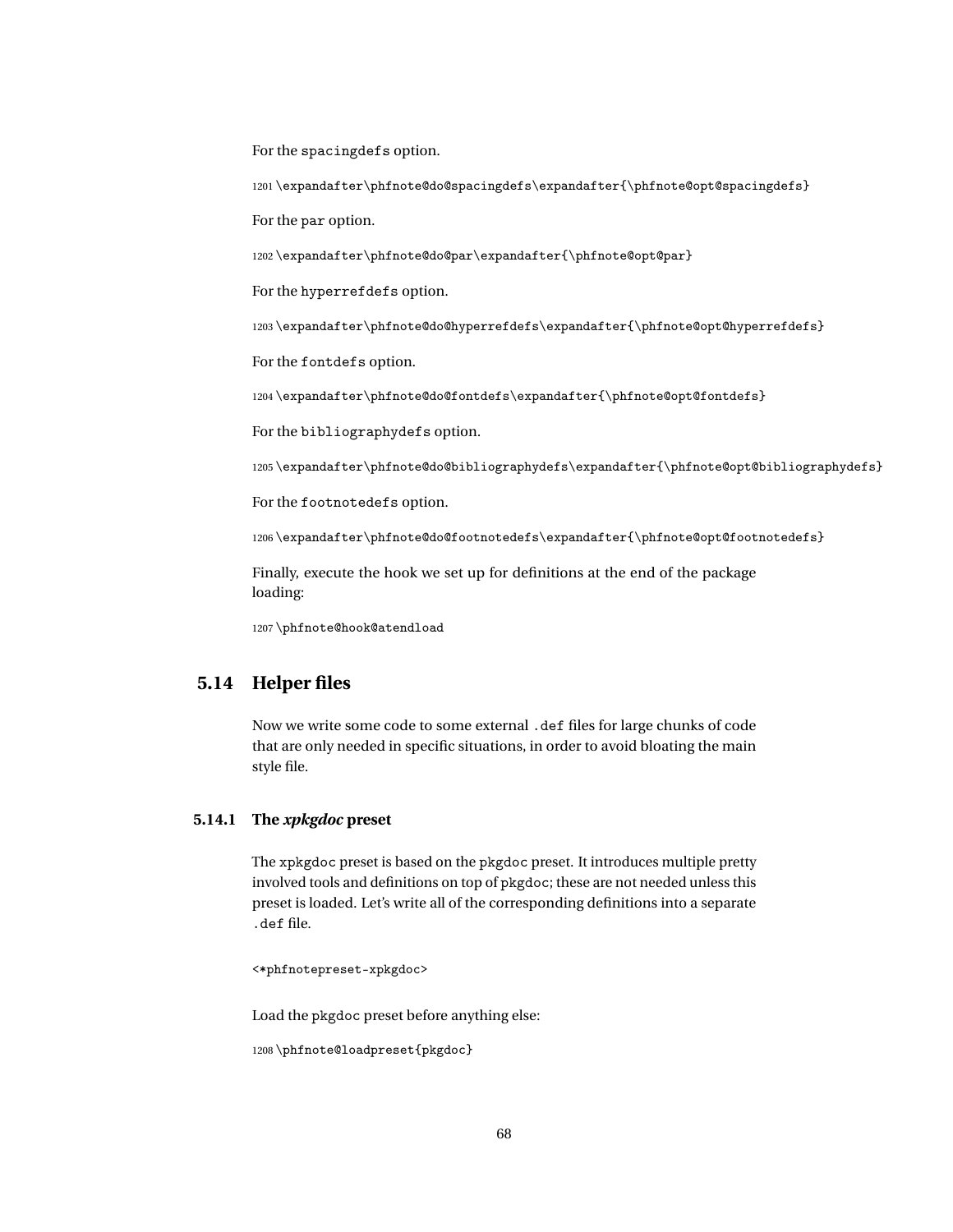Include the verbdef package, because it's always useful.

```
1209 \RequirePackage{verbdef}
```
**Some patching first:** Patch up \PrintChanges and \PrintIndex, if they are defined (for if we are using the ltxdoc package for latex package documentation). We want these to generate an entry in the table of contents. Also provide the utility \PrintChangesAndIndex, which calls both \PrintChanges and \PrintIndex with some additional spacing.

```
1210 \ifdefined\PrintChanges
1211 \phfnoteHackSectionStarWithTOCInCommand\PrintChanges
1212 \fi
1213 \ifdefined\PrintIndex
1214 \phfnoteHackSectionStarWithTOCInCommand\PrintIndex
1215 \text{ t}1216 \def\PrintChangesAndIndexSpacing{\vspace{3cm plus 2cm minus 2cm}}
1217 \def\PrintChangesAndIndex{\PrintChangesAndIndexSpacing\PrintChanges
1218 \PrintChangesAndIndexSpacing\PrintIndex}
```
Set the index to TWO columns only (three is too tight).

```
1219 \ifdefined\c@IndexColumns
1220 \setcounter{IndexColumns}{2}
1221 \fi
```
And set the glossary, that is, the list of changes history to single-column. For this, renew the environment completely to remove the multicols environment.

```
1222 \let\phfnote@xpkgdoc@old@theglossary\theglossary
1223 \let\phfnote@xpkgdoc@old@endtheglossary\endtheglossary
1224 \renewenvironment{theglossary}{%
1225 \glossary@prologue%
1226 \GlossaryParms \let\item\@idxitem \ignorespaces}
1227 {}
```
Tools to condense the macro names in the margins, and make them break at the margin width (at arbitrary points in the macro name) instead of overflowing on the documentation text.

```
1228 \def\phf@fillwithdiscretionaries#1#2#3{%
1229 \def\phf@fillwithdescretionaries@a{#1}%
1230 \def\phf@fillwithdescretionaries@b{#2}%
1231 \edef\x{#3}%
1232 \expandafter \phf@fillwithdiscretionaries@ \x \@nil
1233 }
1234 \def\phf@fillwithdiscretionaries@#1#2\@nil{%
1235 \if\relax\detokenize{#1}\relax\else
1236 #1%
1237 \if\relax\detokenize{#2}\relax\else
1238 \discretionary{\phf@fillwithdescretionaries@a}{%
```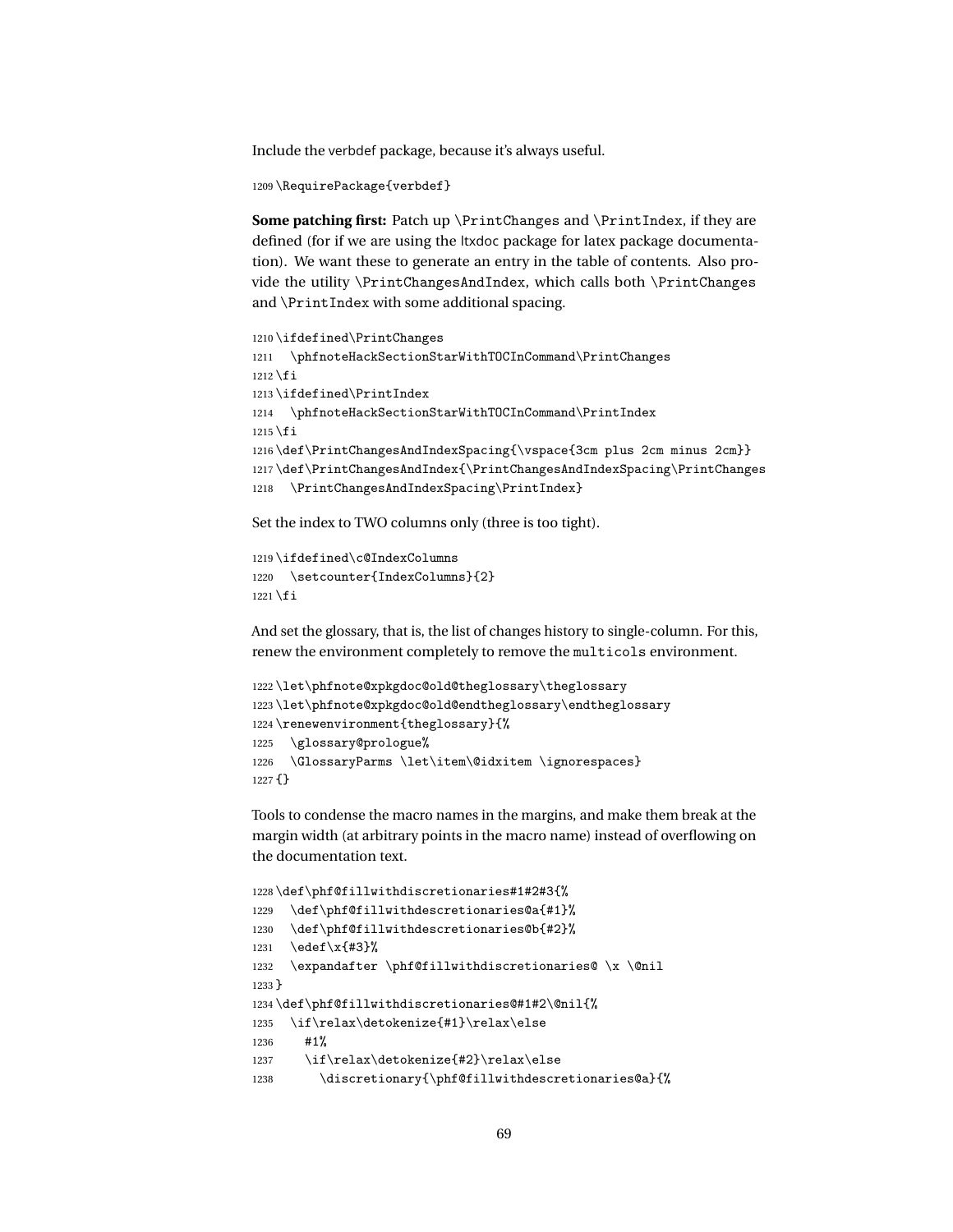```
1239 \phf@fillwithdescretionaries@b}{}%
1240 \phf@fillwithdiscretionaries@#2\@nil
1241 \fi
1242 \fi
1243 }
1244 \definecolor{phfxpkgdocmacronamehyphencolor}{rgb}{0.6,0.6,0.7}
1245 \def\phf@xpkgdoc@macrobreakhyphen{%
1246 \hbox{\textcolor{phfxpkgdocmacronamehyphencolor}{-}}}
1247 \def\ScaleHorizontallyAndHyphenateAnywhere#1#2{% {hscale-factor}{text}
1248 \scalebox{#1}[1.0]{%
1249 \parbox{% compute inverse of #1 ...
1250 \dimexpr \marginparwidth*65536 /
1251 \number\dimexpr #1\p@ \relax \relax
1252 }{\raggedleft\phf@fillwithdiscretionaries{%
1253 \phf@xpkgdoc@macrobreakhyphen}{}{#2}\hfill}%
1254 }%
1255 }
1256 \def\phf@xpkgdoc@marginmacronamecompressfactor{0.85}
1257 \def\phf@xpkgdoc@macrofont{\small\bfseries}% \footnotesize ?
1258 \def\PrintMarginLabelContents#1{%
1259 \strut\MacroFont\phf@xpkgdoc@macrofont
1260 \ScaleHorizontallyAndHyphenateAnywhere{%
1261 \phf@xpkgdoc@marginmacronamecompressfactor}{#1}%
1262 \par
1263 }
1264 \def\PrintMarginLabel#1{\marginpar{\PrintMarginLabelContents{#1}}}
1265 \def\PrintDescribeMacro#1{\PrintMarginLabelContents{\string#1}}
1266 \let\PrintMacroName\PrintDescribeMacro
1267 \let\PrintDescribeEnv\PrintMarginLabelContents
1268 \let\PrintEnvName\PrintMarginLabelContents
```
**Hyperref:** Request default hyperref definitions with hyperrefdefs=defer, but we'll load hyperdoc instead of hyperref.

```
1269 \def\phfnote@opt@hyperrefdefs{defer}
1270 \g@addto@macro\phfnote@hook@atendload{
1271 \RequirePackage{hypdoc}
1272 \urlstyle{noteit}
1273 }
```
**Provide Macro:** \pkgname{〈*package name*〉} to format a package name. Also place it in the general index. This command is robust and can be used in section titles etc.

```
1274 \def\pkgname#1{%
1275 \pkgnamefmt{#1}%
1276 \index{#1=\pkgnamefmt{#1}|hyperpage}%
1277 \index{packages:>#1=\pkgnamefmt{#1}|hyperpage}%
1278 }
1279 \robustify\pkgname
1280 \def\pkgnamefmt#1{\textsf{#1}}
```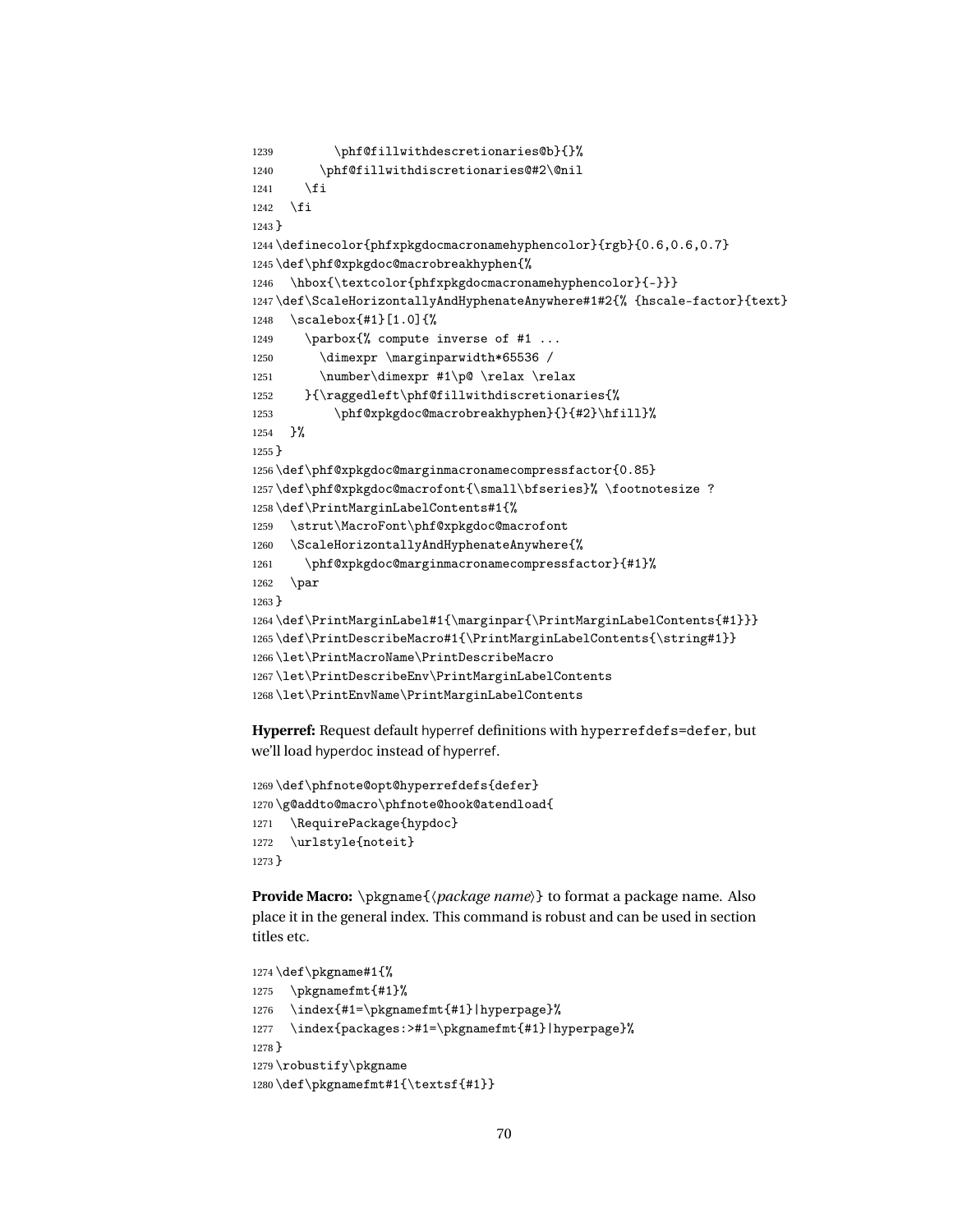1281 \robustify\pkgnamefmt

**Provide Macros:** \changed and \changedreftext, with more advanced support for displaying changes in package functionality or API.

First, we need a counter for the x-ref system.

1282 \newcounter{phfnotechanged}

Mark changes in the implementation section of the package documentation with the command \changed[〈*label name*〉]{〈*v1.0*〉}{〈*2016/05/22*〉}{〈*description*〉}. This command automatically adds the change to the package's change history list, and allows you to refer to this change anywhere else in the package doc with \changedreftext.

```
1283 \newcommand*\changed[4][]{%
```
First, if no label is given as optional argument, then just display the change and add it to the package changes list.

```
1284 \if\relax\detokenize{#1}\relax%
1285 \changedtextfmt{#2}{#3}{#4}%
1286 \changes{#2}{#3}{#4}%
1287 \else%
```
If a label name is provided as optional argument, then we need to write some stuff to the .aux file to make the change visible in the whole document.

```
1288 \protected@edef\phfnotechanged@tmpa{{#2}{#3}{#4}}%
1289 \immediate\write\@auxout{\string\phfnote@changed@set%
1290 {#1}{\expandonce\phfnotechanged@tmpa}}%
1291 \par\hspace*{0pt}\refstepcounter{phfnotechanged}\label{phfnotechanged:#1}%
1292 \begingroup\let\phfnote@changedreftext@par\relax
1293 \changedreftext[\@secondoftwo]{#1}%
1294 \endgroup
1295 \changes{#2}{#3}{\hyperref[phfnotechanged:#1]{#4}}%
1296 \fi
1297 }
1298 \def\phfnote@changed@set#1{%
1299 \expandafter\gdef\csname phfnote@changed@lbl@#1\endcsname%
1300 }
```
When you document changes with the help of \changed, you may refer to any specific change from anywhere else in the package doc with the help of \changedreftext{〈*label name*〉}.

```
1301 \def\phfnote@changedreftext@par{\par}
1302 \newcommand*\changedreftext[2][\phfnote@changedrefto]{%
1303 \phfnote@changedreftext@par%
1304 \ifcsname phfnote@changed@lbl@#2\endcsname
1305 #1{#2}{%
1306 \expandafter\expandafter\expandafter\changedtextfmt%
```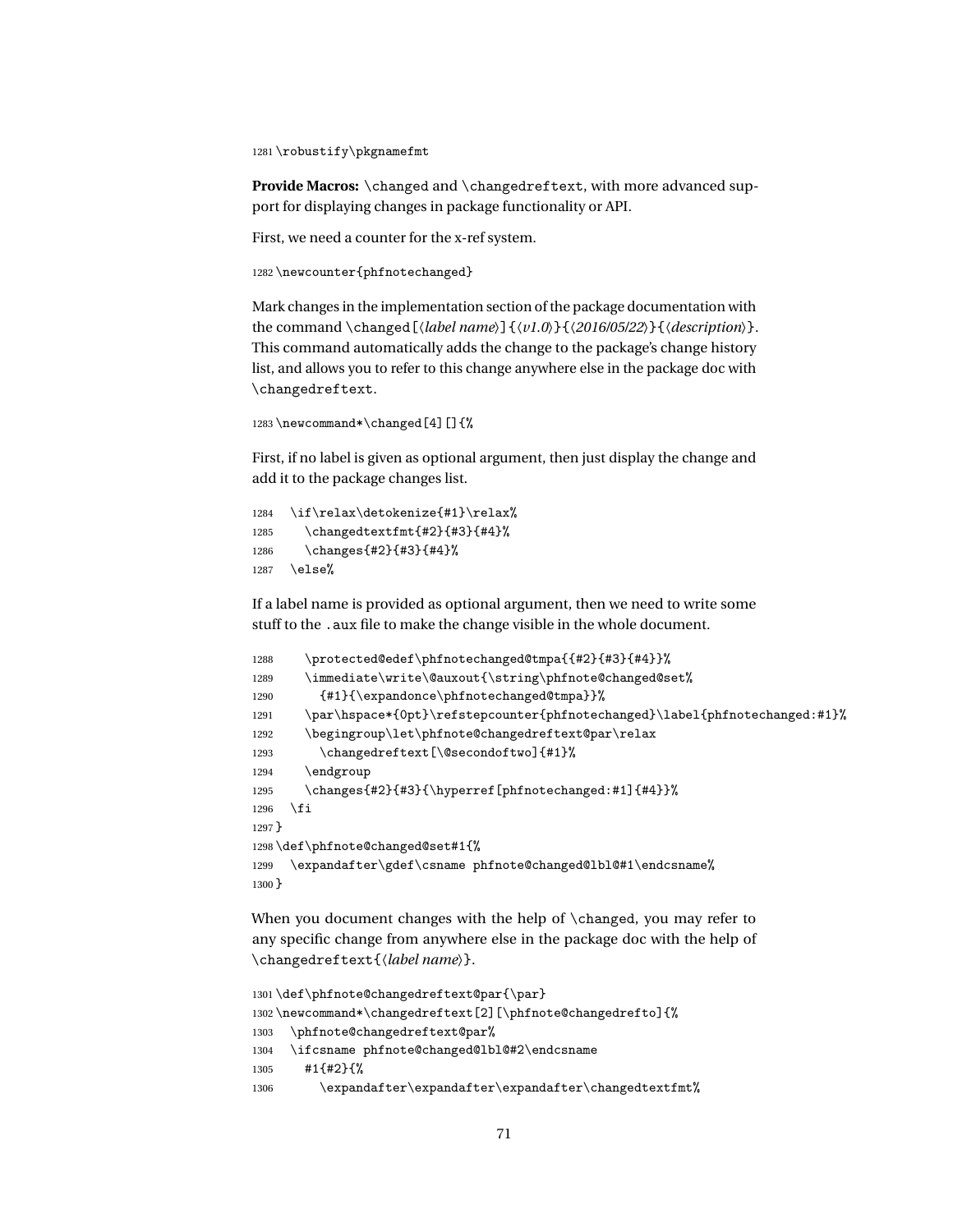```
1307 \csname phfnote@changed@lbl@#2\endcsname
1308 }
1309 \else
1310 \hyperref[phfnotechanged:#2]{%
1311 \changedtextfmt{???}{???}{[\textbf{missing ref}]}%
1312 }%
1313 \fi
1314 \par
1315 }
1316 \def\phfnote@changedrefto#1{\hyperref[phfnotechanged:#1]}
```
The macro \changedtextfmt{〈*v1.0*〉}{〈*2016/05/22*〉}{〈*description*〉} takes care of formatting the change on the spot.

```
1317 \newcommand*\changedtextfmt[3]{%
1318 \textit{Changed in {#1\kern 0.3ex\relax[#2]}:} #3.
1319 }
```
**Provide environment** pkgoptions**:** Set up an elaborate environment (based on a description environment) to describe package options.

```
1320 \RequirePackage{enumitem}
1321 \newlist{pkgoptions}{description}{1}
1322 \setlist[pkgoptions]{font=\pkgoptionfmt@many[{\vspace*{5pt}}],style=nextline}
```
But patch the pkgoptions' \item command, so that it puts an additional pair of braces around its argument. In this way, the font= attribute for the list sees the full label as its next token, and can be used as a macro argument. (This is not needed for newer versions of enumitem.)

```
1323 \def\pkgoptions@item{\@ifnextchar[\pkgoptions@item@\pkgoptions@item@@}%]
1324 \def\pkgoptions@item@[#1]{\pkgoptions@old@item[{{#1}}]}%
1325 \def\pkgoptions@item@@{\PackageWarning{phfnote}{{pkgoptions}: you must
1326 specify label to \string\item as \string\item[label].}%
1327 \pkgoptions@old@item}%
1328 \apptocmd\pkgoptions{%
1329 \let\pkgoptions@old@item\item
1330 \let\item\pkgoptions@item
1331 }{}{\PackageWarning{phfnote}{preset xpkgdoc: Failed to patch command
1332 \string\pkgoptions}}
```
For convenience, also provide a \meta-like command for boolean arguments (true or false). '\metatruefalsearg' typesets as '〈true | false〉'.

```
1333 \def\metatruefalsearg{\meta{\phfverb{true} $\mid$ \phfverb{false}}}
```
Include also a command to format a package option. Puts the option in a box in typewriter text style, and indexes it. The optional argument is meant to be internal—it adds commands after the displayed text (use it to add, e.g. spacing).

When indexing the packages, make sure to remove the protective braces if any.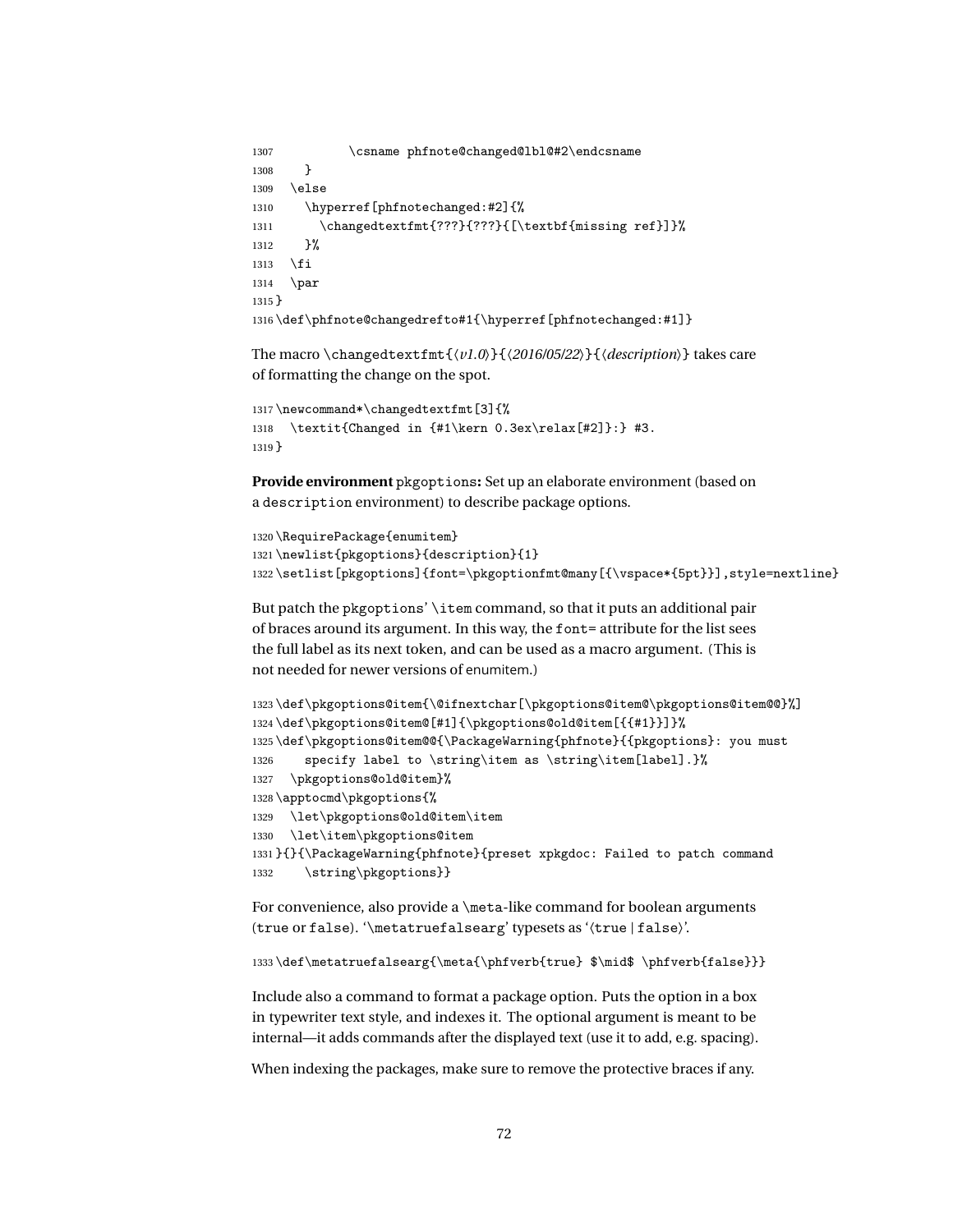```
1334 \newcommand\pkgoptionfmt[2][]{%
1335 \begingroup\let\meta\pkgoptfmt@meta\pkgopt@fbox{\normalfont\ttfamily #2}\endgroup%
1336 \expandafter\phfnote@pkgdoc@index\expandafter{\@firstofone #2}%
1337 #1}
1338 \newcommand\pkgoptionfmt@many[2][]{%
1339 \def\pkgoptionfmt@tmp@addcomma{}
1340 \def\do##1{\pkgoptionfmt@tmp@addcomma\pkgoptionfmt{\vphantom{#2}##1}%
1341 \def\pkgoptionfmt@tmp@addcomma{\hskip0.25em\relax,\hskip0.8em\relax}}%
1342 \expandafter\docsvlist\expandafter{\@firstofone #2}%
1343 #1}
1344 \let\pkgopt@save@meta\meta
1345 \def\pkgopt@fbox{\fbox}
1346 \def\pkgoptfmt@meta#1{\begingroup\normalfont\itshape\pkgopt@save@meta{#1}\endgroup}
```
<span id="page-72-33"></span><span id="page-72-27"></span><span id="page-72-25"></span><span id="page-72-22"></span><span id="page-72-3"></span>Whenever a package option is formatted with \pkgoptionfmt, it is placed in the index. Because package options may be of the form key=val, we want to split keys from values and put them independently in the index. This is done by entering a T<sub>E</sub>X group, and using an  $\lceil$  code trick: the code is prepared to iterate over a list of comma-separated stuff, but then the "lowercase" version of that code is executed instead, where the ='s have been replaced by ,'s.

```
1347 \def\phfnote@pkgdoc@index#1{%
1348 \begingroup\lccode'\= = '\,\relax%
1349 \det\x{\l{overcase}\def\@tmpa{#1}}\1350 \chi\%1351 \let\meta\@gobble%
1352 \let\marg\@gobble%
1353 \let\oarg\@gobble%
1354 \let\parg\@gobble%
1355 \let\vphantom\@gobble%
1356 \let\hphantom\@gobble%
1357 \let\pkgoptattrib\@firstofone%
1358 \let\pkgoptattribnodots\@firstofone%
1359 \let\pkgoptattribempty\@empty%
1360 \def\handleitemindex##1{%
1361 \edef\@tmpc{##1}%
1362 \if\relax\detokenize\expandafter{\@tmpc}\relax\else%
1363 \edef\@tmpb{{\expandonce\@tmpc=\string\verb!*+\expandonce\@tmpc+ (\pkgoptname)|hyperp
1364 \expandafter\index\@tmpb%
1365 \edef\@tmpb{{\packageoptionsname:>\expandonce\@tmpc=\string\verb!*+\expandonce\@tmpc-
1366 \expandafter\index\@tmpb%
1367 \{f_i\}1368 }%
1369 \def\@tmpc{\forcsvlist{\handleitemindex}}%
1370 \expandafter\@tmpc\expandafter{\@tmpa}%
1371 \endgroup%
1372 }
1373 \def\pkgoptname{pkg. opt.}
1374 \def\packageoptionsname{package options}
```
<span id="page-72-34"></span><span id="page-72-28"></span><span id="page-72-24"></span><span id="page-72-20"></span><span id="page-72-19"></span><span id="page-72-17"></span><span id="page-72-16"></span><span id="page-72-15"></span><span id="page-72-14"></span><span id="page-72-13"></span>**Provide environment** cmdoptions**:** hijack the pkgoptions environment to do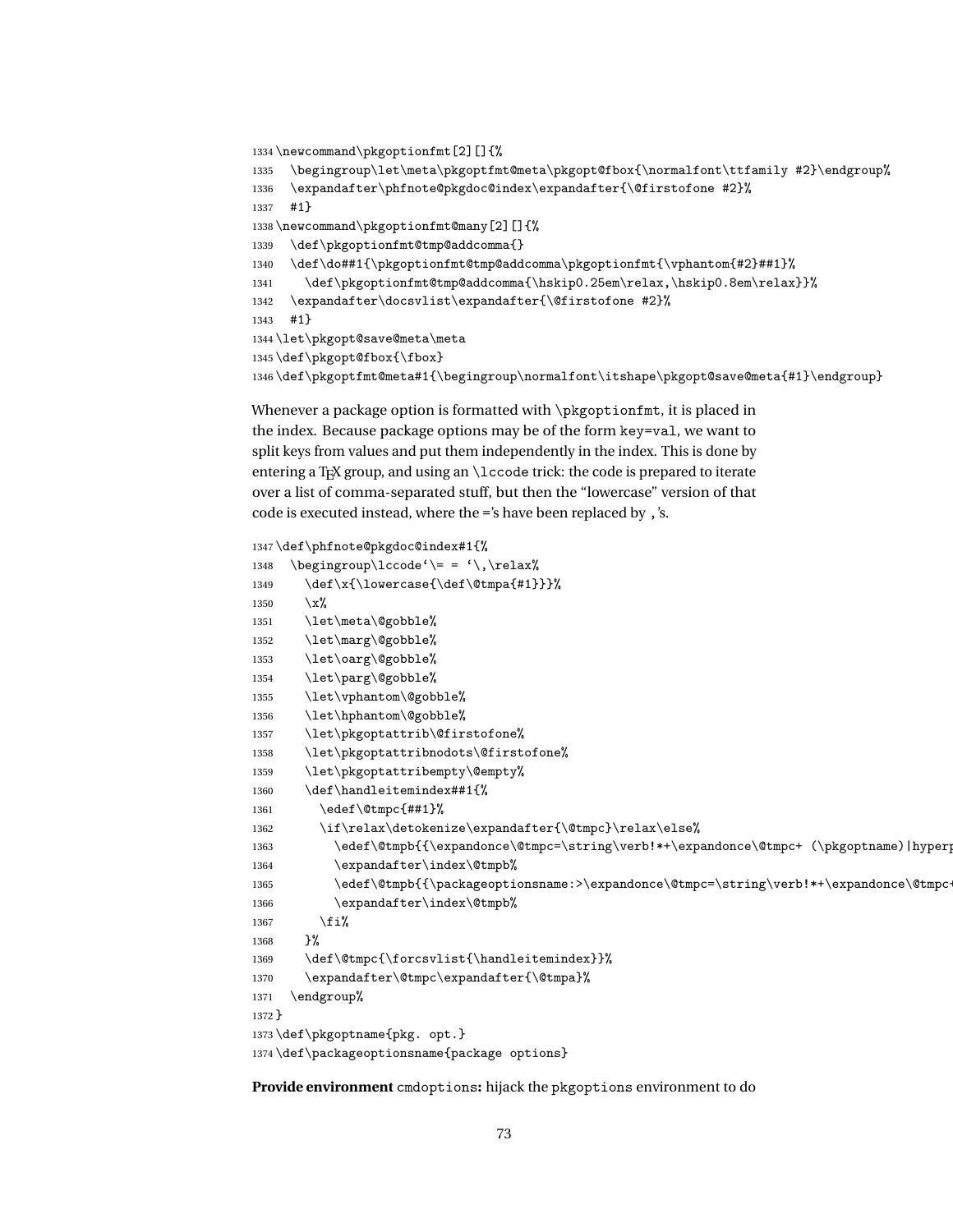<span id="page-73-18"></span>the same thing, except we place the items in the index under "command options" instead of "package options."

```
1375 \def\cmdoptions{\begingroup\setcmdnotpkgoptions
1376 \pkgoptions}
1377 \def\endcmdoptions{\endpkgoptions\endgroup}
1378 \newcommand\cmdoptionfmt[2][]{\begingroup\setcmdnotpkgoptions
1379 \pkgoptionfmt[{#1}]{#2}\endgroup}
1380 \def\cmdoptname{cmd. opt.}
1381 \def\commandoptionsname{command options}
1382 \def\setcmdnotpkgoptions{\let\pkgoptname\cmdoptname
1383 \let\packageoptionsname\commandoptionsname
1384 \let\pkgopt@fbox\cmdoptionsfbox}
1385\def\cmdoptionsfbox#1{\ensuremath{\underline{{\text{#1}}}}}
```
<span id="page-73-12"></span><span id="page-73-10"></span><span id="page-73-8"></span><span id="page-73-7"></span>Provide the \pkgoptattrib command, which typesets its argument as  $\{\arg, \ldots\}$ —useful to typeset attributes such as in [subsection 4.2.](#page-11-0) The variant \pkgoptattribondots{arg} typesets \{arg\} while \pkgoptattribempty expands to {}.

```
1386 \def\pkgoptattrib#1{\{#1,...\}}
1387 \def\pkgoptattribnodots#1{\{#1\}}
1388 \def\pkgoptattribempty{\{\}}
```
**Colorful boxes: environments** pkgnote**,** pkgwarning**, and** pkgtip**.** Now, load the tcolorbox package to provide visual "Note," "Warning," and "Tip" boxes. Because tcolorbox includes the verbatim package which messes up the verbatim environment in latex dtx files (for which source lines all start with a % which needs to be stripped), we save the verbatim-related commands, and restore them after the interfering packages have been loaded.

```
1389 \phfnoteSaveDefs{verbatimstuff}{%
1390 verbatim,@verbatim,@xverbatim,@sxverbatim,endverbatim}
1391 \usepackage{tcolorbox}
1392 \newtcolorbox{pkgnote}{
1393 colback=blue!5!white,
1394 colframe=blue!5!white,
1395 coltitle=blue!50!black,
1396 toptitle=1.5ex,
1397 fonttitle=\bfseries,
1398 title={NOTE}
1399 }
1400 \newtcolorbox{pkgwarning}{
1401 colback=red!5!white,
1402 colframe=red!5!white,
1403 coltitle=red!50!black,
1404 toptitle=1.5ex,
1405 fonttitle=\bfseries,
1406 title={WARNING}
1407 }
1408 \newtcolorbox{pkgtip}{
```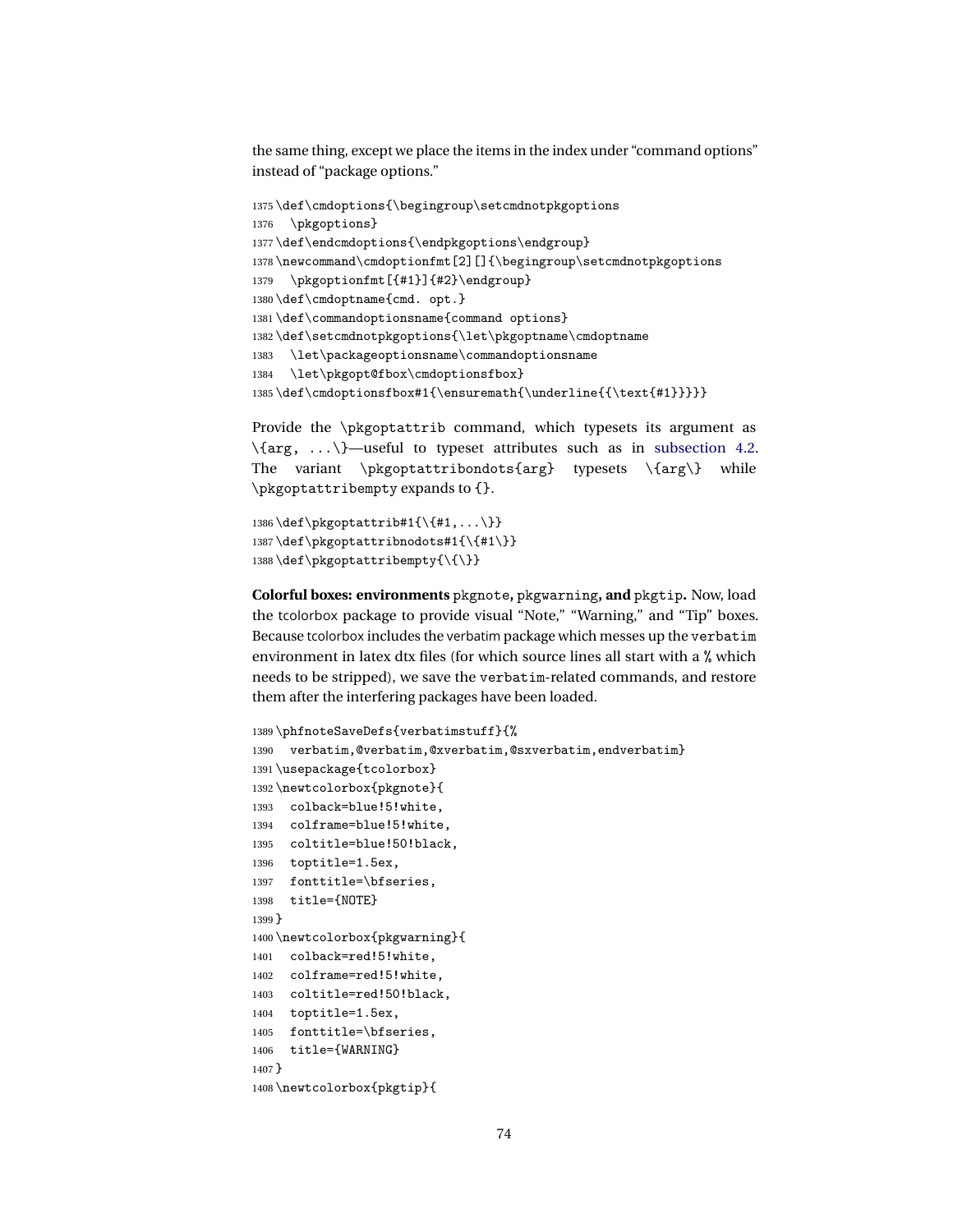```
1409 colback=green!5!white,
1410 colframe=green!5!white,
1411 coltitle=green!50!black,
1412 toptitle=1.5ex,
1413 fonttitle=\bfseries,
1414 title={TIP}
1415 }
1416 \phfnoteRestoreDefs{verbatimstuff}
```
<span id="page-74-10"></span>Patch the verbatim environment to remove extraneous space after the environment caused by I don't know what weird cause:

```
1417 \appto\endverbatim{\vspace{-\baselineskip}}
```
Common title stuff:

```
1418 \def\phfqitltxPkgTitle#1{The \pkgname{#1} package\thanks{\itshape
1419 This document corresponds to \pkgname{#1}~\fileversion, dated \filedate. It
1420 is part of the
1421 \href{https://github.com/phfaist/phfqitltx/}{\pkgname{phfqitltx}} package
1422 suite, see \url{https://github.com/phfaist/phfqitltx}.}}
Utility to parse package file date into "\today"-style date: invoke as
\date{\pkgfmtdate\filedate}.
```

```
1423 \def\pkgfmtdate#1{%
1424 \edef\pkgfmtdate@thedate{#1}%
1425 \expandafter\pkgfmtdate@next\pkgfmtdate@thedate\@nil%
1426 }
1427 \def\pkgfmtdate@next#1/#2/#3\@nil{% YYYY/MM/DD
1428 \ifcase #2 \or January\or February\or March\or April\or May%
1429 \or June\or July\or August\or September\or October%
1430 \or November\or December\fi\space #3,%
1431 \space #1}
1432 \robustify\pkgfmtdate@next
```
<span id="page-74-14"></span><span id="page-74-12"></span><span id="page-74-9"></span><span id="page-74-8"></span></phfnotepreset-xpkgdoc>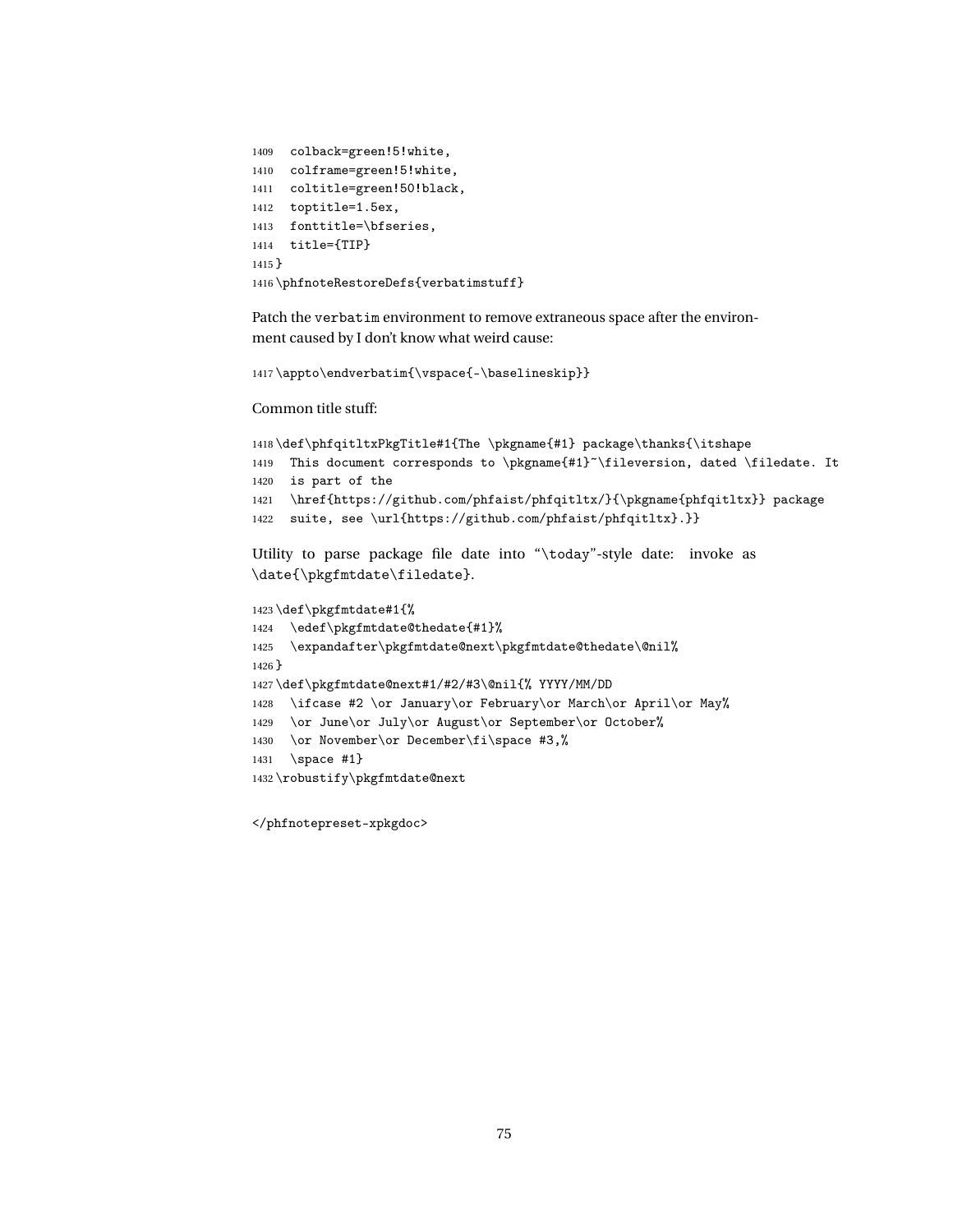# **Change History**

| v1.0                                                                          |
|-------------------------------------------------------------------------------|
|                                                                               |
| v1.1                                                                          |
| General: If running XeTeX or LuaTeX, then do not load inputenc and fontenc as |
| part of rich and extended package sets. Plus, do not load inputenc (resp.     |
| 15                                                                            |
| v3.0                                                                          |
| General: Added support for inline commenting using                            |
| \phfMakeCommentingCommand<br>24                                               |
| Improved abstract, noabstract package options syntax  14                      |
| Changed how to turn on/off the page geometry settings by improving the        |
| pagegeom package options, deprecated pagegeomdefs option<br>16                |
| Changed the xwide page geometry for tighter vertical margin for               |
| single-column text (use pagegeom=xwidev1 instead for old behavior)<br>16      |
|                                                                               |
| Improved secfmt, nosecfmt package options syntax  19                          |
|                                                                               |
| The article title style was redesigned to use our new title engine, with      |
| improved spacing of the elements in all cases including multiline titles,     |
| author and/or date not specified, and presence or absence of thanks notes.    |
| -9                                                                            |
| The default title style was redesigned to improved spacing of the elements in |
| all cases including multiline titles, author and/or date not specified, and   |
| presence or absence of thanks notes. Use title=defaultv1 for old              |
|                                                                               |
|                                                                               |
| v3.1                                                                          |
| \phfnote@preset@pkgdoc: Fixes for more recent versions of the opensans        |
| 66<br>package.                                                                |
| General: Moved support for inline commenting to the separate dedicated        |
| 24                                                                            |
| v3.2                                                                          |
| General: We now redefine \eqref by default to include the parentheses inside  |
| the hyperlink. Use the hyperrefdefs=noeqref package option to disable         |
| this feature<br>22                                                            |
| V4.0                                                                          |
|                                                                               |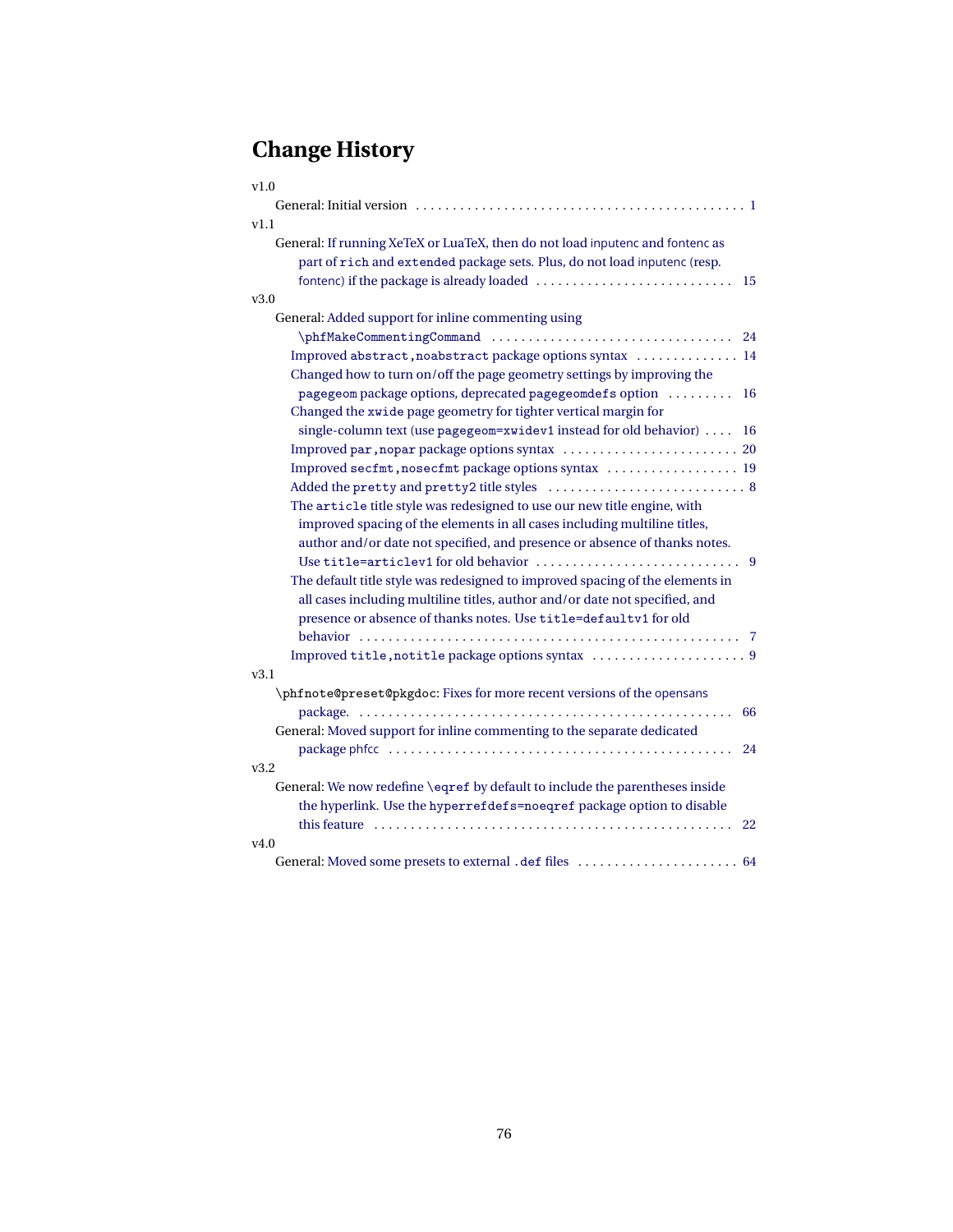## **Index**

Numbers written in italic refer to the page where the corresponding entry is described; numbers underlined refer to the code line of the definition; numbers in roman refer to the code lines where the entry is used.

| <b>Symbols</b>                                                                                                                                                                                                                                                                                                                               |                                                           |
|----------------------------------------------------------------------------------------------------------------------------------------------------------------------------------------------------------------------------------------------------------------------------------------------------------------------------------------------|-----------------------------------------------------------|
|                                                                                                                                                                                                                                                                                                                                              |                                                           |
|                                                                                                                                                                                                                                                                                                                                              | A                                                         |
| \% 883                                                                                                                                                                                                                                                                                                                                       | \abstract  437, 481, 496                                  |
| $\& \dots \dots \dots \dots \dots \dots \dots \ 879,922$                                                                                                                                                                                                                                                                                     | abstract (pkg. opt.) 5, 13, 14                            |
| \,   1348                                                                                                                                                                                                                                                                                                                                    | abstract (environment)  12                                |
|                                                                                                                                                                                                                                                                                                                                              | $\lambda$ sbstractname  450                               |
| \@author  106, 108, 195,                                                                                                                                                                                                                                                                                                                     | $\addcontent$ sline  1003                                 |
| 197, 337, 339, 343, 358, 405, 429                                                                                                                                                                                                                                                                                                            | 15<br>amsfonts                                            |
|                                                                                                                                                                                                                                                                                                                                              | 15<br>amsmath $\dots\dots\dots\dots\dots\dots\dots\dots$  |
| $\&$ Currentlabel  29                                                                                                                                                                                                                                                                                                                        | 15                                                        |
|                                                                                                                                                                                                                                                                                                                                              | 15<br>$amsthm$                                            |
| 200, 202, 338, 341, 346, 359, 408                                                                                                                                                                                                                                                                                                            | \appto  389, 1417                                         |
| $\emptyset$ empty  161,205,1359                                                                                                                                                                                                                                                                                                              |                                                           |
| \@firstofone 901, 1336, 1342, 1357, 1358                                                                                                                                                                                                                                                                                                     | \arabic  24                                               |
|                                                                                                                                                                                                                                                                                                                                              |                                                           |
| $\qquad$ $\qquad$ $\qquad$ $\qquad$ $\qquad$ $\qquad$ $\qquad$ $\qquad$ $\qquad$ $\qquad$ $\qquad$ $\qquad$ $\qquad$ $\qquad$ $\qquad$ $\qquad$ $\qquad$ $\qquad$ $\qquad$ $\qquad$ $\qquad$ $\qquad$ $\qquad$ $\qquad$ $\qquad$ $\qquad$ $\qquad$ $\qquad$ $\qquad$ $\qquad$ $\qquad$ $\qquad$ $\qquad$ $\qquad$ $\qquad$ $\qquad$ $\qquad$ | $\text{article (pkg. opt.)} \dots \dots \dots \dots 5, 8$ |
| 1351, 1352, 1353, 1354, 1355, 1356                                                                                                                                                                                                                                                                                                           | \AtBeginDocument  806                                     |
|                                                                                                                                                                                                                                                                                                                                              |                                                           |
|                                                                                                                                                                                                                                                                                                                                              | B                                                         |
| $\langle$ Cifpackageloaded  599,                                                                                                                                                                                                                                                                                                             | \baselineskip  1417                                       |
| 606, 760, 764, 807, 870, 891, 893                                                                                                                                                                                                                                                                                                            | $\backslash$ baselinestretch  604                         |
| \@makefnmark  940, 941, 943, 945                                                                                                                                                                                                                                                                                                             |                                                           |
| $\{\mathsf{Qmaketille} \dots \dots \dots \dots \ 433\}$                                                                                                                                                                                                                                                                                      | \begin . 118, 157, 185, 186, 377, 404, 458                |
|                                                                                                                                                                                                                                                                                                                                              | \begingroup  136, 150, 181, 353,                          |
|                                                                                                                                                                                                                                                                                                                                              | 397, 456, 888, 918, 955, 1008,                            |
| \@mpfootnotetext  28                                                                                                                                                                                                                                                                                                                         | 1292, 1335, 1346, 1348, 1375, 1378                        |
| $\chi$ enil  1232, 1234, 1240, 1425, 1427                                                                                                                                                                                                                                                                                                    | \bfseries  16, 234, 440, 944, 946,                        |
| \@ptsize 506, 520, 534, 548, 562, 576, 619                                                                                                                                                                                                                                                                                                   | 1142, 1173, 1257, 1397, 1405, 1413                        |
| \@seccntformat  690, 691, 700, 701                                                                                                                                                                                                                                                                                                           | \bgroup  147                                              |
| $\text{Qsecondoftwo}$ 1293                                                                                                                                                                                                                                                                                                                   | \bibliography  23, 915, 935                               |
| $\setminus$ @starttoc  960                                                                                                                                                                                                                                                                                                                   | bibliographydefs (pkg. opt.) $\ldots$ 6, 23               |
| \@textsuperscript  55, 941, 943, 945                                                                                                                                                                                                                                                                                                         | \bibliographystyle  23, 916, 934                          |
| \@thanks  63,66,161,205                                                                                                                                                                                                                                                                                                                      | bigmargin (pkg. opt.) $\ldots \ldots \ldots \ldots$ 16    |
| \@thefnmark  30, 31, 942, 944, 946                                                                                                                                                                                                                                                                                                           | \blacksquare  694                                         |
| \@title  22, 102, 193, 325, 356, 400                                                                                                                                                                                                                                                                                                         | blockpar (pkg. opt.) $\ldots \ldots \ldots \ldots$ 18     |
| \@tmpa  31, 34, 1016, 1017, 1349, 1370                                                                                                                                                                                                                                                                                                       | $\boxtimes$ 122, 296, 334, 387                            |
| \@tmpb  1363, 1364, 1365, 1366                                                                                                                                                                                                                                                                                                               |                                                           |
| \@tmpc 1361, 1362, 1363, 1365, 1369, 1370                                                                                                                                                                                                                                                                                                    | C                                                         |
| $\verb+\@unknownoptionerror \dots 1086$                                                                                                                                                                                                                                                                                                      | 63<br>$\c{of}$ ootnote                                    |
| \{  1386, 1387, 1388                                                                                                                                                                                                                                                                                                                         | \c@IndexColumns  1219                                     |
|                                                                                                                                                                                                                                                                                                                                              | 15                                                        |
| $\ldots \ldots \ldots \ldots \ldots \ldots$ 881, 884, 885<br>\^                                                                                                                                                                                                                                                                              | 46                                                        |
| \_ 882                                                                                                                                                                                                                                                                                                                                       |                                                           |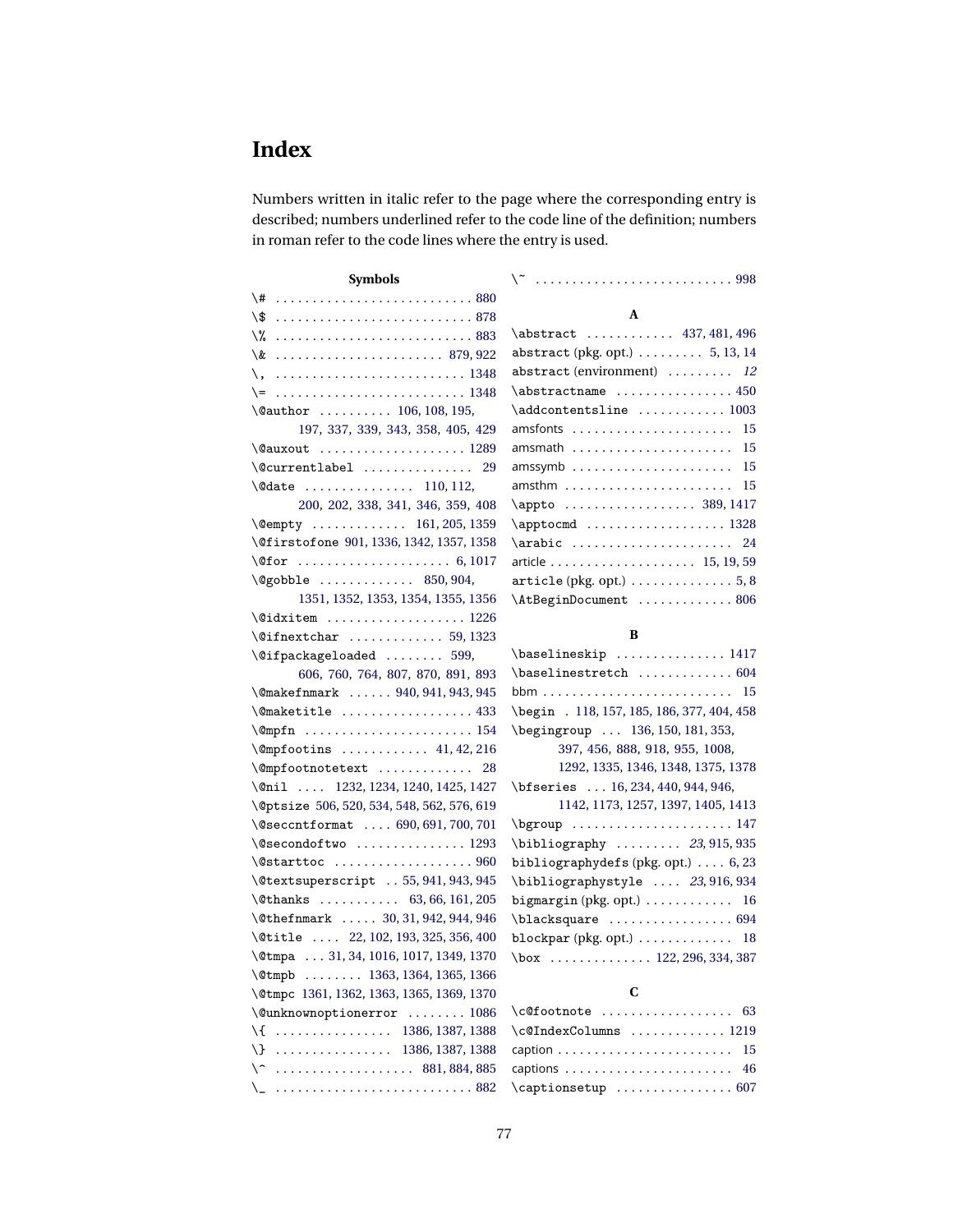| \catcode  878,879,                                       | $\qquad \qquad \text{op} \ldots \ldots \ldots \ldots \ldots \ldots 274$ |
|----------------------------------------------------------|-------------------------------------------------------------------------|
| 880, 881, 882, 883, 884, 885, 922                        | dsfont $\ldots \ldots \ldots \ldots \ldots \ldots \ldots \ldots$ 15     |
| $\centerdot$ 236, 239,                                   |                                                                         |
| 242, 372, 375, 383, 398, 449, 457                        | Е                                                                       |
| $\changed$ 1283                                          | $\qquad \ldots \ldots \ldots \qquad \qquad 168$                         |
| \changedreftext  1293, 1302                              | \email  22,824,852                                                      |
| \changedtextfmt 1285, 1306, 1311, 1317                   | \emergencystretch  617,626                                              |
| $\change s$ 1286, 1295                                   | $\text{empty}$ 341, 346, 359                                            |
| clearoptions (pkg. opt.)  22                             | \end  119, 159, 207, 208, 379, 406, 463                                 |
| $\label{cmdop}$ \cmdoptionfmt  1378                      | \endabstract  438, 482, 497                                             |
| $\label{cmdop}$ \cmdoptions  1375                        | \endcmdoptions  1377                                                    |
| \cmdoptionsfbox  1384, 1385                              | \endcsname 7, 8, 30, 206, 418, 430, 431,                                |
| $\label{cmdop}$ 1380, 1382                               | 433, 588, 589, 646, 647, 692,                                           |
| color  55                                                | 1006, 1010, 1019, 1025, 1026,                                           |
| \color . 236, 239, 242, 243, 276, 290, 300               | 1071, 1072, 1090, 1299, 1304, 1307                                      |
| $\cdot$ 284, 288                                         | \endgroup  164, 173, 212, 362,                                          |
| \colorlet  262, 263, 264,                                | 410, 465, 889, 926, 964, 1011,                                          |
| 266, 311, 312, 313, 314, 315, 871                        | 1294, 1335, 1346, 1371, 1377, 1379                                      |
| \commandoptionsname  1381, 1383                          | \endnoteabstract  497                                                   |
| compact (pkg. opt.) $\ldots \ldots \ldots \ldots$ 13, 17 | \endnotedefaultabstract  438, 482                                       |
| \csdef  180, 215, 307, 352, 395, 557                     | \endpkgoptions  1377                                                    |
| $\csgdef$ 1015, 1092                                     | \endtheglossary  1223                                                   |
|                                                          | \endverbatim  1417                                                      |
| \csletcs  1018, 1020                                     | \ensuremath  694, 1385                                                  |
| \csname  8, 30, 206, 431,                                | enumitem 15,72                                                          |
| 433, 589, 647, 692, 1006, 1010,                          | environments:                                                           |
| 1019, 1026, 1072, 1090, 1299, 1307                       | abstract  12                                                            |
| csquotes $15$                                            | noteabstract  453                                                       |
|                                                          | notedefaultabstract  437                                                |
| D                                                        |                                                                         |
| \DeclareBoolOption  1051                                 | $\qquad \qquad \ldots \ldots \ldots \ldots \qquad 829$                  |
| \DeclareComplementaryOption . 1052                       | etoolbox $\ldots \ldots \ldots \ldots \ldots \ldots 25$                 |
| \DeclareDefault0ption  1085                              | $\exp\{ter \dots t, \dots t\}$                                          |
| \DeclareStringOption                                     | $\ldots$ 33, 34, 39, 101, 102, 106,                                     |
| . 1044, 1046, 1048, 1049, 1053,                          | 107, 108, 110, 111, 112, 154,                                           |
| 1055, 1057, 1059, 1061, 1063, 1065                       | 195, 200, 325, 337, 338, 339,                                           |

| \DeclareBoolOption  1051                                |
|---------------------------------------------------------|
| \DeclareComplementaryOption . 1052                      |
| \DeclareDefaultOption  1085                             |
| \DeclareString0ption                                    |
| . 1044, 1046, 1048, 1049, 1053,                         |
| 1055, 1057, 1059, 1061, 1063, 1065                      |
| \DeclareUrlCommand  857                                 |
| \DeclareVoidOption                                      |
| $\ldots$ 1045, 1047, 1050, 1054,                        |
| 1056, 1058, 1060, 1062, 1064, 1066                      |
| default (pkg. opt.) $\ldots \ldots \ldots \ldots$ 7, 16 |
| $defer (pkg. opt.) \ldots \ldots \ldots \ldots 21$      |
| \define@key  1082                                       |
| \definecolor . 261, 265, 310, 855, 1244                 |
| \detokenize 39, 61, 106, 110, 195, 200,                 |
| 416, 1034, 1235, 1237, 1284, 1362                       |
| \dimexpr 77, 93, 245, 278, 950, 1250, 1251              |
| \discretionary  1238                                    |
| $\do$ 6, 998, 1017, 1340                                |
|                                                         |
|                                                         |

#### **F**

[341,](#page-38-2) [343,](#page-38-0) [346,](#page-38-3) [356,](#page-38-5) [358,](#page-38-1) [359,](#page-38-4) [416,](#page-40-2) [692,](#page-48-5) [862,](#page-53-10) [1006,](#page-59-5) [1019,](#page-60-1) [1090,](#page-62-3) [1195,](#page-66-0) [1196,](#page-66-1) [1197,](#page-66-2) [1198,](#page-66-3) [1200,](#page-66-4) [1201,](#page-67-0) [1202,](#page-67-1) [1203,](#page-67-2) [1204,](#page-67-3) [1205,](#page-67-4) [1206,](#page-67-5) [1232,](#page-68-1) [1299,](#page-70-9) [1306,](#page-70-6) [1336,](#page-72-2) [1342,](#page-72-3) [1362,](#page-72-19) [1364,](#page-72-15) [1366,](#page-72-17) [1370,](#page-72-13) [1425](#page-74-0) \expandonce . . . . . . . [1290,](#page-70-13) [1363,](#page-72-14) [1365](#page-72-16) extended (pkg. opt.) . . . . . . . . . . . . [15](#page-14-1)

| \f@baselineskip  950                               |  |
|----------------------------------------------------|--|
|                                                    |  |
| $\{\text{amilydefault} \dots \dots \dots \dots \}$ |  |
| $\text{1345}$                                      |  |
|                                                    |  |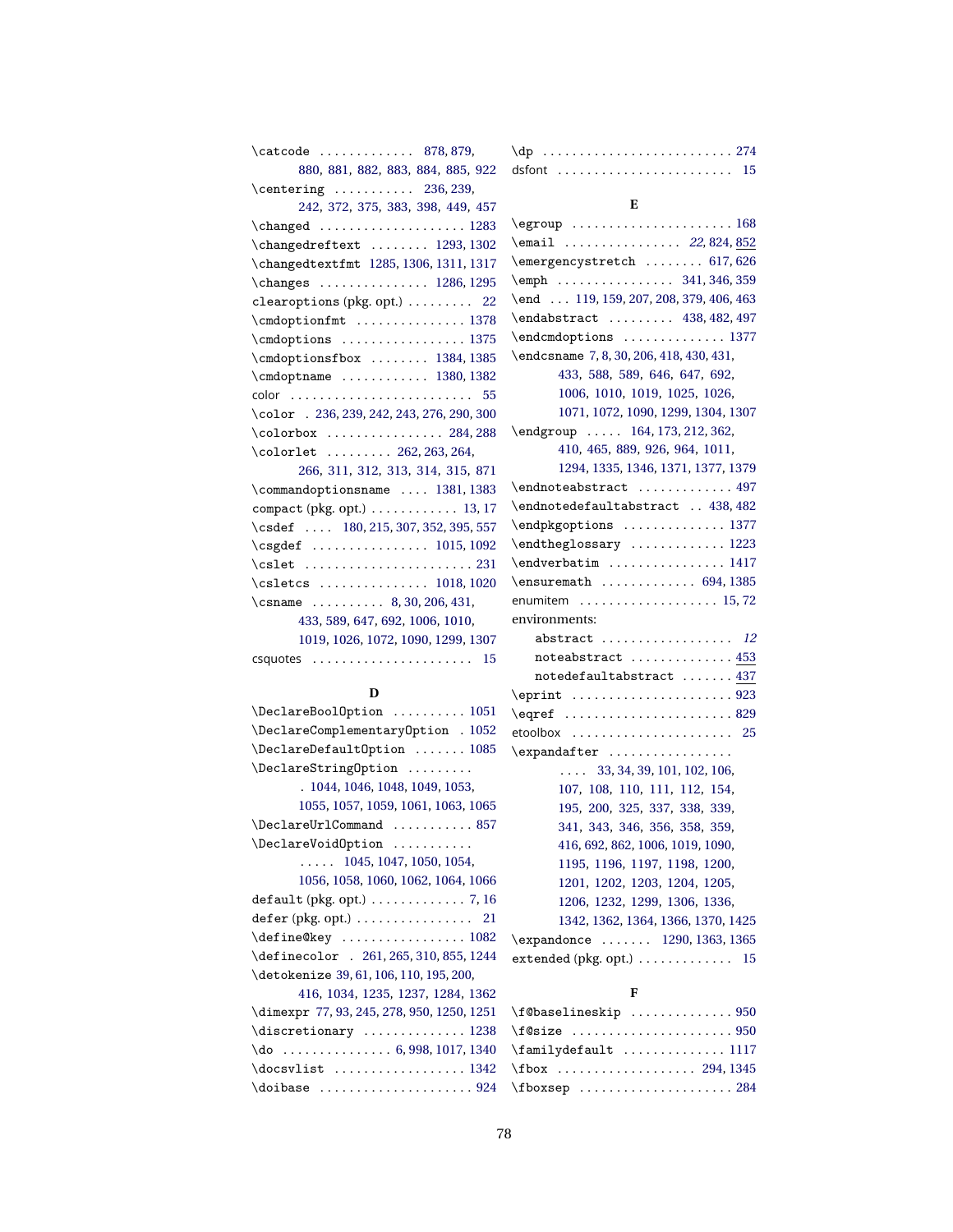| \fileversion  1419                                              |
|-----------------------------------------------------------------|
|                                                                 |
| fontdefs (pkg. opt.) $\ldots \ldots \ldots 6, 20$               |
|                                                                 |
| $\forall$ fontfamily  654, 975, 994, 996                        |
| $\cdot$ fontseries  654, 942                                    |
| \fontsize  326, 357, 914, 950                                   |
|                                                                 |
| footnotedefs (pkg. opt.) $\ldots \ldots 6, 21$                  |
| $\cdot$ footnotemark  57,62,65                                  |
| $\footnotesize\backslash$ footnoterule  25                      |
| $\otimes$ footnotesep 1106                                      |
| $\footnotesize\backslash$ footnotesize  18, 47, 219, 1257       |
| $\footnotesize\backslash$ footnotetext  63,66                   |
| $\frac{1369}$                                                   |
| fourier $\ldots \ldots \ldots \ldots \ldots \ldots \ldots$ 4,66 |

## **G**

| $\qquad$ $\qquad$ $\qquad$ $\qquad$ $\qquad$ $\qquad$ $\qquad$ $\qquad$ $\qquad$ $\qquad$ $\qquad$ $\qquad$ $\qquad$ $\qquad$ $\qquad$ $\qquad$ $\qquad$ $\qquad$ $\qquad$ $\qquad$ $\qquad$ $\qquad$ $\qquad$ $\qquad$ $\qquad$ $\qquad$ $\qquad$ $\qquad$ $\qquad$ $\qquad$ $\qquad$ $\qquad$ $\qquad$ $\qquad$ $\qquad$ $\qquad$ $\qquad$ |
|----------------------------------------------------------------------------------------------------------------------------------------------------------------------------------------------------------------------------------------------------------------------------------------------------------------------------------------------|
| $\ldots$ 33, 485, 492, 1107, 1152, 1270                                                                                                                                                                                                                                                                                                      |
| geometry $\ldots \ldots \ldots \ldots \ldots$ 15, 16, 44                                                                                                                                                                                                                                                                                     |
| \global . 41, 42, 161, 178, 205, 216, 1018                                                                                                                                                                                                                                                                                                   |
| \glossary@prologue  1225                                                                                                                                                                                                                                                                                                                     |
| $\G$ lossaryParms  1226                                                                                                                                                                                                                                                                                                                      |
|                                                                                                                                                                                                                                                                                                                                              |

#### **H**

| \handleitemindex  1360, 1369                                 |
|--------------------------------------------------------------|
| \hfill  326, 357, 1253                                       |
| $\hbox{\tt hphantom}\ldots \ldots \ldots \ldots \qquad 1356$ |
| \href  889, 923, 1421                                        |
| \hrule  21, 291, 301, 957, 962                               |
| \hsize  442,444                                              |
|                                                              |
| hyperdoc  70                                                 |
| hyperref 6, 21, 22, 53, 54, 62, 70                           |
| \hyperref  826, 1295, 1310, 1316                             |
| hyperrefdefs (pkg. opt.) $\ldots$ 6, 21, 22                  |
| \hypersetup  808, 836, 850, 862                              |

### **I**

| $\iint@twocolumn   441,472,$                            |
|---------------------------------------------------------|
| 502, 516, 530, 544, 558, 572, 615                       |
| $\left\{ \right.$ if case $\left. \right. \right.$ 506, |
| 520, 534, 548, 562, 576, 619, 1428                      |
| $\text{ifcsname} \dots \dots \dots \dots 7,$            |
| 418, 430, 588, 646, 1025, 1071, 1304                    |
| \ifdefined 224,1108,1210,1213,1219                      |
| \IfFileExists  769, 902, 1068, 1174                     |
| $\iota$ ifLuaTeX 744                                    |

| \ifnotetitle@default@ismultipar                                                                                                                                                                                                                                                                                                                          |
|----------------------------------------------------------------------------------------------------------------------------------------------------------------------------------------------------------------------------------------------------------------------------------------------------------------------------------------------------------|
|                                                                                                                                                                                                                                                                                                                                                          |
| \ifnotetitle@default@usesavebox                                                                                                                                                                                                                                                                                                                          |
| . <u>127,</u> 146, 167                                                                                                                                                                                                                                                                                                                                   |
| \ifnotetitleusempfootnotes                                                                                                                                                                                                                                                                                                                               |
| . 129, 141, 153                                                                                                                                                                                                                                                                                                                                          |
| \ifstrequal  154, 415, 495, 586,                                                                                                                                                                                                                                                                                                                         |
| 598, 645, 723, 853, 900, 933, 939                                                                                                                                                                                                                                                                                                                        |
|                                                                                                                                                                                                                                                                                                                                                          |
| \ifx  692, 1033                                                                                                                                                                                                                                                                                                                                          |
|                                                                                                                                                                                                                                                                                                                                                          |
| $\qquad$ \ignorespaces  951, 1226                                                                                                                                                                                                                                                                                                                        |
| $\{\text{immediate} \dots \dots \dots \dots \ 1289$                                                                                                                                                                                                                                                                                                      |
|                                                                                                                                                                                                                                                                                                                                                          |
| $indentminiskip(pkg, opt.) \ldots \ldots 19$                                                                                                                                                                                                                                                                                                             |
| \index  1276, 1277, 1364, 1366                                                                                                                                                                                                                                                                                                                           |
| $\in$ 14,954                                                                                                                                                                                                                                                                                                                                             |
|                                                                                                                                                                                                                                                                                                                                                          |
| inputenc 15,51                                                                                                                                                                                                                                                                                                                                           |
|                                                                                                                                                                                                                                                                                                                                                          |
| \item  1226, 1326, 1329, 1330                                                                                                                                                                                                                                                                                                                            |
| $itpar$ (pkg. opt.) $\ldots \ldots \ldots \ldots \ldots$ 18                                                                                                                                                                                                                                                                                              |
| $\it \iota$ : $\it \iota$ : $\it \iota$ : $\it \iota$ : $\it \iota$ : $\it \iota$ : $\it \iota$ : $\it \iota$ : $\it \iota$ : $\it \iota$ : $\it \iota$ : $\it \iota$ : $\it \iota$ : $\it \iota$ : $\it \iota$ : $\it \iota$ : $\it \iota$ : $\it \iota$ : $\it \iota$ : $\it \iota$ : $\it \iota$ : $\it \iota$ : $\it \iota$ : $\it \iota$ : $\it \i$ |
|                                                                                                                                                                                                                                                                                                                                                          |

[492,](#page-42-7) [712,](#page-48-6) [713,](#page-48-7) [979,](#page-57-7) [987,](#page-58-5) [1346,](#page-72-22) [1418](#page-74-7)

#### **K**

|  |  |  |  |  | \kern  996, 1318                                             |
|--|--|--|--|--|--------------------------------------------------------------|
|  |  |  |  |  | keyval $25$                                                  |
|  |  |  |  |  | kvoptions $\ldots \ldots \ldots \ldots \ldots \ldots 25, 61$ |

#### **L**

| \label  1291                         |
|--------------------------------------|
| LARGE  372, 400                      |
| Large  72, 193, 685                  |
| \large  375, 380, 402, 408, 656, 685 |
|                                      |
|                                      |
| \leavevmode  46, 179, 218            |
| $\let$ 25,                           |
| 26, 58, 99, 161, 188, 205, 230,      |
| 250, 320, 354, 365, 399, 426,        |
| 427, 428, 437, 438, 481, 482,        |
| 496, 497, 690, 700, 716, 743,        |
| 744, 824, 829, 836, 850, 858,        |
| 901, 915, 916, 934, 935, 940,        |
| 999, 1002, 1006, 1222, 1223,         |
| 1226, 1266, 1267, 1268, 1292,        |
| 1329, 1330, 1335, 1344, 1351,        |
| 1352, 1353, 1354, 1355, 1356,        |
| 1357, 1358, 1359, 1382, 1383, 1384   |
| \lineskip  376,403                   |
|                                      |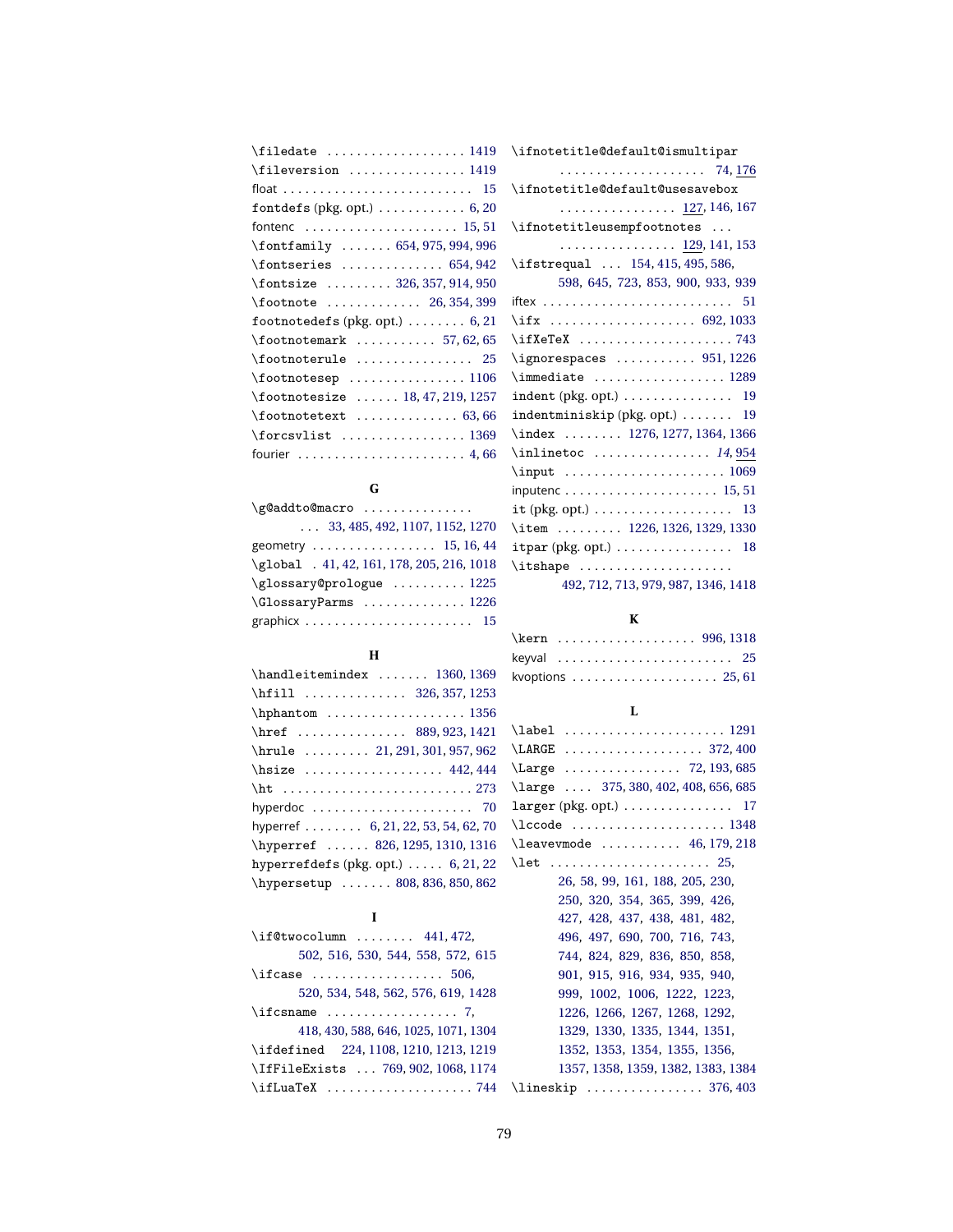| \lowercase  1349 nospacingdefs (pkg. opt.)                              |  |
|-------------------------------------------------------------------------|--|
| $ltxdoc \ldots \ldots \ldots \ldots \ldots \ldots \ldots \ldots \ldots$ |  |

#### **M**

| \MacroFont  1259                                                                                     |
|------------------------------------------------------------------------------------------------------|
| \makebox  326, 357, 693, 702                                                                         |
| $\text{array} \ldots \ldots \ldots \ldots \ldots \ldots \ldots$                                      |
|                                                                                                      |
| \marginparwidth  1250                                                                                |
| mathtools  15                                                                                        |
| $\text{message} \dots \dots \dots \dots \dots \dots \dots \dots \dots \dots \dots \dots \dots \dots$ |
| \MessageBreak  810,811                                                                               |
| \meta  1333, 1335, 1344, 1351                                                                        |
| $\metaturefalsearg$ 1333                                                                             |
| microtype $\ldots \ldots \ldots \ldots \ldots \ldots 15, 51$                                         |
|                                                                                                      |
| $minimal (pkg. opt.) \ldots \ldots \ldots$<br>15                                                     |
| MinionPro  4                                                                                         |
| mnmynote (pkg. opt.) $\ldots \ldots \ldots \ldots$ 4                                                 |
| MyriadPro  4                                                                                         |

#### **N**

| narrow (pkg. opt.) $\ldots \ldots \ldots \ldots$ 13, 16    |
|------------------------------------------------------------|
| $\neq$ 282                                                 |
| \newif  127, 129, 176                                      |
| $\neq 268, 269$                                            |
| \newlist  1321                                             |
| $\neq$ savebox  126                                        |
| \newtcolorbox  1392, 1400, 1408                            |
| \next $\ldots$ 6, 7, 8, 10, 1017, 1018, 1020               |
| $noabstract (pkg. opt.) \ldots \ldots \ldots 5, 13$        |
| nobibliographydefs (pkg. opt.) 6, 23                       |
| $noemail$ (pkg. opt.)  22                                  |
| noeqref (pkg. opt.)  22                                    |
| $\neq$ 276,                                                |
| 277, 1020, 1036, 1090, 1091, 1092                          |
| nofont defs (pkg. opt.) $\ldots \ldots \ldots 6, 20$       |
| nofootnotedefs (pkg. opt.) $\ldots \ldots 6, 21$           |
| nohyperrefdefs (pkg. opt.) $\ldots$ . 6, 21                |
| \noindent  46, 191, 218, 457                               |
| $n$ oload (pkg. opt.) $\ldots \ldots \ldots \ldots 22$     |
| noname (pkg. opt.) $\ldots \ldots \ldots \ldots \ldots$ 13 |
|                                                            |
| $\n\nopagebreak \n \n \n \n719$                            |
| nopagegeom (p $kg$ . opt.) $\ldots \ldots \ldots 6$ , 16   |
| $nopar$ (pkg. opt.) $\ldots \ldots \ldots \ldots 6, 19$    |
| $\normalfont$ 55,712,                                      |
| 713, 942, 944, 946, 1039, 1335, 1346                       |
|                                                            |
| . 657, 659, 660, 682, 685, 712, 713                        |
| nosecfmt (pkg. opt.) $\ldots \ldots \ldots 6$ , 18         |

| nospacing defs (pkg. opt.) $\ldots \ldots 6,20$                   |
|-------------------------------------------------------------------|
| \notblank  337,338                                                |
| \noteabstract  496                                                |
| noteabstract (environment)  453                                   |
| \noteabstract@attr@compact  487                                   |
| \noteabstract@attr@it  491                                        |
| \noteabstract@attr@narrow  471                                    |
| \noteabstract@attr@noname  477                                    |
| \noteabstract@attr@original 480                                   |
| \noteabstract@attr@small  484                                     |
| \noteabstract@attr@wide 468                                       |
| \noteabstract@nameline 448, 459, 478                              |
| $\not$ cteabstractafterspacing                                    |
| $\cdots$ 14, 439, 466, 488                                        |
| $\not$ roteabstractbeforepacing $439$                             |
| \noteabstractbeforespacing                                        |
| $\cdots \cdots \cdots \cdots 14, 447, 455, 489$                   |
| \noteabstractnamefont . 14, 439, 449                              |
| $\not \texttt{cont} \dots \dots$                                  |
| $\ldots \ldots \ldots$ 14, 439, 460, 485, 492                     |
| $\not \texttt{textwidth} \dots$                                   |
| $\ldots \ldots \ldots$ 14, 439, 458, 469, 474                     |
| $\not\text{edefaultabstract} \dots$ . 437,481                     |
| notedefaultabstract (environ-                                     |
| ment) $\ldots \ldots \ldots \ldots \ldots \frac{437}{2}$          |
| \noteparagraphfont                                                |
| $\ldots \ldots \ldots 19, 656, 667, 678, 712$                     |
| \noteparagraphsetfonts  19,661                                    |
| $\not\mathtt{incol}$                                              |
| $\ldots$ 18, 653, 672, 673, 674, 678, 679                         |
| $\not$ cotesectionallfontfamily                                   |
| . 18, <u>653</u> ,                                                |
| 706, 709, 1118, 1141, 1151, 1172                                  |
| \notesectionfont  19, 656, 662, 672                               |
| \notesectionsetfonts 19, 661, 682, 685                            |
| $\notesize \label{eq:3.1}$ \notesmaller  25, 694, 949,            |
| 967, 971, 975, 979, 983, 987, 991                                 |
| $\notesize\label{eq:3.1}$ \notesmaller [0.8]  25                  |
| $\notesize \label{c}$ \notesmallerfrac  25,949, $\frac{953}{100}$ |
| \notesubparagraphfont                                             |
| $\ldots \ldots \ldots 19, 656, 668, 679, 713$                     |
| \notesubsectionfont 19,656,663,673                                |
| \notesubsubsectionfont                                            |
| $\cdots \cdots \cdots \cdots 19, 656, 664, 674$                   |
| \notetitle@default@ismultiparfalse                                |
|                                                                   |
| \notetitle@default@ismultipartrue                                 |
|                                                                   |
| \notetitle@default@mainbox                                        |
|                                                                   |
| . <u>126</u> , 147, 169                                           |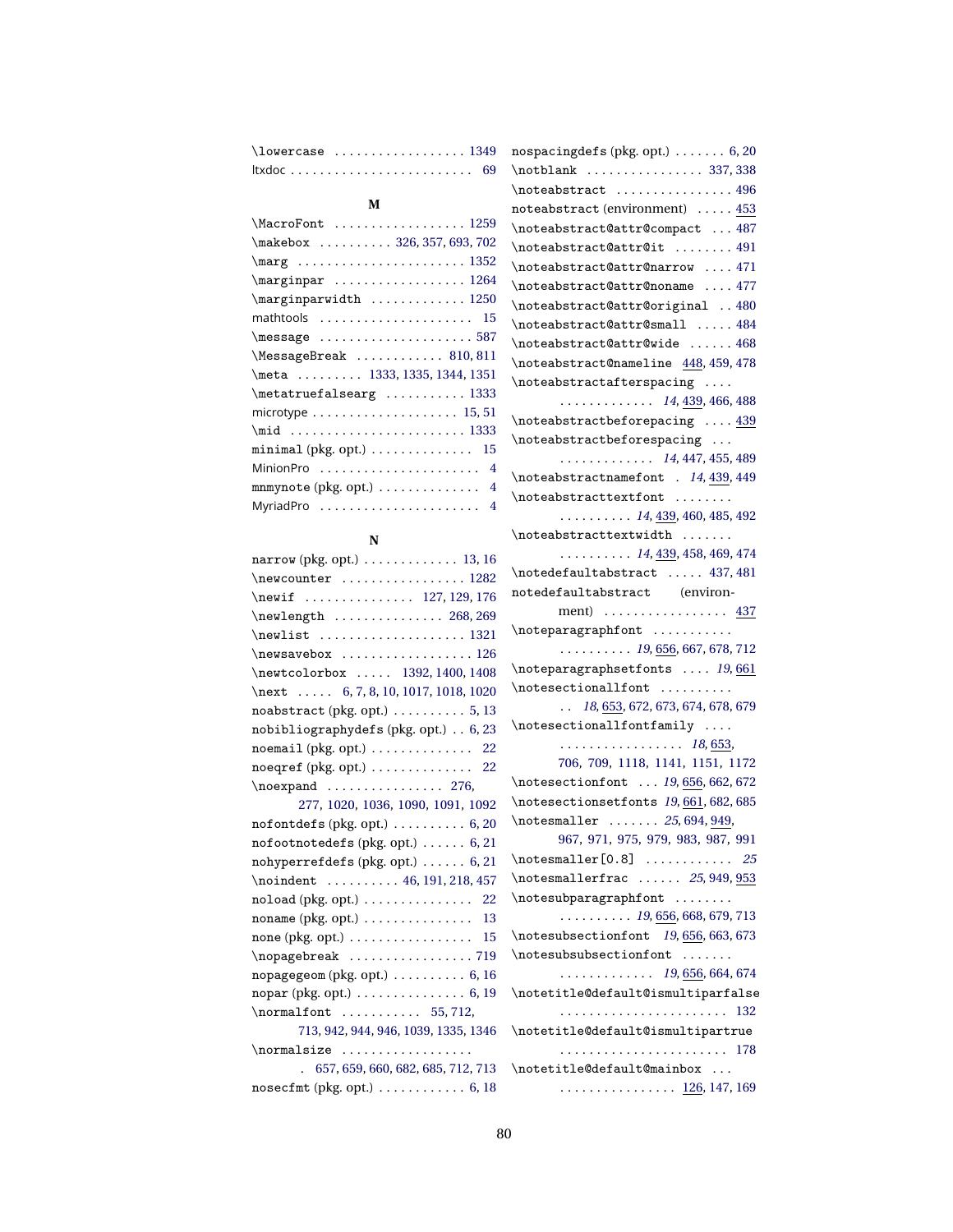| \notetitle@default@setup                                       |                                                           |
|----------------------------------------------------------------|-----------------------------------------------------------|
| . <u>131</u> , 140, 389                                        | 193, 234, 325, 356, 370, 1142, 1173                       |
| \notetitle@default@usesaveboxfalse                             | \notetitlefontparsetup                                    |
|                                                                | . <u>72</u> , 101, 235, 371                               |
| \notetitle@default@usesaveboxtrue                              | \notetitlehrule                                           |
| 128                                                            | $\ldots$ 10, 21, 124, 210, 332, 335, 360                  |
| \notetitle@pretty@tmplendp                                     | $\hbox{\tt notetitleinnervesp}\ \dots \dots \ 69,$        |
| $\cdots \cdots \cdots \cdots \cdots 269, 274, 282$             | 77, 79, 94, 123, 332, 335, 349, 369                       |
| \notetitle@pretty@tmplenht                                     | \notetitlemakecontents 96, 152, 324                       |
| $\cdots \cdots \cdots \cdots \cdots 268, 273, 283$             | \notetitlemakecontentsbottom .                            |
| \notetitle@pretty@usemainbox .                                 |                                                           |
|                                                                | \notetitlemakecontentstop . 97, 116                       |
| \notetitle@small@renderauthordate                              | $\{\n$ ctetitleparskip $71,179$                           |
| . 327, 336                                                     | \notetitleprettybottomhrulewidth                          |
| \notetitle@style@article  365                                  |                                                           |
| \notetitle@style@articlev1  395                                | \notetitleprettybottomspace                               |
| \notetitle@style@default                                       | $\cdots \cdots \cdots \cdots \cdots 257, 279, 297$        |
| $\ldots \ldots \ldots \frac{135}{300}$ , 230, 231, 320, 365    | $\verb+\notetitleprettylsiderulewidth+$                   |
| \notetitle@style@defaultv1  180                                | . 246, 252, 287                                           |
| \notetitle@style@pretty  230                                   | $\verb+\notetitleprettylsidespacewidth+$                  |
| \notetitle@style@pretty2  230                                  | $\cdots \cdots \cdots \cdots \cdots 248, 253, 293$        |
| $\hbox{\tt{notetitle@style}small } \frac{320}{100}$            | \notetitleprettyrsiderulewidth                            |
| \notetitle@stylesetup@article 365                              | $\cdots \cdots \cdots \cdots \cdots 247, 254, 303$        |
| \notetitle@stylesetup@pretty .                                 | $\verb+\notetitlepretyrsidespacewidth+$                   |
|                                                                | . 249, 255, 298<br>\notetitleprettytophrulewidth          |
| \notetitle@stylesetup@pretty2 307                              | $\ldots \ldots \ldots \ldots$ 258, 280, 291, 317          |
| \notetitle@stylesetup@small 321                                | \notetitleprettytopspace                                  |
| $\not\text{etitle@thanks} \dots \dots \underline{59}$ , 427    | . 256, 278, 295                                           |
| \notetitle@thanksmark  57,428                                  | \notetitlesmallauthordatesep .                            |
|                                                                |                                                           |
| $\not\text{etitle@title} \dots \dots \dots \underline{22,426}$ |                                                           |
|                                                                | $\ldots \ldots 10, \underline{19}, 144, 183, 355, 367$    |
|                                                                | \notetitleusemainbox                                      |
| \notetitleaftertitleskip  72, 104                              | $\ldots \ldots \ldots 120, 169, 250, 333, 385$            |
| $\hbox{\tt\char'1}$ $\hbox{\tt\char'1}$ 9,                     | \notetitleusempfootnotesfalse                             |
| 16, 108, 197, 339, 343, 358, 380                               | $\ldots \ldots \ldots \ldots \ldots \ldots 10, 322, 393$  |
| \notetitleauthorfontparsetup .                                 | \notetitleusempfootnotestrue .                            |
| $\ldots \ldots \ldots \ldots$ 82, 107, 237, 373                |                                                           |
| \notetitlebeginrender                                          | $\not$ thotetitlewidth $\frac{70}{118}$ , 245             |
| $\ldots \ldots \ldots \ldots$ 118, 149, 158, 330               | notitle (pkg. opt.) $\ldots \ldots \ldots \ldots 5, 9$    |
| $\{\n$<br>cttitlebelowspace                                    | $\text{number} \ldots \ldots \ldots \ldots \ldots \ldots$ |
| $\ldots \ldots \ldots \ldots 10, 19, 174, 213, 363$            |                                                           |
| \notetitlebottomspace 368                                      | 0                                                         |
| $\{\n$ ctetitledatefont                                        | $\oarg \ldots \ldots \ldots \ldots \ldots 1353$           |
| $\ldots$ 9, $\underline{16}$ , 112, 202, 341, 346, 359         | opensans $\ldots \ldots \ldots \ldots \ldots \ldots 4,66$ |
| \notetitledatefontparsetup                                     | opensansnote (pkg. opt.)  4                               |
| <u>82</u> , 111, 240, 381                                      | $\or$ 508, 510, 522, 524,                                 |
| \notetitledonextvskip                                          | 536, 538, 550, 552, 564, 566,                             |

 $\hbox{\scriptsize\textsf{not}}$ .... [83,](#page-30-8) [88,](#page-30-9) <u>[92,](#page-30-10)</u> [238,](#page-35-19) [241,](#page-35-20) [374,](#page-39-22) [382](#page-39-23) [578,](#page-45-9) [580,](#page-45-10) [621,](#page-46-6) [623,](#page-46-7) [1428,](#page-74-6) [1429,](#page-74-8) [1430](#page-74-9) \notetitleendrender [118,](#page-31-13) [159,](#page-33-6) [165,](#page-33-19) [331](#page-37-24) original (pkg. opt.) . . . . . . . . . . . [14,](#page-13-1) [20](#page-19-1)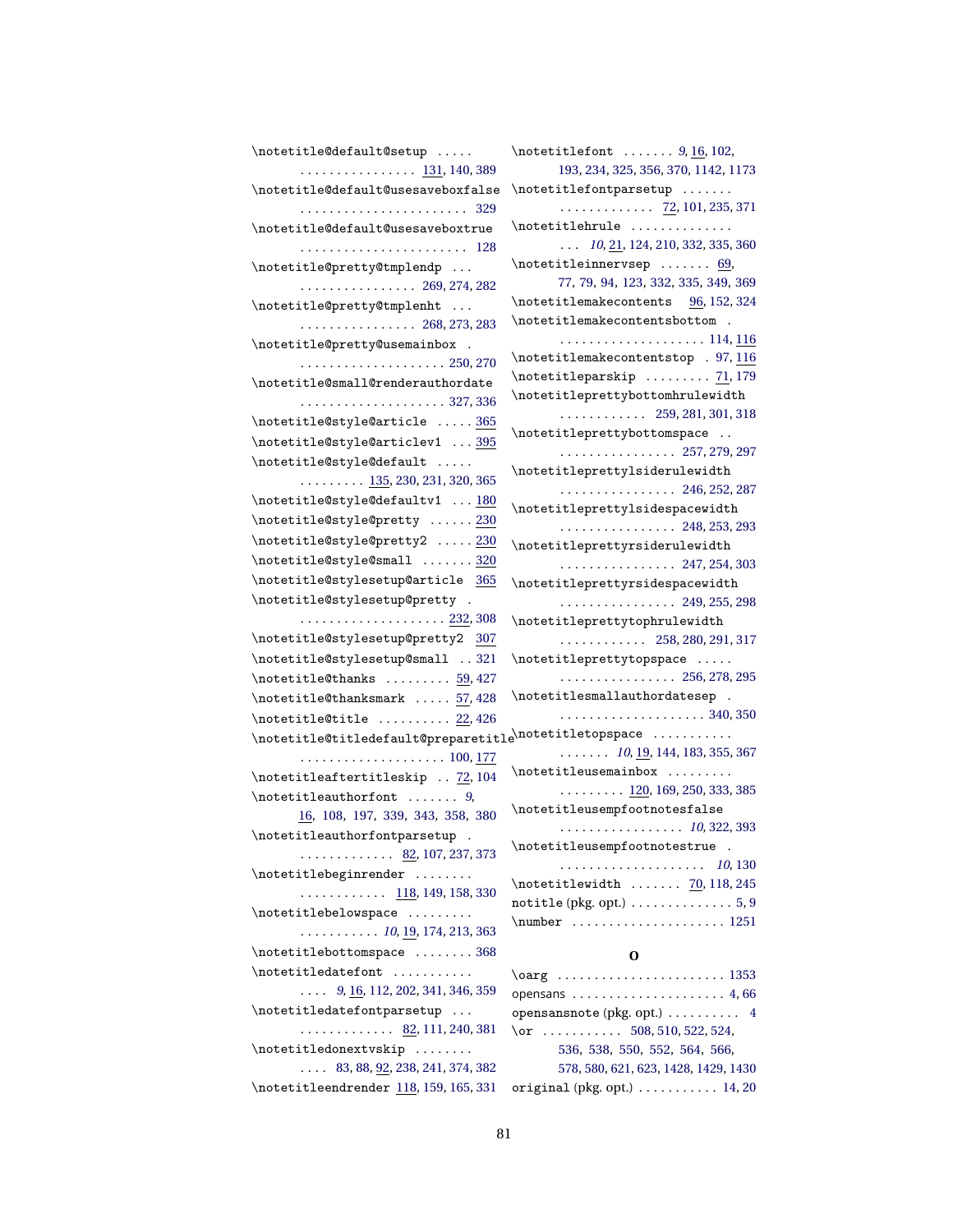| package options:                                                             |               |
|------------------------------------------------------------------------------|---------------|
| abstract $\ldots \ldots \ldots \ldots 5, 13, 14$                             |               |
| article $\ldots \ldots \ldots \ldots \ldots 5,8$                             |               |
| bibliographydefs $\ldots \ldots \ldots 6,23$                                 |               |
| bigmargin $\ldots \ldots \ldots \ldots \ldots$<br>16                         |               |
| $blockpar \ldots \ldots \ldots \ldots \ldots$<br>18                          |               |
| $clean options$<br>22                                                        |               |
| compact $\ldots \ldots \ldots \ldots \ldots 13, 17$                          |               |
| $default \dots \dots \dots \dots \dots \dots$ 7, 16                          |               |
| defer $\dots\dots\dots\dots\dots\dots\dots\dots$<br>21                       |               |
| $extended \dots \dots \dots \dots \dots \dots$<br>15                         |               |
| fontdefs $\ldots \ldots \ldots \ldots \ldots 6,20$                           |               |
| footnotedefs $\ldots \ldots \ldots \ldots 6, 21$                             |               |
| hyperrefdefs $\ldots \ldots \ldots 6, 21, 22$                                |               |
| indent<br>-19                                                                |               |
| indentminiskip<br>19                                                         |               |
| 13<br>it                                                                     |               |
| 18<br>$\mathtt{itpar}$                                                       | $\iota$ Pa    |
| 17<br>$larger \ldots \ldots \ldots \ldots \ldots \ldots$                     |               |
| 15                                                                           | $\mathcal{P}$ |
| 4<br>mnmynote                                                                | pac           |
| $narrow \ldots \ldots \ldots \ldots \ldots \ldots 13, 16$                    |               |
|                                                                              |               |
| $nobibliography defs$ $6, 23$                                                |               |
| $noemail$ 22                                                                 |               |
| noeqref<br>22                                                                |               |
| $nofont \texttt{defs} \dots \dots \dots \dots \dots \dots \dots \dots \dots$ |               |
| $nofootnotes\,. \ldots \ldots \ldots \, 6, 21$                               |               |
| $nohyperrefdefs$ $6, 21$                                                     |               |
| 22<br>noload                                                                 |               |
| $noname$<br>13                                                               |               |
| 15<br>none                                                                   |               |
| $n$ opagegeom $\ldots \ldots \ldots \ldots 6, 16$                            |               |
| nopar  6, 19                                                                 |               |
|                                                                              |               |
| $nospcing def s  \dots 6, 20$                                                |               |
| $\texttt{notitle}\ \dots \dots \dots \dots \dots \dots 5,9$                  |               |
| opensansnote<br>4                                                            |               |
| original  14,20                                                              |               |
|                                                                              |               |
| pagegeomdefs<br>16                                                           |               |
| par  6, 19, 20                                                               |               |
| $\verb!paragraph \dots \dots \dots \dots \dots \dots$<br>17                  |               |
| pkgdoc<br>4                                                                  |               |
|                                                                              |               |
| preset  4-6                                                                  |               |
| $\text{pretty}$<br>7                                                         |               |
| pretty2<br>7                                                                 |               |
|                                                                              |               |

| $reset \ldots \ldots \ldots \ldots \ldots \ldots 5, 6$             |    |
|--------------------------------------------------------------------|----|
|                                                                    |    |
| rich                                                               | 15 |
| $rmfamily \dots \dots \dots \dots \dots \dots$                     | 18 |
| secfmt $\ldots \ldots \ldots \ldots 6, 17-19$                      |    |
| $secnummargin$ 17, 18                                              |    |
| $secsquares$ 17, 18                                                |    |
| $section$                                                          | 17 |
| $section,$ $sffamily$                                              | 17 |
| $\texttt{sfamily}$ 17,18                                           |    |
| sfnote $\ldots \ldots \ldots \ldots \ldots \ldots$ 4               |    |
| $sfsnote$ 4                                                        |    |
| skip                                                               | 19 |
| small $\ldots \ldots \ldots \ldots \ldots \ldots 8, 13$            |    |
| $spacing defs$ 6, 20                                               |    |
| title $\ldots \ldots \ldots \ldots \ldots 5, 7, 8$                 |    |
| utopianote  4                                                      |    |
| wide  13,16                                                        |    |
| xpkgdoc  4                                                         |    |
| xwide                                                              | 16 |
| \PackageError<br>10,                                               |    |
| 155, 225, 421, 873, 1028, 1074, 1174                               |    |
| \packageoptionsname 1365, 1374, 1383                               |    |
| packages:                                                          |    |
| amsfonts                                                           | 15 |
|                                                                    | 15 |
| $amssymb \ldots \ldots \ldots \ldots \ldots \ldots$                | 15 |
|                                                                    |    |
|                                                                    | 15 |
|                                                                    |    |
| article  15, 19, 59                                                | 15 |
| caption                                                            | 15 |
|                                                                    | 46 |
|                                                                    | 55 |
|                                                                    | 15 |
|                                                                    | 15 |
| dsfont                                                             |    |
| enumitem  15,72                                                    | 25 |
| etoolbox                                                           |    |
| float                                                              | 15 |
| fontenc $\ldots \ldots \ldots \ldots \ldots \ldots 15, 51$         |    |
| fourier $\ldots \ldots \ldots \ldots \ldots \ldots 4,66$           |    |
| geometry  15, 16, 44                                               |    |
|                                                                    | 15 |
| hyperdoc                                                           | 70 |
| hyperref  6, 21, 22, 53, 54, 62, 70                                |    |
|                                                                    | 51 |
| inputenc $\ldots \ldots \ldots \ldots \ldots 15, 51$               |    |
| keyval                                                             | 25 |
| kvoptions $\ldots \ldots \ldots \ldots \ldots 25, 61$              |    |
| ltxdoc                                                             | 69 |
| mathtools<br>microtype $\ldots \ldots \ldots \ldots \ldots$ 15, 51 | 15 |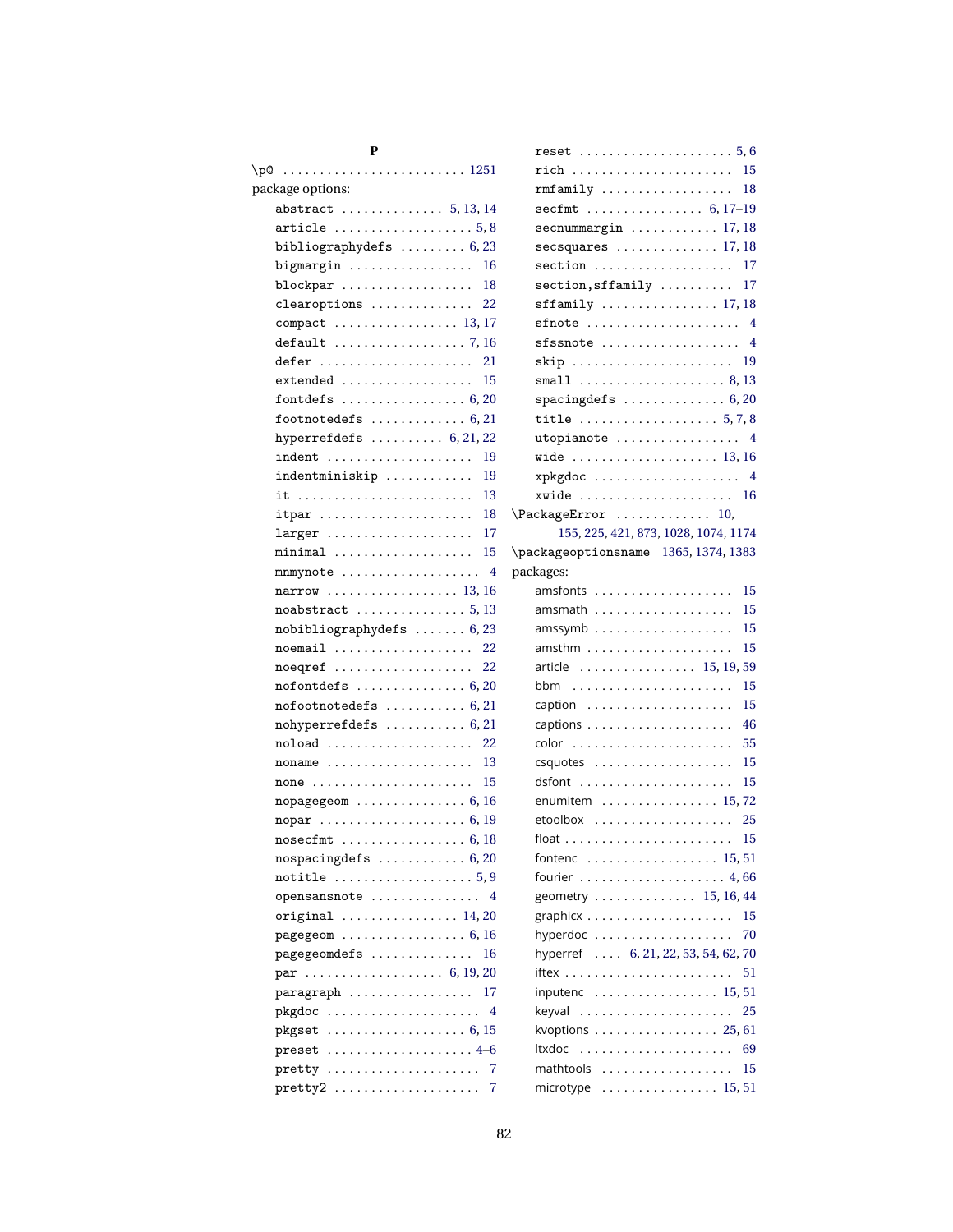| MinionPro $\dots\dots\dots\dots\dots\dots$                           | \phf@xpkgdoc@macrobreakhyphen                                    |
|----------------------------------------------------------------------|------------------------------------------------------------------|
| MyriadPro $\dots\dots\dots\dots\dots\dots$                           | . 1245, 1253                                                     |
| opensans $\ldots \ldots \ldots \ldots \ldots 4,66$                   | \phf@xpkgdoc@macrofont . 1257, 1259                              |
|                                                                      | \phf@xpkgdoc@marginmacronamecompressfactor                       |
| phfnote $\ldots \ldots \ldots \ldots 1-3, 7, 9$ ,                    | . 1256, 1261                                                     |
| 12, 14-16, 20-22, 24, 25, 35, 39, 44                                 |                                                                  |
| phfqitltx $\dots\dots\dots\dots\dots\dots\dots\dots$                 | phfnote $\ldots \ldots \ldots \ldots \ldots 1-3, 7, 9$ ,         |
| relsize<br>25                                                        | 12, 14-16, 20-22, 24, 25, 35, 39, 44                             |
| sectsty  16-19, 48                                                   | \phfnote@bibfont  913,919                                        |
| setspace $\ldots \ldots \ldots \ldots \ldots 15, 46$                 | \phfnote@bibliography  915,935                                   |
| tcolorbox $\ldots \ldots \ldots \ldots \ldots 5, 74$                 | \phfnote@bibliographystyle 929,934                               |
|                                                                      | $\phi$ 913, 920, 930                                             |
|                                                                      | \phfnote@changed@set  1289, 1298                                 |
| verbatim<br>74                                                       | \phfnote@changedreftext@par<br>$\sim$ .                          |
| verbdef 15,69                                                        | . 1292, 1301, 1303                                               |
| xcolor  15, 23, 54, 55                                               | \phfnote@changedrefto  1302, 1316                                |
|                                                                      | \phfnote@do@bibliographydefs<br>$\mathcal{L}$                    |
| xparse<br>25                                                         | . 932, 1205                                                      |
| $\Pack$ $\text{Packag}$ $\text{Packag}$ $\ldots$                     | \phfnote@do@fontdefs  899, 1204                                  |
| 591, 609, 649, 810, 1091, 1325, 1331                                 | \phfnote@do@footnotedefs<br>938, 1206                            |
| pagegeom (pkg. opt.) $\ldots \ldots \ldots \ldots 6$ , 16            | \phfnote@do@hyperrefdefs<br>852, 1203                            |
| $\texttt{pagegeomedes}~\text{(pkg. opt.)}~\dots~\dots~\dots~$<br>16  | \phfnote@do@hyperrefdefs@attr@clearoptions                       |
| $par$ (pkg. opt.) $\ldots \ldots \ldots \ldots 6, 19, 20$            |                                                                  |
| $\{ \text{param} \dots \dots \dots \dots \quad 716, 717 \}$          | \phfnote@do@hyperrefdefs@attr@defer                              |
| $\frac{1}{7}$ paragraph (pkg. opt.) $\ldots \ldots \ldots \ldots 17$ |                                                                  |
| \paragraphfont  678                                                  | \phfnote@do@hyperrefdefs@attr@noemail                            |
| $\parbox{ 1249$                                                      |                                                                  |
| $\pmod{2$                                                            | \phfnote@do@hyperrefdefs@attr@noeqref                            |
| $\partial$ .                                                         |                                                                  |
| 138, 187, 217, 272, 633, 637, 641                                    | \phfnote@do@hyperrefdefs@attr@noload                             |
| \parshape . 53, 84, 89, 190, 196, 201, 217                           |                                                                  |
| \parskip . 43, 75, 137, 179, 187, 190,                               | \phfnote@do@hyperrefdefs@attr@true                               |
| 217, 271, 449, 634, 638, 642, 959                                    | \phfnote@do@noteabstract 494, 1197                               |
| \Pass0ptionsToPackage                                                | $\phi$ 1196 \phfnote@do@notetitle $414,1196$                     |
| $\cdots \cdots \cdots \cdots \cdots 503, 507, 509,$                  | \phfnote@do@pagegeom  585, 1200                                  |
| 511, 517, 521, 523, 525, 531,                                        | $\phi(1202)$                                                     |
| 535, 537, 539, 545, 549, 551,                                        | \phfnote@do@pkgset  794, 1195                                    |
| 553, 559, 563, 565, 567, 573,                                        | \phfnote@do@pkgset@extended  727                                 |
| 577, 579, 581, 754, 761, 765,                                        | \phfnote@do@pkgset@minimal  727                                  |
| 786, 819, 907, 1123, 1130, 1132,                                     | \phfnote@do@pkgset@none  727                                     |
| 1138, 1149, 1154, 1156, 1169, 1177                                   | \phfnote@do@pkgset@rich  727                                     |
| \phf@fillwithdescretionaries@a                                       | \phfnote@do@secfmt  722, 1198                                    |
| . 1229, 1238                                                         |                                                                  |
| $\phi$ \phf@fillwithdescretionaries@b                                | \phfnote@do@secfmt@blockpar 715                                  |
| . 1230, 1239                                                         | \phfnote@do@secfmt@compact  681<br>\phfnote@do@secfmt@itpar  711 |
| \phf@fillwithdiscretionaries .                                       |                                                                  |
| . 1228, 1252                                                         | \phfnote@do@secfmt@larger  684                                   |
| \phf@fillwithdiscretionaries@                                        | \phfnote@do@secfmt@paragraph . 676                               |
| $\cdots$ 1232, 1234, 1240                                            | \phfnote@do@secfmt@rmfamily 705                                  |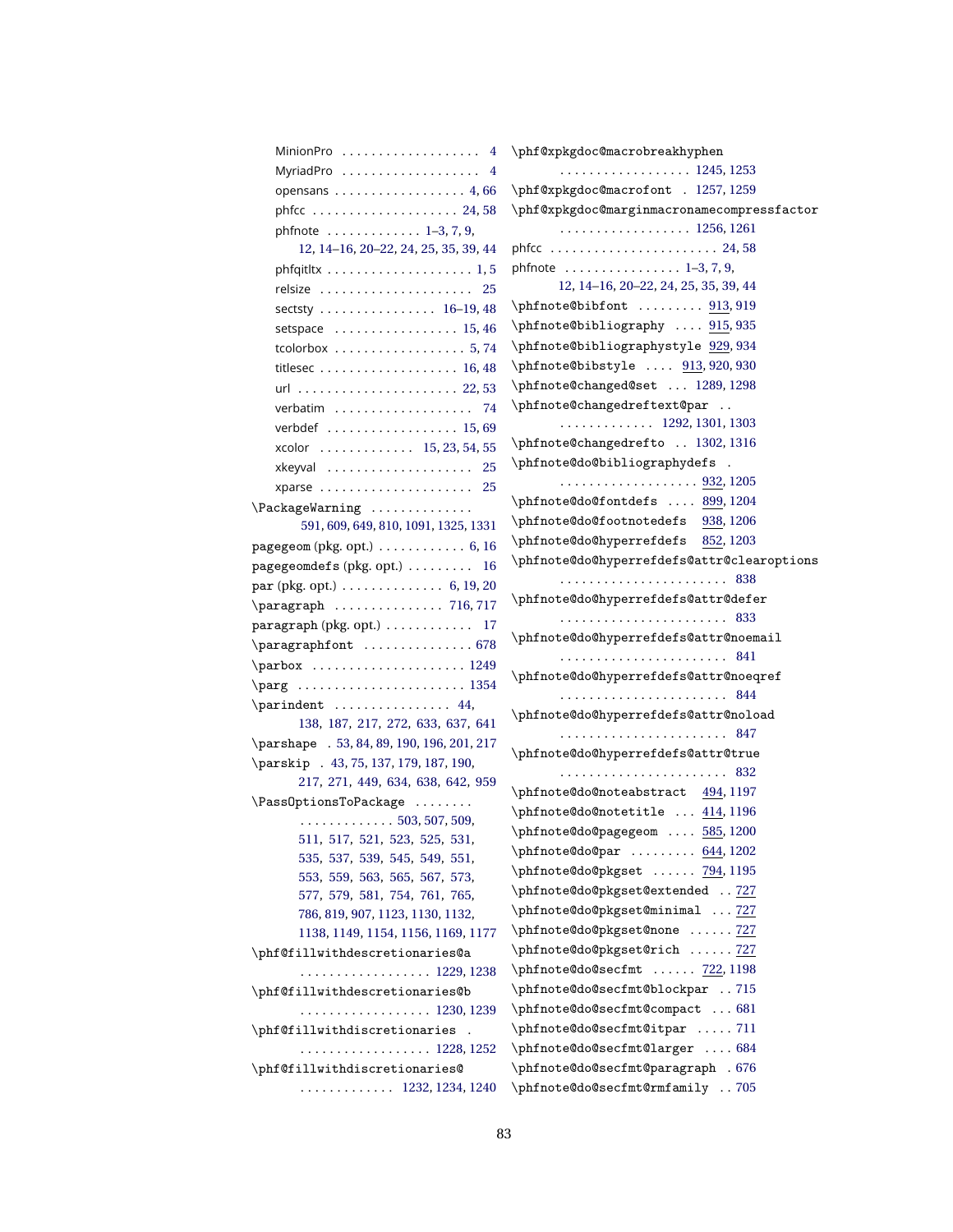\phfnote@do@secfmt@secnummargin . . . . . . . . . . . . . . . . . . . . . . . [699](#page-48-28) \phfnote@do@secfmt@secsquares [688](#page-48-29) \phfnote@do@secfmt@section . . . [670](#page-48-30) \phfnote@do@secfmt@sffamily . . [708](#page-48-31) \phfnote@do@spacing .......... [597](#page-45-16) \phfnote@do@spacingdefs . [597,](#page-45-17) [1201](#page-67-0) \phfnote@docaptionstretch . . . . . . . . . . . . . . . . [601,](#page-45-18) [604,](#page-45-2) [607,](#page-46-2) [609](#page-46-8) \phfnote@doibasefix ...... [924,](#page-55-4) [928](#page-55-13) \phfnote@dostretch .......... . . . . . [600,](#page-45-19) [603,](#page-45-20) [616,](#page-46-16) [620,](#page-46-17) [622,](#page-46-18) [624](#page-46-19) \phfnote@email ...... [824,](#page-52-3) [858,](#page-52-10) [877](#page-53-13) \phfnote@eqref ........... [825,](#page-52-18)[829](#page-52-5) \phfnote@finalizempfootnotes . . . . . . . . . . . . . . . . . . . . . [38,](#page-27-16) [162](#page-33-22) \phfnote@fmt@titlefootnotes . . . . . . . . . . . . . . . . . . . . [48,](#page-27-17) <u>52</u>, [220](#page-35-28) \phfnote@format@url ...... [857,](#page-52-1) [877](#page-53-14) \phfnote@hook@atendload ...... . . . . [1095,](#page-63-7) [1107,](#page-63-4) [1152,](#page-64-1) [1207,](#page-67-6) [1270](#page-69-5) \phfnote@hyperrefdefs@afterhook . . . . . . . . . . . . . . . . . . . . [831,](#page-52-19) [866](#page-53-15) \phfnote@hyperrefdefs@deferredhypersetup<br>\phfnote@opt@par ............. . . . . . . . . . . . . . . . . . . . . [805,](#page-51-7) [836](#page-52-8) \phfnote@hyperrefdefs@dopkgoptions . . . . . . . . . . . . . . . . [818,](#page-51-8) [822,](#page-51-9) [835](#page-52-20) \phfnote@hyperrefdefs@loadhyperref . . . . . . . . . . . . [821,](#page-51-10) [834,](#page-52-21) [848,](#page-52-22) [861](#page-53-16) \phfnote@hyperrefdefs@provideemail . . . . . . . . . . . . . . . . [824,](#page-52-3) [842,](#page-52-23) [863](#page-53-17) \phfnote@hyperrefdefs@redefeqref . . . . . . . . . . . . [828,](#page-52-24) [845,](#page-52-25) [849,](#page-52-26) [864](#page-53-18) \phfnote@hyperrefdefs@val@options . . . . . . . . . . . . . . . . [797,](#page-51-11) [839,](#page-52-27) [862](#page-53-10) \phfnote@ifpkgoptfalsesetfalse . . . . . . . . . . . . . . . . . . [1088,](#page-62-13) [1199](#page-66-5) \phfnote@impl@email@ ..... [888,](#page-54-4)[889](#page-54-6) \phfnote@internal@execattribbs . . . . . . . . . . . . . . . . . . . . . . . . . [5](#page-25-4) \phfnote@internal@execattribs . . . . . . . . . . . [5,](#page-25-5) [498,](#page-42-25) [724,](#page-49-8) [795,](#page-51-12) [859](#page-53-19) \phfnote@internal@setifxeorlua . . . . . . . . . . . . . . . . [742,](#page-49-9) [771,](#page-50-8) [904](#page-54-1) \phfnote@loadpreset ..........  $\ldots$  [1067,](#page-62-14) [1083,](#page-62-15) [1121,](#page-64-11) [1128,](#page-64-12) [1208](#page-67-7) \phfnote@mpfootmaterial ...... . . . . . . . . . . . . [27,](#page-27-18) [33,](#page-27-9) [39,](#page-27-8) [49,](#page-28-9) [221](#page-35-29) \phfnote@mpfootnoteglue .... [32,](#page-27-19)[52](#page-28-10) \phfnote@mpfootnotes@fontparsetup . . . . . . . . . . . . . . [45,](#page-27-20) [52,](#page-28-11) [243,](#page-35-5) [384](#page-39-26) \phfnote@mympfootnotemark [31,](#page-27-5) [36,](#page-27-21) [52](#page-28-12) \phfnote@old@bibliography [915,](#page-55-2) [925](#page-55-14) \phfnote@old@bibliographystyle . . . . . . . . . . . . . . . . . . . . [916,](#page-55-3) [920](#page-55-11) \phfnote@old@par [99,](#page-30-4) [103,](#page-30-17) [178,](#page-34-14) [188,](#page-34-16) [189](#page-34-26) \phfnote@old@paragraph ... [716,](#page-48-9)[718](#page-48-32) \phfnote@old@section ... [1002,](#page-58-7) [1003](#page-58-1) \phfnote@old@thanks .......... [58](#page-28-4) \phfnote@opt@abstract ....... . . . . . . . . . [1047,](#page-61-13) [1166,](#page-65-7) [1187,](#page-66-6) [1197](#page-66-2) \phfnote@opt@bibliographydefs . . . . . . . . . . . . . [1066,](#page-62-6) [1191,](#page-66-7) [1205](#page-67-4) \phfnote@opt@fontdefs ........ . . . . . . . . . . [1060,](#page-61-18) [1116,](#page-63-8) [1122,](#page-64-13) [1129,](#page-64-14) [1137,](#page-64-15) [1148,](#page-64-16) [1162,](#page-65-8) [1189,](#page-66-8) [1204](#page-67-3) \phfnote@opt@footnotedefs . . . . . . . . [1062,](#page-61-19) [1115,](#page-63-9) [1147,](#page-64-17) [1192,](#page-66-9) [1206](#page-67-5) \phfnote@opt@hyperrefdefs . . . . . . . . . . . . . [1064,](#page-61-20) [1188,](#page-66-10) [1203,](#page-67-2) [1269](#page-69-21) \phfnote@opt@pagegeom . . . . . . . . [1050,](#page-61-14) [1099,](#page-63-10) [1105,](#page-63-11) [1165,](#page-65-9) [1184,](#page-66-11) [1200](#page-66-4) \phfnote@opt@pagegeomdefstrue [1104](#page-63-12) . . . . [1056,](#page-61-16) [1098,](#page-63-13) [1103,](#page-63-14) [1186,](#page-66-12) [1202](#page-67-1) \phfnote@opt@pkgset .... [1182,](#page-66-13) [1195](#page-66-0) \phfnote@opt@secfmt .......... . . . . . . . . . [1054,](#page-61-15) [1164,](#page-65-10) [1190,](#page-66-14) [1198](#page-66-3) \phfnote@opt@spacingdefs . . . . . . . . . . . . . . . . . . [1058,](#page-61-17) [1185,](#page-66-15) [1201](#page-67-0) \phfnote@opt@title . . . . . . . . . . . . . . . [1045,](#page-61-12) [1097,](#page-63-15) [1102,](#page-63-16) [1183,](#page-66-16) [1196](#page-66-1) \phfnote@orig@makefnmark ..... [940](#page-56-0) \phfnote@pagegeomstyle@bigmargin . . . . . . . . . . . . . . . . . . . . . . . [571](#page-44-25) \phfnote@pagegeomstyle@default . . . . . . . . . . . . . . . . . . . . . . . [501](#page-43-19) \phfnote@pagegeomstyle@narrow [515](#page-43-20) \phfnote@pagegeomstyle@wide .. [529](#page-43-21) \phfnote@pagegeomstyle@xwide . [543](#page-44-26) \phfnote@par@indent .......... [632](#page-46-20) \phfnote@par@indentminiskip . . [636](#page-46-21) \phfnote@par@original ........ [630](#page-46-22) \phfnote@par@skip ............. [640](#page-46-23) \phfnote@pkgdoc@index . . [1336,](#page-72-2) [1347](#page-72-29) \phfnote@pkgdoc@setupfont . . . . . . . . . . . . . . . . . . . . . . [1163,](#page-65-11) [1168](#page-65-12) \phfnote@pkgdoc@setupmainfont . . . . . . . . . . . . . . . . . . [1171,](#page-65-13) [1180](#page-65-14)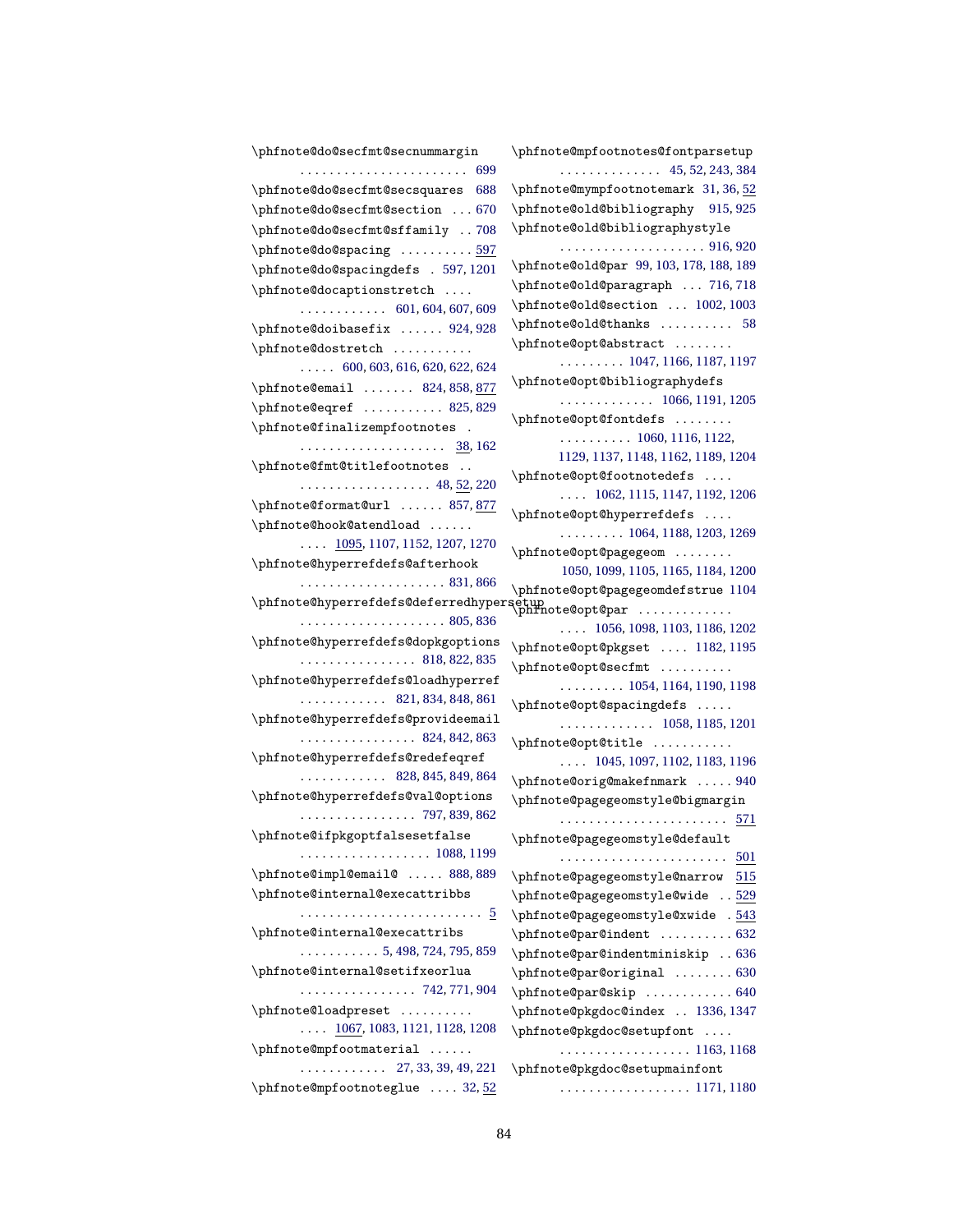| \phfnote@preset@article  1096                                                                    | \pkgfmtdate  1423                                      |
|--------------------------------------------------------------------------------------------------|--------------------------------------------------------|
| \phfnote@preset@mnmynote  1113                                                                   | \pkgfmtdate@next  1425, 1427, 1432                     |
| \phfnote@preset@opensansnote 1113                                                                | \pkgfmtdate@thedate  1424, 1425                        |
| \phfnote@preset@pkgdoc  1160                                                                     | \pkgname . 1274, 1279, 1418, 1419, 1421                |
| \phfnote@preset@reset  1181                                                                      | \pkgnamefmt 1275, 1276, 1277, 1280, 1281               |
| \phfnote@preset@sfnote  1113                                                                     | \pkgopt@fbox  1335, 1345, 1384                         |
| \phfnote@preset@sfssnote  1113                                                                   | \pkgopt@save@meta  1344, 1346                          |
| \phfnote@preset@utopianote  1113                                                                 | \pkgoptattrib  1357, 1386                              |
| \phfnote@presetcommon@xnote                                                                      | \pkgoptattribempty  1359, 1388                         |
| $\ldots$ 1101, 1114, 1136, 1146, 1161                                                            | \pkgoptattribnodots  1358, 1387                        |
| \phfnote@requirecolorpackage .                                                                   | \pkgoptfmt@meta  1335, 1346                            |
|                                                                                                  | \pkgoptionfmt  1334, 1340, 1379                        |
| \phfnote@sanitize@url  877                                                                       | \pkgoptionfmt@many  1322, 1338                         |
| $\verb \phfnote@secnummargin@old@seccntform@kgoptionfmt@tmp@addcomma  $                          |                                                        |
| . 700, 702                                                                                       | $\cdots$ 1339, 1340, 1341                              |
| $\verb \phfnote@seconds@old@seconds\verb \prfnote@seconds] 1376$                                 |                                                        |
|                                                                                                  | \pkgoptions@item  1323, 1330                           |
| \phfnote@setupthanksmpfootnote                                                                   | \pkgoptions@item@  1323, 1324                          |
| . <u>23</u> , 142, 182                                                                           | \pkgoptions@item@@  1323,1325                          |
| \phfnote@thanks  59,60                                                                           | \pkgoptions@old@item 1324, 1327, 1329                  |
| \phfnote@title@checksetspace .                                                                   | \pkgoptname  1363, 1373, 1382                          |
|                                                                                                  | $pkgset (pkg. opt.) \ldots \ldots \ldots \ldots 6, 15$ |
| \phfnote@tmp@do  901,904,906                                                                     | preset (pkg. opt.) $\dots \dots \dots \dots \dots 4-6$ |
| \phfnote@tmp@nextskip                                                                            | pretty (pkg. opt.) 7                                   |
| $\ldots$ . 76, 77, 79, 93, 94, 133, 162                                                          |                                                        |
|                                                                                                  | \PrintChanges  1210, 1211, 1217                        |
| \phfnote@tmp@requireinputencfontenc<br>$\cdots \cdots \cdots \cdots \cdots \cdots$ 759, 771, 773 | \PrintChangesAndIndex  1217                            |
|                                                                                                  | \PrintChangesAndIndexSpacing .                         |
| \phfnote@tmp@titsty<br>$\ldots \ldots \ldots 419, 424, 430, 431, 433$                            | $\ldots \ldots \ldots \ldots$ 1216, 1217, 1218         |
|                                                                                                  | \PrintDescribeEnv  1267                                |
| \phfnote@url@tilde  994,995,998<br>\phfnote@urlstyle@common . 968,                               | \PrintDescribeMacro  1265, 1266                        |
|                                                                                                  | \PrintEnvName  1268                                    |
| 972, 976, 980, 984, 988, 992, 994<br>\phfnote@xpkgdoc@old@endtheglossary                         | \PrintIndex  1213, 1214, 1218                          |
|                                                                                                  | \PrintMacroName  1266                                  |
|                                                                                                  | \PrintMarginLabel  1264                                |
| \phfnote@xpkgdoc@old@theglossary                                                                 | \PrintMarginLabelContents                              |
|                                                                                                  | $\ldots$ 1258, 1264, 1265, 1267, 1268                  |
| \phfnotechanged@tmpa  1288, 1290                                                                 | \ProcessKeyvalOptions  1194                            |
| $\phi$ fnoteEmail  22,858                                                                        | \protect 31, 32, 63, 66, 702, 873, 1033                |
| \phfnoteHackSectionStarWithTOC                                                                   | $\text{C}$ /protected@edef  29, 31, 1288               |
| $\ldots \ldots \ldots 25, 921, \underline{1001}, 1009$                                           | \protected@xdef  63,66                                 |
| $\verb \phfnoteHackSectionStarWithTOCInCommand@cycle command~~$                                  |                                                        |
| $\ldots \ldots \ldots \ldots$ 1005, 1211, 1214                                                   | $\ldots$ 139, 818, 923, 924, 1168, 1180                |
| \phfnotePdfLinkColor  23,869                                                                     |                                                        |
| \phfnoteRestoreDefs . 25, 1024, 1416                                                             | R                                                      |
| \phfnoteSaveDefs  25, 1014, 1389                                                                 | \raggedleft  1252                                      |
| phfqitltx $\dots\dots\dots\dots\dots\dots\dots\dots\dots$                                        | \raggedright  72, 134, 181, 353                        |
| \phfqitltxPkgTitle  1418                                                                         | \raise 995                                             |
| \phfverb  1032, 1036, 1333                                                                       | $\raisebox  \n \n \n693$                               |
| $\phi$ 1034, 1039                                                                                | \ref 826                                               |
| $pkgdoc$ (pkg. opt.) 4                                                                           | \refstepcounter  1291                                  |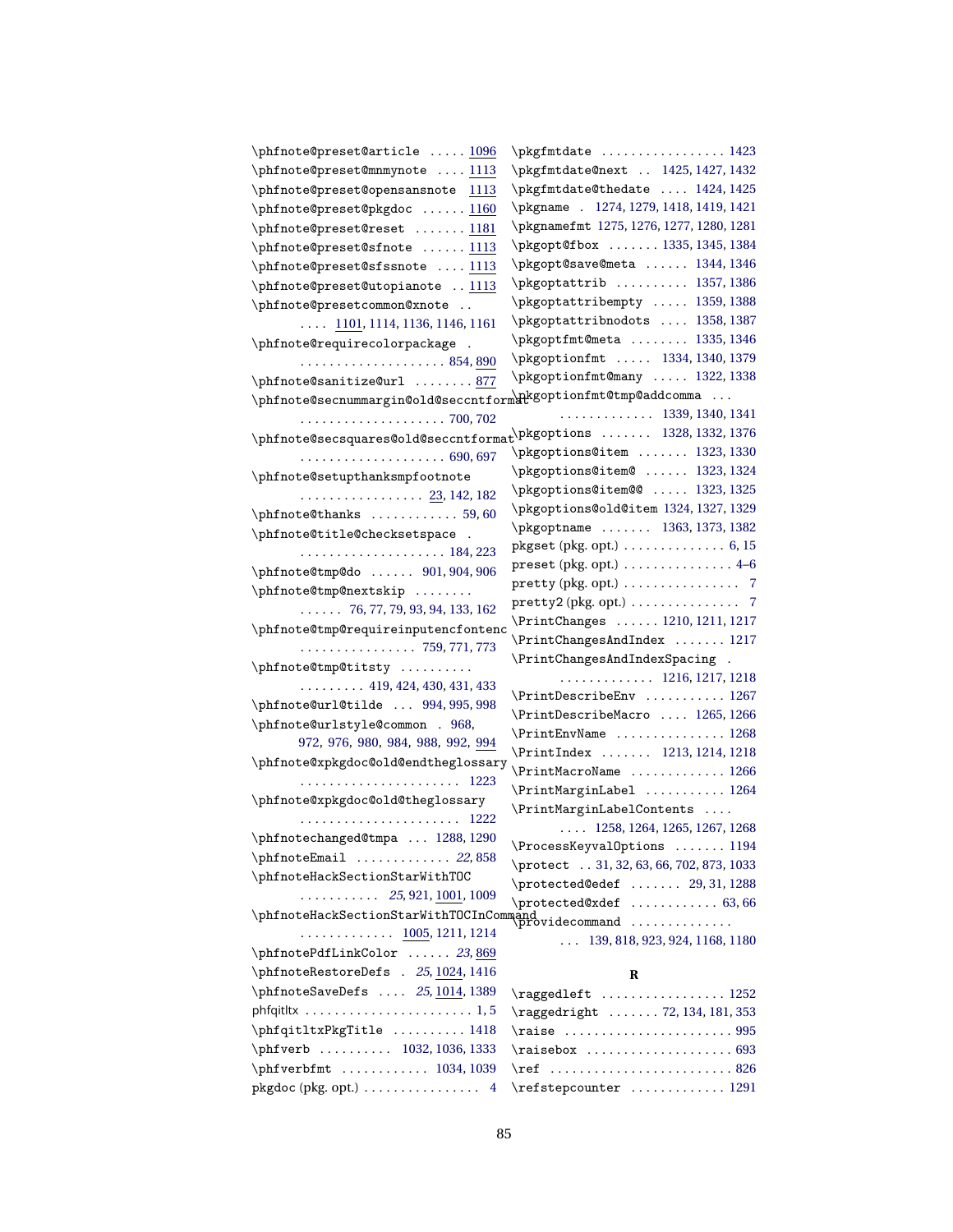| relsize $\ldots \ldots \ldots \ldots \ldots \ldots \ldots$ | $\skip$ 41                                                  |
|------------------------------------------------------------|-------------------------------------------------------------|
| \removelastskip  174, 213, 363, 454                        | skip (pkg. opt.) $\ldots \ldots \ldots \ldots \ldots$ 19    |
| \renewenvironment  1224                                    | $\mathrm{Imall}$ 440, 485, 658, 682, 1257                   |
| \RequirePackage                                            | small (pkg. opt.) $\ldots \ldots \ldots \ldots 8$ , 13      |
| $\ldots$ 1, 2, 3, 4, 233, 594, 671, 677,                   | \space  158, 1430, 1431                                     |
| 689, 732, 733, 734, 735, 737,                              | spacing defs (pkg. opt.) $\ldots \ldots \ldots 6, 20$       |
| 751, 752, 755, 757, 762, 766,                              | $\strut\text{array} \ldots \ldots \ldots \strut 157,$       |
| 770, 775, 782, 784, 787, 789,                              | 158, 159, 813, 1006, 1010, 1028,                            |
| 790, 791, 823, 856, 895, 903,                              | 1265, 1289, 1326, 1332, 1363, 1365                          |
| 908, 1124, 1131, 1133, 1139,                               | $\strut \ldots \ldots \ldots \strut 85, 90, 1259$           |
| 1140, 1150, 1153, 1155, 1157,                              |                                                             |
| 1170, 1178, 1180, 1209, 1271, 1320                         | $\subsectionfont$ 673                                       |
| reset (pkg. opt.) $\ldots \ldots \ldots \ldots 5, 6$       | \subsubsectionfont  674                                     |
| $\text{Test@font } \ldots \ldots \ldots \quad 47,219$      |                                                             |
| rich (pkg. opt.) $\ldots \ldots \ldots \ldots \ldots$ 15   | т                                                           |
|                                                            |                                                             |
|                                                            | tcolorbox $\ldots \ldots \ldots \ldots \ldots \ldots 5, 74$ |
| $rmfamily$ (pkg. opt.)  18                                 | $\texttt{. 1385}$                                           |
| $\text{robustify} \dots 1279, 1281, 1432$                  | $\texttt{textasciitilde} \dots \dots \ 994,996$             |
| \rule  277                                                 |                                                             |

| $\mathrm{Imall}$ 440, 485, 658, 682, 1257                   |
|-------------------------------------------------------------|
| small (pkg. opt.) $\ldots \ldots \ldots \ldots 8, 13$       |
| \space  158, 1430, 1431                                     |
| spacing defs (pkg. opt.) $\ldots \ldots \ldots 6, 20$       |
| $\strut\text{array} \ldots \ldots \ldots \quad \text{157},$ |
| 158, 159, 813, 1006, 1010, 1028,                            |
| 1265, 1289, 1326, 1332, 1363, 1365                          |
| $\strut \ldots \ldots \ldots \strut 85, 90, 1259$           |
| \subparagraphfont  679                                      |

| ault 706                                          | $\tag{826}$                                                                                                                  |
|---------------------------------------------------|------------------------------------------------------------------------------------------------------------------------------|
| ily 983                                           | tcolorbox $\ldots \ldots \ldots \ldots \ldots \ldots 5, 74$                                                                  |
| $1y$ (pkg. opt.) $\ldots \ldots \ldots \ldots 18$ | \text  1385                                                                                                                  |
| tify  1279, 1281, 1432                            | $\text{text}$ asciitilde  994,996                                                                                            |
|                                                   |                                                                                                                              |
|                                                   | $\text{textcolor} \dots \dots \dots \dots \dots \dots \dots \dots$                                                           |
| S                                                 | $\text{textit} \dots \dots \dots \dots \dots \dots \dots \dots \dots$                                                        |
| box  1248                                         |                                                                                                                              |
|                                                   | $\texttt{HorizontallyAndHyphenateAnywhe}$ articly $\ldots\ldots\ldots\ldots\ldots\ldots\ldots\ldots\ldots\ldots\ldots\ldots$ |
| 1247, 1260                                        |                                                                                                                              |
| tsize $\ldots \ldots \ldots \ldots \ldots 946$    | \textwidth . 53, 70, 84, 89, 185, 190,                                                                                       |
| (pkg. opt.) $\dots \dots \dots \dots 6$ , 17-19   | 196, 201, 217, 245, 285, 469, 474                                                                                            |
| margin (pkg. opt.) $\ldots \ldots$ 17, 18         | \thanks 11, 26, 58, 354, 399, 427, 1418                                                                                      |
| ares (pkg. opt.) $\ldots \ldots \ldots$ 17, 18    | \thanksmark  11,36,428                                                                                                       |
| on  692, 1002, 1003                               |                                                                                                                              |
| $n$ (pkg. opt.) $\ldots \ldots \ldots \ldots 17$  |                                                                                                                              |
| $n,$ sffamily (pkg. opt.) $\ldots$ 17             | \thempfootnote  24                                                                                                           |
| onfont $\ldots \ldots \ldots \ldots \ldots 672$   | \tiny  942,944                                                                                                               |
|                                                   | $\tilde{26}$                                                                                                                 |
| tfont $326, 357,$                                 | title (pkg. opt.) $\ldots \ldots \ldots \ldots 5, 7, 8$                                                                      |
| 654, 914, 942, 951, 975, 994, 996                 | titlesec  16,48                                                                                                              |
| $x \dots \dots \dots \dots \dots$ 42, 147, 216    | \tmp@dorule  275, 287, 303                                                                                                   |
| dnotpkgoptions 1375, 1378, 1382                   | \ttfamily  967, 1335                                                                                                         |
| unter $\ldots \ldots \ldots \ldots \ldots 1220$   |                                                                                                                              |
| ngth 1106                                         |                                                                                                                              |

#### **U**

| \underline  1385                                                             |
|------------------------------------------------------------------------------|
| $\unexpanded$ 693, 1036                                                      |
| $\unskip 1mm \text{array} \, \ldots \, \ldots \, \ldots \, \ldots \, \ldots$ |
|                                                                              |
| $\ur1$ 22, 852, 1422                                                         |
| \Url@force@Tilde 999                                                         |
| \url@noteitsfstyle  966                                                      |
| \url@noteitstyle  966                                                        |
| \url@notermstyle  966                                                        |
| \url@notesfssstyle  966                                                      |

| \ScaleHorizontallyAndHyphenateAny |  |  |  |  |  |  |  |
|-----------------------------------|--|--|--|--|--|--|--|

| $\scriptstyle\setminus$ scriptsize 946                  |
|---------------------------------------------------------|
| secfmt (pkg. opt.) $\ldots \ldots \ldots 6$ , 17-19     |
| secnummargin (pkg. opt.)  17, 18                        |
| $sec$ squares (pkg. opt.) $\ldots \ldots \ldots$ 17, 18 |
| \section  692, 1002, 1003                               |
| $section (pkg. opt.) \ldots \ldots \ldots \ldots 17$    |
| section, sffamily (pkg. opt.)  17                       |
| $\setminus$ sectionfont  672                            |
| sectsty  16-19, 48                                      |
| $\setminus$ selectfont  326, 357,                       |
| 654, 914, 942, 951, 975, 994, 996                       |
| \setbox  42, 147, 216                                   |
| \setcmdnotpkgoptions 1375, 1378, 1382                   |
| $\setminus$ setcounter  1220                            |
| $\setminus$ setlength 1106                              |
| \setlist  1322                                          |
|                                                         |
| $\setminus$ setstretch  72,601                          |
| \SetupKeyvalOptions  1040                               |
| $\setminus$ sfdefault  709,                             |
| 909, 1117, 1118, 1125, 1143, 1151                       |
| \sffamily  16, 971, 979                                 |
| $\texttt{sfamily}$ (pkg. opt.)  17, 18                  |
| sfnote (pkg. opt.) $\ldots \ldots \ldots \ldots$ 4      |
| sfssnote (pkg. opt.)  4                                 |
| \singlespace  139, 151, 224, 390                        |